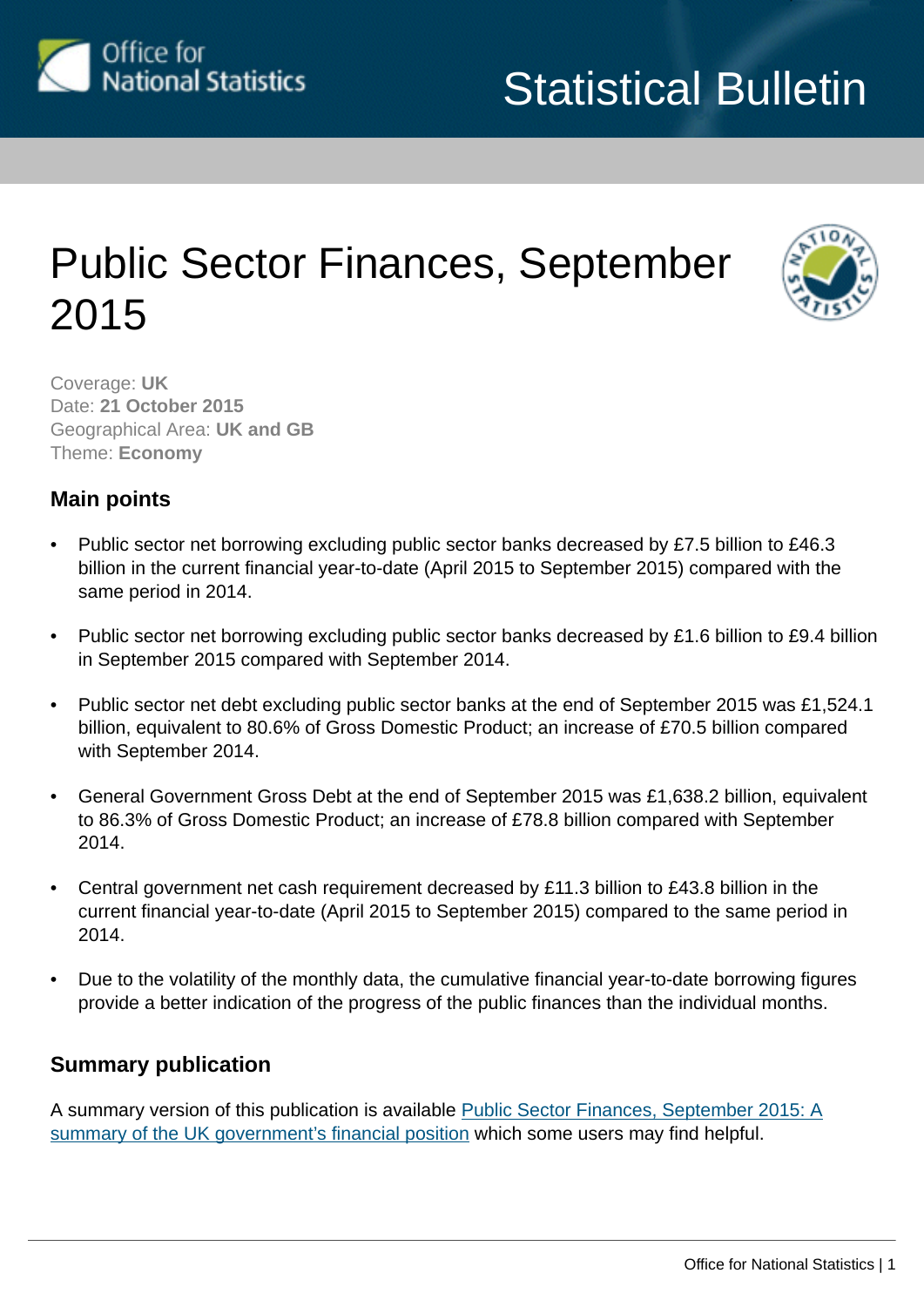# **EU Government Deficit and Debt Return**

On 16 October 2015, ONS published the latest [EU Government Deficit and Debt Return.](http://www.ons.gov.uk:80/ons/rel/psa/maast-supplementary-data-tables/q2-2015/stb-maast-q2-2015.html) In this publication we report that:

- General Government Net Borrowing (Maastricht Borrowing) in the financial year ending 2015 (April 2014 to March 2015) was £93.5 billion, equivalent to 5.1% of Gross Domestic Product.
- General Government Gross Debt (Maastricht Debt) at the end of March 2015 was £1,601 billion, equivalent to 87.5% of Gross Domestic Product.

The data used to produce this publication are consistent with those used in the production of the Public Sector Finances statistical bulletin published on 22 September 2015.

The EU Government Deficit and Debt statistical bulletin is published quarterly in January, April, July and October each year, to coincide with when the UK and other European Union member states are required to report on their deficit (or net borrowing) and debt to the European Commission.

It is important to note that the Gross Domestic Product (GDP) measure used as the denominator in the calculation of the debt ratios in the EU Government Deficit and Debt Return differs from that used within the Public Sector Finances bulletin. An article, the [use of GDP in fiscal ratio statistics](http://www.ons.gov.uk:80/ons/guide-method/method-quality/specific/economy/public-sector-statistics/the-use-of-gross-domestic-product--gdp--in-fiscal-ratio-statistics.pdf) [\(70.8 Kb Pdf\)](http://www.ons.gov.uk:80/ons/guide-method/method-quality/specific/economy/public-sector-statistics/the-use-of-gross-domestic-product--gdp--in-fiscal-ratio-statistics.pdf), explains that for debt figures reported in the monthly public sector finances, a 12 month GDP total centred on the month is employed, while in the EU Government Deficit and Debt Return the total GDP for the preceding 12 months is used.

# **Contents**

#### **1. Understanding this release**

Introduces a number of important terms used within this release and how they fit together.

#### **2. Summary of latest net borrowing and debt**

Provides the latest public sector finance headline data and supporting information.

#### **3. Net borrowing and debt data compared with OBR forecast**

Compares the latest available data with Office for Budget Responsibility forecasts for borrowing and debt.

#### **4. Public sector and sub-sector net borrowing**

Shows how the public sector net borrowing position is made up of central government, local government and public corporations' net borrowing.

#### **5. Public sector net cash requirement**

Provides the net cash requirement for the public sector (a measure of borrowing on a cash basis).

#### **6. Public sector net debt**

Shows the amount the public sector owes (the accumulation of its borrowing).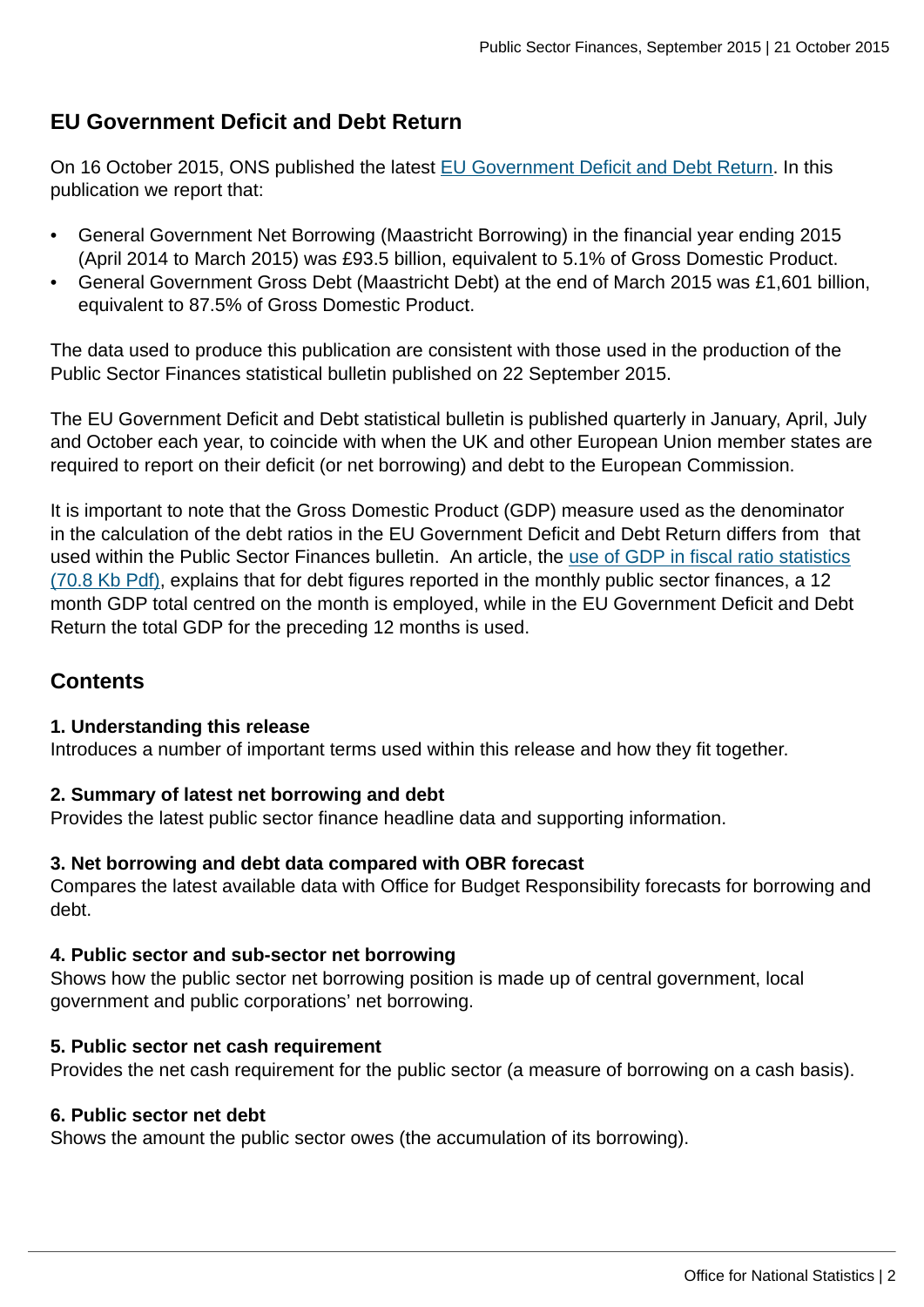#### **7. Central government account**

Information about the central government account focusing on factors including the timing of receipts, expenditure and net investment.

#### **8. Recent events and methodological changes**

Information on events which have had an impact on the public sector finances in the last 12 to 18 months.

#### **9. Revisions since previous bulletin**

Information on the revisions between this publication and last month's publication.

#### **10. New for this bulletin**

Information on new or recently added tables included in (or associated with) the current or future publications.

### **1. Understanding this release**

This statistical bulletin provides important information on the United Kingdom (UK) government financial position. It enables government, the public, economists and financial analysts to monitor public sector expenditure, receipts, investments, borrowing and debt. By comparing these data with forecasts from [The Office for Budget Responsibility \(OBR\)](http://budgetresponsibility.independent.gov.uk/) the current UK fiscal position can be evaluated.

The following table and diagram are intended to provide users with the important terms needed to understand these data and how the statistics relate to each other.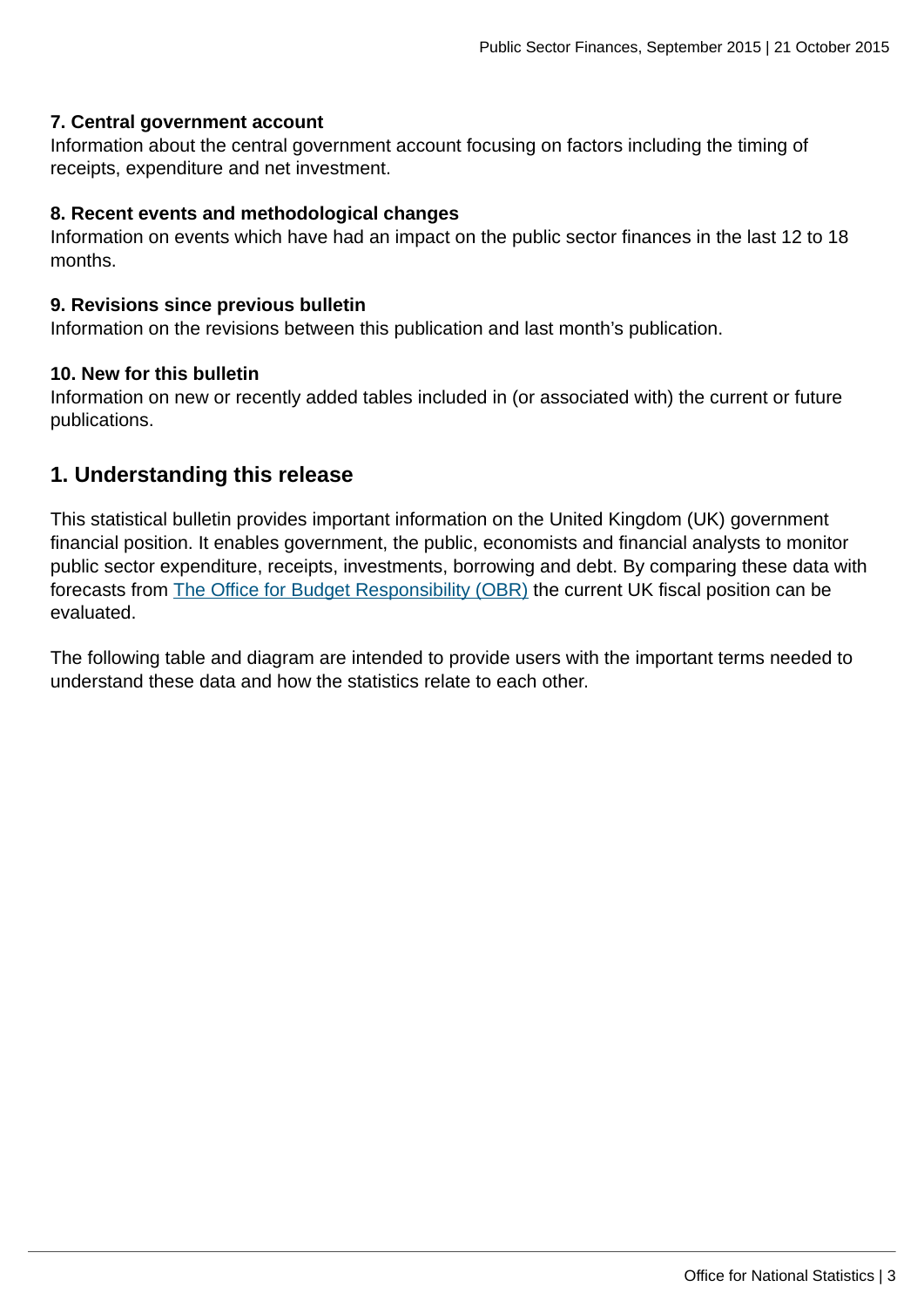### **Definition Table: the main terms needed to understand the data**

| <b>Term</b>                               | <b>Description</b>                                                                                                                                                                                                                                                     |
|-------------------------------------------|------------------------------------------------------------------------------------------------------------------------------------------------------------------------------------------------------------------------------------------------------------------------|
| <b>Accruals/accrued recording</b>         | - financial recording based on when ownership<br>transfers or the service is provided (sometimes<br>different to when cash is paid).                                                                                                                                   |
| <b>Asset Purchase Facility Fund (APF)</b> | - an arm of The Bank of England able to<br>purchase financial assets including government<br>securities (gilts). The APF has earnt interest<br>which is periodically transferred back to central<br>government. These payments are public sector<br>borrowing neutral. |
| <b>Cash recording</b>                     | - financial recording based on when cash is paid<br>or received. Net cash requirement is recorded<br>on a cash basis and net debt is close to being a<br>cash measure.                                                                                                 |
| <b>Current budget deficit</b>             | - the gap between current expenditure and<br>current receipts (having taken account of<br>depreciation).                                                                                                                                                               |
| <b>Current expenditure</b>                | - spending on government activities including:<br>social benefits, interest payments, and other<br>government department spending (excluding<br>spending on capital assets).                                                                                           |
| <b>Current receipts</b>                   | - income mainly from taxes (e.g. VAT, income<br>and corporation taxes) but also includes interest,<br>dividend and rent income.                                                                                                                                        |
| <b>ESA 1995</b>                           | - European System of Accounts 1995 was the<br>European legal requirement for the production of<br>National Accounts prior to September 2014.                                                                                                                           |
| <b>ESA 2010</b>                           | - European System of Accounts 2010 is the<br>European legal requirement for the production of<br>National Accounts from September 2014.                                                                                                                                |
| <b>Maastricht deficit</b>                 | - general government net borrowing as defined<br>within the Maastricht Treaty and Stability and<br>Growth Pact (and as supplied to Eurostat)                                                                                                                           |
| <b>Maastricht debt</b>                    | - general government gross debt as defined<br>within the Maastricht Treaty and Stability and<br>Growth Pact (and as supplied to Eurostat).                                                                                                                             |
| <b>Net borrowing</b>                      | - measures the gap between revenue raised<br>(current receipts) and total spending (current<br>expenditure plus net investment). A positive                                                                                                                            |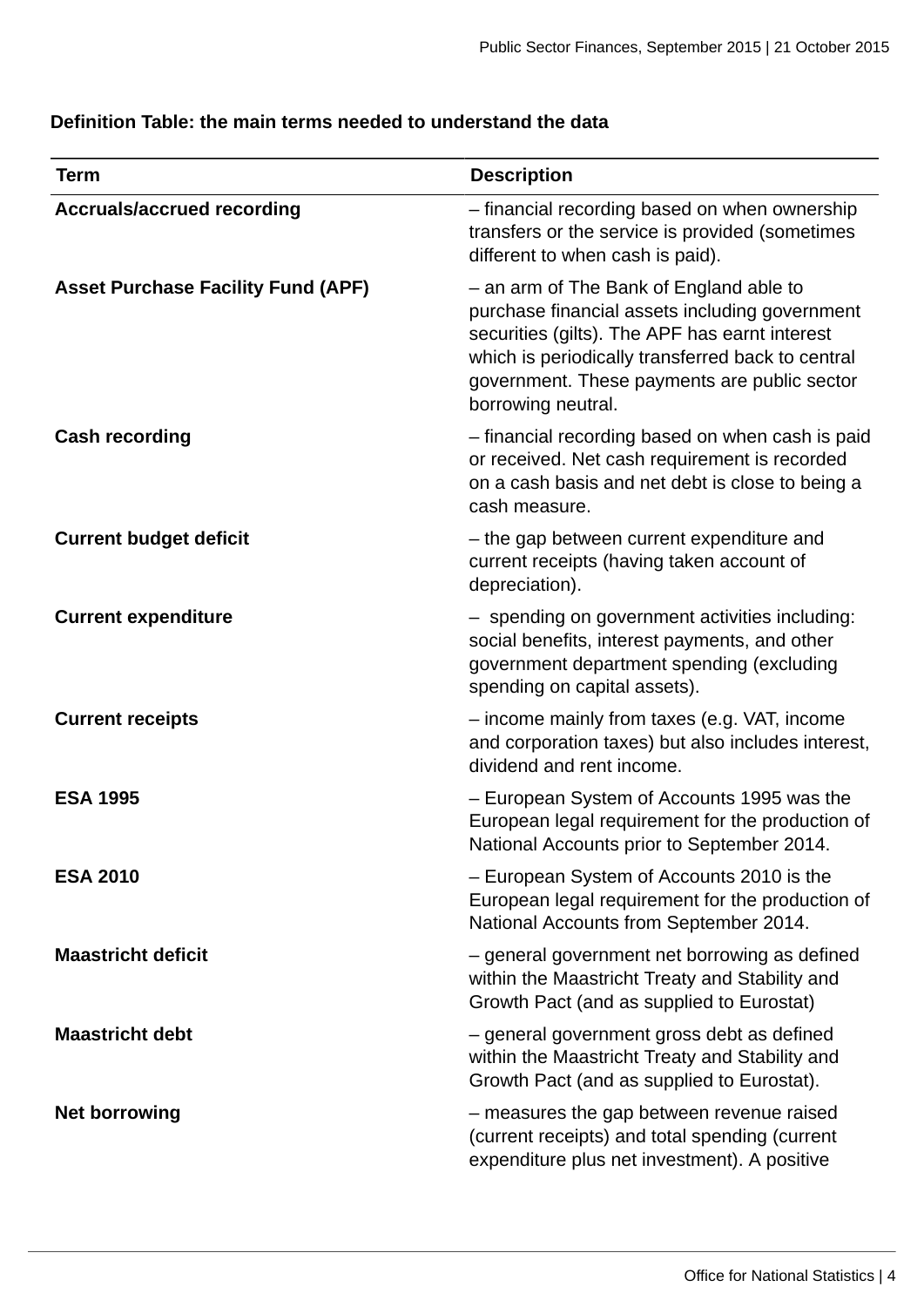| <b>Term</b>           | <b>Description</b>                                                                                                                                                                                      |
|-----------------------|---------------------------------------------------------------------------------------------------------------------------------------------------------------------------------------------------------|
|                       | value indicates borrowing while a negative value<br>indicates a surplus.                                                                                                                                |
| Net cash requirement  | - is a measure of how much cash the<br>government needs to borrow (or lend) to balance<br>its accounts (see cash recording).                                                                            |
| Net debt              | - is a measure of how much the government<br>owes at a point in time.                                                                                                                                   |
| <b>Net investment</b> | - spending on capital assets, e.g. infrastructure<br>projects, property and I.T equipment, both as<br>grants and by public sector bodies themselves<br>minus capital receipts (sale of capital assets). |

#### **Download table**

**XLS** [XLS format](http://www.ons.gov.uk:80/ons/rel/psa/public-sector-finances/september-2015/prt-glossary.xls) (30.5 Kb)

Diagram 1 illustrates how debt between periods changes as a result of transaction flows (for example expenditure and receipts) on an accrued and cash basis. The transaction flows are provided for the current financial year-to-date (April 2015 to September 2015).

The headline measures of current budget deficit, net borrowing, net cash requirement and net debt are highlighted in the diagram as they provide the important indicators for the performance of the UK public finances.

When expenditure is greater than income, the public sector runs a deficit, known as the current budget deficit. Net borrowing is made up of the current budget deficit plus net investment (spending on capital less capital receipts). The diagram shows how net borrowing contributes to the change in net debt.

The net cash requirement is closely related to net debt (the amount owed). It is important because it represents the cash needed to be raised from the financial markets to service the government's borrowing deficit. Changes in net debt between two points in time are normally similar to the net cash requirement for the intervening period, though the relationship is not an exact one.

**Diagram 1: Changes in Public Sector Finances (excluding public sector banks) Financial year-to-date ending 2016 (£ billion)**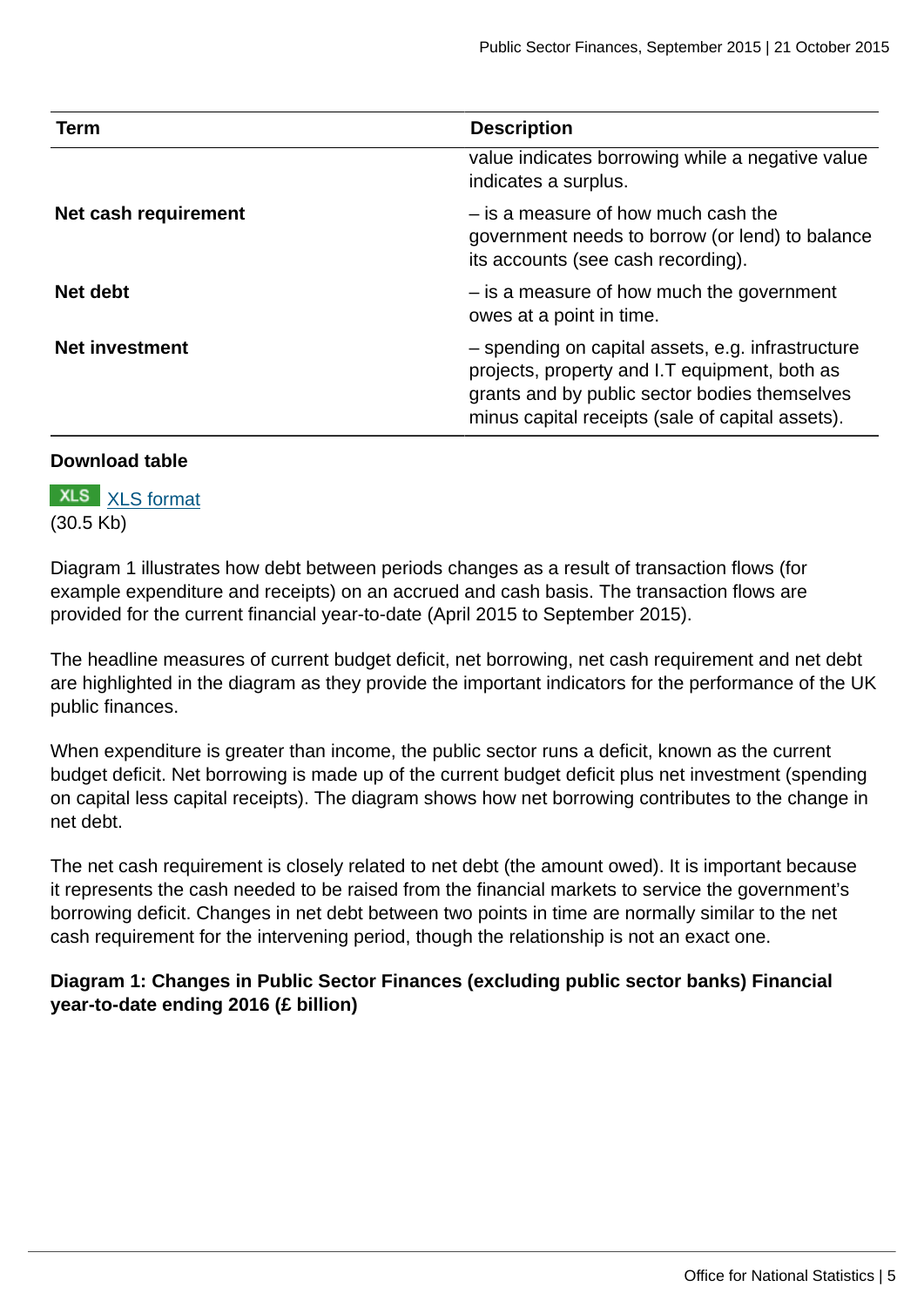#### March 2015 debt position

**.**



٠



#### September 2015 debt position

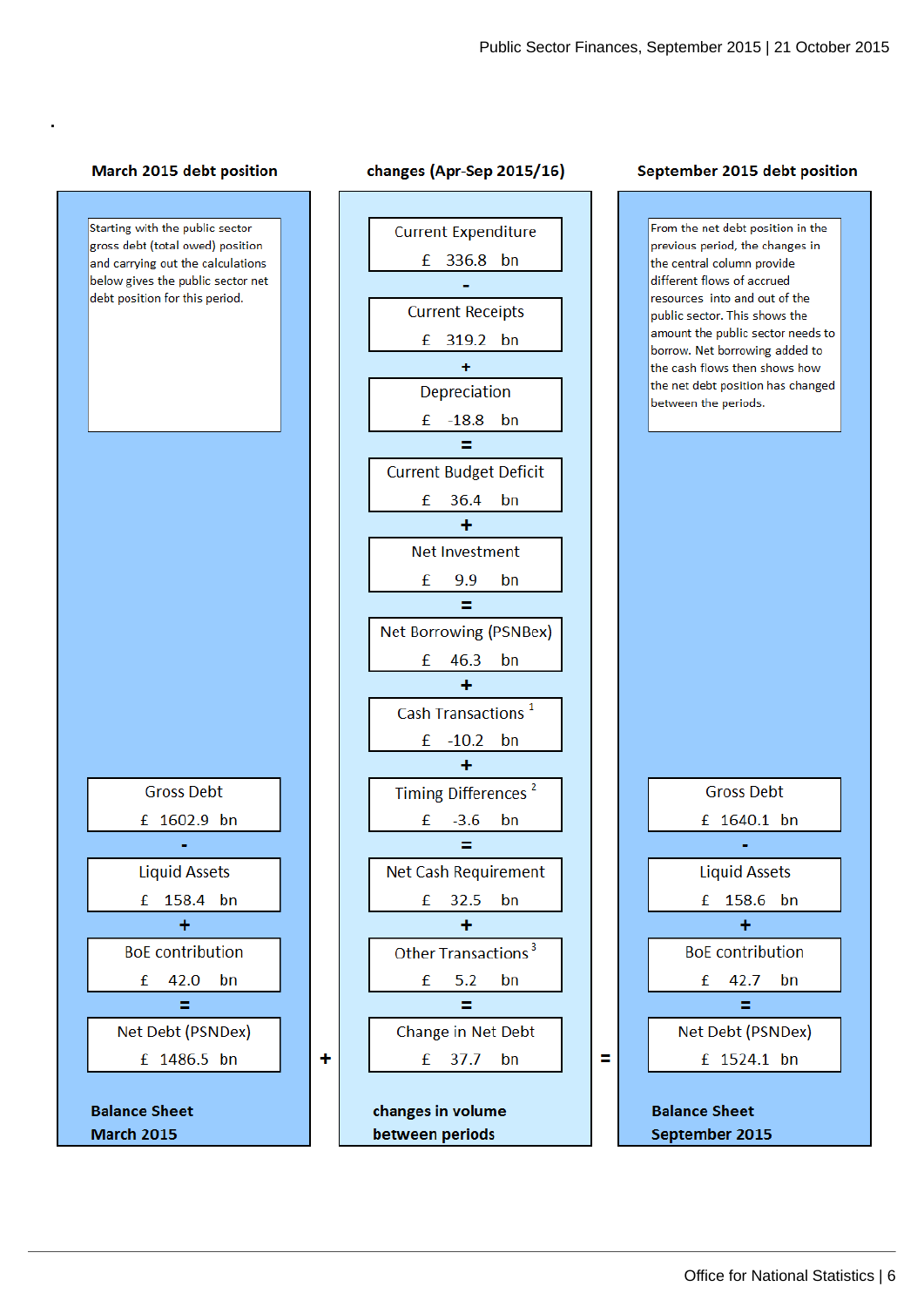Please click on the image to view a larger version.

#### **Notes**

1. Cash transactions in (non-financing) financial assets which do not impact on net borrowing.

2. Timing differences between cash and accrued data.

3. Revaluation of foreign currency debt (for example foreign currency). Debt issuances or

redemptions above/below debt valuation (for example Bond premia/discounts and capital uplifts).

Changes in volume of debt not due to transactions (for example Sector reclassification).

#### **We value your feedback**

The public sector finances can be complex. To ensure these important statistics are accessible to all, we welcome your feedback on how best to explain concepts and trends in these data. Please contact us at: [psa@ons.gsi.gov.uk](mailto:psa@ons.gsi.gov.uk)

### **2. Summary of latest net borrowing and debt**

#### **Table 1: Headline Public Sector Finances data, by month and financial year to date**

|                                                     | <b>September</b> |         |        | Financial year-to-date <sup>7</sup> |         |        |
|-----------------------------------------------------|------------------|---------|--------|-------------------------------------|---------|--------|
|                                                     | 2015             | 2014    | Change | 2015/16                             | 2014/15 | Change |
| Current<br><b>Budget</b><br>Deficit <sup>2</sup>    | 7.3              | 8.8     | $-1.5$ | 36.4                                | 44.9    | $-8.4$ |
| <b>Net</b><br>Investment<br>3                       | 2.1              | 2.2     | $-0.1$ | 9.9                                 | 8.9     | 1.0    |
| <b>Net</b><br><b>Borrowing</b><br>4                 | 9.4              | 11.0    | $-1.6$ | 46.3                                | 53.8    | $-7.5$ |
| Net Debt <sup>5</sup>                               | 1,524.1          | 1,453.6 | 70.5   | 1,524.1                             | 1,453.6 | 70.5   |
| Net Debt<br>as a %<br>of annual<br>GDP <sup>6</sup> | 80.6             | 79.5    | 1.1    | 80.6                                | 79.5    | 1.1    |

United Kingdom, excluding public sector banks

£ billion1(not seasonally adjusted)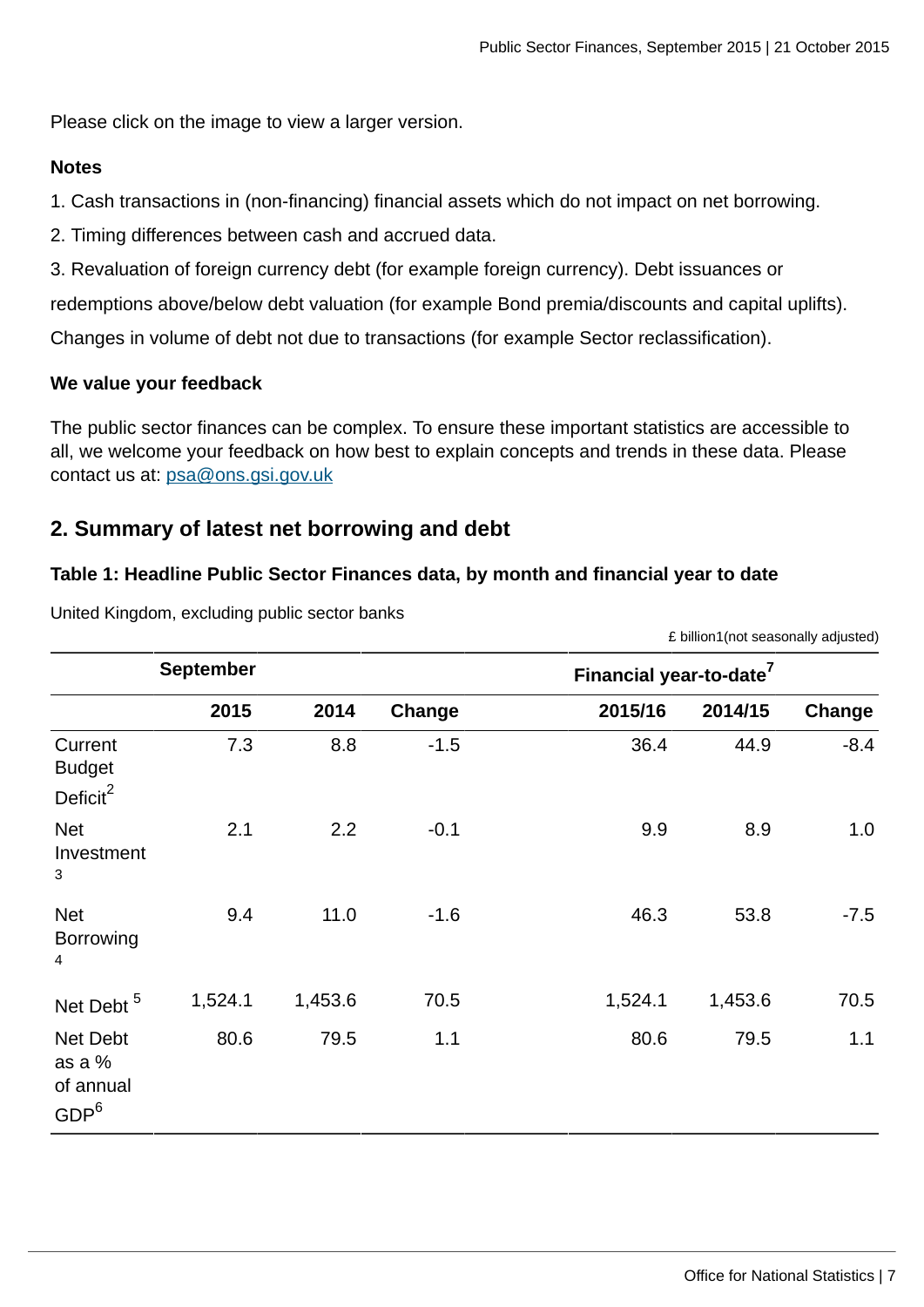**Table source:** Office for National Statistics

#### **Table notes:**

- 1. Unless otherwise stated
- 2. Current Budget Deficit is the difference between current expenditure (including depreciation) and current receipts
- 3. Net Investment is gross investment (net capital formation plus net capital transfers) less depreciation
- 4. Net Borrowing is Current Budget Deficit plus Net Investment
- 5. Net Debt is financial liabilities (for loans, deposits, currency and debt securities) less liquid assets
- 6. GDP = Gross Domestic Product (at current market price)
- 7. 2015/16 refers to financial year ending in March 2016 and 2014/15 refers to financial year ending in March 2015

#### **Download table**

**XLS** [XLS format](http://www.ons.gov.uk:80/ons/rel/psa/public-sector-finances/september-2015/prt-table-1.xls)

(33 Kb)

#### **Net borrowing for the financial year-to-date (April 2015 to September 2015)**

Due to the volatility of the monthly data, the cumulative financial year-to-date borrowing figures provide a better indication of the progress of the public finances than the individual months.

In the financial year-to-date (April 2015 to September 2015), public sector net borrowing excluding banking groups (PSNB ex) was £46.3 billion; a decrease of £7.5 billion, or 13.9% compared with the same period in 2014.

This decrease in net borrowing was predominantly due to a decrease of £8.6 billion in central government net borrowing, partially offset by an increase of £1.6 billion in local government net borrowing.

Central government receipts for the financial year-to-date (April 2015 to September 2015) were £300.5 billion, an increase of £11.7 billion, or 4.0%, compared with the same period in 2014. Of which:

- income tax-related payments increased by £3.1 billion, or 4.2%, to £76.9 billion
- VAT receipts increased by £2.7 billion, or 4.4%, to £63.9 billion
- social (national insurance) contributions increased by £2.5 billion, or 4.7%, to £55.2 billion
- corporation tax increased by £1.5 billion, or 7.9%, to £20.3 billion

Central government expenditure (current and capital) for the financial year-to-date (April 2015 to September 2015) was £343.7 billion, an increase of £3.0 billion, or 0.9%, compared with the same period in 2014. Of which:

- other current expenditure (mainly departmental spending) increased by £1.6 billion, or 0.8%, to £203.0 billion; largely as a result of increases in departmental spending on goods and services, partially offset by decreases in transfers to local government
- net social benefits (mainly pension payments) increased by £1.0 billion, or 1.0%, to £101.7 billion; largely as a result of increases in state pension payments (within National Insurance Fund benefits), being partially offset by a fall in public sector pension contributions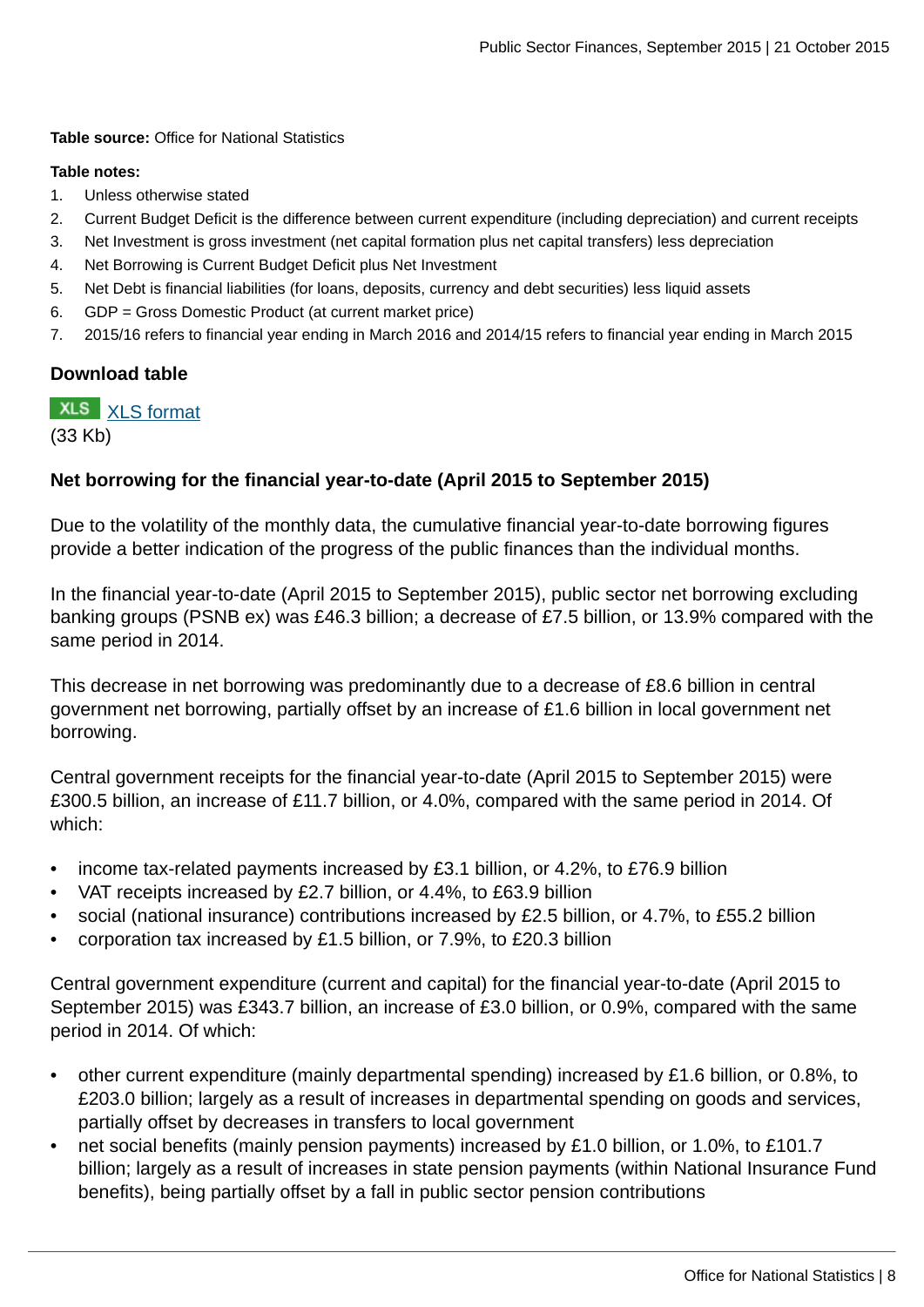- central government net investment (capital expenditure) increased by £0.7 billion, or 5.3%, to £14.5 billion; largely as a result of an increase in gross capital formation
- debt interest decreased by £0.3 billion, or 1.3%, to £24.5 billion; of this £24.5 billion, £7.1 billion is the interest payable to the Bank of England Asset Purchase Facility on its gilt holdings (see Table PSA9) which are PSNB ex neutral.

Local government net borrowing (LGNB) for the financial year-to-date (April 2015 to September 2015) was estimated to be in surplus by £3.0 billion, a decrease in surplus of £1.6 billion on the same period in the previous year, mainly due to decreases in grants received from central government, particularly in April. Local government data for the current financial year-to-date are provisional estimates mainly based on budget figures received from the Department for Communities and Local Government (DCLG) and the devolved administrations.

Public corporations' net borrowing (PCNB) for the financial year-to-date (April 2015 to September 2015) was estimated to be in surplus by £1.0 billion, an increase in surplus of £0.2 billion compared with the same period in 2014, mainly due to decreases in grants received from the public sector. Public corporation data for the current financial year-to-date are mainly provisional estimates.

### **Net borrowing in September 2015**

In September 2015, public sector net borrowing excluding public sector banks (PSNB ex) was £9.4 billion; a decrease in borrowing of £1.6 billion, or 14.3% compared with September 2014.

This decrease in net borrowing was largely due to a decrease of £1.2 billion in central government net borrowing, combined with a decrease of £0.2 billion in local government net borrowing.

Central government receipts in September 2015 were £47.5 billion, an increase of £1.8 billion, or 3.9% compared with September 2014. Of this:

- income tax-related payments increased by £0.4 billion, or 4.1%, to £11.4 billion
- social (national insurance) contributions increased by £0.4 billion, or 4.5%, to £9.1 billion
- interest & dividends increased by £0.4 billion, or 59.2%, to £1.2 billion
- VAT receipts increased by £0.3 billion, or 3.2%, to £10.7 billion
- corporation tax increased by £0.3 billion, or 12.7%, to £2.5 billion

Central government expenditure (current and capital) in September 2015 was £55.6 billion, an increase of £0.5 billion, or 1.0%, compared with September 2014. Of this:

- other current expenditure (mainly departmental spending) increased by £0.9 billion, or 2.8%, to £33.6 billion; largely as a result of increases in expenditure on goods and services
- net social benefits (mainly pension payments) increased by £0.1 billion, or 0.7%, to £17.1 billion; largely as a result of increases in payments (within National Insurance Fund benefits) and social assistance payments being largely offset by a fall in public sector pension contributions
- central government net investment (capital expenditure) decreased by £0.1 billion, or 3.2%, to £2.3 billion; largely as a result of a decrease in capital transfers to the other sectors being largely offset by an increase in gross capital formation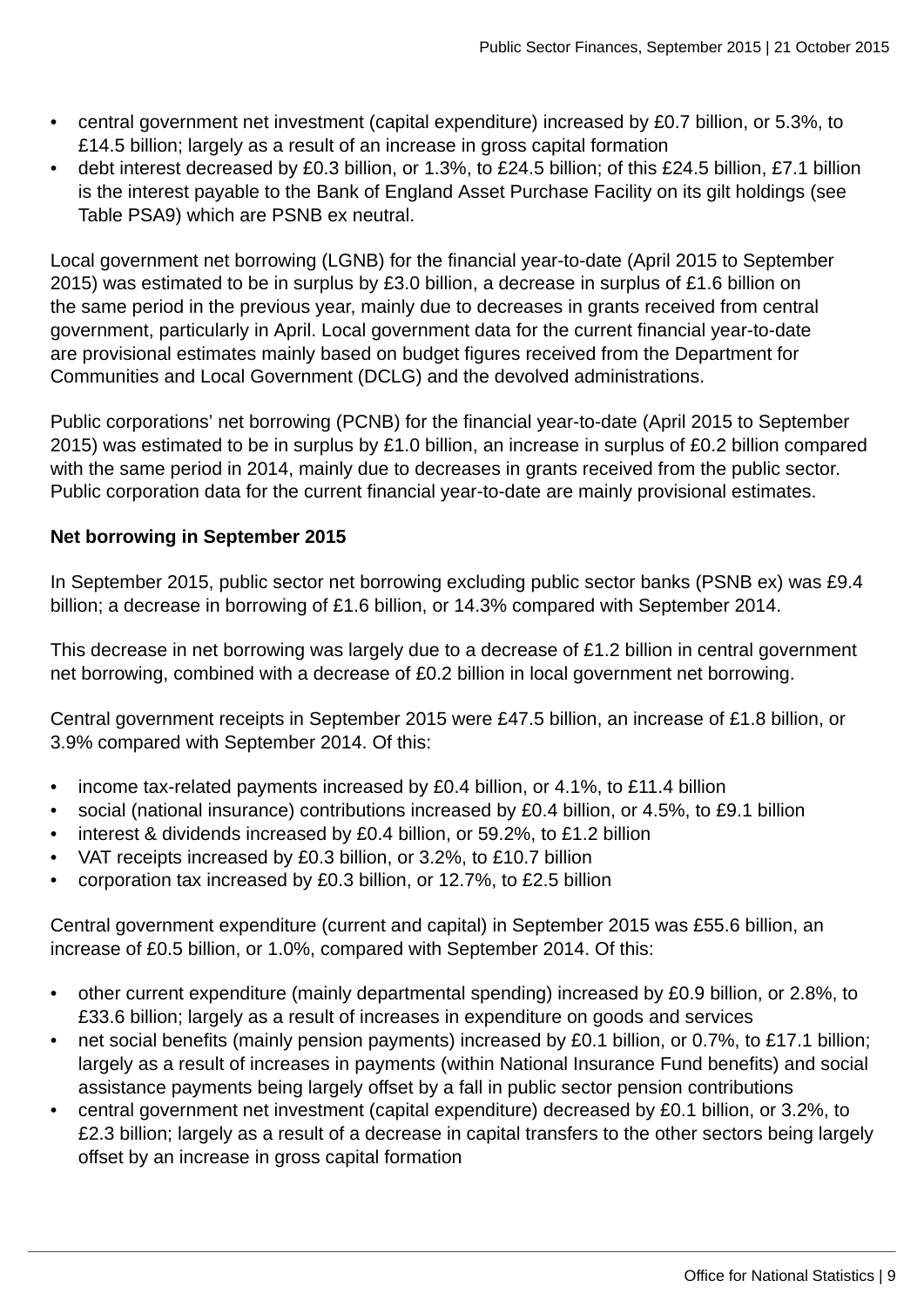• debt interest decreased by £0.4 billion, or 14.1%, to £2.6 billion; of this £2.6 billion, £1.2 billion is the interest paid to the Asset Purchase Facility Fund (APF) on its gilt holdings (see Table PSA9) which are PSNB ex neutral

In September 2015, local government net borrowing (LGNB) was estimated at £1.1 billion, a decrease of £0.2 billion on the previous year, due to a decrease in expenditure, largely on goods and services. Local government data for September 2015 are provisional estimates mainly based on budget figures received from the Department for Communities and Local Government (DCLG) and the devolved administrations.

In September 2015, public corporations' net borrowing (PCNB) was estimated to be in surplus by £0.2 billion, an increase in surplus of £0.1 billion on the previous year. Public corporation data for September 2015 are mainly provisional estimates.

#### **Public sector net debt**

Public sector net debt excluding public sector banks (PSND ex) was £1,524.1 billion (80.6% GDP) at the end of September 2015, which was £70.5 billion, or 4.9% higher than in September 2014.

Debt is built up by successive government administrations over many years. When the government borrows, this adds to the debt total.

The £70.5 billion increase in debt between September 2014 and September 2015 was a result of:

- £82.7 billion of public sector net borrowing
- less £0.4 billion in timing differences between cash flows for gilt interest payments and the accrued gilt interest flows
- less £11.8 billion in net cash transactions related to acquisition or disposal of financial assets of equivalent value (for example loans) and timing of recording

# **3. Net debt and borrowing compared with OBR forecast**

The [Office for Budget Responsibility \(OBR\)](http://budgetresponsibility.independent.gov.uk/) normally produces forecasts of the public finances twice a year (normally in March and December). The latest OBR forecast was published on 8 July 2015.

Figure 1 and Table 2 enable users to compare emerging data against the OBR forecasts. Caution should be taken when comparing public finance data with OBR figures for the full financial year, as data are not finalised until after the financial year ends. Initial estimates soon after the end of the financial year can be subject to sizeable revisions in later months. In addition, in-year timing effects on spending and receipts can affect year-to-date comparisons with previous years.

There can also be some methodological differences between OBR forecasts and outturn data. In its latest publication, OBR published a table within their [Economic and fiscal outlook supplementary](link:%20http://budgetresponsibility.org.uk/economic-fiscal-outlook-july-2015/) [fiscal tables July 2015](link:%20http://budgetresponsibility.org.uk/economic-fiscal-outlook-july-2015/) annex titled 'Table: 2.42 Items included in OBR forecasts that ONS have not yet included in outturn'.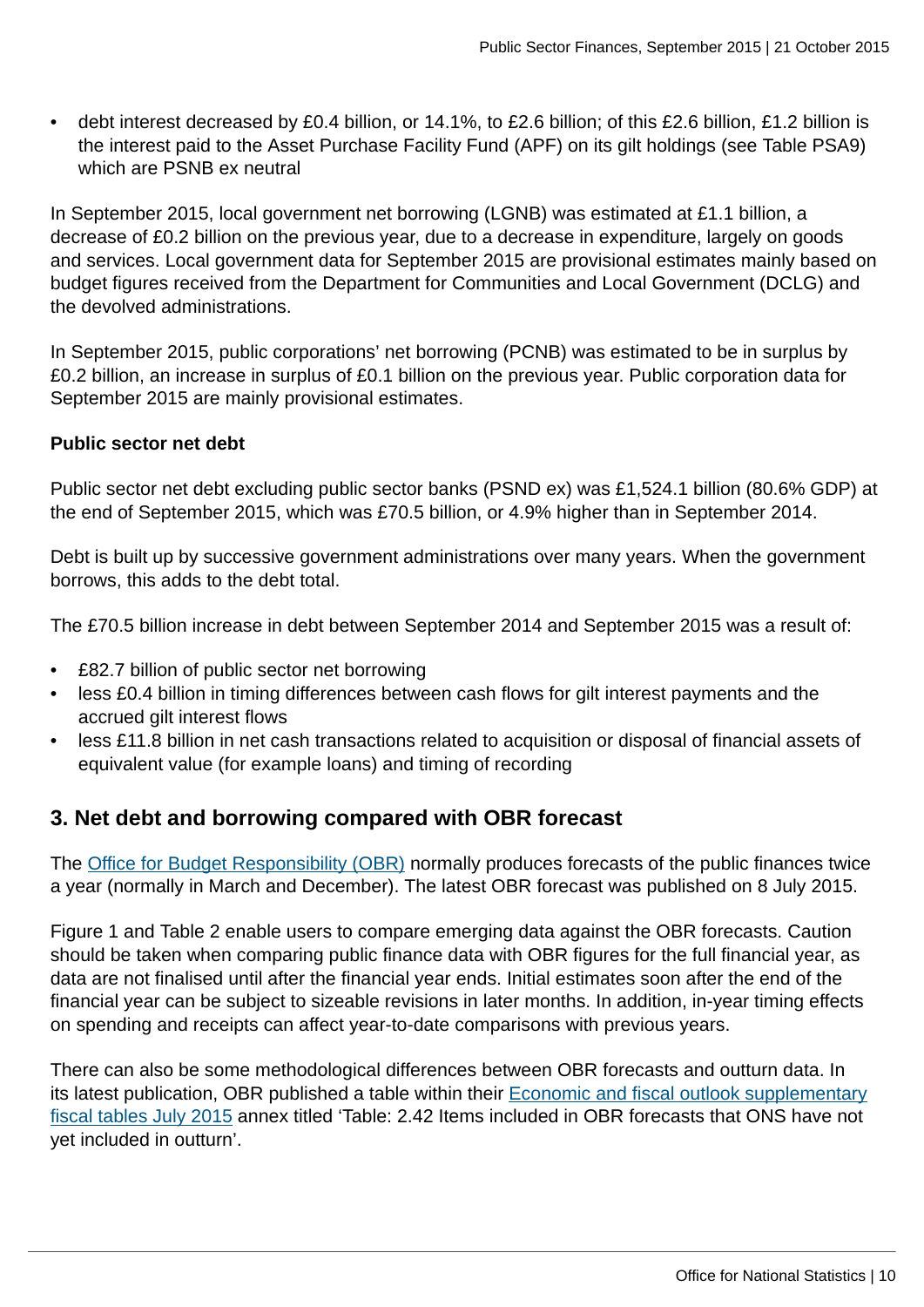Figure 1 illustrates the public sector net borrowing excluding public sector banks (PSNB ex) for the financial year ending 2015 (April 2014 to March 2015), along with the first 6 month's borrowing of the financial year ending 2016 (April to September 2015).

#### **Figure 1: Cumulative public sector net borrowing by month**

All data excluding public sector banks, United Kingdom



### Source: Office for National Statistics

#### **Notes:**

- 1. For the financial year ending 2015 (April 2014 to March 2015) and the financial year ending 2016 (April 2015 to March 2016)
- 2. OBR forecast for PSNB ex from March 2015 Economic & Fiscal Outlook (EFO)
- 3. OBR forecast for PSNB ex from July 2015 Economic & Fiscal Outlook (EFO)

In the financial year-to-date (April to September 2015), borrowing fell by £7.5 billion to £46.3 billion compared with the same period in 2014.

The OBR forecast for the financial year ending 2015 (April 2014 to March 2015) was £89.2 billion which was £0.9 billion below the outturn in financial year ending 2015 (April 2014 to March 2015) presented in this bulletin.

The OBR forecast for the financial year ending 2016 (April 2015 to March 2016) is £69.5 billion which is £20.6 billion below the outturn in financial year ending 2015 (April 2014 to March 2015) presented in this bulletin.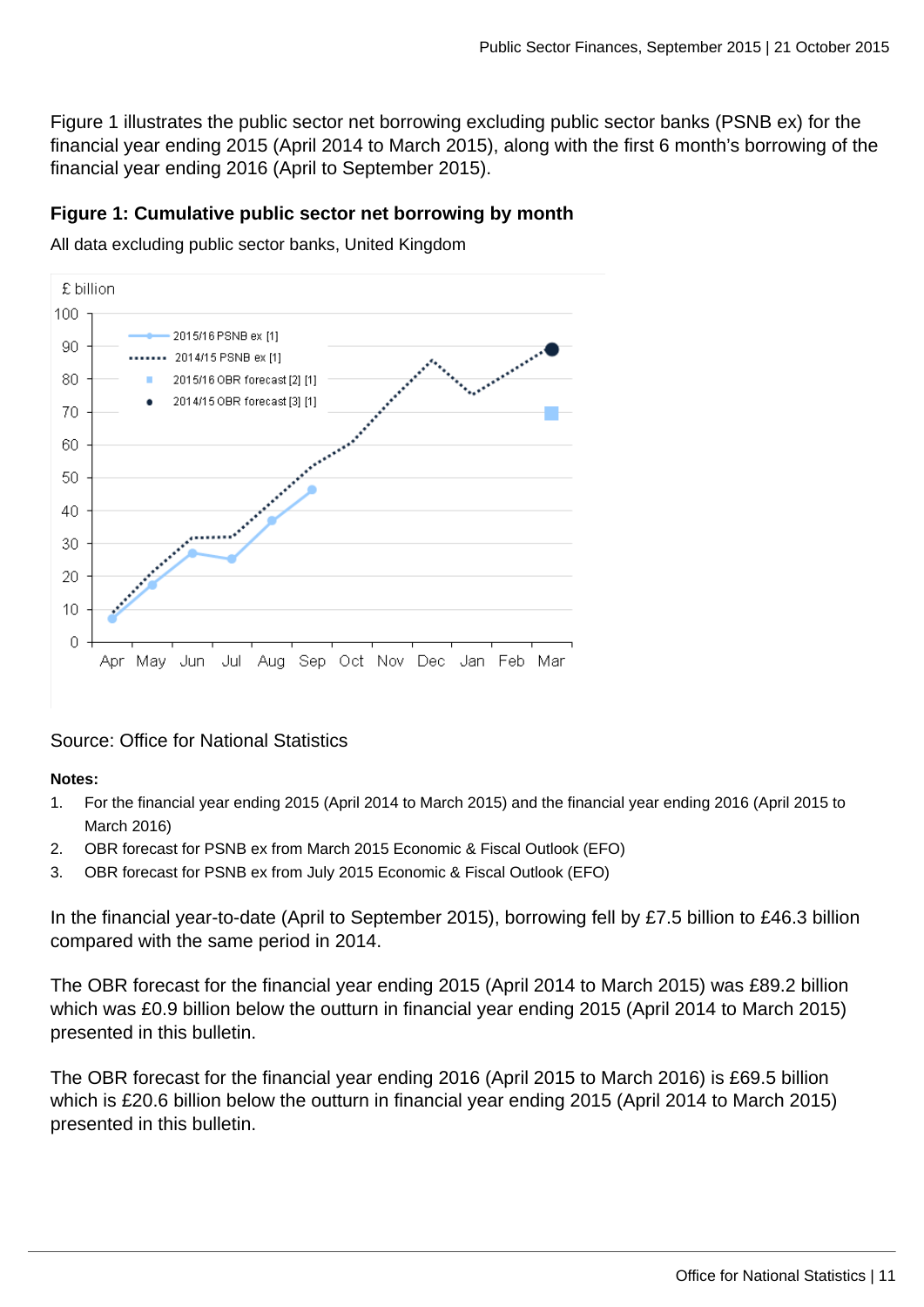At this halfway point in the year it may seem reasonable to multiply the year-to-date borrowing by 2 to arrive at an estimate of the likely final full-year borrowing. Figure 1 illustrates why this calculation is likely to be misleading.

Referring to the financial year ending 2015 (April 2014 to March 2015); the year-to-date borrowing position at this point last year was £53.8 billion. If we were to base an end of financial year borrowing estimate on this, we would expect borrowing to have been £107.6 billion. This estimate would have overstated the actual financial year borrowing position of £90.1 billion by £17.5 billion, or £18.4 billion compared to the OBR forecast.

Table 2 summarises the percentage change between the latest data for the financial year-to-date (April to September 2015) and in the previous financial year (April to September 2014). It contrasts these data with the percentage change between the latest full year outturn data for the financial year ending 2015 (April 2014 to March 2015) and the OBR forecast for the financial year ending 2016 (April 2015 to March 2016) (as published in July 2015).

### **Table 2: Public Sector Latest Outturn Estimates vs Office for Budget Responsibility (OBR) Forecasts**

|                                                  | Financial year-to-date: April to<br><b>September</b> |         |                                          | <b>Financial</b><br>Year <sup>7</sup>          |                           |                                                             |  |  |  |  |
|--------------------------------------------------|------------------------------------------------------|---------|------------------------------------------|------------------------------------------------|---------------------------|-------------------------------------------------------------|--|--|--|--|
|                                                  | 2015/16                                              | 2014/15 | <b>Increasel</b><br><b>Decrease</b><br>% | 2015/16<br><b>OBR</b><br>Forecast <sup>6</sup> | 2014/15<br><b>Outturn</b> | <b>Forecast</b><br><b>Increasel</b><br><b>Decrease</b><br>% |  |  |  |  |
| Current<br><b>Budget</b><br>Deficit <sup>2</sup> | 36.4                                                 | 44.9    | $-18.8$                                  | 40.8                                           | 59.7                      | $-31.7$                                                     |  |  |  |  |
| <b>Net</b><br>Investment <sup>3</sup>            | 9.9                                                  | 8.9     | 11.1                                     | 28.7                                           | 30.4                      | $-5.7$                                                      |  |  |  |  |
| <b>Net</b><br><b>Borrowing</b><br>$\overline{4}$ | 46.3                                                 | 53.8    | $-13.9$                                  | 69.5                                           | 90.1                      | $-22.9$                                                     |  |  |  |  |
| Net Debt <sup>5</sup>                            | 1,524.1                                              | 1,453.6 | 4.9                                      | 1,532.0                                        | 1,486.5                   | 3.1                                                         |  |  |  |  |
| Net Debt<br>as a % of<br><b>GDP</b>              | 80.6                                                 | 79.5    |                                          | 80.3                                           | 80.0                      |                                                             |  |  |  |  |

United Kingdom, excluding public sector banks

**Table source:** Office for National Statistics

#### **Table notes:**

1. Unless otherwise stated

£ billion1 (not seasonally adjusted)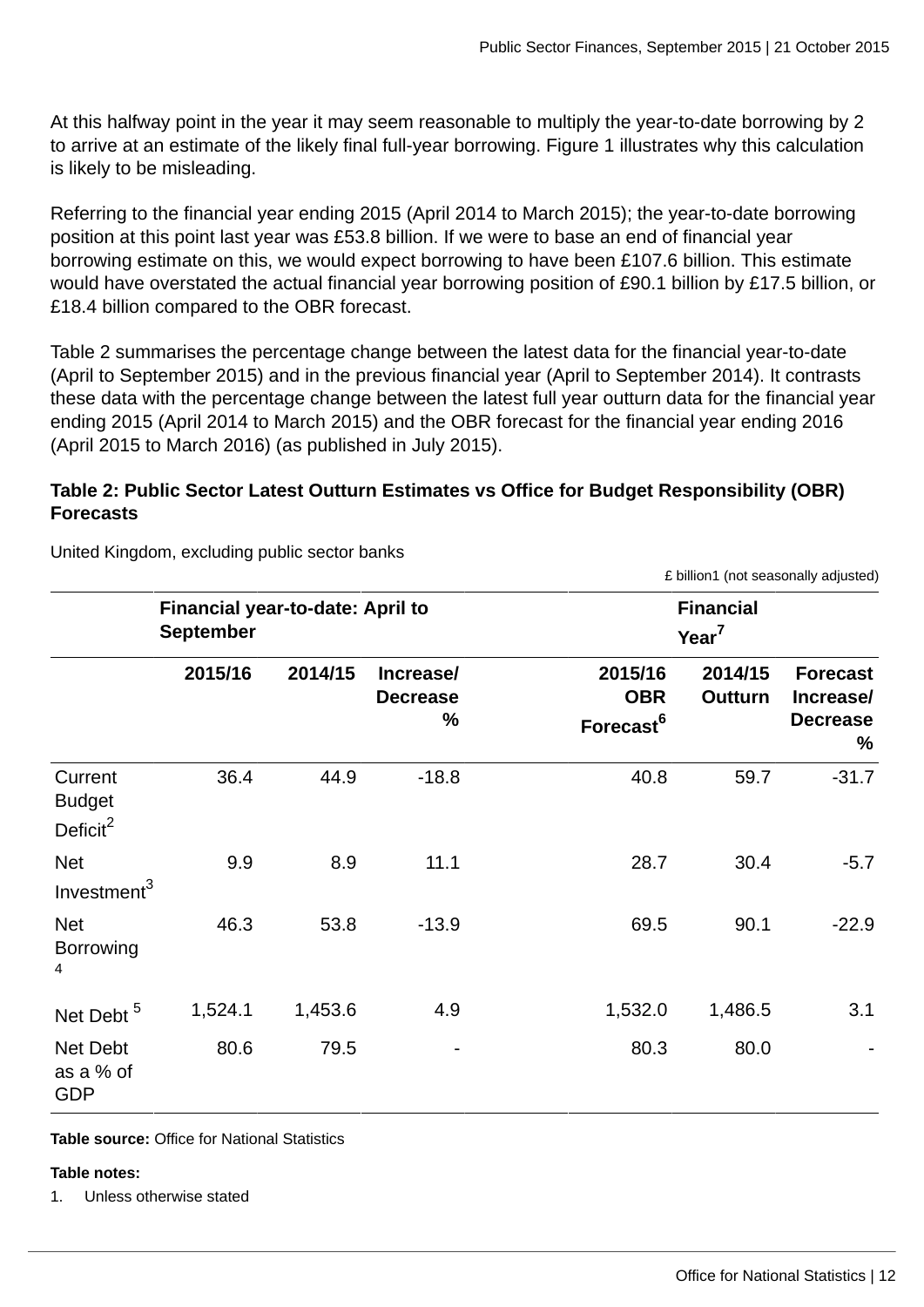- 2. Current Budget Deficit is the difference between current expenditure (including depreciation) and current receipts
- 3. Net Investment is gross investment (net capital formation plus net capital transfers) less depreciation
- 4. Net Borrowing is Current Budget Deficit plus Net Investment
- 5. Net Debt is financial liabilities (for loans, deposits, currency and debt securities) less liquid assets
- 6. All OBR figures are from the OBR Economic and Fiscal Outlook published on 08 July 2015
- 7. Full financial year ending 2015 (April 2014 to March 2015) and full financial year ending 2016 (April 2015 to March 2016)

#### **Download table**

**XLS** [XLS format](http://www.ons.gov.uk:80/ons/rel/psa/public-sector-finances/september-2015/prt-table-2.xls) (34 Kb)

On the same day as this bulletin is released, the OBR publishes a commentary on the latest figures and how these reflect on its forecasts. The OBR provides this commentary to help users interpret the differences between the latest outturn data and the OBR forecasts by providing contextual information about assumptions made during the OBR's forecasting process.

### **4. Public sector and sub-sector net borrowing**

In the UK, the public sector consists of 5 sub-sectors: central government, local government, public non-financial corporations, Bank of England and public financial corporations (that is, public sector banks). Table 3 summarises the current monthly and year-to-date borrowing position of each of these sub-sectors along with the public sector aggregates. Full time series for these data can be found in Table PSA2.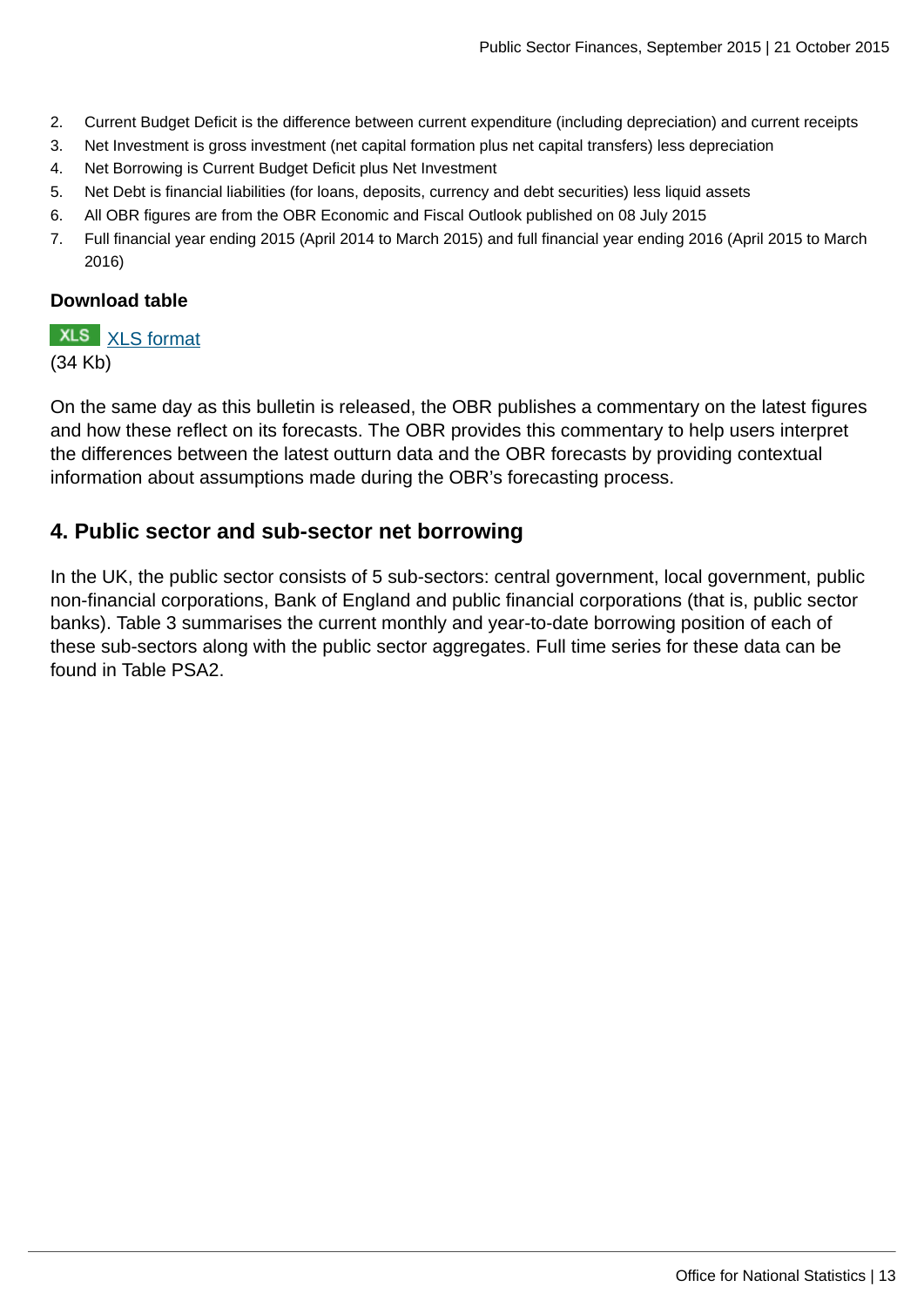#### **Table 3: Sub-sector Breakdown of Public Sector Net Borrowing**

United Kingdom

|                                             |                       | <b>September</b> |        |        | Financial year-to-date <sup>1</sup> |         |        |
|---------------------------------------------|-----------------------|------------------|--------|--------|-------------------------------------|---------|--------|
|                                             |                       | 2015             | 2014   | Change | 2015/16                             | 2014/15 | Change |
| <b>General Government</b>                   |                       | 10.7             | 12.1   | $-1.5$ | 49.2                                | 56.2    | $-7.0$ |
|                                             | of which              |                  |        |        |                                     |         |        |
|                                             | Central<br>Government | 9.5              | 10.8   | $-1.2$ | 52.2                                | 60.8    | $-8.6$ |
|                                             | Local<br>Government   | 1.1              | 1.3    | $-0.2$ | $-3.0$                              | $-4.7$  | 1.6    |
| <b>Public Non-Financial</b><br>Corporations |                       | $-0.2$           | $-0.1$ | $-0.1$ | $-1.0$                              | $-0.7$  | $-0.2$ |
| Bank of England                             |                       | $-1.0$           | $-1.0$ | 0.0    | $-1.9$                              | $-1.6$  | $-0.2$ |
| <b>Public Sector ex</b><br>(PSNB ex)        |                       | 9.4              | 11.0   | $-1.6$ | 46.3                                | 53.8    | $-7.5$ |
| <b>Public Financial</b><br>Corporations     |                       | $-0.8$           | $-0.8$ | 0.0    | $-4.7$                              | $-4.3$  | $-0.4$ |
| <b>Public Sector</b><br>(PSNB)              |                       | 8.6              | 10.2   | $-1.6$ | 41.7                                | 49.5    | $-7.8$ |

**Table source:** Office for National Statistics

#### **Table notes:**

1. 2015/16 refers to financial year ending in March 2016 and 2014/15 refers to financial year ending in March 2015

#### **Download table**

**XLS** [XLS format](http://www.ons.gov.uk:80/ons/rel/psa/public-sector-finances/september-2015/prt-table-3.xls) (37.5 Kb)

Figure 2 illustrates public sector net borrowing excluding public sector banks (PSNB ex) for the last 22 financial years and highlights that between the financial year ending 1999 (April 1998 to March 1999) and the financial year ending 2001 (April 2000 to March 2001), borrowing was in surplus, that is, the public sector was a net lender.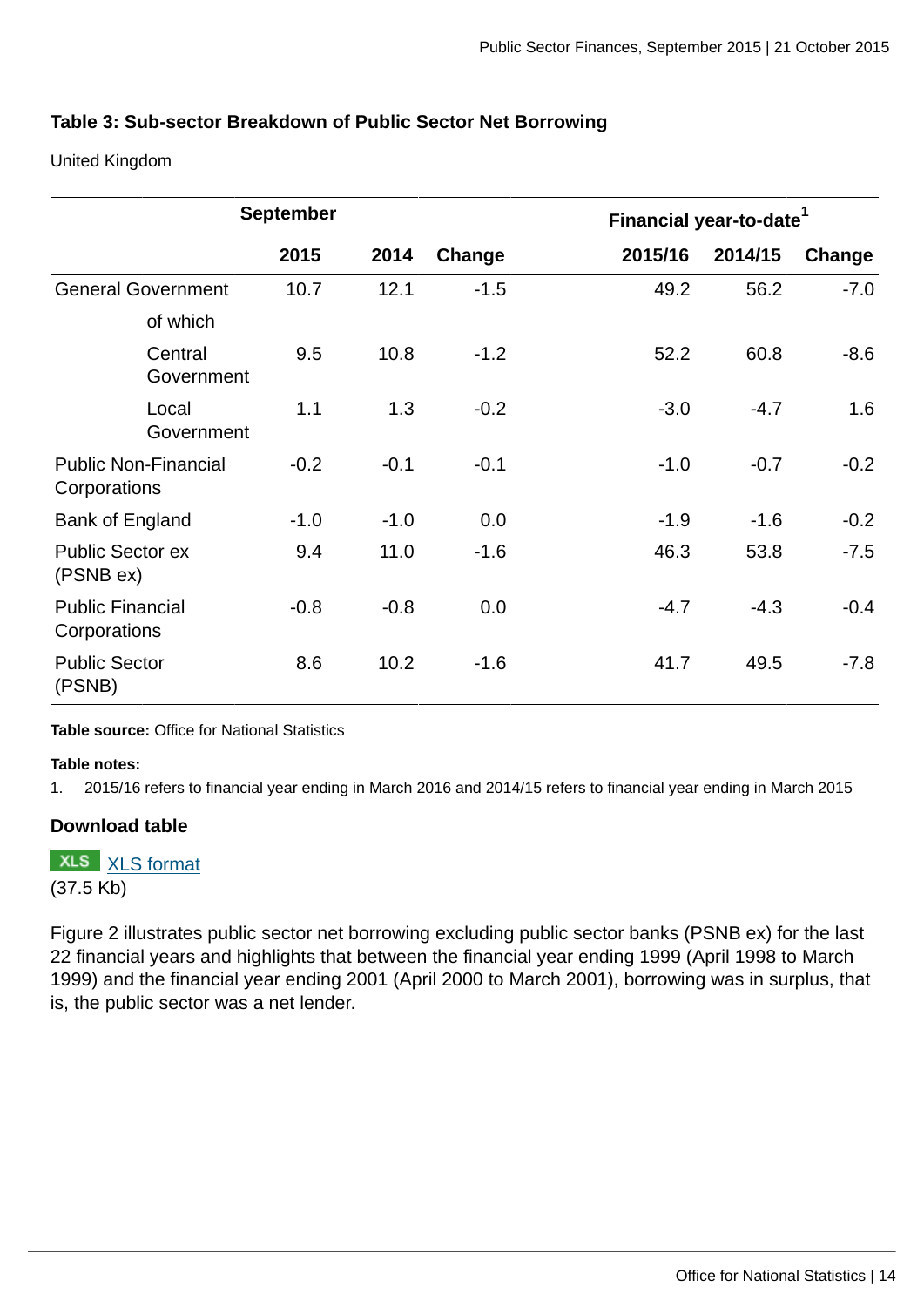#### **Figure 2: Public sector net borrowing excluding public sector banks; the financial year ending 1994 to date**

All data excluding public sector banks, United Kingdom



#### Source: Office for National Statistics

#### **Notes:**

- 1. OBR full financial year forecast for PSNB ex from July 2015 Economic & Fiscal Outlook (EFO)
- 2. Financial year 1993/94 represents financial year ending 1994 (April 1993 to March 1994)
- 3. Ytd = year-to-date (April to September)
- 4. GDP = Gross Domestic Product

#### **Download chart**

**XLS** [XLS format](http://www.ons.gov.uk:80/ons/rel/psa/public-sector-finances/september-2015/chd-figure-2.xls) (170 Kb)

PSNB ex peaked in the financial year ending 2010 (April 2009 to March 2010) as the effects of the economic downturn impacted on the public finances (reducing tax receipts while expenditure continued to increase). PSNB ex has reduced since then, although remained higher than before the financial year ending 2008 (April 2007 to March 2008) and the 2007 global financial market shock.

PSNB ex in the financial year ending 2013 (April 2012 to March 2013) was higher than in the previous financial year largely as a result of the recording of an £8.9 billion payable capital grant in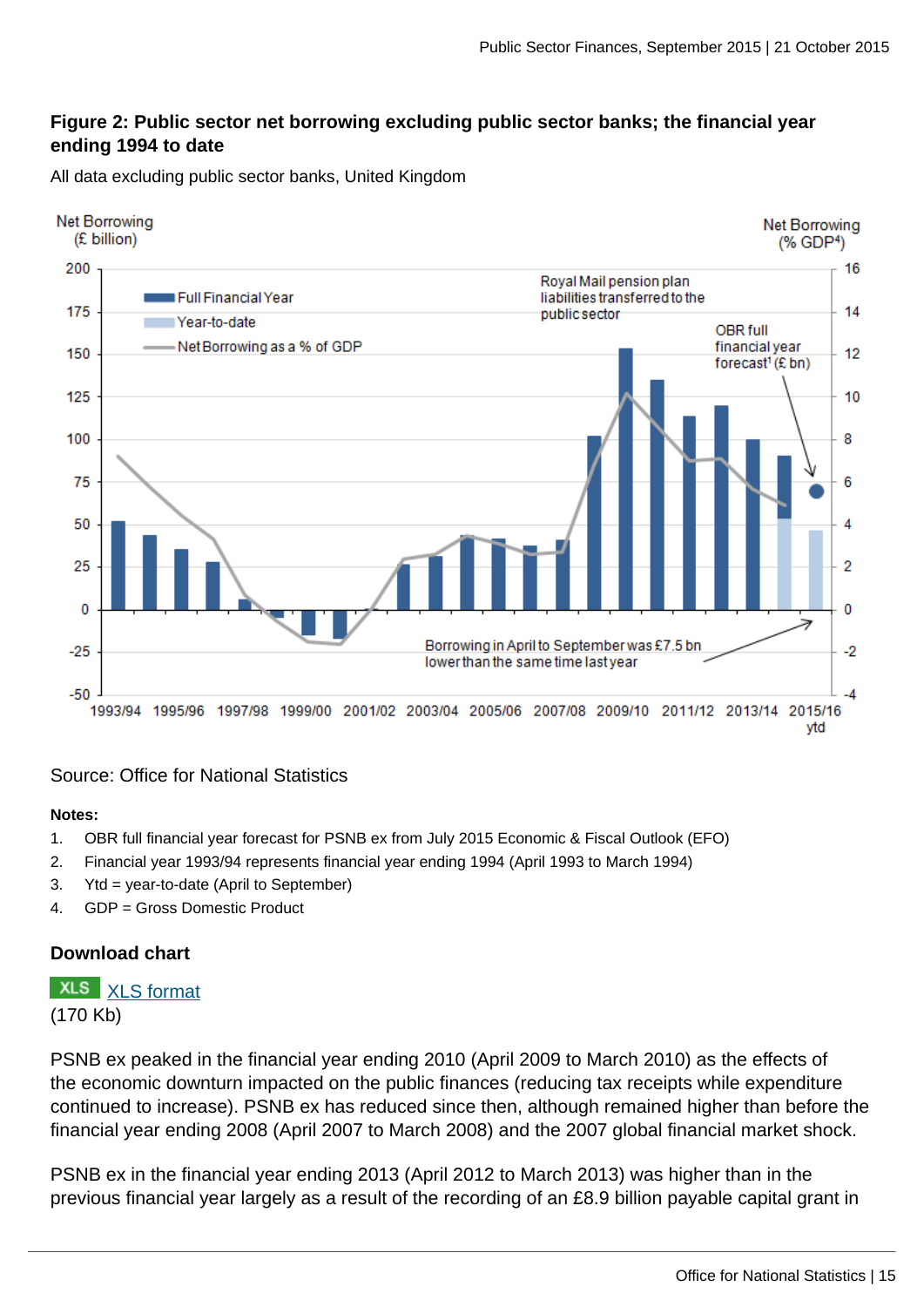April 2012, as recognition that the liabilities transferred from the Royal Mail Pension Plan exceeded the assets transferred.

### **5. Net cash requirement**

**.**

Net cash requirement is a measure of how much cash the government needs to borrow (or lend) to balance its accounts. In very broad terms, net cash requirement equates to the change in the level of debt.

Central government net cash requirement is reconciled against the change in central government net debt in Table REC3 attached to this bulletin.

The public sector net cash requirement excluding public sector banks (PSNCR ex) follows a similar trend to that of public sector net borrowing: peaking in the financial year ending 2010, though in recent years transfers from the Asset Purchase Facility have had a substantial impact on PSNCR ex but are PSNB ex neutral.

Public sector net cash requirement excluding public sector banks (PSNCR ex) in the financial yearto-date (April 2015 to September 2015) was £32.5 billion; £10.5 billion, or 24.4% less than in the same period in 2014.

Diagram 2 presents public sector cash requirement by sub-sector for the current financial year-todate (April 2015 to September 2015). Time series for each of these component series are presented in table PSA7A attached to this bulletin.

**Diagram 2: Sub-sector split of public sector net cash requirement excluding public sector banks, financial year-to-date ending 2016 (£ billion)**



Please click on the image to view a larger version.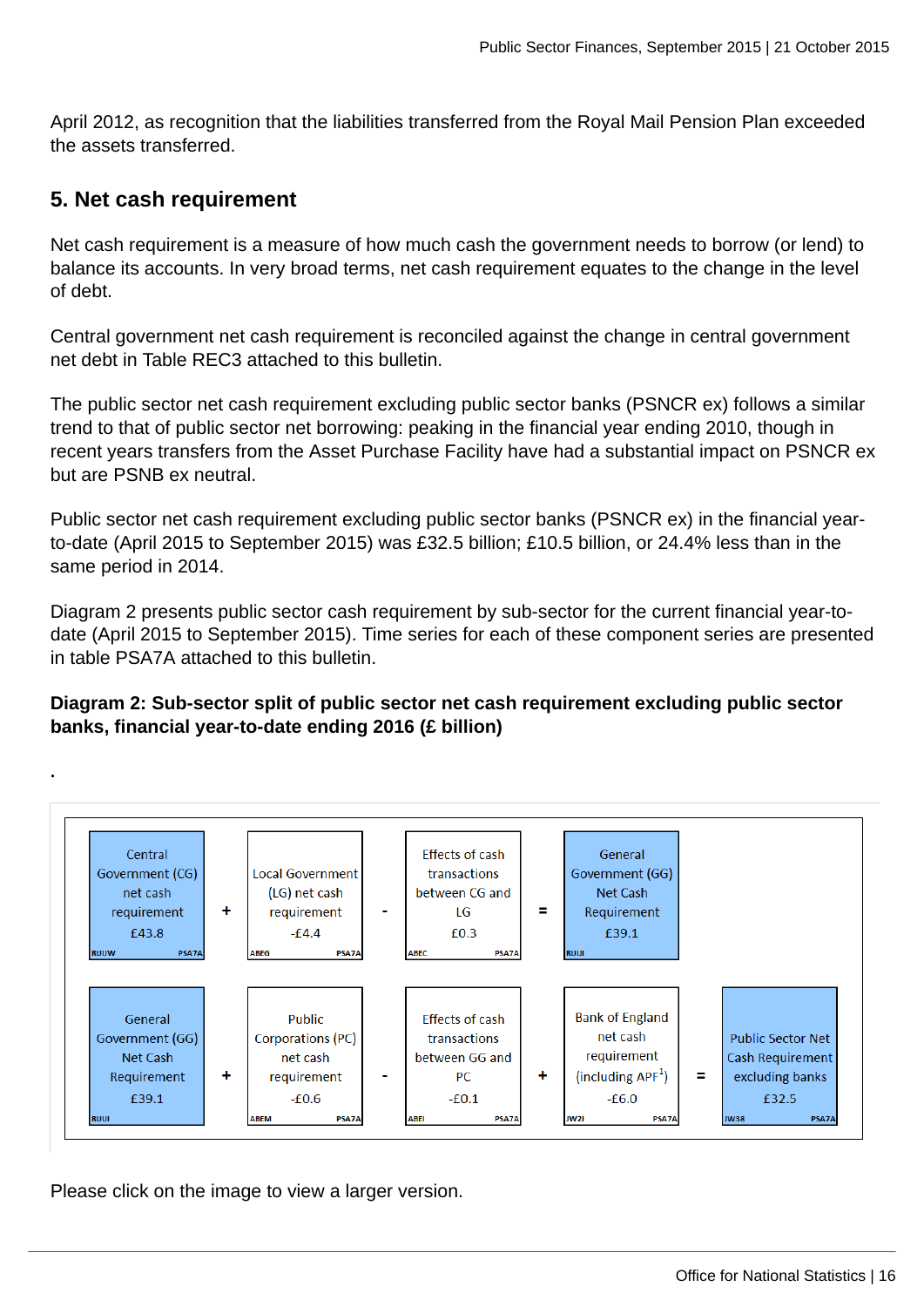Effects of cash transactions between sub-sectors are removed in calculating public sector total net cash requirement (and consolidated expenditure and income totals)

#### **Notes**

1. APF - Bank of England Asset Purchase Facility

Central government net cash requirement (CGNCR) is a focus for some users, as it provides an indication of how many gilts (government bonds) the Debt Management Office may issue to meet the government's borrowing requirements.

CGNCR was £21.0 billion in September 2015; £0.4 billion, or 2.1% higher than in September 2014.

In the current financial year-to-date (April 2015 to September 2015), CGNCR was £43.8 billion; a decrease of £11.3 billion, or 20.5%, compared to the same period in 2014.

Cash transfers from the Asset Purchase Facility (APF) were £0.3 billion lower in the current financial year-to-date (April 2015 to September 2015), than the previous financial year. Without the impact of these transfers, CGNCR would have been £11.6 billion lower in the current financial year-to-date (April 2015 to September 2015) than the same period in 2014.

#### **Recent events impacting on CGNCR**

In the financial year ending 2016 (April 2015 to March 2016) the following events reduced the CGNCR:

- the transfers between the Bank of England Asset Purchase Facility Fund (BEAPFF) and central government
- the sale of shares in Lloyds Banking Group
- the sale of shares in Eurostar
- the sale of shares in Royal Mail
- the sale of shares in Royal Bank of Scotland

In the financial year ending 2015 (April 2014 to March 2015) the following events reduced the CGNCR:

- the transfers between the BEAPFF and central government
- the sale of shares in Lloyds Banking Group

In the financial year ending 2014 (April 2013 to March 2014) the following events reduced the CGNCR:

- the transfers between the BEAPFF and central government
- the sale of shares in Lloyds Banking Group
- the sale of shares in Royal Mail

In the financial year ending 2013 (April 2012 to March 2013) the following events reduced the CGNCR: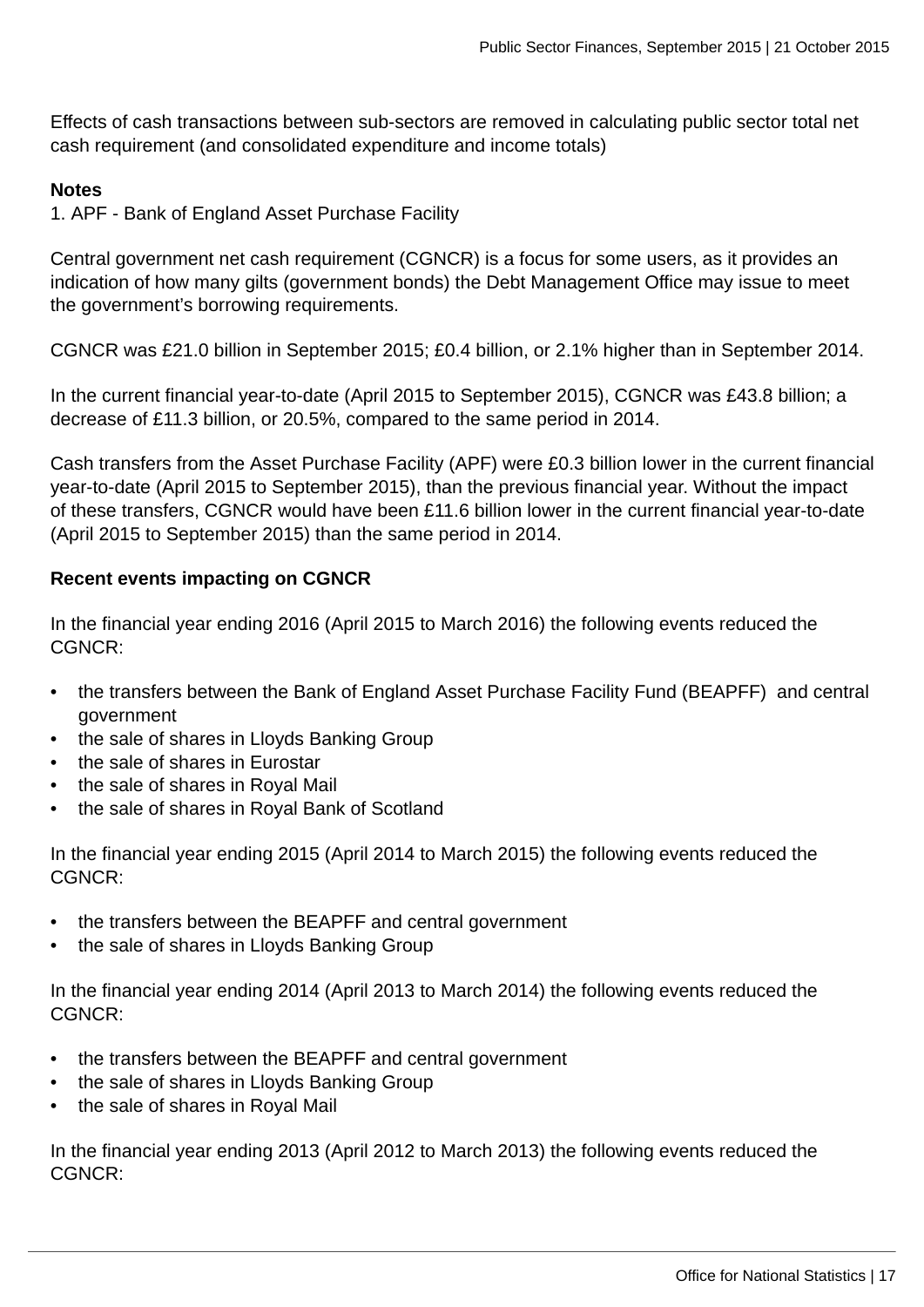- the transfers between the BEAPFF and central government
- the Royal Mail Pension Plan transfer and subsequent sale of assets
- the transfer of the Special Liquidity Scheme final profits between BoE and central government
- the 4G Spectrum sale

#### **Public sector net cash requirement**

Although the central government net cash requirement is the largest part of the public sector net cash requirement excluding public sector banks (PSNCR ex), the total public sector net cash requirement (PSNCR) can be very different. The reason is that the PSNCR includes the net cash requirement of the public sector banking groups. In recent years, the public sector banking groups have recorded large cash surpluses which have had a substantial impact on the public sector net cash requirement.

### **6. Public sector net debt**

Public sector net debt ex (PSND ex) represents the amount of money the public sector owes to UK private sector organisations and overseas institutions, largely as a result of government financial liabilities on the bonds (gilts) and Treasury bills it has issued.

For the purposes of UK fiscal policy, net debt is defined as total gross financial liabilities less liquid financial assets, where liquid assets are cash and short-term assets which can be released for cash at short notice and without significant loss. These liquid assets mainly comprise foreign exchange reserves and bank deposits.

Diagram 3 presents public sector excluding public sector banks debt at the end of September 2015 by sub-sector. Time series for each of these component series are presented in table PSA8A to D attached to this bulletin.

#### **Diagram 3: Sub-sector split of public sector net debt excluding public sector banks at September 2015 (£ billion)**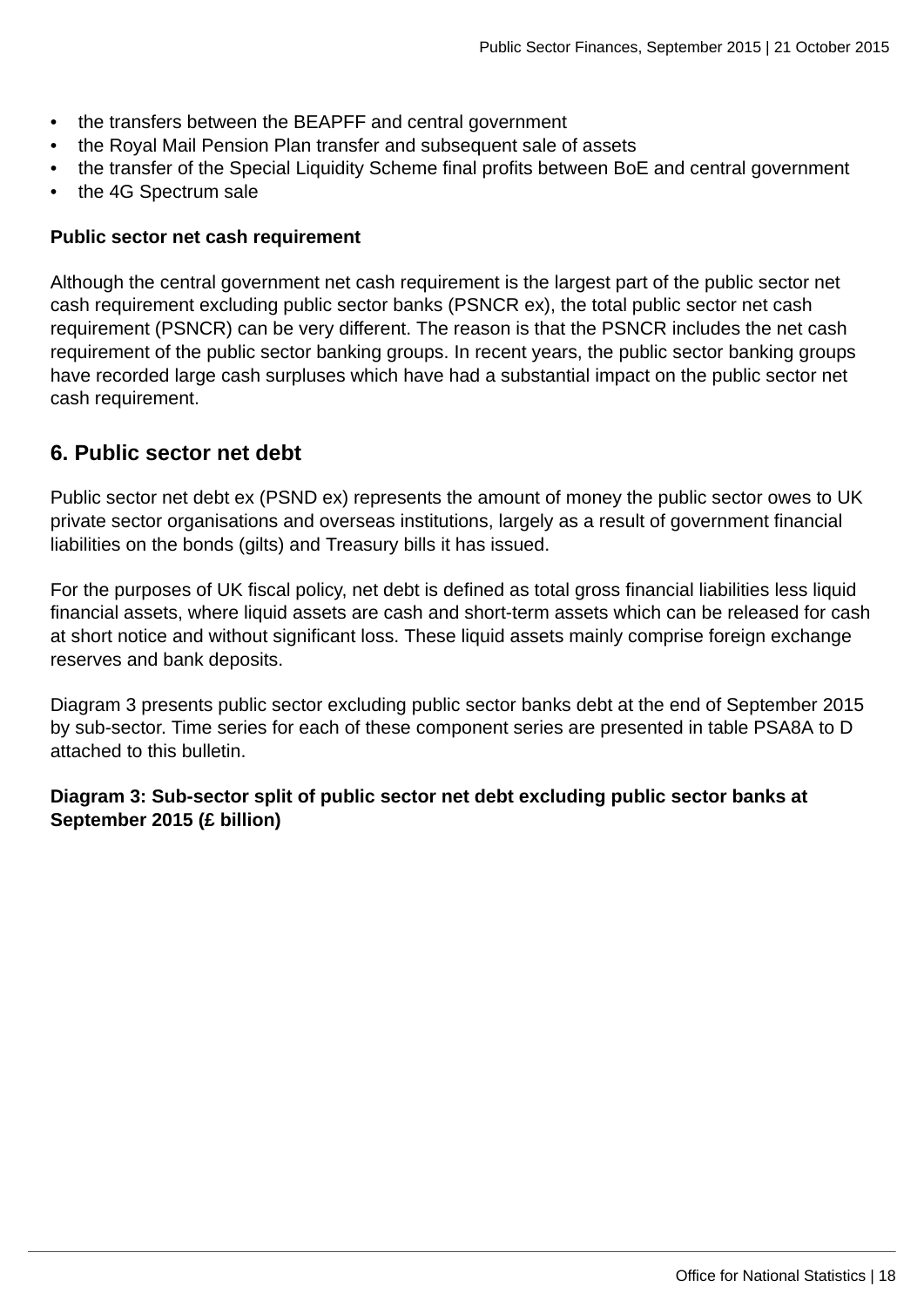

Click on image to view an enlarged version

Cross holdings between sub-sectors are removed in calculating public sector net debt, gross debt and liquid assets.

#### **Notes**

**.**

1. PC Corporations' debt (consolidated) = non-financial PC gross debt (EYYD) + Less CG/NFPCs' gross debt (KSC8) + Less LG/NFPCs' cross holdings of debt (KSC9)

2. APF - Bank of England Asset Purchase Facility

Figure 3 illustrates public sector net debt excluding banking groups (PSND ex) between the financial year ending 1998 (April 1997 to March 1998) and the financial year ending 2015 (April 2014 to March 2015). PSND ex represents the amount of money the public sector owes to UK private sector organisations and overseas institutions, largely as a result of government liabilities on the bonds (gilts) and Treasury bills it has issued.

The increases in debt between the financial year ending 2009 (April 2008 to March 2009) and the financial year ending 2011 (April 2010 to March 2011) were larger than in the early part of the decade, as the economic downturn meant public sector net borrowing excluding public sector banks (PSNB ex) increased. Since then it has continued to increase but at a slower rate.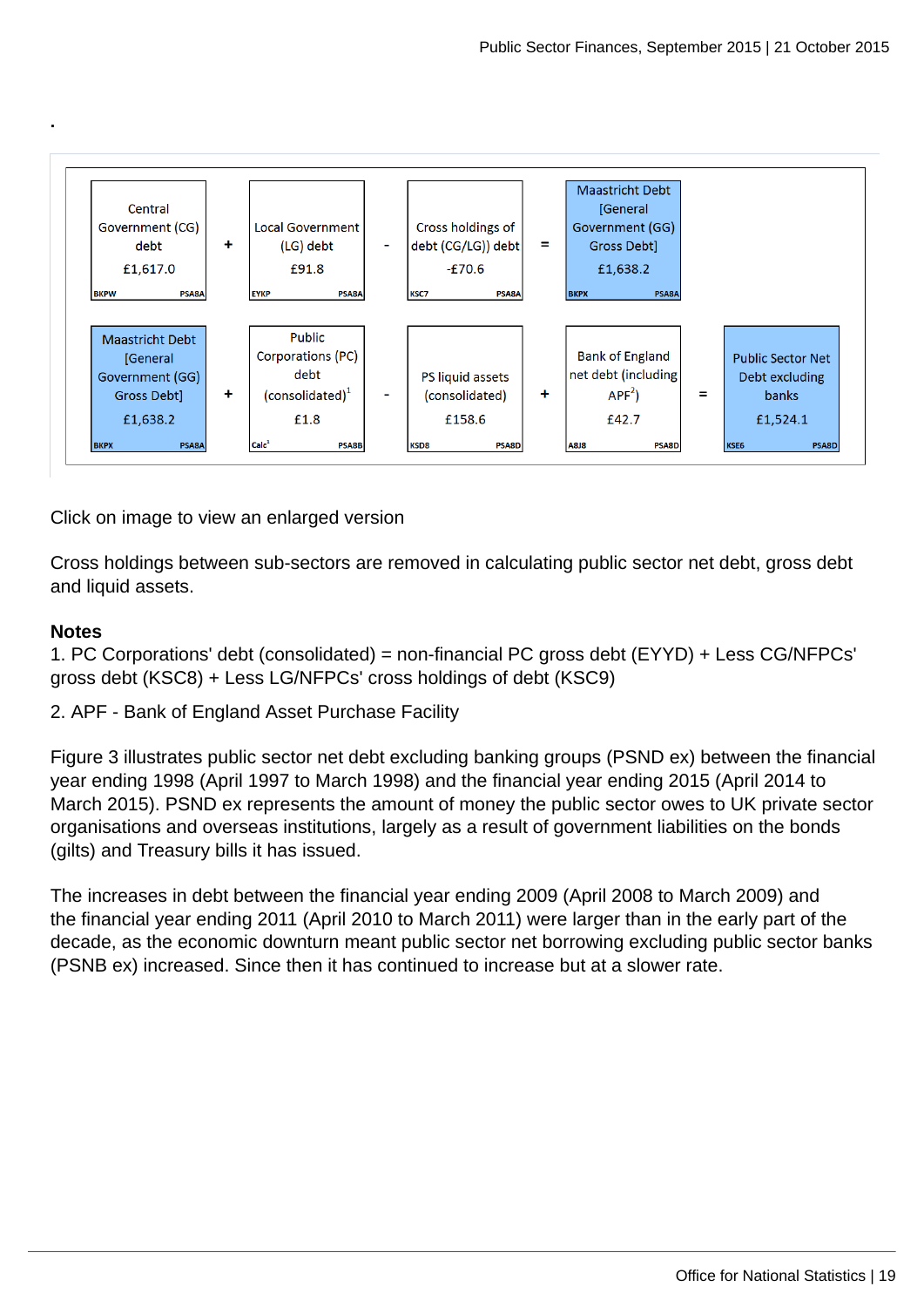#### **Figure 3: Public sector net debt excluding public sector banks; the financial year ending 1994 to date**

All data excluding public sector banks, United Kingdom



#### Source: Office for National Statistics

#### **Notes:**

- 1. Financial year ending 1994 (April 1993 to March 1994) to the financial year ending 2015 (April 2014 to March 2015)
- 2. GDP = Gross Domestic Product
- 3. ytd = year-to-date (April to September)

Changes in net debt between 2 points in time are normally similar to the net cash requirement for the intervening period, though the relationship is not an exact one because the net cash requirement reflects actual prices paid while the net debt is at nominal prices. For instance, gilts are recorded in net debt at their redemption (or face) value, but they are often issued at a different price due to premia or discounts being applied. The net cash requirement will reflect the actual issuance and redemption prices, but net debt only ever records the face (or nominal) value.

# **7. Central government account**

Figure 4 illustrates that the central government current budget deficit (as a percentage of GDP) has reduced since the financial year ending 2010 (April 2009 to March 2010), but is still larger than before the global financial shock.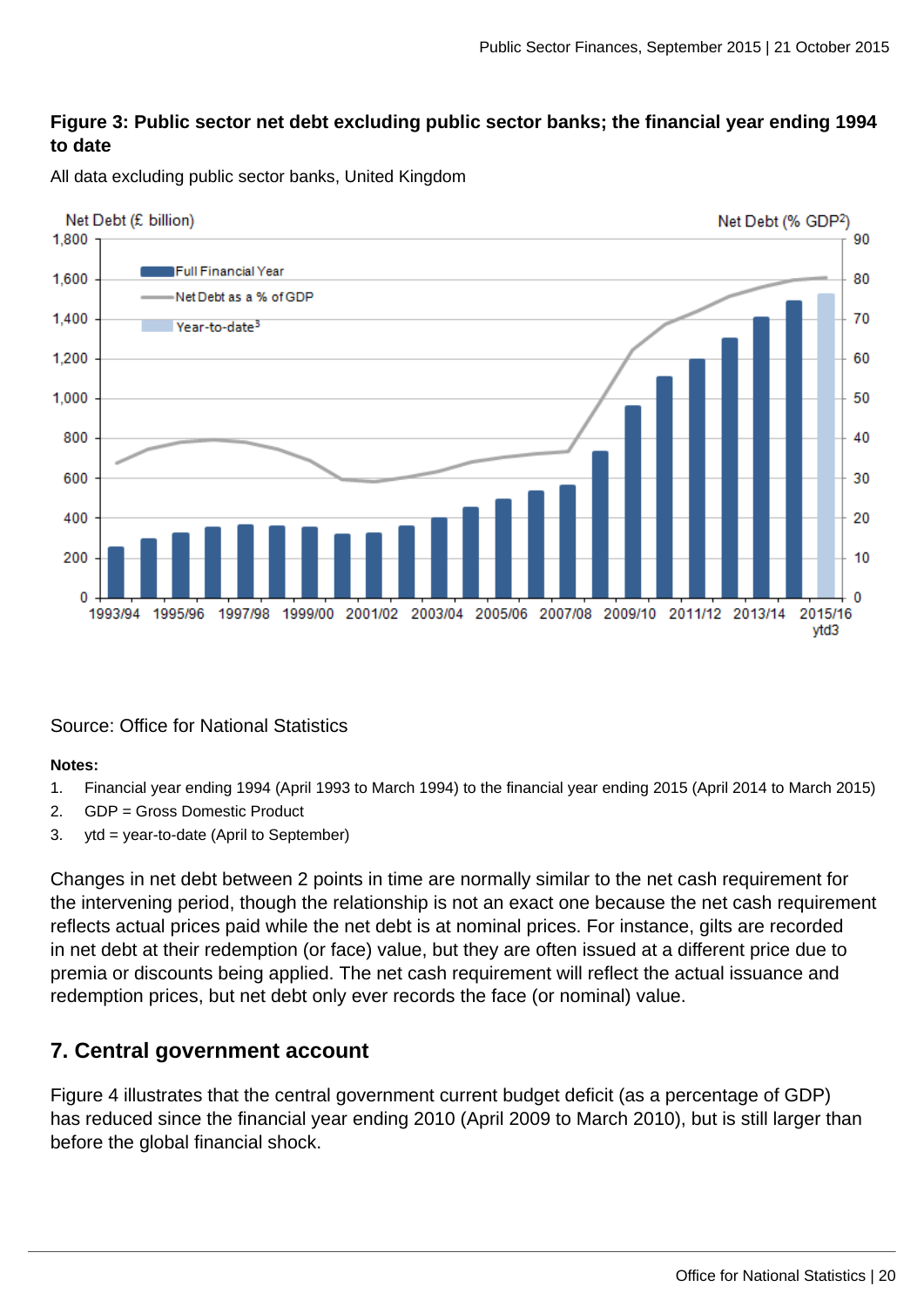### **Figure 4: Central government receipts, expenditure and current budget deficit as a percentage of GDP by financial year; the financial year ending 1994 to the financial year ending 2015**

All data excluding public sector banks, United Kingdom



#### Source: Office for National Statistics

#### **Notes:**

- 1. The financial year ending 1994 (April 1993 to March 1994) to the financial year ending 2015 (April 2014 to March 2015)
- 2. Current budget deficit is receipts minus expenditure but also includes the effects of depreciation
- 3. GDP = Gross Domestic Product

#### **Download chart**

**XLS** [XLS format](http://www.ons.gov.uk:80/ons/rel/psa/public-sector-finances/september-2015/chd-figure-4.xls) (213.5 Kb)

In September 2015, the central government current budget deficit was £7.2 billion, a decrease of £1.1 billion, or 13.7% compared with September 2014.

In recent years the current budget has been in deficit in most months. January and July tend to be surplus months as these are the 2 months with the highest receipts.

#### **a) Current receipts**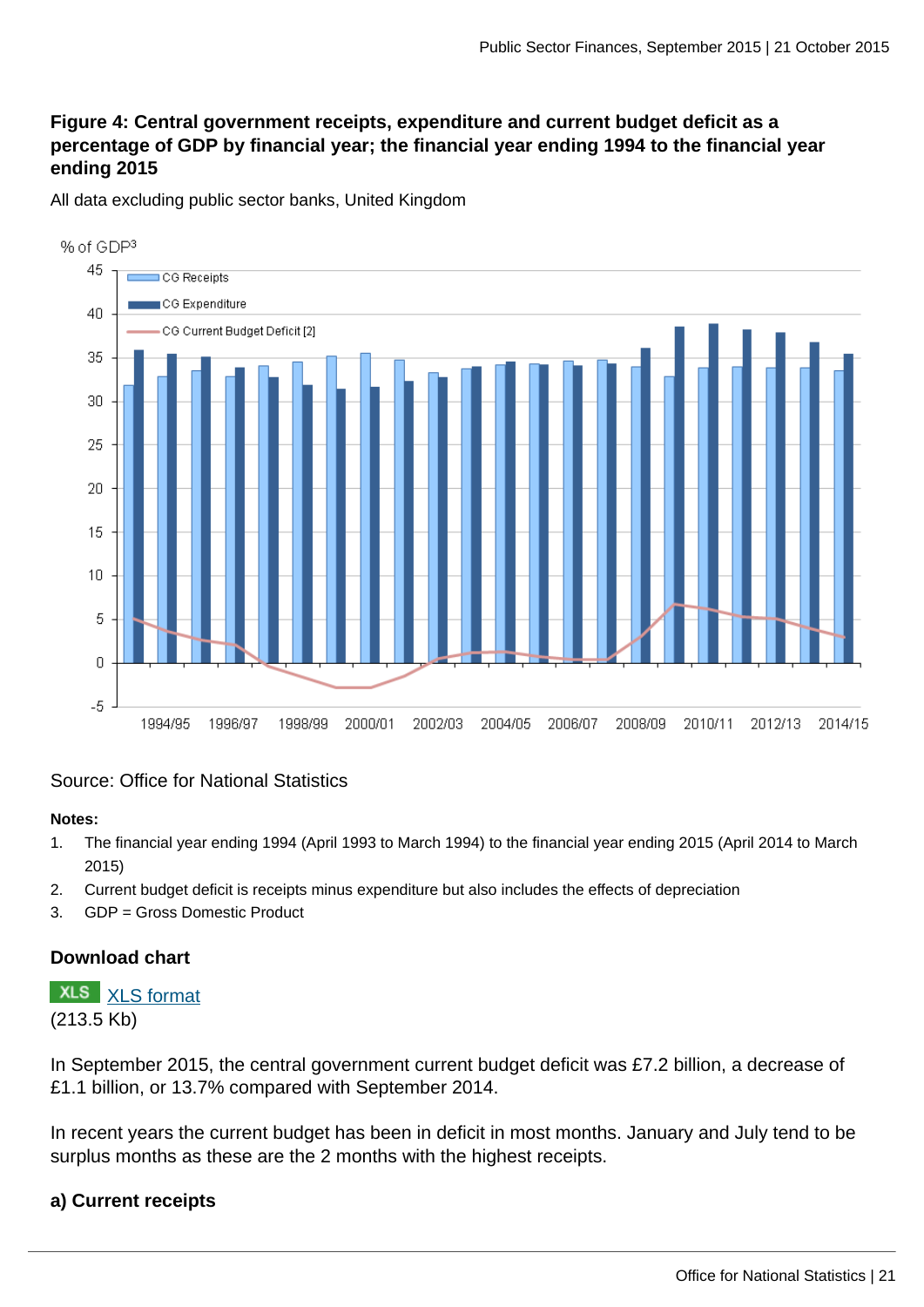As cash receipts are generally accrued back to earlier periods when the economic activity took place, the first monthly estimate for receipts is by nature provisional, and must include a substantial amount of forecast data.

Central government receipts follow a strong cyclical pattern over the year, with high receipts in April, July, October and January due to quarterly corporation tax returns being accrued to these months.

In both January and July (to a lesser extent) accrued receipts are particularly high due to receipts from quarterly corporation tax combining with those from income tax self-assessment. The revenue raised through income tax self-assessment, as well as primarily affecting January and July receipts, also tends to lead to high receipts in the following month (February and September respectively), although to a lesser degree.

Pay as you earn (PAYE) tends to vary little throughout the financial year on a monthly basis (excluding bonus months).

In recent years transfers from both the Bank of England Asset Purchase Facility Fund (BEAPFF) and the Special Liquidity Scheme (SLS) have boosted central government receipts. Though these transfers to central government have no impact on public sector borrowing due to the central government receipts being offset by the payments from the Bank of England.

### **b) Current expenditure**

Trends in central government current expenditure can be affected by monthly changes in debt interest payments which can be volatile as they depend on the monthly path of the Retail Prices Index. It can therefore be informative to consider the total central government current expenditure excluding debt interest payments.

The profile of accrued central government current expenditure excluding debt interest is generally less volatile through the year. However, one regular peak is in net social benefits, which are higher in November than in other months because this is when the winter fuel allowance is paid.

Growth in net social benefits is affected by inflation. Benefits were uprated by 5.2% in the financial year ending 2013 (April 2012 to March 2013) in line with the Consumer Prices Index (CPI). This contrasts with an equivalent figure of 2.2% in the financial year ending 2014 (April 2013 to March 2014), 2.7% in the financial year ending 2015 (April 2014 to March 2015) and 1.2% in the financial year ending 2016. However, for State Pensions there is a "triple guarantee" that means that they are uprated by the highest of the CPI, increases in earnings or 2.5%, which is the rise for the financial year ending 2016 (April 2015 to March 2016). Since the financial year ending 2014 (April 2013 to March 2014), the uprating only applies to benefits received by disabled people and pensioners – benefits for people of working age have only been increased by 1% in these 3 years.

It is difficult to compare the profile of monthly central government expenditure excluding debt interest and net social benefits since the financial year ending 2014 (April 2013 to March 2014) with earlier years because of a number of changes to central government funding for local authorities (in particular the timing of grants).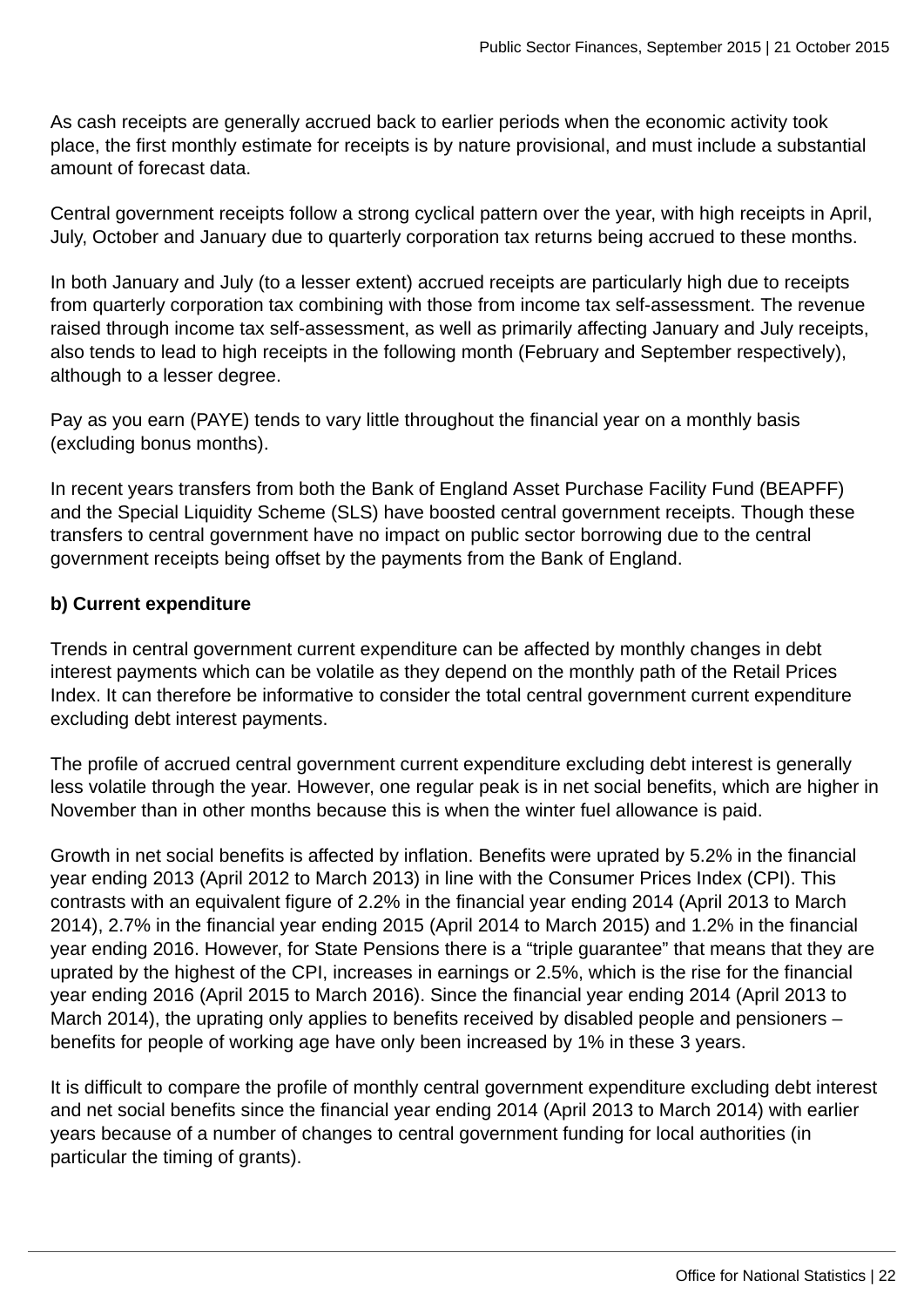In the financial year ending 2012 (April 2011 to March 2012) and earlier years, the funds were distributed in multiple, similar-sized, payments throughout the year. In the financial year ending 2013 (April 2012 to March 2013), local authorities received almost all their funding from the Department for Communities and Local Government (DCLG) through redistributed business rates, rather than the Revenue Support Grant (RSG). In addition, in the financial year ending 2013 (April 2012 to March 2013), as in previous years, the bulk of the RSG was paid in April, with a smaller balance paid in February.

From the start of the financial year ending 2014 (April 2013 to March 2014), local authorities retained half of the business rates they collect, with the remainder redistributed through the RSG. The retained business rates are still classified as a central government tax (see background note on business rates). Furthermore, the RSG in the financial year ending 2014 (April 2013 to March 2014) (and in the financial year ending 2015 (April 2014 to March 2015)) included a number of grants that were paid by other departments in the financial year ending 2013 (April 2012 to March 2013), including one to fund council tax benefit localisation and was again paid mainly in April with a smaller balance in February. This means that central government current expenditure year-onyear growth for April and February for the financial year ending 2014 (April 2013 to March 2014) was high, while year-on-year growth in other months was generally lower.

In the financial year ending 2016 (April 2015 to March 2016) the RSG has been paid to local authorities with a different profile with a third of the total being paid in April and the remainder in equal instalments in all the other months. This means that for this financial year current expenditure growth in April and February will be lower while year on year growth in other months will generally be higher.

### **c) Net investment**

Central government net investment is difficult to predict in terms of its monthly profile as it includes some large capital grants (such as those to local authorities and education institutions), and can include some large capital acquisitions or disposals, all of which vary from year to year. Net investment in the last quarter of the financial year is usually markedly higher than that in the previous 3 quarters.

Central government net investment includes the direct acquisition minus disposal of capital assets (such as buildings, vehicles, computing infrastructure) by central government. It also includes capital grants to and from the private sector and other parts of the public sector. Capital grants are varied in nature and cover payments made to assist in the acquisition of a capital asset, payments made as a result of the disposal of a capital asset, transfers in ownership of a capital asset and the unreciprocated cancellation of a liability.

# **8. Recent events and methodological changes**

#### **Classification decisions**

Each quarter we publish a [Forward Workplan](http://www.ons.gov.uk:80/ons/rel/na-classification/national-accounts-sector-classification/index.html) outlining the classification assessments we expect to undertake over the coming 12 months. To supplement this, each month a [Classifications Update](http://www.ons.gov.uk:80/ons/rel/na-classification/national-accounts-sector-classification/index.html) is published which includes expected implementation points (for different statistics) where possible.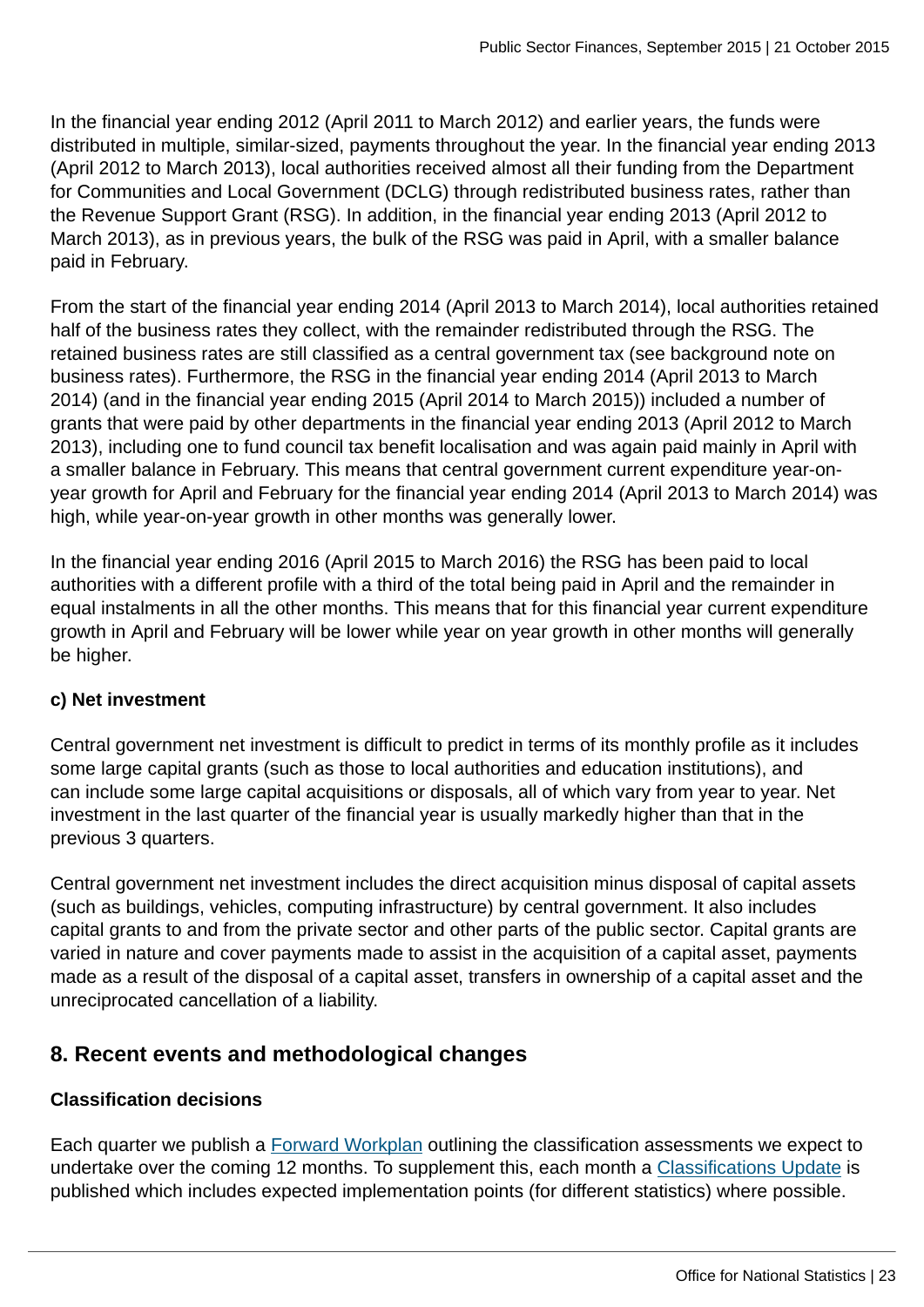Classification decisions are reflected in the public sector finances at the first available opportunity and where necessary outlined in this section of the statistical bulletin.

#### **Progress of Aligning Public Sector Finances to National Accounts**

In October 2015, we published an article, [Progress of Aligning Public Sector Finances to National](http://www.ons.gov.uk:80/ons/rel/psa/public-sector-finances/progress-on-aligning-the-public-sector-finances-and-national-accounts-between-2013-and-2015/index.html) [Accounts between 2013 and 2015,](http://www.ons.gov.uk:80/ons/rel/psa/public-sector-finances/progress-on-aligning-the-public-sector-finances-and-national-accounts-between-2013-and-2015/index.html) summarising the main methodological differences between the estimates published in the monthly Public Sector Finances and the annual National Accounts.

This article contrasts the extent to which the 2 outputs were aligned in September 2014 compared with September 2015, and highlights the classification changes and methodology improvements which were behind the differences.

#### **UK Statistics Authority assessment of public sector finances**

Alongside monitoring the production and publication of official statistics, the UK Statistics Authority's statutory function is to prepare, adopt and publish a Code of Practice for Statistics (in consultation with others as appropriate), setting out the standards that the Statistics Authority expects official statistics to meet. The Statistics Authority also determines whether official statistics comply with the Code and, if so, designates them with the quality mark "National Statistics". The process of determining compliance with the Code and designation as National Statistics is known as "Assessment".

On 8 October 2015 the UK Statistics Authority published its latest assessment report of [public sector](http://www.statisticsauthority.gov.uk/assessment/assessment/assessment-reports/index.html) [finances](http://www.statisticsauthority.gov.uk/assessment/assessment/assessment-reports/index.html). The report confirmed the National Statistics status of the Public Sector Finances bulletin subject to certain requirements being met.

#### **Share sales**

In recent years the government has entered a program of selling shares in publically owned organisations. For most share sales, the proceeds will reduce the central government net cash requirement (CGNCR) and public sector net debt (PSND) by an amount corresponding to the cash raised from the sale but have no impact on public sector net borrowing.

This section outlines the recent central government share sale program. In addition OBR discuss state-owned asset sales in their **Economic and Fiscal Outlook July 2015** indicating expected future share sales in Chart 4.14.

#### **Lloyds Banking Group**

On 17 September 2013, the UK government began selling part of its share holdings in Lloyds Banking Group (LBG). A further share sale on 23 and 24 March 2014 meant that the UK [government](https://www.gov.uk/government/news/chancellor-extends-successful-lloyds-trading-plan) [surrendered](https://www.gov.uk/government/news/chancellor-extends-successful-lloyds-trading-plan) in total a 13.5% stake in the institution, a quantity sufficient to lead to LBG being reclassified from a public sector body to a private sector body.

Since December 2014, the government has continued reducing its shareholding in LBG via a pre-arranged trading plan, raising an estimated total of £15.0 billion to date. In June 2015 the government announced that it will launch a LBG share sale to the public "in the next 12 months".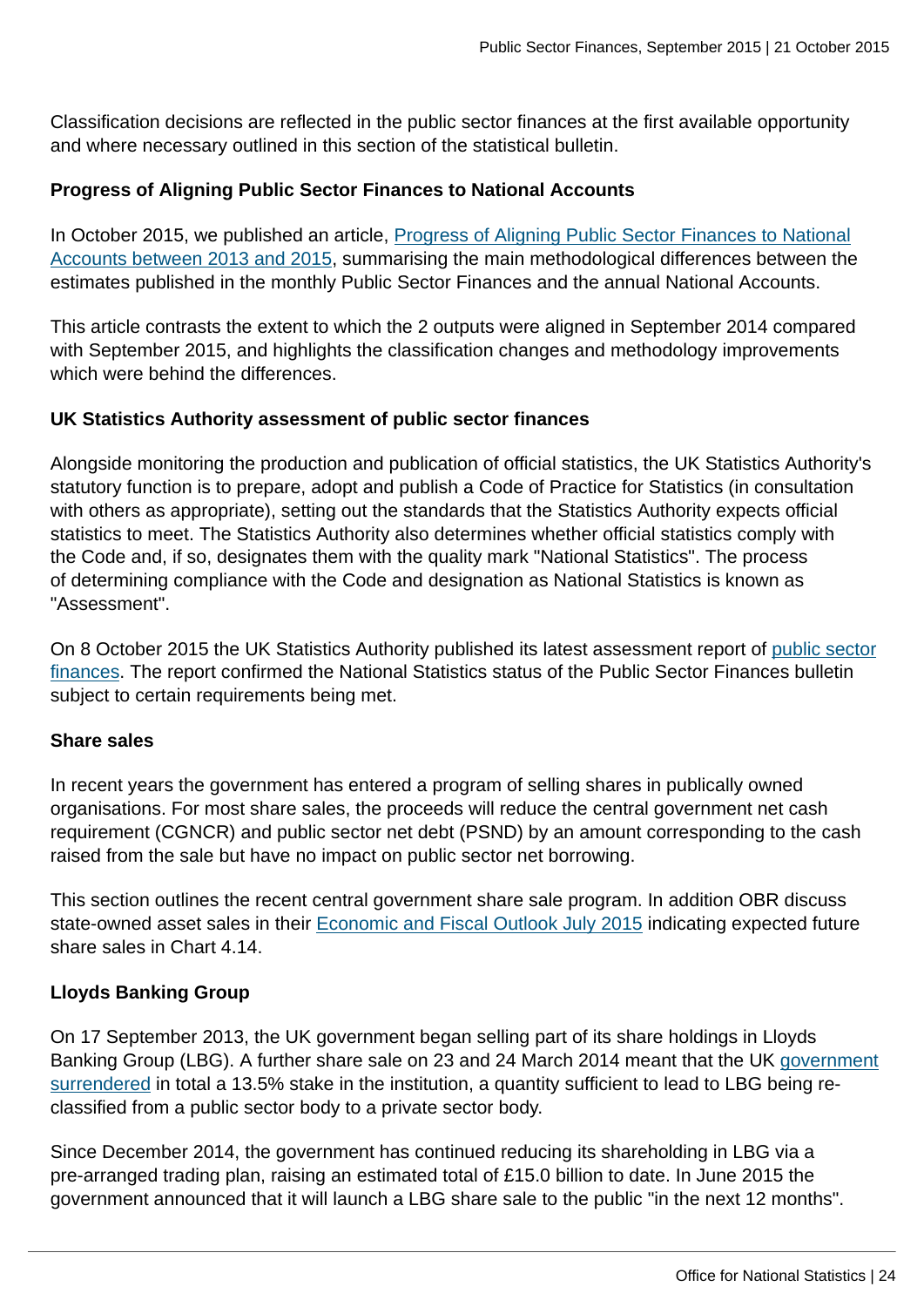In September 2015, an estimated £0.4 billion raised from these sales reduced central government net cash requirement and net debt in September 2015 by a corresponding amount.

#### **Royal Bank of Scotland**

In August 2015, the [government announced](https://www.gov.uk/government/news/government-begins-sale-of-its-shares-in-the-royal-bank-of-scotland) the sale of approximately 5.4% of its shareholding in Royal Bank of Scotland. The £2.1 billion raised from this sale reduced central government net cash requirement and net debt in August 2015 by a corresponding amount.

#### **Royal Mail**

In June 2015, the [government announced](https://www.gov.uk/government/news/government-sells-15-of-shares-in-royal-mail-at-500p-per-share) the sale of half of its retained shareholding in Royal Mail. The £750 million raised from this sale of a 15% stake reduced central government net cash requirement and net debt in June 2015 by a corresponding amount.

#### **Eurostar**

In March 2015, [the government](https://www.gov.uk/government/news/uk-government-reaches-agreement-on-the-sale-of-its-entire-interest-in-eurostar-for-7571m) announced the sale of its 40% stake in the cross-Channel train operator Eurostar. The £757 million raised from this sale reduced central government net cash requirement and net debt in May 2015 by a corresponding amount.

#### **The alignment of public sector finance with EU Government Deficit and Debt return**

Each quarter (March, June, September and December) public sector finance (PSF) data are aligned to the data reported in the EU Government Deficit and Debt return to take advantage of the more detailed quarterly data underpinning the latter publication.

In order for the latest month and financial year-to-date to reflect the latest available information, while ensuring coherence between the EU Government Deficit and Debt Return output and the PSF statistical bulletin, in such months:

- the latest reported month reflects the latest PSF data available
- the period common to both the EU Government Deficit and Debt Return and PSF are aligned
- the estimates for the month immediately prior to the latest month (and following that aligned to the EU Government Deficit and Debt Return) are calculated by taking the latest data for the cumulative financial year-to-date and subtracting both the cumulative totals for those aligned quarters in the financial year and the latest month estimates.

For example, the PSF published in September:

- August would be estimated using the latest reported data
- The PSF data in the period April to June are aligned to the EU Government Deficit and Debt Return
- The July figure is derived from the financial year-to-date (April to August) less the sum of the aligned period (April to June) and August.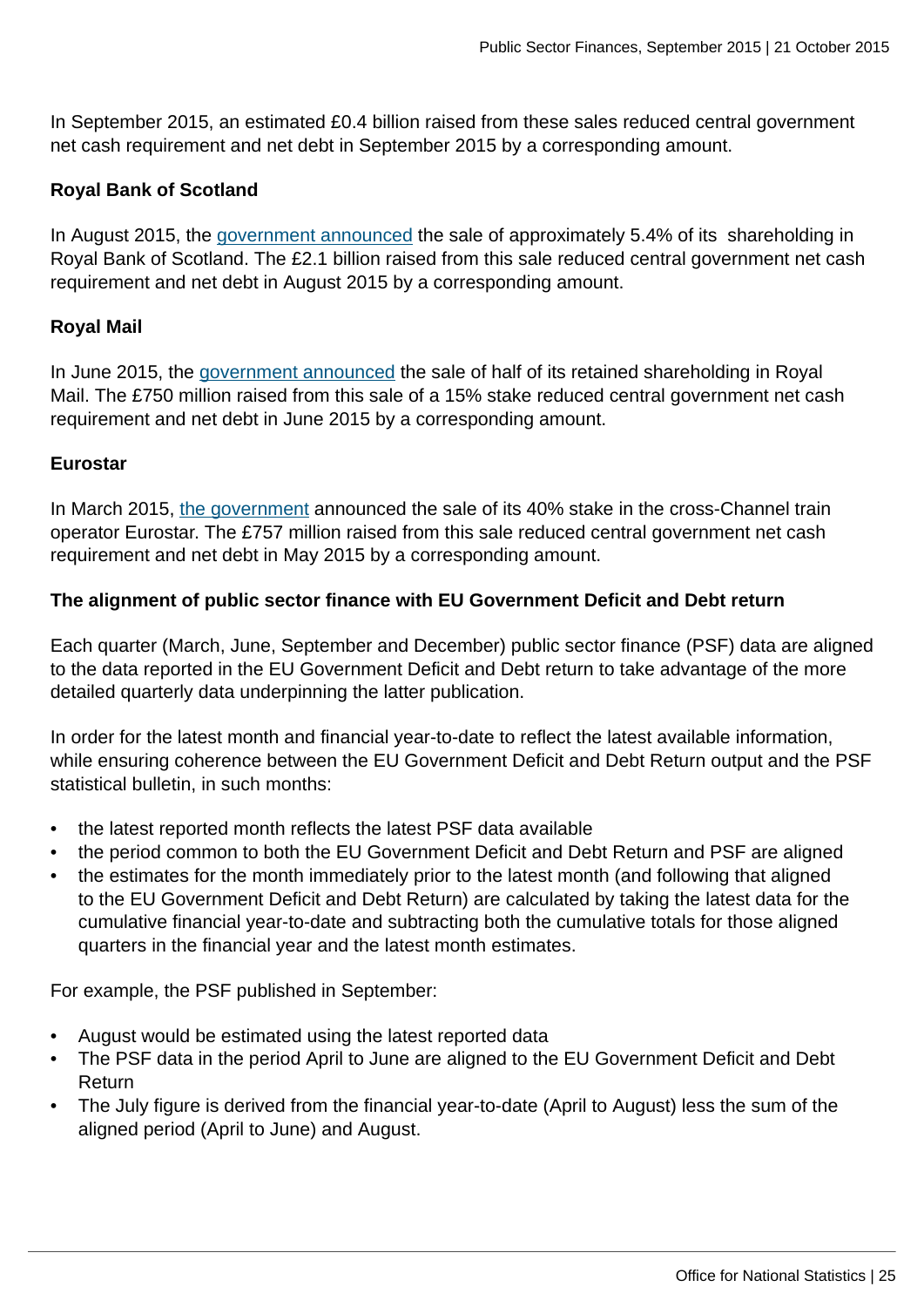This alignment process results in a temporary distortion to the published monthly profiles which will unwind in the dataset reported in the bulletin published in the following month which is then decoupled from the EU Government Deficit and Debt Return to reflect the latest available data.

In the example above, the derived estimate to July may revise substantially to reflect the latest monthly path.

This phenomenon is discussed further in the [Public Sector Finances Revision Policy](http://www.ons.gov.uk:80/ons/guide-method/revisions/revisions-policies-by-theme/economy/index.html).

#### **Bank of England Asset Purchase Facility Fund**

On 9 November 2012, the [Chancellor announced](https://www.gov.uk/government/news/changes-to-cash-management-operations) an agreement with the Bank of England to transfer the excess cash in the Asset Purchase Facility Fund (APF) to the Exchequer.

The [2013 PSF Review consultation \(129.2 Kb Pdf\)](http://www.ons.gov.uk:80/ons/guide-method/method-quality/specific/economy/public-sector-finances/2013-review-of-public-sector-finance-statistics---consultation-response.pdf) concluded that transactions between the APF and central government net out and have no impact on PSNB ex while the net liabilities of the APF increase PSND ex, which is reflected in this bulletin.

In September 2015, there were no transfers from the Bank of England Asset Purchase Facility Fund (BEAPFF) to HM Treasury, while in the current financial year-to-date (April 2015 to September 2015), £4.3 billion has been transferred.

The next expected transfer will occur in October 2015.

The Bank of England entrepreneurial income for the financial year ending 2015 (April 2014 to March 2015) was calculated as £12.5 billion. This is the total amount of dividend transfers that can impact on central government net borrowing in the financial year ending 2016 (April 2015 to March 2016).

Between April 2012 to March 2013, there were £11.3 billion of transfers from the BEAPFF to HM Treasury, while in the same period in financial year ending 2014 and 2015 the transfers were £31.1 billion and £10.7 billion respectively.

All cash transferred from the Asset Purchase Facility to HM Treasury is fully reflected in central government net cash requirement and net debt. For more detail of transactions relating to the Asset Purchase Facility, see Table PSA9.

#### **Taxes on Production**

In December 2015, we plan to implement in the Public Sector Finances the classification of four taxes on production. Two of these (Light Dues and Community Infrastructure Levy) are currently not recorded in the Public Sector Finances and so their inclusion will reduce public sector borrowing. The other two taxes (Police Service Agreement and Heavy Goods Vehicle Road User Levy) are currently recorded in the Public Sector Finances but not (in full) as taxes on production and so their inclusion will have no impact on public sector net borrowing or current budget surplus. More detail on the four taxes is provided below.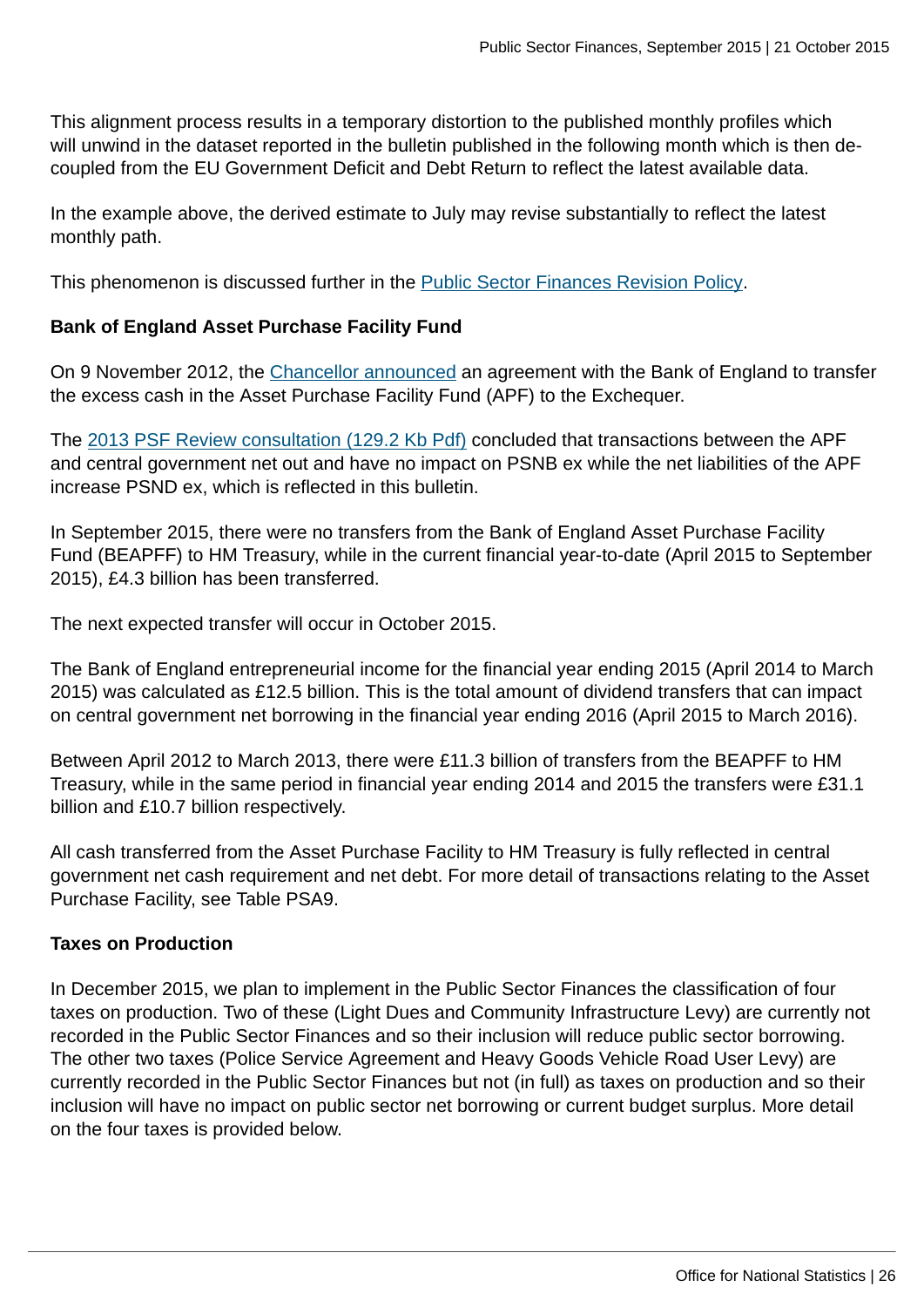**Light dues** – [Light dues](http://www.legislation.gov.uk/uksi/1997/562/made) are the charges levied on ships for the maintenance of lighthouses and other aids to navigation. It is estimated that the inclusion of light dues will reduce public sector net borrowing by approximately £0.1 billion in the financial year ending 2015.

**Community Infrastructure Levy** - Community Infrastructure Levy is a planning charge, introduced by the [Planning Act 2008](http://www.legislation.gov.uk/ukpga/2008/29/contents) as a tool for local authorities in England and Wales to help deliver infrastructure to support the development of their area. It came into force on 6 April 2010 through the [Community Infrastructure Levy Regulations 2010](http://www.legislation.gov.uk/ukdsi/2010/9780111492390/contents).

**Police Service Agreement** - British Transport Police Authority (BTPA) enters into agreements with train, freight and other operating companies in order to providing a policing service to their railway or railway property. These agreements, referred to as [Police Services Agreements \(PSAs\)](http://btpa.police.uk/about-us/duties-and-responsibilities), also require the companies to make payments for the service. Currently these payments are being treated as fees which are recorded as negative current expenditure. Implementing the reclassification of these payments from fees to taxes will lead to an increase in central government current expenditure and an equal increase in central government current receipts. The magnitude of the change is still being investigated but it is not expected to be more than £0.2 billion a year.

**Heavy Goods Vehicle Road User Levy** - The government has introduced a road user levy for heavy goods vehicles (HGV) of 12 tonnes or more. The aim of the levy is to ensure these vehicles make a contribution to the wear and tear of the road network. The levy was introduced by the [HGV](http://www.legislation.gov.uk/ukpga/2013/7/contents) [Road User Levy Act 2013](http://www.legislation.gov.uk/ukpga/2013/7/contents) and began on 1 April 2014. Since April 2014 this levy has been included in the Public Sector Finances as part of Vehicle duty receipts. However, the full implementation of this classification is expected to result in changes to the split between vehicle duty paid by businesses and vehicle duty paid by households.

#### **New VAT rules for electronic services**

On 1 January 2015, VAT rules relating to the supply of telecommunications, radio and television broadcasting and electronically supplied services changed.

Prior to 1 January 2015, supplies made by EU businesses to EU resident customers were subject to VAT in the country where the suppliers were established; from 1 January 2015, the supplies will be subject to VAT in the country where the customer is resident. The tax changes are as a result of [European legislation](http://europa.eu/youreurope/business/vat-customs/buy-sell/index_en.htm).

The legislation provides for a transition period of 4 years during which the tax authority in the country where the supplier is located can retain a part of the VAT collected prior to passing on the remainder of the collected tax to the country where the customer is resident. From 1 January 2019, all collected tax must be transferred to the tax authority in the appropriate country.

We are currently considering how the transferred and retained tax should be treated in the public sector finances and will provide more detail over the coming months.

#### **Diverted Profit Tax**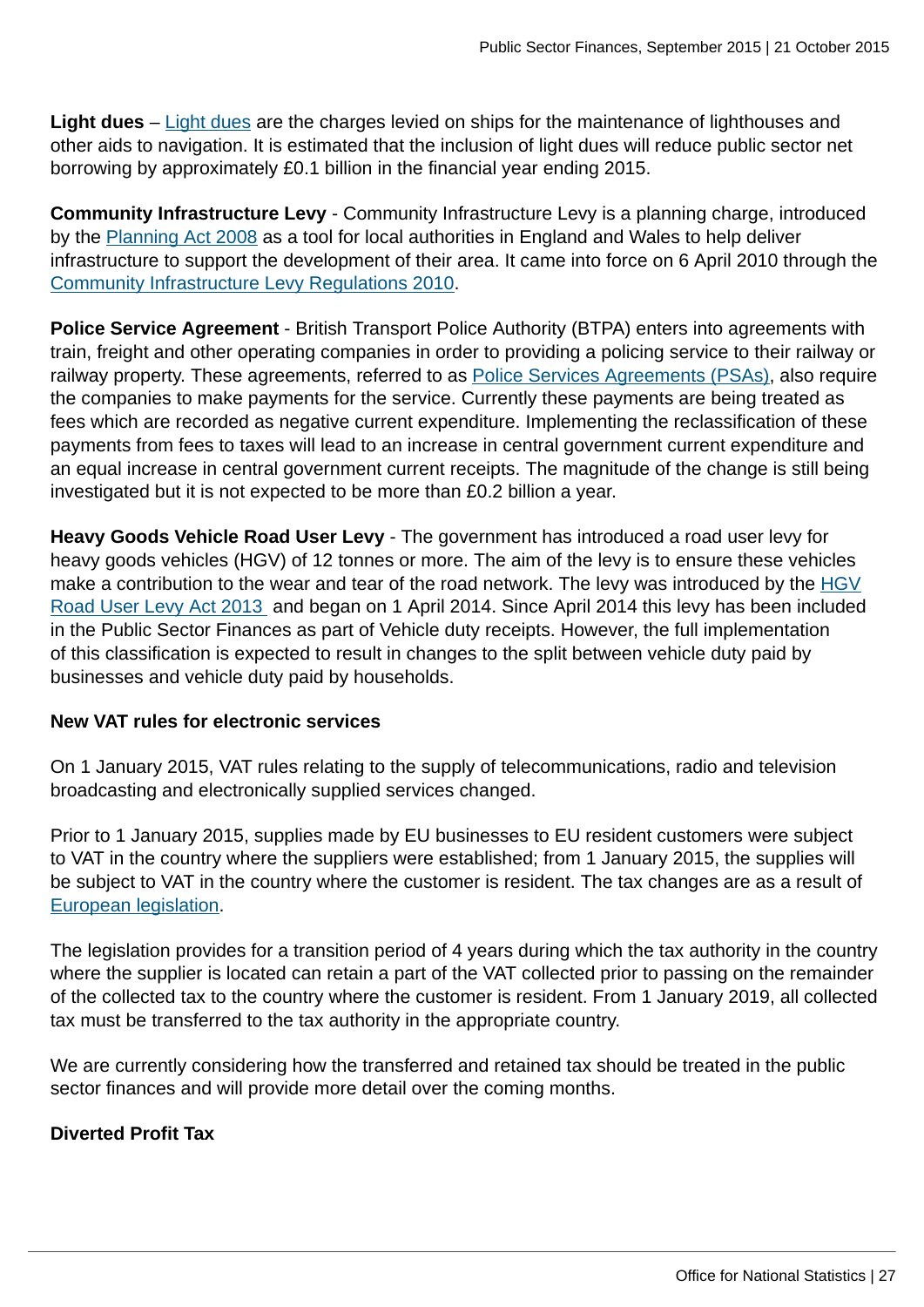The government has introduced a new tax – the Diverted Profits Tax – to counter the use of aggressive tax planning techniques used by multinational enterprises to divert profits from the UK. The legislation is included in the Finance Act 2015, and applies from 1 April 2015.

In public sector finances, [Diverted Profit Tax](#page-0-0) will be treated as a tax on income and wealth and so reduce central government net borrowing.

#### **EU contributions**

Every year the European Commission (EC) reports retrospective adjustments to the EC budget contributions by EU member states based on the latest Value Added Tax (VAT) and gross national income (GNI) data.

In December 2014, the public sector finances recorded £2.9 billion of current expenditure in that month that related to increases in the UK contribution due to revised GNI data over a long historical period (as far back as 2002 for most member states). The gross liability of £2.9 billion for the UK arose in [December 2014](http://ec.europa.eu/budget/library/biblio/documents/2014/AL/COM_2014_730_en.pdf) and so has been recorded, then even though the cash was paid by the UK government until 2015. The first cash payment of £0.4 billion (rounded) was made in July 2015, with the final payment of £2.4 billion (rounded) made in September 2015.

Previous month's bulletins have noted the existence of 2 transactions which would offset this £2.9 billion:

- a repayment (estimated by OBR as £1.2 billion) as the Commission returns all the member states' additional contributions related to the data revisions
- an increase in the UK rebate (estimated by the OBR as £0.8 billion) as a result of the UK's additional payment

The rebate is a regular transfer made by the EC to the UK. These transactions are reflected in the public sector finances when they occur (and are recorded as part of "Current transfers received from abroad" in Table PSA6E).

The [latest guidance received from Eurostat](http://ec.europa.eu/eurostat/documents/1015035/2041357/Statistical-recording-EU-budgetary-contributions.pdf/a948e3e7-36bb-4ef8-bc56-dbf6763f78a4) makes it clear that the £1.2 billion repayment should be recorded in 2014 in the same way that the £2.9 billion payment has been. This has resulted in the December 2014 current expenditure for that month being revised down by £1.2 billion to reflect the repayment from the EC to the UK, which is accrued to December 2014 although the cash transactions take place in 2015. This is consistent with the approach taken by the OBR.

Of the £1.2 billion repayment, £0.5 billion was received in February 2015, so the accrued impact on borrowing in February 2015 is £0.5 billion higher than the cash impact on the net cash requirement to account for the fact that the £1.2 billion repayment has already been recorded within the net borrowing of December 2014.

More details of these EU budget contributions can be found on the [EU Commission website.](http://ec.europa.eu/budget/news/article_en.cfm?id=201412041616)

#### **Grants to Local Government**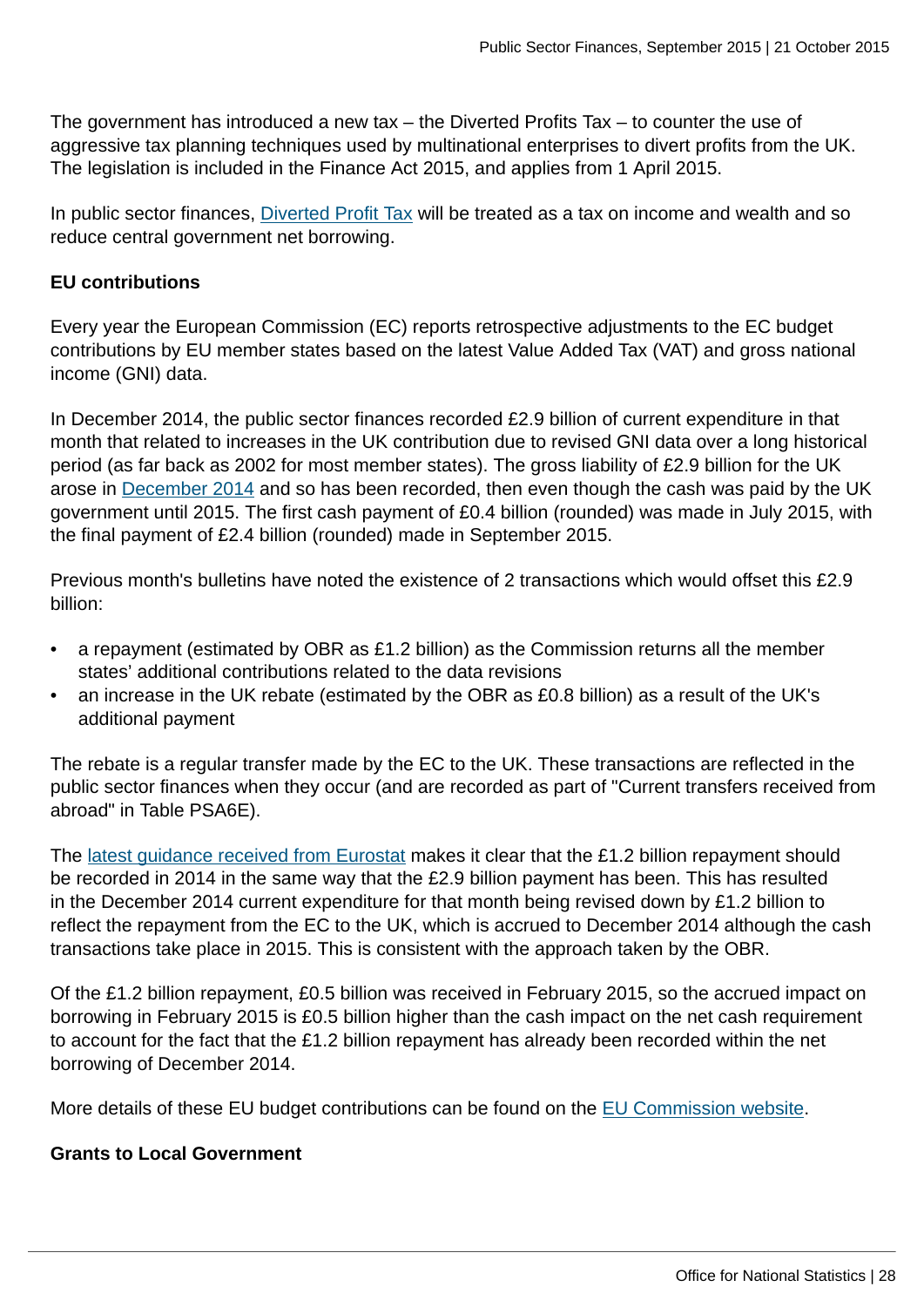The Revenue Support Grant (RSG) is the main revenue funding grant paid by central government to local government in England.

In the financial year ending 2015 (March 2014 to April 2015), more than half of the RSG was paid in April with the remaining balance paid in February and March. The payment profile has changed for the financial year ending 2016 (March 2015 to April 2016), with one-third of the grant paid in April and the rest expected to be paid evenly through the year.

This change in profile explains almost all of the fall in central government current transfers to local government and central government other current spending in April 2015 compared to April last year. The impact of this change is offset in local government net borrowing.

#### **Summer Budget 2015**

In their July 2015 Economic and Fiscal Outlook, the Office for Budget Responsibility referred to uncertainty around the statistical implementation of 2 policy changes. These were the social sector rent measure which starts in the financial year ending 2017 and the movement of corporation tax payment dates which will be implemented in the financial year ending 2018. We will consider how transactions related to these, and any other Budget policies, will be recorded in the public finances and inform users in due course.

# **9. Revisions since previous bulletin**

In publishing monthly estimates, it is necessary that a range of different types of data sources are used. A summary of the different sources used and the implications this has for data revisions is provided in the document [Sources summary and their timing \(22.8 Kb Pdf\)](http://www.ons.gov.uk:80/ons/guide-method/method-quality/specific/economy/public-sector-finances/sources-summary-and-their-timing.pdf).

The [Public Sector Finances Revision Policy](http://www.ons.gov.uk:80/ons/guide-method/revisions/revisions-policies-by-theme/economy/index.html) provides information of when users of the statistics published in the Public Sector Finances and Government Deficit and Debt under the Maastricht Treaty statistical bulletins should expect to see methodological and data related revisions.

More detail of the methodology and sources employed can be found in the [Public Sector Finances](http://www.ons.gov.uk:80/ons/guide-method/method-quality/specific/economy/public-sector-finances/monthly-statistics-on-public-sector-finances--a-methodological-guide.pdf) [Methodological Guide \(360.3 Kb Pdf\)](http://www.ons.gov.uk:80/ons/guide-method/method-quality/specific/economy/public-sector-finances/monthly-statistics-on-public-sector-finances--a-methodological-guide.pdf).

On the 30 October ONS published [Quarterly National Accounts, Quarter 2 \(April to June\) 2015.](http://www.ons.gov.uk:80/ons/rel/naa2/quarterly-national-accounts/q2-2015/qna-stb.html) In this publication the estimate of GDP was revised back to 1997 Quarter 1. As a consequence of the revisions to GDP, all figures expressed in this bulletin as a ratio to GDP have been revised accordingly.

ONS recently published an article explaining [the use of GDP in fiscal ratio statistics \(70.8 Kb Pdf\)](http://www.ons.gov.uk:80/ons/guide-method/method-quality/specific/economy/public-sector-statistics/the-use-of-gross-domestic-product--gdp--in-fiscal-ratio-statistics.pdf).

#### **Borrowing**

Table 4 summarises revisions between the data contained in this bulletin and the previous publication.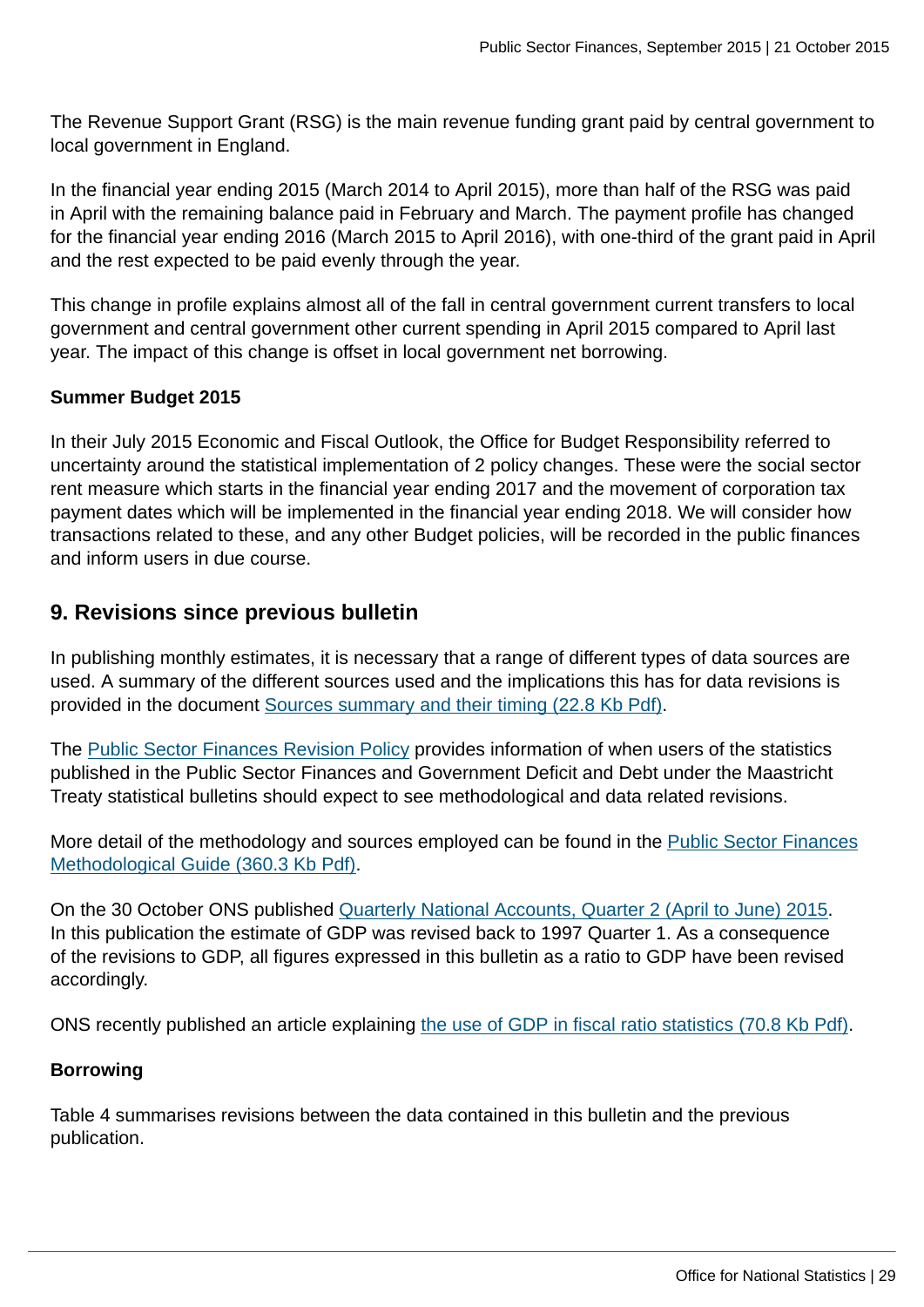This month's bulletin reports revisions to public sector net borrowing (excluding public sector banks) (PSNB ex). These revisions are largely limited to the financial year-to-date (April to August 2015).

#### **Public sector net borrowing (excluding public sector banks)**

PSNB ex in the current financial year-to-date to (April to August 2015) was revised down by £1.4 billion, largely as a result of a downward revision to central government net borrowing. These net borrowing revisions are solely the result of updated data sources and there are no impacts from methodology changes this month.

#### **Central government borrowing**

Over the current financial year-to-date, central government net borrowing (CGNB) has been revised down by £1.9 billion.

Current receipts were revised up by £1.0 billion, largely due to a £1.0 billion increase in the estimate of VAT.

Current expenditure was revised down by £0.6 billion, largely due to a £0.4 billion decrease in the estimate of 'other' current spending.

The £1.0 billion increase in current receipts combined with the £0.6 billion decrease in current expenditure led to a £1.6 billion decrease to the central government current budget deficit estimate.

This decrease in the current account combined with a £0.3 billion reduction to the estimate of capital spending (net investment), resulted in a £1.9 billion decrease to the estimate of net borrowing in the current financial year-to-date.

Changes to the monthly profile of central government net borrowing are explained in section 8 'Recent events and methodological changes'; sub-section 'The alignment of PSF with EU Government Deficit and Debt return'.

#### **Local government borrowing**

Over the current financial year-to-date, the estimate of local government net borrowing (LGNB) has been increased by £0.2 billion due to revisions to the estimates of grants between central and local government.

#### **Public corporations borrowing**

Over the current financial year-to-date, the estimate of public corporation net borrowing (PCNB) has been increased by £0.2 billion, largely due to increases in the estimate of gross fixed capital formation in the first quarter (April to June 2015).

#### **Public sector net debt (excluding public sector banks)**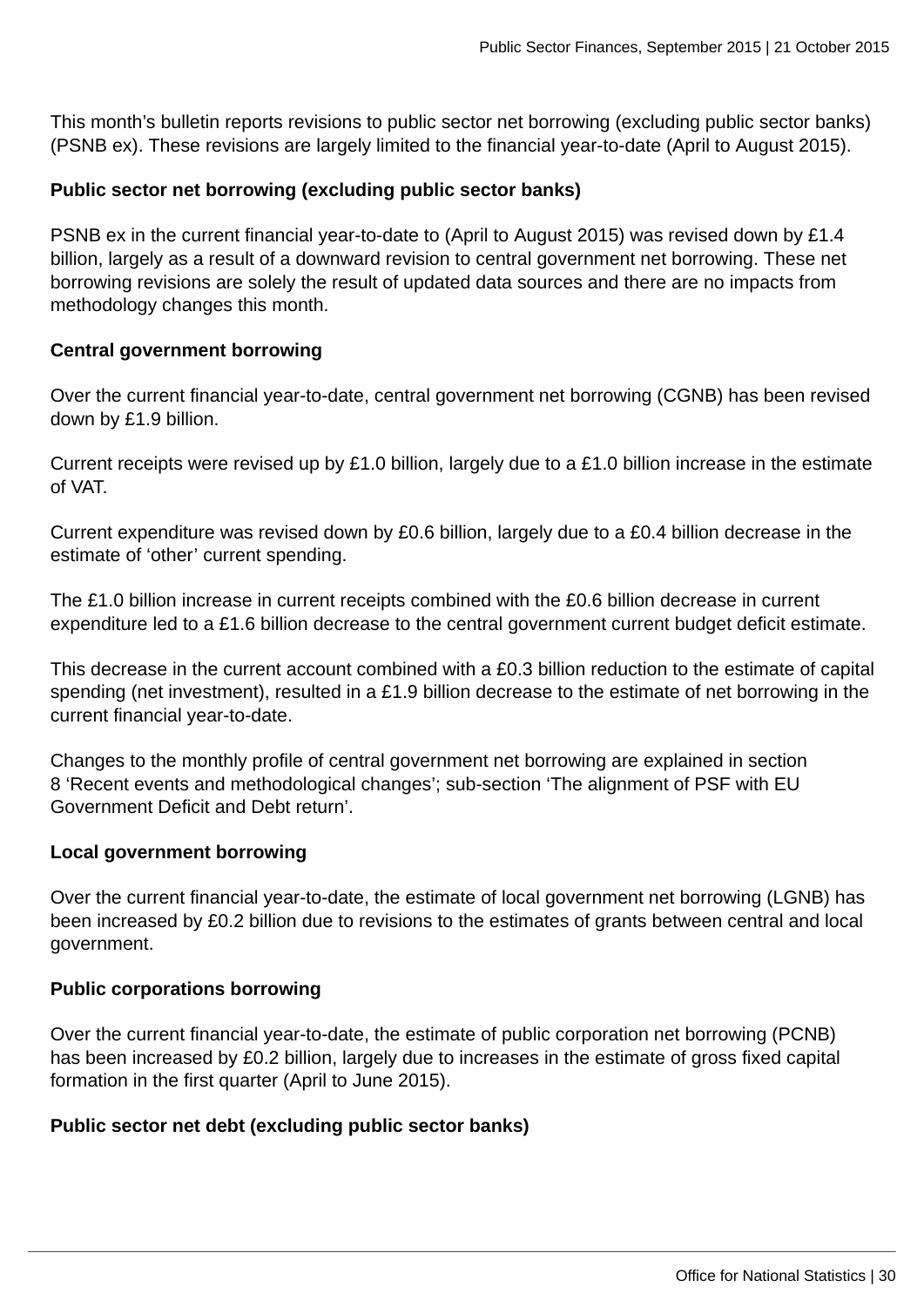Public sector net debt (excluding public sector banks) (PSND ex) at the end of August 2015 has been revised up by £1.6 billion, largely as a result of changes to the estimate of both central and local government liquid assets.

For the purposes of UK fiscal policy, net debt is defined as total gross financial liabilities (such as gilts and sterling treasury bills) less liquid financial assets, where liquid assets are cash and shortterm assets which can be released for cash at short notice and without significant loss. These liquid assets mainly comprise foreign exchange reserves and bank deposits.

New data received from UK Asset Resolution Ltd (UKAR) have resulted in a decrease to the estimate of central government liquid assets of £1.2 in both July and August. This decrease in liquid assets have contributed to an increase in the estimate of debt in July and August.

Revised local government data have led to an increases to the estimate of local government liquid assets of £0.3 billion, £0.6 billion, £0.2 billion and £0.3 billion in April, May, July and August respectively. This incrcrease in liquid assets have contributed to a reduction in the estimate of debt in those months.

### **Public sector net cash requirement (excluding public sector banks)**

Public sector net cash requirement (excluding public sector banks) (PSNCR ex) in the financial yearto-date to (April to August 2015) has been revised down by £1.5 billion as a result of changes to both the central and local government cash position.

New data received from UKAR has resulted in a fall to the July estimate of central government net cash requirement of £1.7 billion. As noted above, a similar movement is seen in the UKAR contribution to public sector net debt.

As a result of quality assurance work, the Department for Communities and Local Government (DCLG) have provided revisions to their estimates of local government cash requirement (LGNCR) from April 2012 onwards. This has resulted in a £0.2 billion increase in LGNCR in the financial year ending 2013, a £0.1 billion decrease in the financial year ending 2014 and no material change to the LGNCR in the financial year ending 2015. The estimate of LGNCR in the current financial yearto-date (April 2015 to August 2015) has been revised up £0.2 billion, but the monthly revisions in the financial year-to-date are larger with an increase of £0.9 billion in August 2015 and a fall of £0.5 billion and £0.2 billion in April and May 2015 respectively.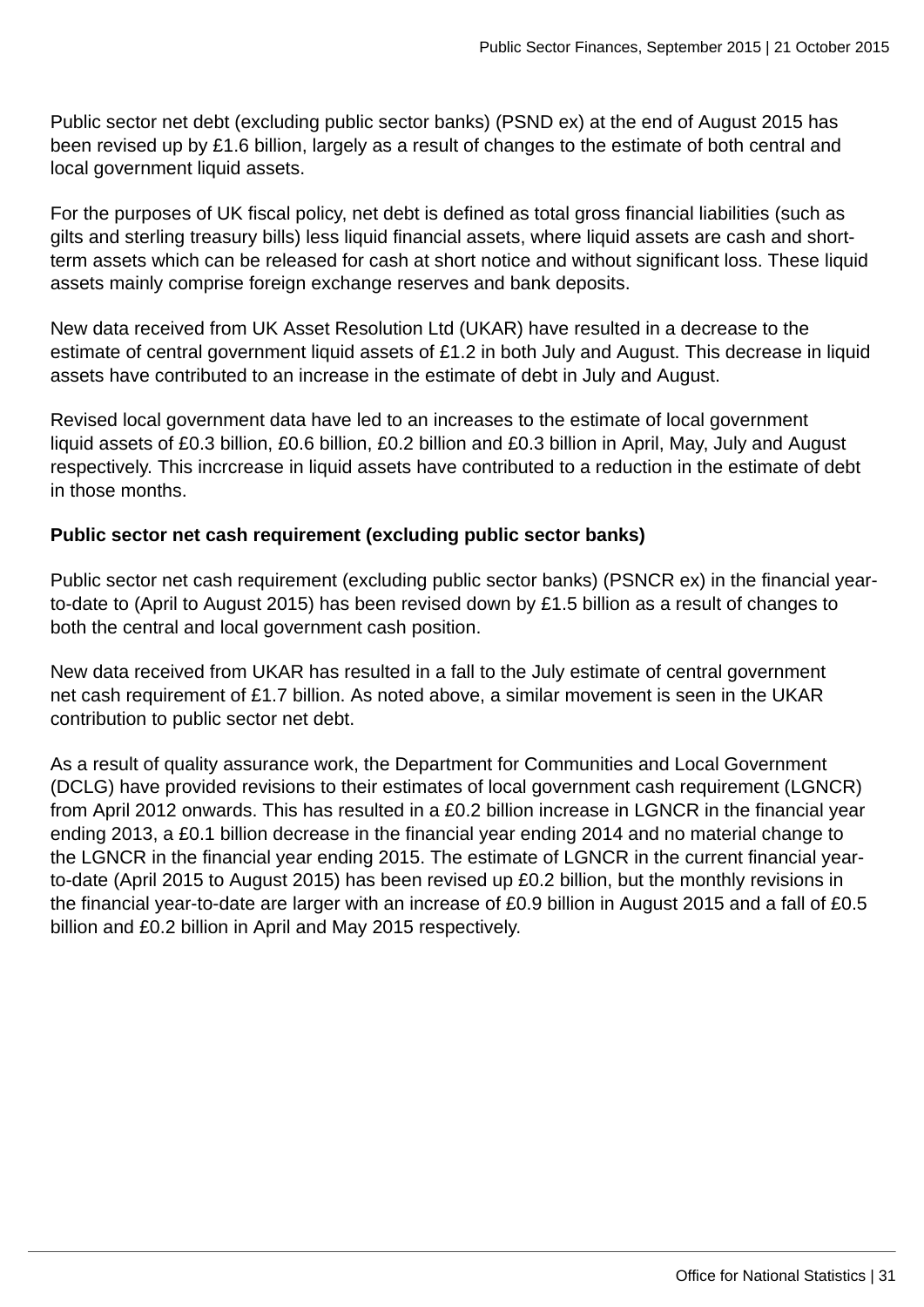# **Table 4: Revisions between this bulletin and the previous bulletin**

|                             | <b>Net Borrowing</b> |                           |     |                  |                       | <b>Net Debt</b>       |                                         |                        |
|-----------------------------|----------------------|---------------------------|-----|------------------|-----------------------|-----------------------|-----------------------------------------|------------------------|
| Period                      | CG <sup>2</sup>      | $LG^3$ NFPCs <sup>4</sup> |     | $\mathsf{BoE}^5$ | <b>PSNB</b><br>$ex^6$ | <b>PSND</b><br>$ex^7$ | <b>PSND</b><br>% of<br>GDP <sup>8</sup> | <b>PSNCR</b><br>$ex^9$ |
| 1997/98                     | 0.0                  | 0.0                       | 0.0 | 0.0              | 0.0                   | 0.0                   | $-0.2$                                  | 0.0                    |
| 1998/99                     | 0.0                  | 0.0                       | 0.0 | 0.0              | 0.0                   | 0.0                   | $-0.2$                                  | $0.0\,$                |
| 1999/00                     | 0.0                  | 0.0                       | 0.0 | $0.0\,$          | 0.0                   | 0.0                   | $-0.2$                                  | 0.0                    |
| 2000/01                     | 0.0                  | 0.0                       | 0.0 | 0.0              | 0.0                   | 0.0                   | $-0.2$                                  | 0.0                    |
| 2001/02                     | 0.0                  | 0.0                       | 0.0 | 0.0              | $0.0\,$               | 0.0                   | $-0.1$                                  | $0.0\,$                |
| 2002/03                     | 0.0                  | 0.0                       | 0.0 | 0.0              | 0.0                   | 0.0                   | $-0.1$                                  | 0.0                    |
| 2003/04                     | 0.0                  | 0.0                       | 0.0 | 0.0              | 0.0                   | 0.0                   | $0.0\,$                                 | $0.0\,$                |
| 2004/05                     | 0.0                  | 0.0                       | 0.0 | 0.0              | 0.0                   | 0.0                   | $-0.1$                                  | 0.0                    |
| 2005/06                     | 0.0                  | 0.0                       | 0.0 | 0.0              | 0.0                   | 0.0                   | $-0.1$                                  | $0.0\,$                |
| 2006/07                     | 0.0                  | 0.0                       | 0.0 | 0.0              | 0.0                   | 0.0                   | $-0.1$                                  | 0.0                    |
| 2007/08                     | 0.0                  | 0.0                       | 0.0 | 0.0              | 0.0                   | 0.0                   | 0.0                                     | $0.0\,$                |
| 2008/09                     | 0.0                  | 0.0                       | 0.0 | 0.0              | 0.0                   | 0.0                   | $-0.1$                                  | 0.0                    |
| 2009/10                     | 0.0                  | 0.0                       | 0.0 | 0.0              | 0.0                   | 0.0                   | 0.1                                     | $0.0\,$                |
| 2010/11                     | 0.0                  | 0.0                       | 0.0 | 0.0              | $0.0\,$               | 0.0                   | 0.0                                     | $0.0\,$                |
| 2011/12                     | 0.0                  | 0.0                       | 0.0 | 0.0              | 0.0                   | 0.0                   | $-0.2$                                  | 0.0                    |
| 2012/13                     | 0.0                  | 0.0                       | 0.0 | 0.0              | 0.0                   | 0.0                   | $-1.0$                                  | 0.2                    |
| 2013/14                     | 0.1                  | 0.0                       | 0.0 | 0.0              | 0.1                   | 0.0                   | $-1.1$                                  | $-0.1$                 |
| $2014/15^{10}$              | 0.1                  | 0.0                       | 0.0 | 0.0              | 0.1                   | 0.0                   | $-0.8$                                  | $0.0\,$                |
| 2015/16<br>$ytd^{11}$       | $-1.9$               | 0.2                       | 0.2 | 0.0              | $-1.4$                | $1.6\phantom{0}$      | $-0.7$                                  | $-1.5$                 |
| 2015<br>April <sup>12</sup> | 0.7                  | 0.0                       | 0.1 | 0.0              | 0.8                   | $-0.1$                | $-0.7$                                  | $-0.5$                 |
| 2015<br>May <sup>12</sup>   | 0.6                  | 0.2                       | 0.1 | 0.0              | 0.8                   | $-0.4$                | $-0.8$                                  | $-0.2$                 |

Previous bulletin refers to the PSF bulletin published on 22 September 2015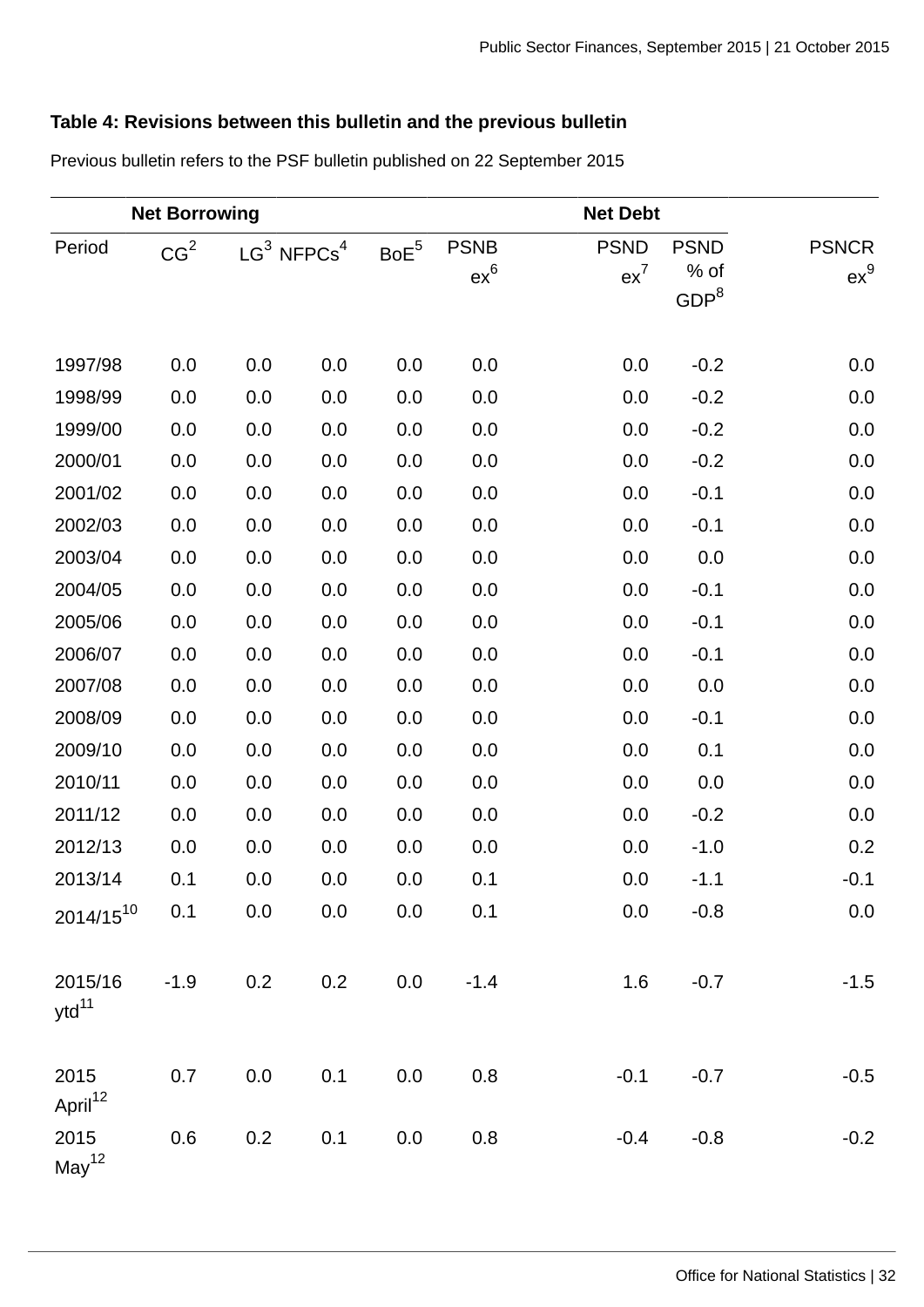|                              | <b>Net Borrowing</b> |        |     |     |        |     |        |        |
|------------------------------|----------------------|--------|-----|-----|--------|-----|--------|--------|
| 2015<br>June $12$            | 0.0                  | $-0.1$ | 0.1 | 0.0 | 0.0    | 0.0 | $-0.8$ | 0.0    |
| 2015<br>July <sup>12</sup>   | $-2.6$               | 0.0    | 0.0 | 0.0 | $-2.5$ | 1.1 | $-0.7$ | $-1.7$ |
| 2015<br>August <sup>12</sup> | $-0.6$               | 0.1    | 0.0 | 0.0 | $-0.5$ | 1.6 | $-0.7$ | 0.9    |

#### **Table source:** Office for National Statistics

#### **Table notes:**

- 1. Unless otherwise stated
- 2. Central Government
- 3. Local Government
- 4. Non-Financial public corporations
- 5. Bank of England
- 6. Public sector net borrowing excluding public sector banks
- 7. Public sector net debt excluding public sector banks
- 8. GDP = Gross Domestic Product
- 9. Public sector cash requirement excluding public sector banks
- 10. 2014/15 represents financial year ending 2015 (April 2014 to March 2015)
- 11. ytd = Year-to-date
- 12. Monthly revisions are in part due to the quarterly practise of aligning the monthly public sector finances with the alignment process and the impact on monthly data is set out in the public sector finances revision policy.

#### **Download table**

#### **XLS** [XLS format](http://www.ons.gov.uk:80/ons/rel/psa/public-sector-finances/september-2015/prt-table-4.xls)

(36.5 Kb)

To provide users with an insight into the drivers of the historical revisions between publications, this bulletin presents 3 revisions tables;

- table PSA1R complements PSA1 and provides a revisions summary (between the current and previous publication) to headline statistics in this release
- table PSA2R complements PSA2 and provides the revisions (between the current and previous publication) to net borrowing by sector
- table PSA6R complements PSA6B and provides the revisions (between the current and previous publication) to the components of central government net borrowing

Tables PSA1R and PSA6R are published in excel format only in appendix A to this release.

In addition, Appendix C to this bulletin presents a statistical analysis on several main components of the central government account (current receipts, current expenditure, net borrowing and net cash requirement) to determine whether their average revisions are statistically significant.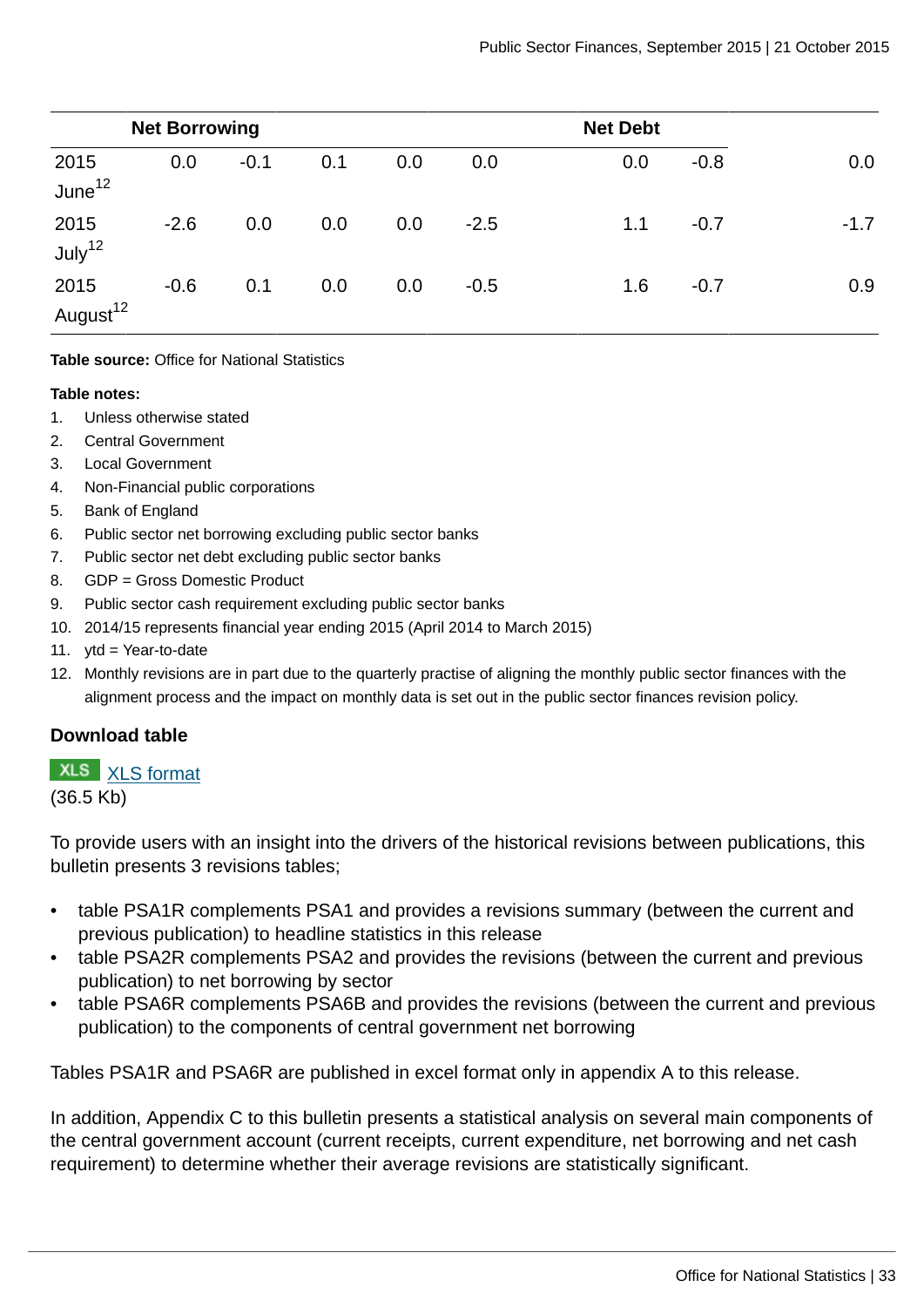### **10. New for the bulletin**

#### **Bank of England contribution to public sector net debt**

As a result of quality assurance work to our historical time series data published on our website, the series identifier for the time series 'Bank of England contribution to public sector net debt' appearing in table PSA8D has been changed from JXA8 to A8J8.

#### **Recent public sector finance articles**

We are currently in the process of updating public sector finance guidance and methodology articles published on our website. Recently we have updated articles covering:

- [Public Sector Finances Revision Policy](http://www.ons.gov.uk:80/ons/guide-method/revisions/revisions-policies-by-theme/economy/index.html)
- [Public Sector Finances classification: Uses and Users of Government Finance Statistics \(123.4](http://www.ons.gov.uk:80/ons/guide-method/method-quality/specific/economy/public-sector-finances/users-of-government-finance-statistics.pdf) [Kb Pdf\)](http://www.ons.gov.uk:80/ons/guide-method/method-quality/specific/economy/public-sector-finances/users-of-government-finance-statistics.pdf)
- [Background for users of Public Sector Finance Statistics \(134.3 Kb Pdf\)](http://www.ons.gov.uk:80/ons/guide-method/method-quality/specific/economy/public-sector-finances/background-for-users-of-public-sector-finance-statistics.pdf)
- [Production of the Public Sector Finances Statistical bulletin: responsibilities and accountabilities](http://www.ons.gov.uk:80/ons/guide-method/method-quality/specific/economy/public-sector-finances/production-of-the-public-sector-finances-statistical-bulletin--responsibilities-and-accountabilities.pdf) [\(154.3 Kb Pdf\)](http://www.ons.gov.uk:80/ons/guide-method/method-quality/specific/economy/public-sector-finances/production-of-the-public-sector-finances-statistical-bulletin--responsibilities-and-accountabilities.pdf)
- [Methodological Improvements to National Accounts for Blue Book 2015: Classifications](http://www.ons.gov.uk:80/ons/rel/naa1-rd/national-accounts-articles/classification-changes-to-national-accounts-for-blue-book-2015/index.html)
- [The use of GDP in fiscal ratio statistics. \(70.8 Kb Pdf\)](http://www.ons.gov.uk:80/ons/guide-method/method-quality/specific/economy/public-sector-statistics/the-use-of-gross-domestic-product--gdp--in-fiscal-ratio-statistics.pdf)

#### **The reconciliation of net cash requirement to debt**

The issues and subsequent revisions to CGNCR reported in October 2014 were identified through work undertaken to reconcile the 3 different fiscal measures (that is net cash requirement, net borrowing and net debt) and to reconcile the central government net cash requirement with cash reported in audited resource accounts.

We are currently building these reconciliation processes into the monthly production systems. The first of these new reconciliations, Table REC3, attempts to reconcile central government net cash requirement and net debt.

Table REC3 is not currently designated a National Statistic and should be considered as a work-inprogress, with plans to introduced further refinements in the coming months.

#### **List of tables in this bulletin**

#### **Public Sector Finances Tables**

- **PSA1 Public Sector Summary**
- PSA2 Public Sector Net Borrowing: by sector
- PSA3 Public Sector Current Budget Deficit, Net Borrowing and Net Cash Requirement (excluding public sector banks)
- PSA4 Public Sector Net Debt (excluding public sector banks)
- PSA5A Long Run of Fiscal Indicators as a percentage of GDP on a financial year basis
- PSA5B Long Run of Fiscal Indicators as a percentage of GDP on a quarterly basis\*
- PSA6A Net Borrowing: month and year-to-date comparisions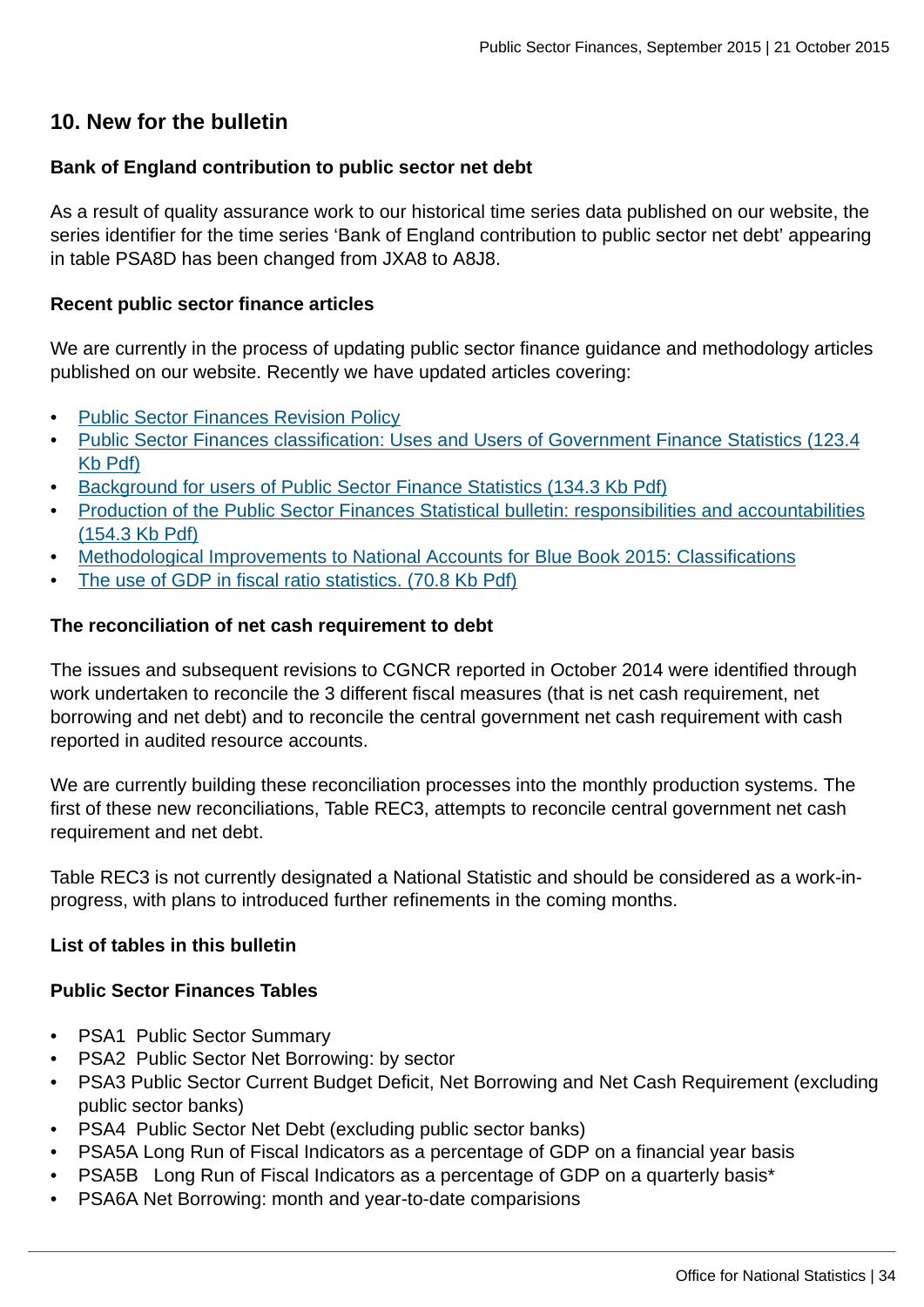- PSA6B Central Government Account: Overview
- PSA6C Central Government Account: Total Revenue,Total Expenditure and Net Borrowing
- PSA6D Central Government Account: Current Receipts
- PSA6E Central Government Account: Current Expenditure
- PSA6F Central Government Account: Net Investment
- PSA6G Local Government Account: Overview\*
- PSA6H Local Government Account: Total Revenue, Total Expenditure and Net Borrowing\*
- PSA6I Local Government Account: Current Receipts\*
- PSA6J Local Government Account: Current Expenditure\*
- PSA6K Local Government Account: Net Investment\*
- REC1 Reconciliation of Public Sector Net Borrowing and Net Cash Requirement (excluding banking groups)
- REC2 Reconciliation of Central Government Net Borrowing and Net Cash Requirement
- PSA7A Public Sector Net Cash Requirement
- PSA7B Public Sector Net Cash Requirement\*
- PSA7C Central Government Net Cash Requirement
- PSA7D Central Government Net Cash Requirement on own account (receipts and outlays on a cash basis)
- REC3 Reconciliation of Central Government Net Cash Requirement and Debt (Experimental Statistic)
- PSA8A General Government Consolidated Gross Debt nominal values at end of period
- PSA8B Public Sector Consolidated Gross Debt nominal values at end of period
- PSA8C General Government Net Debt nominal values at end of period
- PSA8D Public Sector Net Debt nominal values at end of period
- PSA9 Bank of England Asset Purchase Facility Fund (APF)
- PSA10 Public Sector transactions by sub-sector and economic category
- PSA1R Public Sector Statistics: Revisions since last publication\*
- PSA2R Public Sector Net Borrowing: by sector; Revisions since last publication
- PSA6R Central Government Account: overview; Revisions since last publication\*
- \* These tables are published in Excel format only.

Appendices – Data in this release

- Appendix A Public Sector Finances Tables 1 to 10
- Appendix B Large impacts on public sector fiscal measures excluding financial intervention (one off events).
- Appendix C Revisions Analysis on several main components of the central government account (current receipts, current expenditure, net borrowing and net cash requirement).

The following guidance documents aim to help users gain a detailed understanding of the public sector finances: [Monthly statistics on Public Sector Finances: a methodological guide \(360.3 Kb](http://www.ons.gov.uk:80/ons/guide-method/method-quality/specific/economy/public-sector-finances/monthly-statistics-on-public-sector-finances--a-methodological-guide.pdf)) [Pdf\)](http://www.ons.gov.uk:80/ons/guide-method/method-quality/specific/economy/public-sector-finances/monthly-statistics-on-public-sector-finances--a-methodological-guide.pdf); [Developments to Public Sector Finances Statistics \(71.2 Kb Pdf\)](http://www.ons.gov.uk:80/ons/guide-method/method-quality/specific/economy/public-sector-finances/developments-to-public-sector-finances-statistics.pdf) and [Quality and Methodology](http://www.ons.gov.uk:80/ons/guide-method/method-quality/quality/quality-information/economy/summary-quality-report-for-public-sector-finances.pdf) [Information \(201.4 Kb Pdf\)](http://www.ons.gov.uk:80/ons/guide-method/method-quality/quality/quality-information/economy/summary-quality-report-for-public-sector-finances.pdf).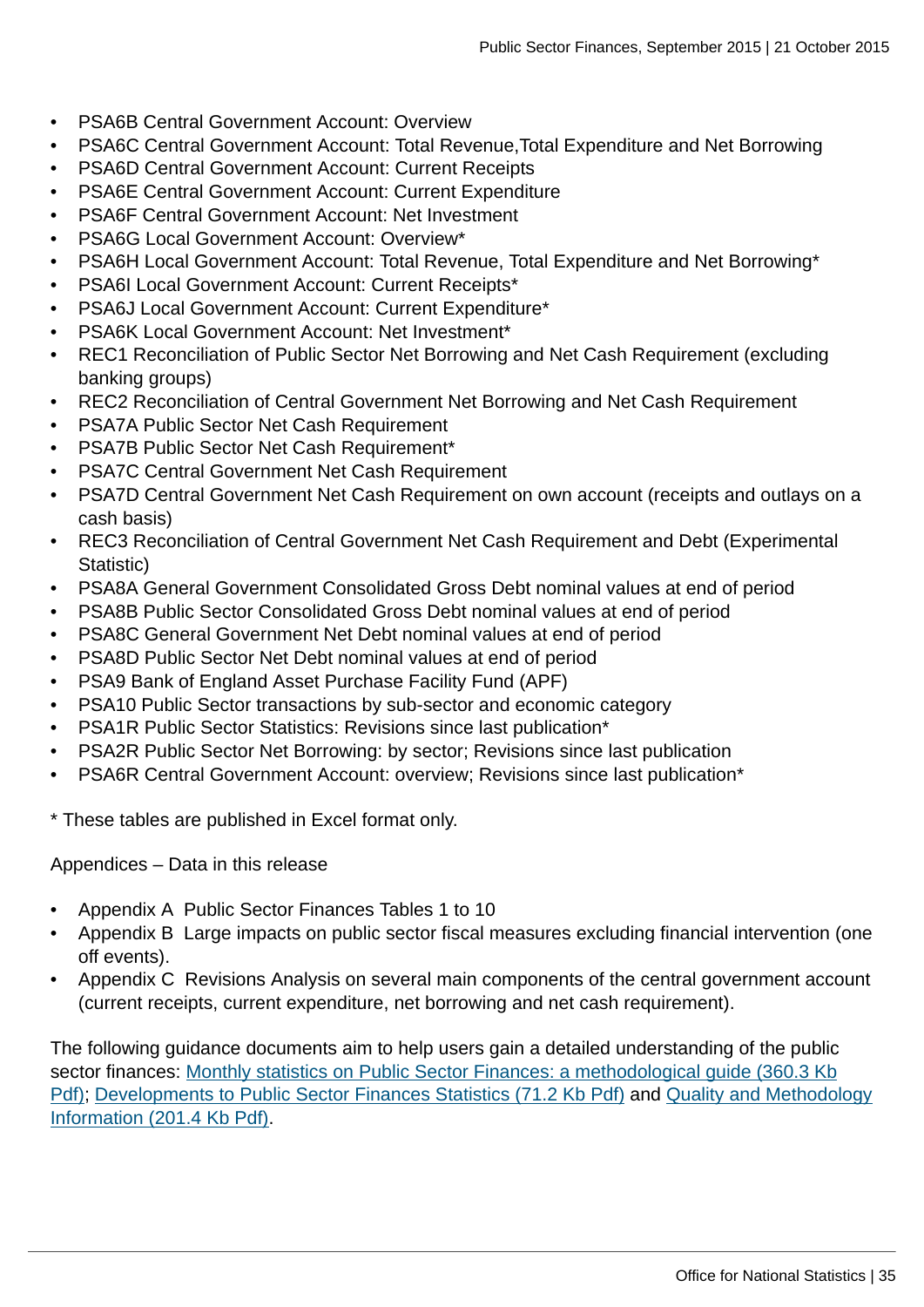# **Background notes**

#### 1. **Data quality**

A [summary quality report](http://www.ons.gov.uk:80/ons/guide-method/method-quality/specific/economy/public-sector-statistics/index.html) for the public sector finances is available on our website. This report describes in detail the intended uses of the statistics presented in this publication, their general quality and the methods used to produce them.

An [overview note](http://www.ons.gov.uk:80/ons/guide-method/method-quality/specific/economy/public-sector-statistics/index.html) on the data sources used within public sector finances and the quality assurance processes that are undertaken in compiling the statistical release was published on our website on 19 October 2012.

#### 2. **Definitions**

A methodology guide to monthly public sector finance statistics is available on our website. It explains the concepts and measurement of the monthly data, plus those previously published, and gives some long runs of historical data. The following background notes provide further information regarding the monthly data.

#### 3. **Range of measures published**

In this bulletin we publish the headline measures of borrowing and debt (PSNB ex and PSND ex) in tables as well as the wider measures of borrowing and debt that include public sectors banks.

Since 1997, it has been an essential feature of the UK Public Sector Finances' fiscal measures that they are based on National Accounts and European Government Finance Statistics concepts. It is important that these fiscal measures continue to be aligned with these international standards to ensure a high degree of comparability between domestic and international measures and because the government bases its fiscal policy on these aligned measures.

#### 4. **Coherence**

EU Council Directive 2011/85/EU (part of the enhanced EU economic governance package regulations known as the "6 pack") includes statistical requirements for government finance statistics relating to the monthly publication of statistics and annual publication of specific contingent liabilities and other potential liabilities. Tables PSA6C and PSA6H were introduced in 2014 into the PSF bulletin in order to fully comply with the monthly government finance statistics requirements.

On 22 December 2014, we published for the first time the required information on government contingent liabilities and other potential liabilities. These figures will be reported for this first year as experimental statistics while further work is carried out to establish data sources for these statistics.

5. The Public Sector Finances (PSF) has a more flexible revisions policy than other National Accounts data. Therefore, PSF data may be inconsistent with the published GDP and Sector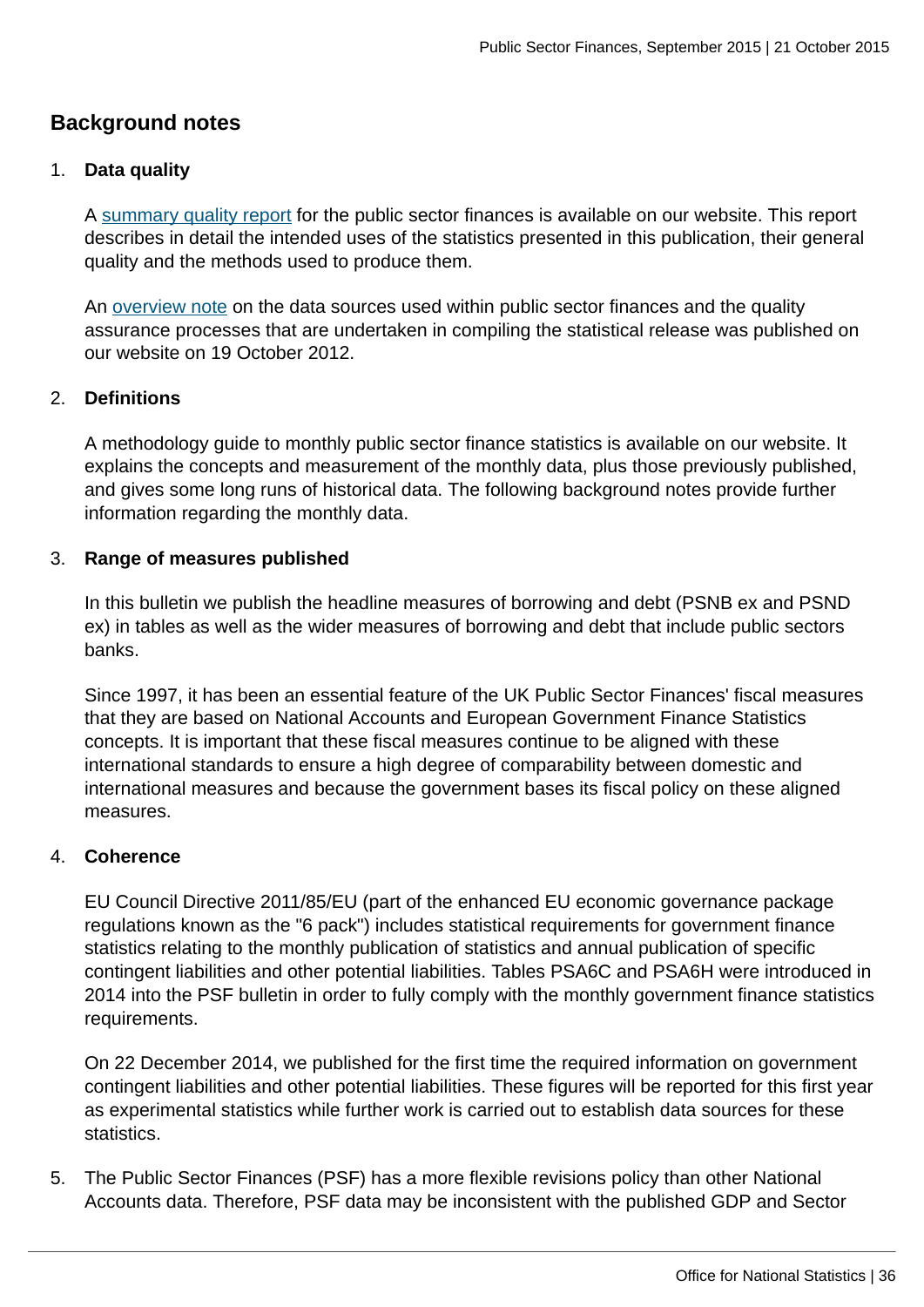and Financial Accounts datasets because a revision may not be incorporated into the main National Accounts dataset until a later date. More information can be found in the [Public Sector](http://www.ons.gov.uk:80/ons/guide-method/revisions/revisions-policies-by-theme/economy/index.html) [Finances Revision Policy.](http://www.ons.gov.uk:80/ons/guide-method/revisions/revisions-policies-by-theme/economy/index.html)

- 6. General government net borrowing and gross consolidated debt reported in this bulletin are calculated following the rules of the European System of Accounts 2010 (ESA 2010) and are the same in definition as the General Government Debt and Deficit monitored under the Maastricht Treaty. This was most recently [reported on 16 October 2015,](http://www.ons.gov.uk:80/ons/rel/psa/maast-supplementary-data-tables/q2-2015/index.html) with the next publication scheduled for 15 January 2016.
- 7. When calculating debt as a percentage of GDP in the bulletin on EU Government Debt and Deficit the general government gross debt at the end of the year is divided by the GDP for the previous 12 months. This methodology is adopted to be consistent with [Eurostat publications](http://ec.europa.eu/eurostat/web/government-finance-statistics/publications/press-releases) which report on Maastricht debt for all member states.
- 8. However, when calculating public sector net debt as a percentage of GDP in the UK public sector finances the debt figure is divided by an annual GDP figure which is centred on the month to which the debt relates. To be consistent the general government gross debt as a percentage of GDP in the Public Sector Finances is calculated using the same centred GDP figure. More information can be found in [an article on the use of GDP in the fiscal ratio statistics \(70.8 Kb](http://www.ons.gov.uk:80/ons/guide-method/method-quality/specific/economy/public-sector-statistics/the-use-of-gross-domestic-product--gdp--in-fiscal-ratio-statistics.pdf) [Pdf\)](http://www.ons.gov.uk:80/ons/guide-method/method-quality/specific/economy/public-sector-statistics/the-use-of-gross-domestic-product--gdp--in-fiscal-ratio-statistics.pdf).
- 9. Tax receipts data published in this bulletin are presented in terms of broad tax categories (for example, Income Tax, VAT). For more detail on individual taxes users can go to the [HM](http://www.hmrc.gov.uk/statistics/receipts.htm) [Revenue & Customs website](http://www.hmrc.gov.uk/statistics/receipts.htm) and access a monthly publication which provides cash tax receipts data which are entirely consistent with the data published in Table PSF5A and B of the bulletin.

### 10. **OSCAR - Online System for Central Accounting and Reporting**

In June 2010, HM Treasury published as part of the government transparency agenda, raw data from the COINS database (the predecessor to OSCAR) for the financial years ending 2006 to 2010. From September 2012 onwards the data releases have been made from OSCAR, the replacement for COINS. The latest in-year quarterly data were released on 22 September 2015 and the latest annual data was released on 21 October 2014. The data are accessible from [HM](https://www.gov.uk/government/collections/hmt-oscar-publishing-from-the-database) [Treasury's website.](https://www.gov.uk/government/collections/hmt-oscar-publishing-from-the-database)

#### 11. **Accuracy**

Central government departmental expenditure data are subject to various validation processes and improve over time. They go through 4 main stages: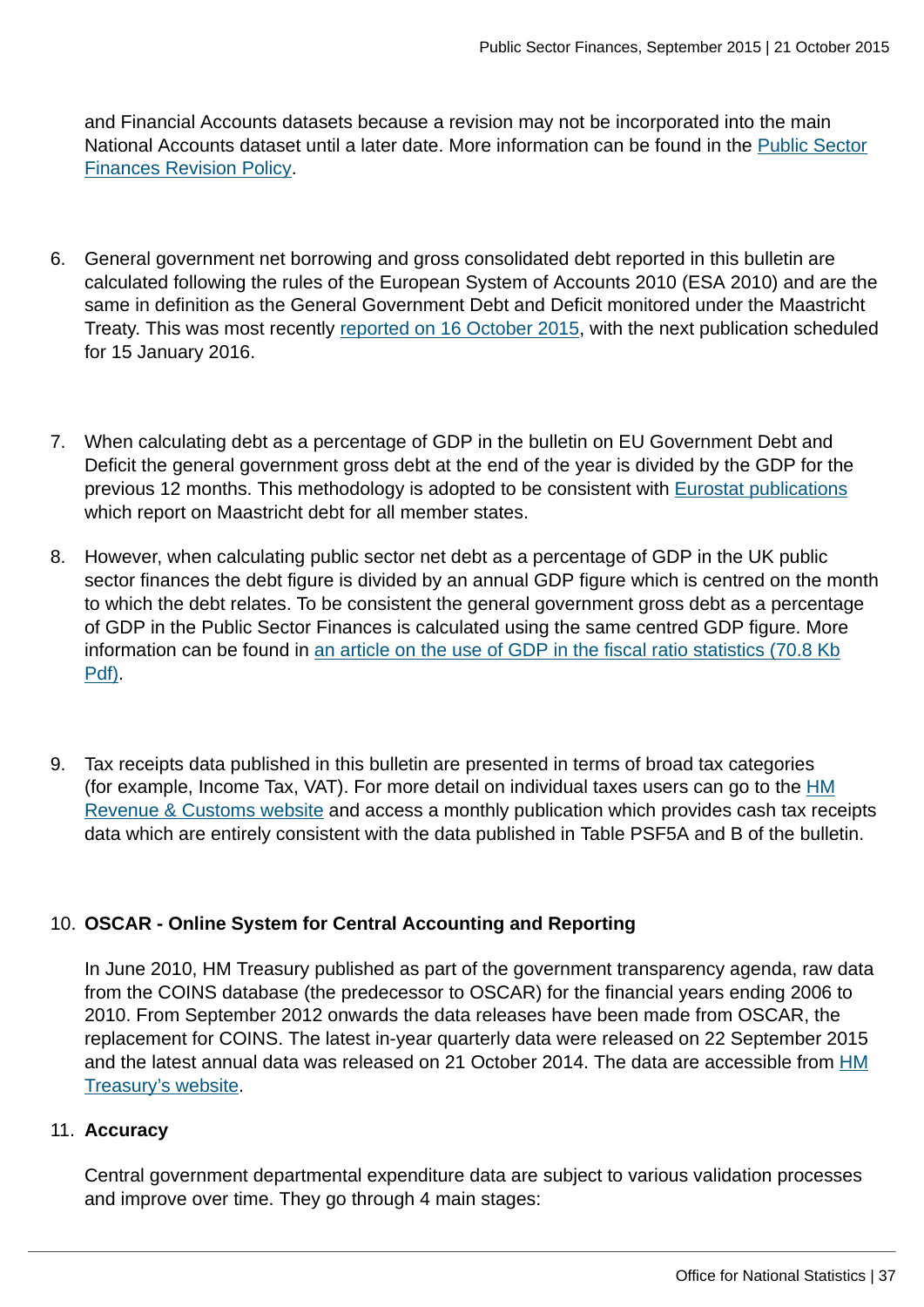- stage 1 initially, they are estimated using in-year reported data
- stage 2 in the July following the completion of the financial year, departments update their full financial year estimates (but with no in-year profile), for publication in the Treasury's Public Spending National Statistics annual publication; these estimates will be in line with the audited resource accounts for most departments
- stage 3 for the autumn update of the Treasury's Public Spending National Statistics these financial year estimates are updated
- stage 4 in March the following year the winter update of the Treasury's Public Spending National Statistics is published and the financial year estimates are further improved; all departments' and devolved administrations' accounts will have been audited and finalised by this stage; these revisions are not normally included in the Public Sector Finances statistical bulletin until the September release

Data up to and including the financial year ending 2013 (April 2012 to March 2013) and the financial year ending 2014 (April 2013 to March 2014) are at Stage 4 while data for the financial year ending 2015 (April 2014 to March 2015) are at Stage 2 and data for the financial year ending 2016 (April 2015 to March 2016) are at stage 1.

12. The local government data for the financial year ending 2011, 2012, 2013 and 2014 for local authorities are based on final outturns for receipts and expenditure. Data for the financial year ending 2014 (April 2013 to March 2014) and the financial year ending 2015 (April 2014 to March 2015) are mainly based on final outturns (provisional outturns have been used for Scotland). Estimates for financial year ending 2016 (April 2014 to March 2016)are based on a combination of in-year returns and forecast data. These are subject to revision when outturn data become available.

#### 13. **Revisions**

We define a revision as a scheduled change to any published ONS output which may be made in order to incorporate better source data or to reflect improved methodology.

The [Public Sector Finances Revision Policy](http://www.ons.gov.uk:80/ons/guide-method/revisions/revisions-policies-by-theme/economy/index.html) is published on our website. It was last updated in September 2015.

14. Appendix C to the monthly public sector finance statistical bulletin presents revisions analysis to a number of main central government measures (current receipts, current expenditure, net borrowing and net cash requirement).

By applying a statistical significance test, this analysis investigates the size and direction of revisions from each measure's first publication to that recorded a year later. An average of 5 years worth of such revisions is used to identify any statistical bias.

These indicators only provide summary measures of revisions; the revised data may still be subject to measurement error.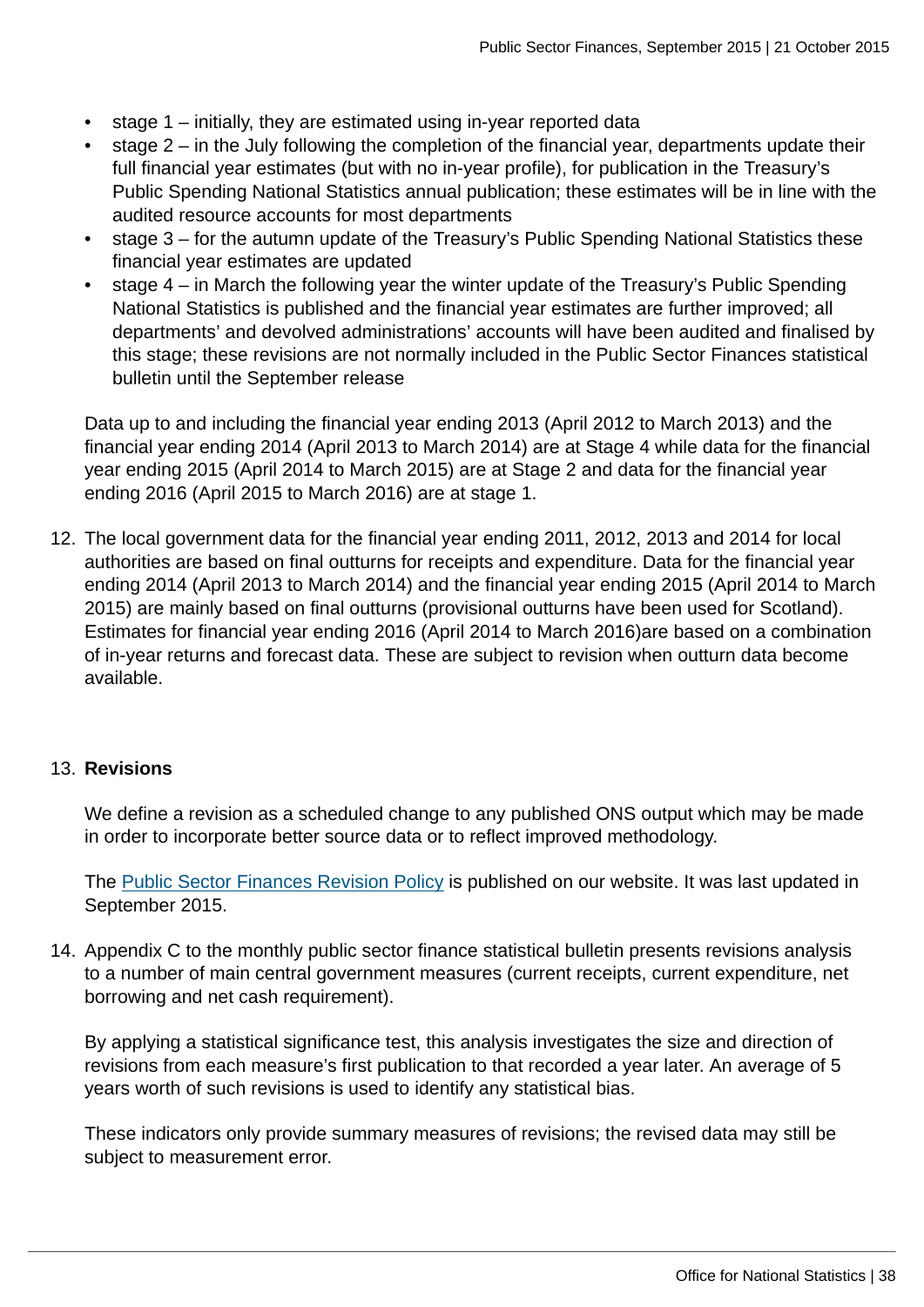15. Currently data for the public sector banks are only available for periods up to December 2014. Values for months from January 2015 onwards are our estimates. Consequently these, and the aggregates which include the impacts of financial interventions, may be revised substantially when actual data becomes available.

#### 16. **Publication policy**

A [brief paper \(154.3 Kb Pdf\)](http://www.ons.gov.uk:80/ons/guide-method/method-quality/specific/economy/public-sector-finances/production-of-the-public-sector-finances-statistical-bulletin--responsibilities-and-accountabilities.pdf) explaining the roles and responsibilities of ONS and HM Treasury when producing and publishing the public sector finances statistical release is on our website.

- 17. A [note \(123.4 Kb Pdf\)](http://www.ons.gov.uk:80/ons/guide-method/method-quality/specific/economy/public-sector-finances/users-of-government-finance-statistics.pdf) on the main uses and users of the public sector finances statistics is available on the ONS website.
- 18. Recommendations for the improvement of the Public Sector Finances Statistical Bulletin may be emailed to [psa@ons.gsi.gov.uk](mailto:psa@ons.gsi.gov.uk)
- 19. Details of the policy governing the release of new data are available from our Media Relations Office. National Statistics are produced to high professional standards set out in the Code of Practice for Official Statistics. They undergo regular quality assurance reviews to ensure that they meet customer needs. They are produced free from any political interference. Details of the policy governing the release of new data are available by visiting [www.statisticsauthority.gov.uk/assessment/code-of-practice/index.html](http://www.statisticsauthority.gov.uk/assessment/code-of-practice/index.html) or from the Media Relations Office email: [media.relations@ons.gsi.gov.uk](mailto:media.relations@ons.gsi.gov.uk)

These National Statistics are produced to high professional standards and released according to the arrangements approved by the UK Statistics Authority.

20. Special arrangements apply to the Public Sector Finances, which is produced jointly with HM Treasury. A list of ministers and officials with pre-publication access to the contents of this bulletin is available on request. In addition some members of the Treasury's Fiscal Statistics and Policy (FSP) team will have access to them at all stages, because they are involved in the compilation or quality assurance of data, and some members of the Treasury's Communications team will see the bulletin, but only within the 24 hour pre-release period, because they place these data on the website.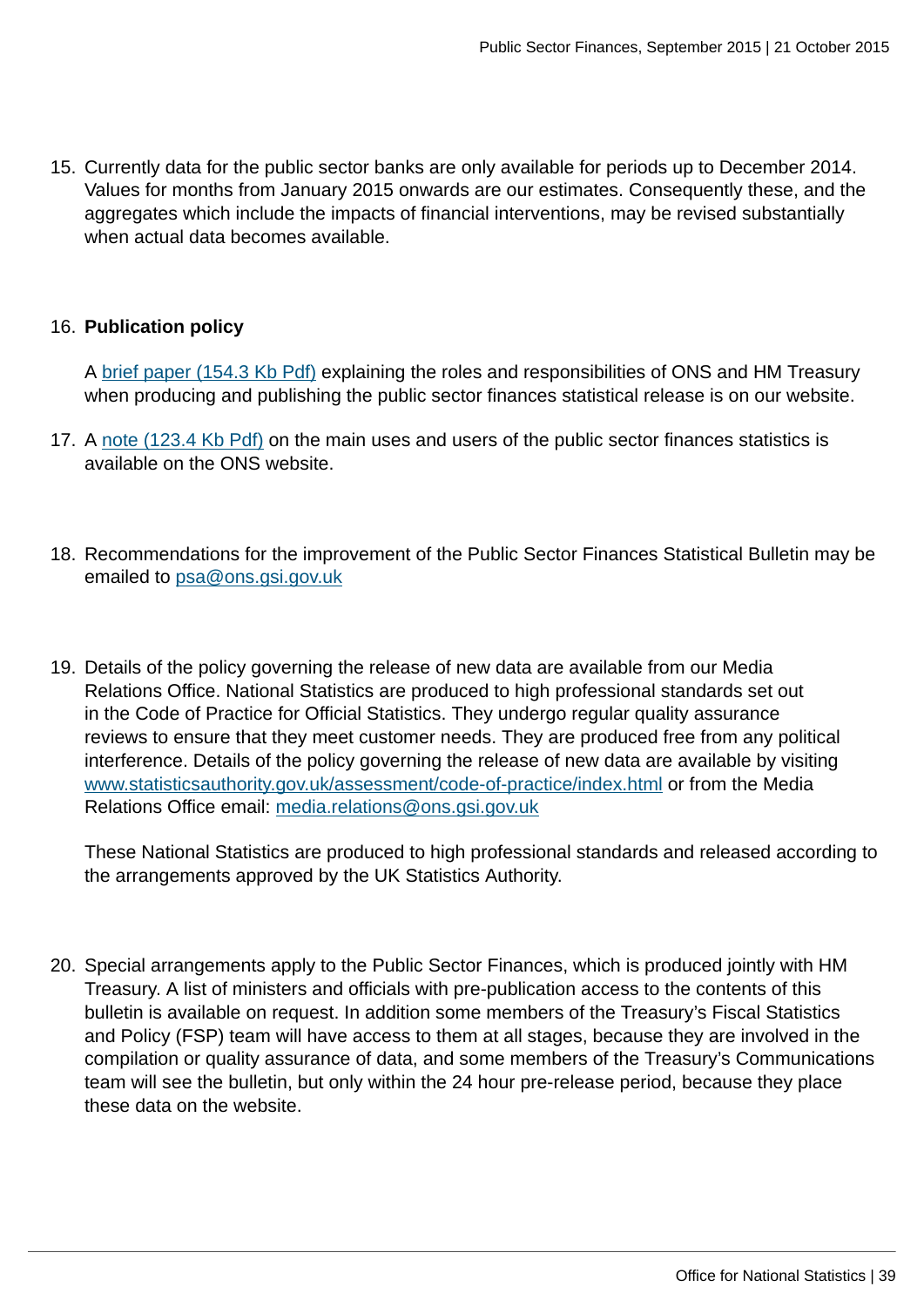- 21. The United Kingdom Statistics Authority has designated these statistics as National Statistics, in accordance with the Statistics and Registration Service Act 2007 and signifying compliance with the Code of Practice for Official Statistics.
- 22. Designation can be broadly interpreted to mean that the statistics:
	- meet identified user needs;
	- are well explained and readily accessible;
	- are produced according to sound methods; and
	- are managed impartially and objectively in the public interest.

Once statistics have been designated as National Statistics it is a statutory requirement that the Code of Practice shall continue to be observed.

23. Public sector finance data series previously published in Financial Statistics are made available for download on the Public Sector Finances web page. Tables 1.2A, 1.3A and 1.4A which are updated monthly will continue to be available monthly, published concurrently with the PSF Supplementary data, while Tables 1.3B, 1.3C and 1.3D will be available quarterly.

#### 24. **Following ONS**

As part of our continuous engagement strategy, comments are welcomed on ways in which the Public Sector Finances Statistical Bulletin might be improved. Please email: [psa@ons.gsi.gov.uk](mailto:psa@ons.gsi.gov.uk)

- 25. Follow ONS on [Twitter](http://www.ons.gov.uk:80/ons/external-links/social-media/twitter.html) and [Facebook](http://www.ons.gov.uk:80/ons/external-links/social-media/index.html)
- 26. Details of the policy governing the release of new data are available by visiting [www.statisticsauthority.gov.uk/assessment/code-of-practice/index.html](http://www.statisticsauthority.gov.uk/assessment/code-of-practice/index.html) or from the Media Relations Office email: [media.relations@ons.gsi.gov.uk](mailto:media.relations@ons.gsi.gov.uk)

# **Copyright**

© Crown copyright 2015

You may use or re-use this information (not including logos) free of charge in any format or medium, under the terms of the Open Government Licence. To view this licence, visit www.nationalarchives.gov.uk/doc/open-government-licence/ or write to the Information Policy Team, The National Archives, Kew, London TW9 4DU, or email: [psi@nationalarchives.gsi.gov.uk](mailto:psi@nationalarchives.gsi.gov.uk).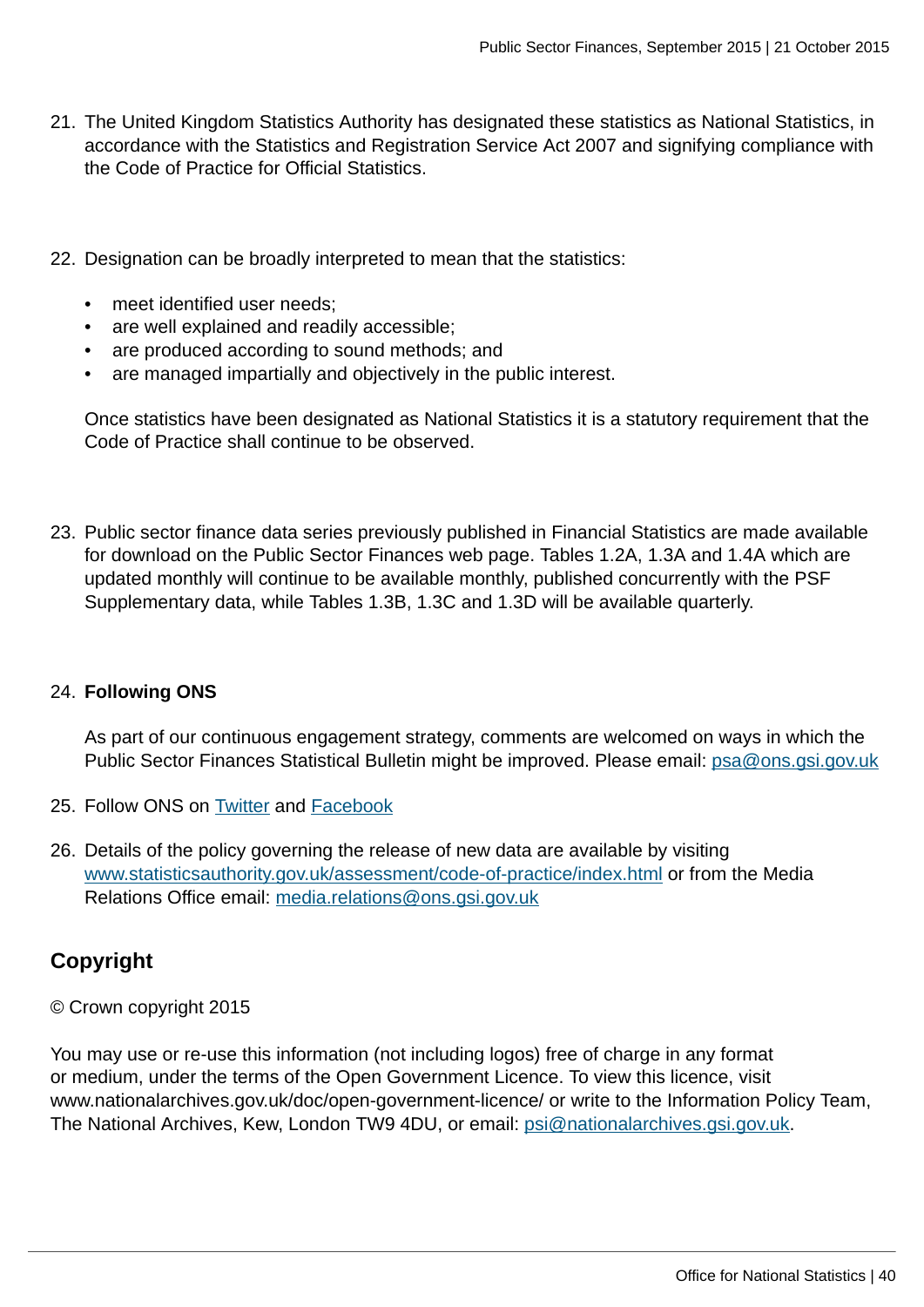This document is also available on our website at [www.ons.gov.uk.](http://www.ons.gov.uk/)

### **Statistical contacts**

**Name Phone Department Email** Fraser Munro +44 (0)1633 456402 Public Sector

**Finances** 

[psa@ons.gsi.gov.uk](mailto:psa@ons.gsi.gov.uk)

#### **Next Publication Date:** 20 November 2015

**Issuing Body:** Office for National Statistics

#### **Media Contact Details:**

Telephone: 0845 604 1858 (8.30am-5.30pm Weekdays)

Emergency out of hours (limited service): 07867 906553

Email: [media.relations@ons.gsi.gov.uk](mailto:media.relations@ons.gsi.gov.uk)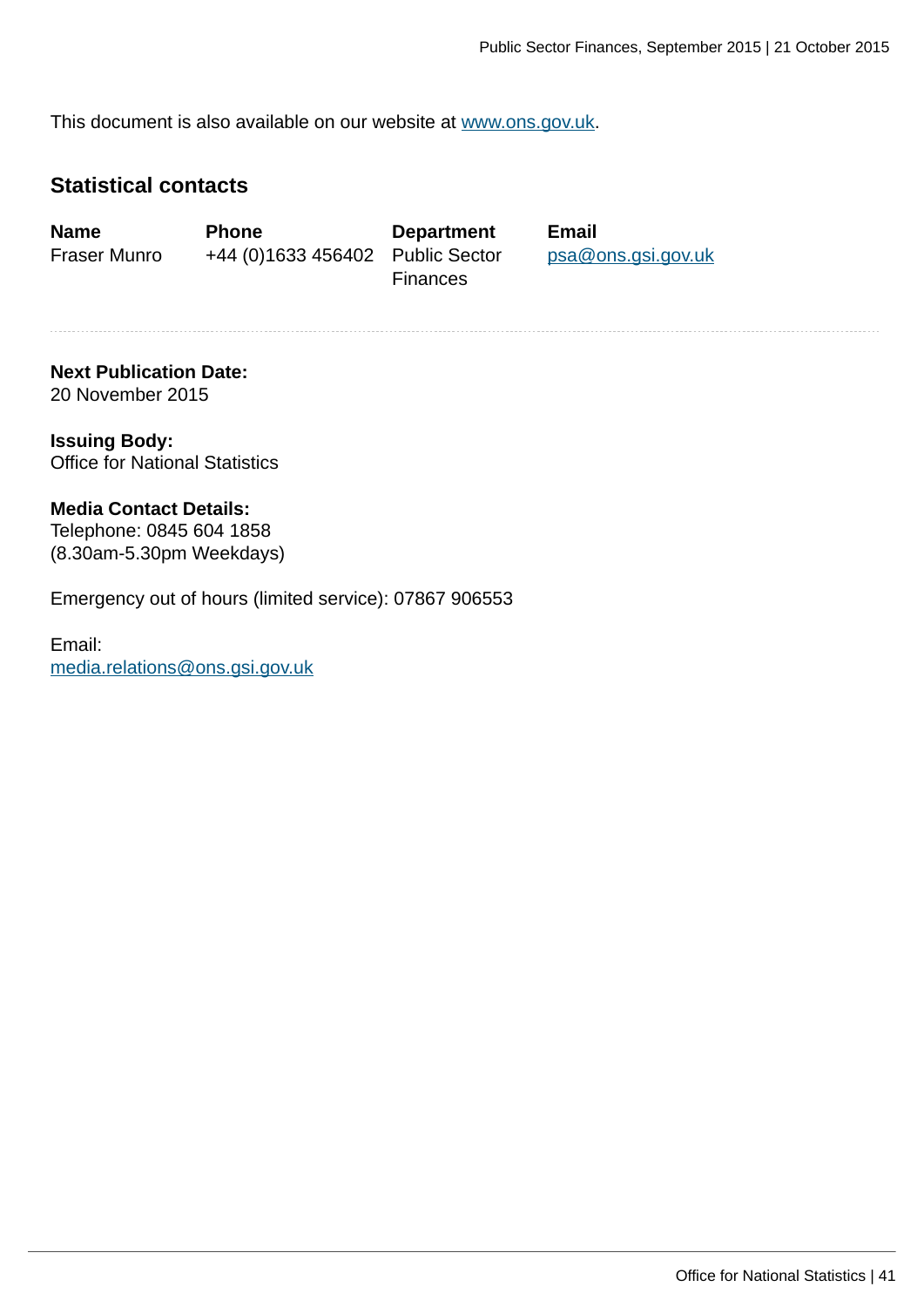# **PSA1 Public Sector Summary**

|                                      |                                                           |                                                          | Excluding public sector banks                             |                                                       |                                              |                                                         |                                                         |                                                           |                                                                     |                                                        |
|--------------------------------------|-----------------------------------------------------------|----------------------------------------------------------|-----------------------------------------------------------|-------------------------------------------------------|----------------------------------------------|---------------------------------------------------------|---------------------------------------------------------|-----------------------------------------------------------|---------------------------------------------------------------------|--------------------------------------------------------|
|                                      | Current<br><b>Budget</b><br>Deficit                       | <b>Net</b><br>Investment                                 | Net Borrowing <sup>1</sup>                                | Net Debt<br>(£ billion)                               | Net Debt as a<br>% GDP <sup>2</sup>          | Current<br><b>Budget</b><br>Deficit                     | Net<br>Investment                                       | Net Borrowing <sup>1</sup>                                | Net Debt<br>(£ billion)                                             | Net Debt as a<br>% $GDP2$                              |
| 2006<br>2007<br>2008<br>2009<br>2010 | -JW2T<br>10 410<br>13 008<br>32 4 64<br>100 625<br>99 973 | -JW2Z<br>26 096<br>27 8 20<br>41 840<br>51 605<br>42 293 | -J5II<br>36 506<br>40 828<br>74 304<br>152 230<br>142 266 | HF6W<br>532.2<br>569.9<br>695.0<br>887.2<br>1 0 8 2.7 | HF6X<br>36.8<br>37.6<br>46.7<br>58.2<br>68.2 | -ANMU<br>10 410<br>12 917<br>23 503<br>81 904<br>85 307 | -ANNW<br>26 096<br>27 864<br>36 520<br>42 902<br>42 065 | -ANNX<br>36 506<br>40 781<br>60 023<br>124 806<br>127 373 | <b>RUTN</b><br>532.2<br>669.7<br>2 159.9<br>2 2 6 3 . 8<br>2 2 66.5 | <b>RUTO</b><br>36.8<br>44.1<br>145.0<br>148.5<br>142.7 |
| 2011                                 | 81 944                                                    | 32 477                                                   | 114 421                                                   | 1 181.7                                               | 72.1                                         | 59 860                                                  | 32 917                                                  | 92 777                                                    | 2 2 4 2 .2                                                          | 136.8                                                  |
| 2012                                 | 87 609                                                    | 38728                                                    | 126 337                                                   | 1 2 8 8.4                                             | 76.0                                         | 73 941                                                  | 38 802                                                  | 112743                                                    | 2 2 0 3 .3                                                          | 129.9                                                  |
| 2013                                 | 76 510                                                    | 24 043                                                   | 100 553                                                   | 1 389.6                                               | 78.1                                         | 67 632                                                  | 24 053                                                  | 91 685                                                    | 2 2 2 4 . 2                                                         | 125.1                                                  |
| 2014                                 | 68758                                                     | 29 280                                                   | 98 038                                                    | 1489.6                                                | 80.9                                         | 60 324                                                  | 29 134                                                  | 89 458                                                    | 1801.8                                                              | 97.8                                                   |
| 2006/07                              | 9 1 9 5                                                   | 27 979                                                   | 37 174                                                    | 529.3                                                 | 36.1                                         | 9 1 9 5                                                 | 27 979                                                  | 37 174                                                    | 529.3                                                               | 36.1                                                   |
| 2007/08                              | 9988                                                      | 31 068                                                   | 41 056                                                    | 561.5                                                 | 36.9                                         | 9849                                                    | 31 104                                                  | 40 953                                                    | 655.9                                                               | 43.1                                                   |
| 2008/09                              | 54 153                                                    | 47 494                                                   | 101 647                                                   | 727.7                                                 | 49.1                                         | 40 802                                                  | 38 493                                                  | 79 295                                                    | 2 135.5                                                             | 144.0                                                  |
| 2009/10                              | 104 646                                                   | 48 805                                                   | 153 451                                                   | 959.8                                                 | 62.3                                         | 87 465                                                  | 43 888                                                  | 131 354                                                   | 2 2 4 8 . 6                                                         | 146.0                                                  |
| 2010/11                              | 95 044                                                    | 39 7 96                                                  | 134 840                                                   | 1 102.5                                               | 68.8                                         | 76 691                                                  | 39 472                                                  | 116 163                                                   | 2 2 6 3 . 2                                                         | 141.2                                                  |
| 2011/12                              | 83 562                                                    | 30 045                                                   | 113 607                                                   | 1 192.0                                               | 72.1                                         | 64 450                                                  | 30 511                                                  | 94 961                                                    | 2 186.0                                                             | 132.3                                                  |
| 2012/13                              | 84 895                                                    | 34 807                                                   | 119 702                                                   | 1 300.0                                               | 75.8                                         | 72 850                                                  | 34 854                                                  | 107 704                                                   | 2 2 1 2.8                                                           | 129.1                                                  |
| 2013/14                              | 73 693                                                    | 26 186                                                   | 99 879                                                    | 1 403.2                                               | 78.0                                         | 64 880                                                  | 26 171                                                  | 91 051                                                    | 1976.3                                                              | 109.9                                                  |
| 2014/15                              | 59 695                                                    | 30 4 25                                                  | 90 120                                                    | 1486.5                                                | 80.0                                         | 50 900                                                  | 30 256                                                  | 81 156                                                    | 1798.7                                                              | 96.8                                                   |
| 2012 Q2                              | 33 539                                                    | 13 2 13                                                  | 46 752                                                    | 1 2 2 2 .0                                            | 73.4                                         | 29 9 26                                                 | 13 240                                                  | 43 166                                                    | 2 149.5                                                             | 129.1                                                  |
| Q3                                   | 18 148                                                    | 4812                                                     | 22 960                                                    | 1 242.4                                               | 74.0                                         | 14 927                                                  | 4 8 2 2                                                 | 19749                                                     | 2 1 64.5                                                            | 128.9                                                  |
| Q <sub>4</sub>                       | 30 304                                                    | 6669                                                     | 36 973                                                    | 1 2 8 8.4                                             | 76.0                                         | 27 083                                                  | 6679                                                    | 33762                                                     | 2 2 0 3 . 3                                                         | 129.9                                                  |
| 2013 Q1                              | 2 9 0 4                                                   | 10 113                                                   | 13 017                                                    | 1 300.0                                               | 75.8                                         | 914                                                     | 10 113                                                  | 11 027                                                    | 2 2 1 2.8                                                           | 129.1                                                  |
| Q <sub>2</sub>                       | 28 872                                                    | 2639                                                     | 31 511                                                    | 1 3 3 0.6                                             | 76.7                                         | 26 882                                                  | 2639                                                    | 29 5 21                                                   | 2 188.7                                                             | 126.2                                                  |
| Q3                                   | 17 065                                                    | 4 4 9 0                                                  | 21 555                                                    | 1 3 5 1 . 7                                           | 77.0                                         | 14 616                                                  | 4 4 9 5                                                 | 19 111                                                    | 2 198.1                                                             | 125.2                                                  |
| Q4                                   | 27 669                                                    | 6801                                                     | 34 470                                                    | 1 3 8 9.6                                             | 78.1                                         | 25 2 20                                                 | 6806                                                    | 32 0 26                                                   | 2 2 2 4 . 2                                                         | 125.1                                                  |
| 2014 Q1                              | 87                                                        | 12 256                                                   | 12 343                                                    | 1 403.2                                               | 78.0                                         | $-1838$                                                 | 12 2 31                                                 | 10 393                                                    | 1976.3                                                              | 109.9                                                  |
| Q2                                   | 28 5 22                                                   | 3 1 2 7                                                  | 31 649                                                    | 1 4 3 7 .0                                            | 79.1                                         | 26 597                                                  | 3 1 0 2                                                 | 29 699                                                    | 1748.7                                                              | 96.3                                                   |
| Q3                                   | 16 367                                                    | 5769                                                     | 22 136                                                    | 1453.6                                                | 79.5                                         | 14 075                                                  | 5721                                                    | 19796                                                     | 1765.6                                                              | 96.5                                                   |
| Q4                                   | 23782                                                     | 8 1 2 8                                                  | 31 910                                                    | 1489.6                                                | 80.9                                         | 21 490                                                  | 8 0 8 0                                                 | 29 570                                                    | 1801.8                                                              | 97.8                                                   |
| 2015 Q1                              | $-8976$                                                   | 13 4 01                                                  | 4 4 2 5                                                   | 1486.5                                                | 80.0                                         | $-11262$                                                | 13 3 53                                                 | 2 0 9 1                                                   | 1798.7                                                              | 96.8                                                   |
| Q <sub>2</sub>                       | 23 218                                                    | 3972                                                     | 27 190                                                    | 1513.3                                                | 80.7                                         | 20 932                                                  | 3924                                                    | 24 856                                                    | 1825.5                                                              | 97.4                                                   |
| Q3                                   | 13 2 29                                                   | 5911                                                     | 19 140                                                    | 1524.1                                                | 80.6                                         | 10 943                                                  | 5863                                                    | 16 806                                                    | 1836.3                                                              | 97.1                                                   |
| 2013 Sep                             | 8654                                                      | 1664                                                     | 10 318                                                    | 1 3 5 1 . 7                                           | 77.0                                         | 7837                                                    | 1 6 6 5                                                 | 9502                                                      | 2 198.1                                                             | 125.2                                                  |
| Oct                                  | 5792                                                      | 1976                                                     | 7768                                                      | 1 3 5 2 . 9                                           | 76.7                                         | 4976                                                    | 1978                                                    | 6954                                                      | 2 195.6                                                             | 124.5                                                  |
| Nov                                  | 13 654                                                    | 2025                                                     | 15 679                                                    | 1 3 6 8.4                                             | 77.3                                         | 12 8 38                                                 | 2 0 2 7                                                 | 14 8 65                                                   | 2 2 0 7 .2                                                          | 124.7                                                  |
| Dec                                  | 8 2 2 3                                                   | 2800                                                     | 11 023                                                    | 1 3 8 9.6                                             | 78.1                                         | 7 4 0 6                                                 | 2 8 0 1                                                 | 10 207                                                    | 2 2 2 4 . 2                                                         | 125.1                                                  |
| 2014 Jan                             | $-9099$                                                   | 3 1 1 8                                                  | $-5981$                                                   | 1 378.7                                               | 77.2                                         | $-9741$                                                 | 3 1 1 0                                                 | $-6631$                                                   | 2 1 2 6 .3                                                          | 119.1                                                  |
| Feb                                  | 6311                                                      | 4 140                                                    | 10 451                                                    | 1385.8                                                | (1.4)                                        | 5 669                                                   | 4 132                                                   | 9801                                                      | 2 046.3                                                             | 114.2                                                  |
| Mar                                  | 2875                                                      | 4998                                                     | 7873                                                      | 1 403.2                                               | 78.0                                         | 2 2 3 4                                                 | 4 9 8 9                                                 | 7 2 2 3                                                   | 1976.3                                                              | 109.9                                                  |
| Apr                                  | 8 3 8 2                                                   | 640                                                      | 9 0 2 2                                                   | 1 4 0 5.8                                             | 77.9                                         | 7740                                                    | 632                                                     | 8 3 7 2                                                   | 1891.8                                                              | 104.9                                                  |
| May                                  | 11 197                                                    | 1 1 0 5                                                  | 12 302                                                    | 1418.6                                                | 78.4                                         | 10 555                                                  | 1 0 9 7                                                 | 11 652                                                    | 1817.4                                                              | 100.4                                                  |
| Jun                                  | 8943                                                      | 1 3 8 2                                                  | 10 325                                                    | 1 4 3 7 .0                                            | 79.1                                         | 8 3 0 2                                                 | 1 373                                                   | 9675                                                      | 1748.7                                                              | 96.3                                                   |
| Jul                                  | $-1462$                                                   | 1893                                                     | 431                                                       | 1432.6                                                | 78.7                                         | $-2227$                                                 | 1877                                                    | $-350$                                                    | 1744.4                                                              | 95.8                                                   |
| Aug                                  | 9 0 5 9                                                   | 1673                                                     | 10732                                                     | 1436.6                                                | 78.7                                         | 8 2 9 4                                                 | 1657                                                    | 9951                                                      | 1748.5                                                              | 95.8                                                   |
| Sep                                  | 8770                                                      | 2 2 0 3                                                  | 10 973                                                    | 1453.6                                                | 79.5                                         | 8 0 0 8                                                 | 2 1 8 7                                                 | 10 195                                                    | 1765.6                                                              | 96.5                                                   |
| Oct                                  | 4 8 3 4                                                   | 2 2 6 8                                                  | 7 102                                                     | 1456.3                                                | 79.4                                         | 4 0 6 9                                                 | 2 2 5 2                                                 | 6 3 21                                                    | 1768.3                                                              | 96.4                                                   |
| Nov                                  | 10 686                                                    | 2 2 8 0                                                  | 12 966                                                    | 1464.7                                                | 79.7                                         | 9921                                                    | 2 2 6 4                                                 | 12 185                                                    | 1776.8                                                              | 96.7                                                   |
| Dec                                  | 8 2 6 2                                                   | 3580                                                     | 11 842                                                    | 1489.6                                                | 80.9                                         | 7 500                                                   | 3564                                                    | 11 064                                                    | 1801.8                                                              | 97.8                                                   |
| 2015 Jan                             | $-13782$                                                  | 3484                                                     | $-10298$                                                  | 1469.7                                                | 79.6                                         | $-14544$                                                | 3468                                                    | $-11076$                                                  | 1781.9                                                              | 96.5                                                   |
| Feb                                  | 3 6 0 9                                                   | 3757                                                     | 7 3 6 6                                                   | 1471.1                                                | 79.4                                         | 2847                                                    | 3741                                                    | 6588                                                      | 1783.3                                                              | 96.3                                                   |
| Mar                                  | 1 1 9 7                                                   | 6 1 6 0                                                  | 7 3 5 7                                                   | 1486.5                                                | 80.0                                         | 435                                                     | 6 1 4 4                                                 | 6579                                                      | 1798.7                                                              | 96.8                                                   |
| Apr                                  | 6 3 7 6                                                   | 808                                                      | 7 1 8 4                                                   | 1486.3                                                | 79.8                                         | 5614                                                    | 792                                                     | 6406                                                      | 1798.5                                                              | 96.5                                                   |
| May                                  | 9013                                                      | 1 2 7 8                                                  | 10 291                                                    | 1 497.2                                               | 80.1                                         | 8 2 5 1                                                 | 1 2 6 2                                                 | 9513                                                      | 1809.4                                                              | 96.8                                                   |
| Jun                                  | 7829                                                      | 1886                                                     | 9715                                                      | 1513.3                                                | 80.7                                         | 7 0 6 7                                                 | 1870                                                    | 8937                                                      | 1825.5                                                              | 97.4                                                   |
| Jul                                  | $-3641$                                                   | 1804                                                     | $-1837$                                                   | 1506.9                                                | 80.1                                         | $-4403$                                                 | 1788                                                    | $-2615$                                                   | 1819.1                                                              | 96.7                                                   |
| Aug                                  | 9580                                                      | 1991                                                     | 11 571                                                    | 1 507.1                                               | 79.9                                         | 8818                                                    | 1975                                                    | 10793                                                     | 1819.3                                                              | 96.5                                                   |
| Sep                                  | 7 2 9 0                                                   | 2 1 1 6                                                  | 9 4 0 6                                                   | 1524.1                                                | 80.6                                         | 6528                                                    | 2 100                                                   | 8628                                                      | 1836.3                                                              | 97.1                                                   |

1 Net Borrowing = Current Budget Deficit + Net Investment

2 12 month centred moving average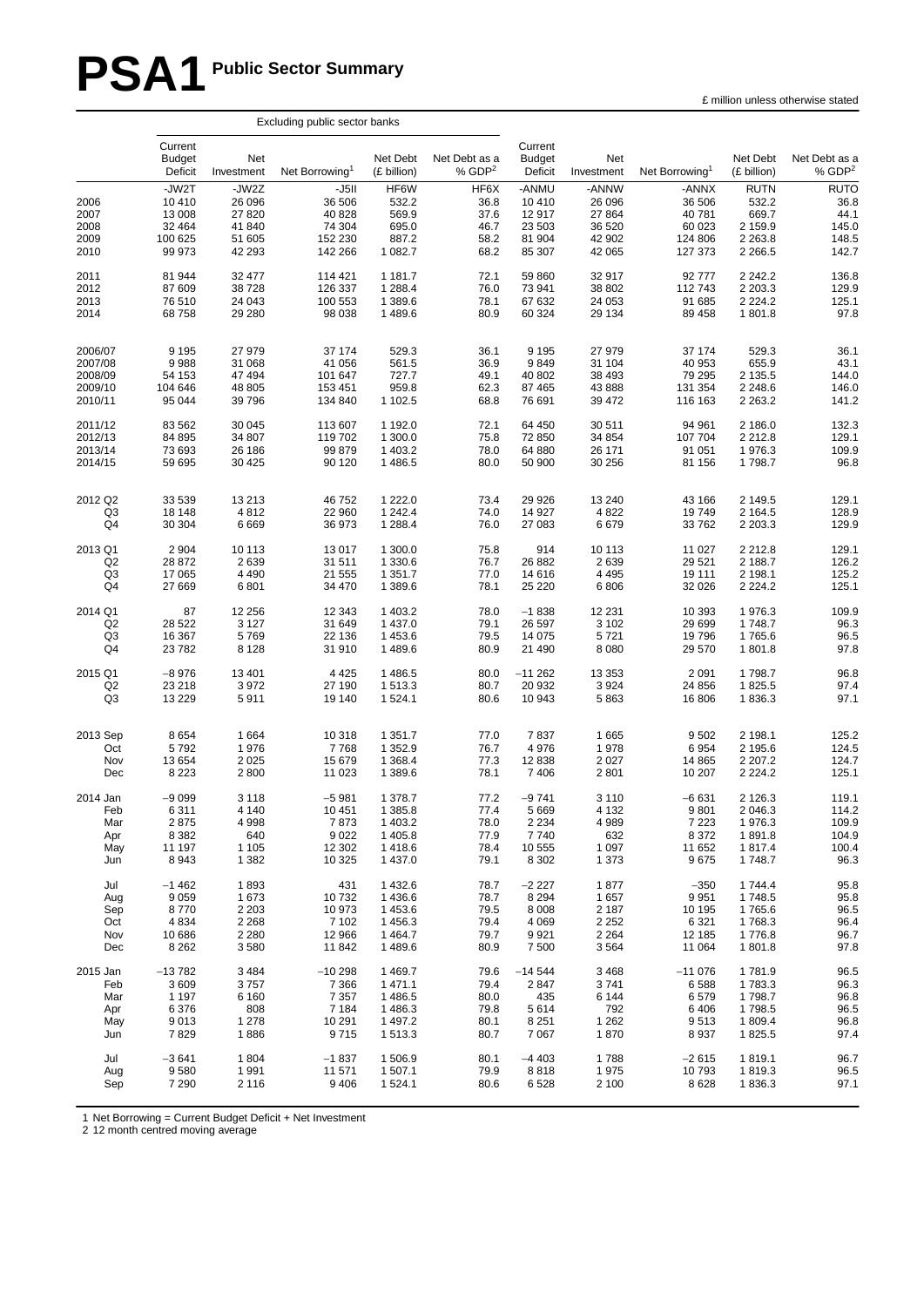# **PSA2 Public Sector Net Borrowing : by sector**

£ million

|                                                     |                                                             |                                                        |                                                               |                                                             | Net Borrowing                                                             |                                                                       |                                                          |                                                          |
|-----------------------------------------------------|-------------------------------------------------------------|--------------------------------------------------------|---------------------------------------------------------------|-------------------------------------------------------------|---------------------------------------------------------------------------|-----------------------------------------------------------------------|----------------------------------------------------------|----------------------------------------------------------|
|                                                     | Central<br>government                                       | Local government                                       | General<br>government<br>(Maastricht<br>Deficit)              | Non-financial<br><b>PCs</b>                                 | Bank of England<br>(including APF <sup>1</sup> &<br>$SLS2$ ) <sup>3</sup> | <b>Public Sector</b><br>excluding public<br>sector banks<br>(PSNB ex) | Public sector<br>banks                                   | <b>Public Sector</b><br>(PSNB)                           |
| 2006<br>2007<br>2008<br>2009<br>2010                | -NMFJ<br>38 752<br>41 011<br>71 319<br>152 091<br>148 003   | -NMOE<br>2 2 4 3<br>3 4 5 0<br>5616<br>7977<br>2917    | -NNBK<br>40 995<br>44 461<br>76 935<br>160 068<br>150 920     | -CPCM<br>$-4406$<br>$-3551$<br>$-2094$<br>$-3150$<br>$-552$ | -JW2H<br>$-83$<br>$-82$<br>$-537$<br>$-4688$<br>$-8102$                   | $-J5II$<br>36 506<br>40 828<br>74 304<br>152 230<br>142 266           | $-IL6B$<br>$-47$<br>$-14281$<br>$-27424$<br>$-14893$     | -ANNX<br>36 506<br>40781<br>60 023<br>124 806<br>127 373 |
| 2011<br>2012<br>2013<br>2014                        | 120 189<br>130 537<br>94 705<br>102 599                     | 4 7 2 1<br>8 0 5 0<br>3 4 4 2<br>953                   | 124 910<br>138 587<br>98 147<br>103 552                       | $-2236$<br>$-2972$<br>$-3510$<br>$-1692$                    | $-8253$<br>$-9278$<br>5916<br>$-3822$                                     | 114 421<br>126 337<br>100 553<br>98 038                               | $-21644$<br>$-13594$<br>$-8868$<br>$-8580$               | 92777<br>112743<br>91 685<br>89 458                      |
| 2006/07<br>2007/08<br>2008/09<br>2009/10<br>2010/11 | 36 754<br>43 102<br>95 171<br>156 920<br>139 775            | 4718<br>2698<br>7 0 8 4<br>6 1 2 0<br>4 2 3 1          | 41 472<br>45 800<br>102 255<br>163 040<br>144 006             | $-4212$<br>$-4637$<br>167<br>$-3101$<br>$-1197$             | $-86$<br>$-107$<br>$-775$<br>$-6488$<br>$-7969$                           | 37 174<br>41 056<br>101 647<br>153 451<br>134 840                     | $-103$<br>$-22352$<br>$-22097$<br>$-18677$               | 37 174<br>40 953<br>79 295<br>131 354<br>116 163         |
| 2011/12<br>2012/13<br>2013/14<br>2014/15            | 114 122<br>125 798<br>103 125<br>90 000                     | 11 065<br>645<br>30<br>3513                            | 125 187<br>126 443<br>103 155<br>93 513                       | $-2622$<br>$-3350$<br>$-2823$<br>$-1671$                    | $-8958$<br>$-3391$<br>$-453$<br>$-1722$                                   | 113 607<br>119 702<br>99 879<br>90 120                                | $-18646$<br>$-11998$<br>$-8828$<br>$-8964$               | 94 961<br>107 704<br>91 051<br>81 156                    |
| 2012 Q2<br>$^{Q3}_{Q4}$                             | 52 411<br>27 138<br>39 925                                  | $-4933$<br>$-285$<br>1 2 5 8                           | 47 478<br>26 853<br>41 183                                    | $-157$<br>$-992$<br>$-1059$                                 | $-569$<br>$-2901$<br>$-3151$                                              | 46752<br>22 960<br>36 973                                             | $-3586$<br>$-3211$<br>$-3211$                            | 43 166<br>19749<br>33762                                 |
| 2013 Q1<br>Q <sub>2</sub><br>Q3<br>Q4               | 6 3 2 4<br>32 483<br>21 7 1 7<br>34 181                     | 4 6 0 5<br>$-8678$<br>3 3 5 5<br>4 1 6 0               | 10 929<br>23 805<br>25 072<br>38 341                          | $-1142$<br>$-766$<br>$-872$<br>$-730$                       | 3 2 3 0<br>8472<br>$-2645$<br>$-3141$                                     | 13 017<br>31 511<br>21 555<br>34 470                                  | $-1990$<br>$-1990$<br>$-2444$<br>$-2444$                 | 11 027<br>29 521<br>19 111<br>32 0 26                    |
| 2014 Q1<br>Q2<br>Q <sub>3</sub><br>Q <sub>4</sub>   | 14744<br>39 270<br>21 549<br>27 036                         | 1 1 9 3<br>$-8222$<br>3571<br>4 4 1 1                  | 15 937<br>31 048<br>25 1 20<br>31 447                         | $-455$<br>$-352$<br>$-395$<br>$-490$                        | $-3139$<br>953<br>$-2589$<br>953                                          | 12 343<br>31 649<br>22 136<br>31 910                                  | $-1950$<br>$-1950$<br>$-2340$<br>$-2340$                 | 10 393<br>29 699<br>19 796<br>29 570                     |
| 2015 Q1<br>Q <sub>2</sub><br>Q <sub>3</sub>         | 2 1 4 5<br>32 289<br>19 915                                 | 3753<br>$-5647$<br>2622                                | 5898<br>26 642<br>22 537                                      | $-434$<br>$-259$<br>$-722$                                  | $-1039$<br>807<br>$-2675$                                                 | 4 4 2 5<br>27 190<br>19 140                                           | $-2334$<br>$-2334$<br>$-2334$                            | 2 0 9 1<br>24 856<br>16806                               |
| 2013 Sep<br>Oct<br>Nov<br>Dec                       | 10 205<br>8 2 5 7<br>14 3 51<br>11 573                      | 1 4 5 7<br>811<br>2613<br>736                          | 11 662<br>9 0 68<br>16 964<br>12 309                          | $-289$<br>$-254$<br>$-236$<br>$-240$                        | $-1055$<br>$-1046$<br>$-1049$<br>$-1046$                                  | 10 318<br>7768<br>15 679<br>11 023                                    | $-816$<br>$-814$<br>$-814$<br>$-816$                     | 9502<br>6954<br>14 865<br>10 207                         |
| 2014 Jan<br>Feb<br>Mar<br>Apr<br>May<br>Jun         | $-6461$<br>11 929<br>9 2 7 6<br>14 830<br>12 135<br>12 3 05 | 1744<br>$-323$<br>$-228$<br>$-8679$<br>1 306<br>$-849$ | $-4717$<br>11 606<br>9 0 48<br>6 1 5 1<br>13 441<br>11 456    | $-217$<br>$-107$<br>$-131$<br>$-184$<br>$-87$<br>$-81$      | $-1047$<br>$-1048$<br>$-1044$<br>3 0 5 5<br>$-1052$<br>$-1050$            | $-5981$<br>10 451<br>7873<br>9 0 2 2<br>12 302<br>10 325              | $-650$<br>$-650$<br>$-650$<br>$-650$<br>-650<br>$-650$   | $-6631$<br>$9801$<br>$7223$<br>$8372$<br>11 652<br>9675  |
| Jul<br>Aug<br>Sep<br>Oct<br>Nov<br>Dec              | 815<br>9960<br>10774<br>3 4 0 2<br>12 058<br>11 576         | 278<br>1952<br>1 341<br>842<br>2 107<br>1462           | 1 0 9 3<br>11912<br>12 115<br>4 244<br>14 165<br>13 0 38      | $-136$<br>$-126$<br>$-133$<br>$-163$<br>$-163$<br>$-164$    | $-526$<br>$-1054$<br>$-1009$<br>3021<br>$-1036$<br>$-1032$                | 431<br>10732<br>10 973<br>7 102<br>12 966<br>11 842                   | $-781$<br>$-781$<br>$-778$<br>$-781$<br>$-781$<br>$-778$ | $-350$<br>9 9 5 1<br>10 195<br>6 321<br>12 185<br>11 064 |
| 2015 Jan<br>Feb<br>Mar<br>Apr<br>May<br>Jun         | $-13621$<br>8 1 4 5<br>7621<br>9 4 5 9<br>10 581<br>12 249  | 2410<br>398<br>945<br>-4 990<br>791<br>$-1448$         | $-11211$<br>8 5 4 3<br>8 5 6 6<br>4 4 6 9<br>11 372<br>10 801 | $-117$<br>$-140$<br>$-177$<br>$-156$<br>$-48$<br>$-55$      | 1 0 3 0<br>$-1037$<br>$-1032$<br>2871<br>$-1033$<br>$-1031$               | $-10298$<br>7 3 6 6<br>7 3 5 7<br>7 1 8 4<br>10 291<br>9715           | $-778$<br>$-778$<br>$-778$<br>$-778$<br>$-778$<br>$-778$ | $-11076$<br>6588<br>6579<br>6406<br>9513<br>8937         |
| Jul<br>Aug<br>Sep                                   | $-601$<br>10 967<br>9549                                    | $-391$<br>1911<br>1 1 0 2                              | $-992$<br>12 878<br>10 651                                    | $-224$<br>$-272$<br>$-226$                                  | $-621$<br>$-1035$<br>$-1019$                                              | $-1837$<br>11 571<br>9 4 0 6                                          | $-778$<br>$-778$<br>$-778$                               | $-2615$<br>10793<br>8 6 28                               |

1 APF = Asset Purchase Facility

2 SLS = Special Liquidity Scheme. 3 Figures derived from Bank of England accounts and ONS estimates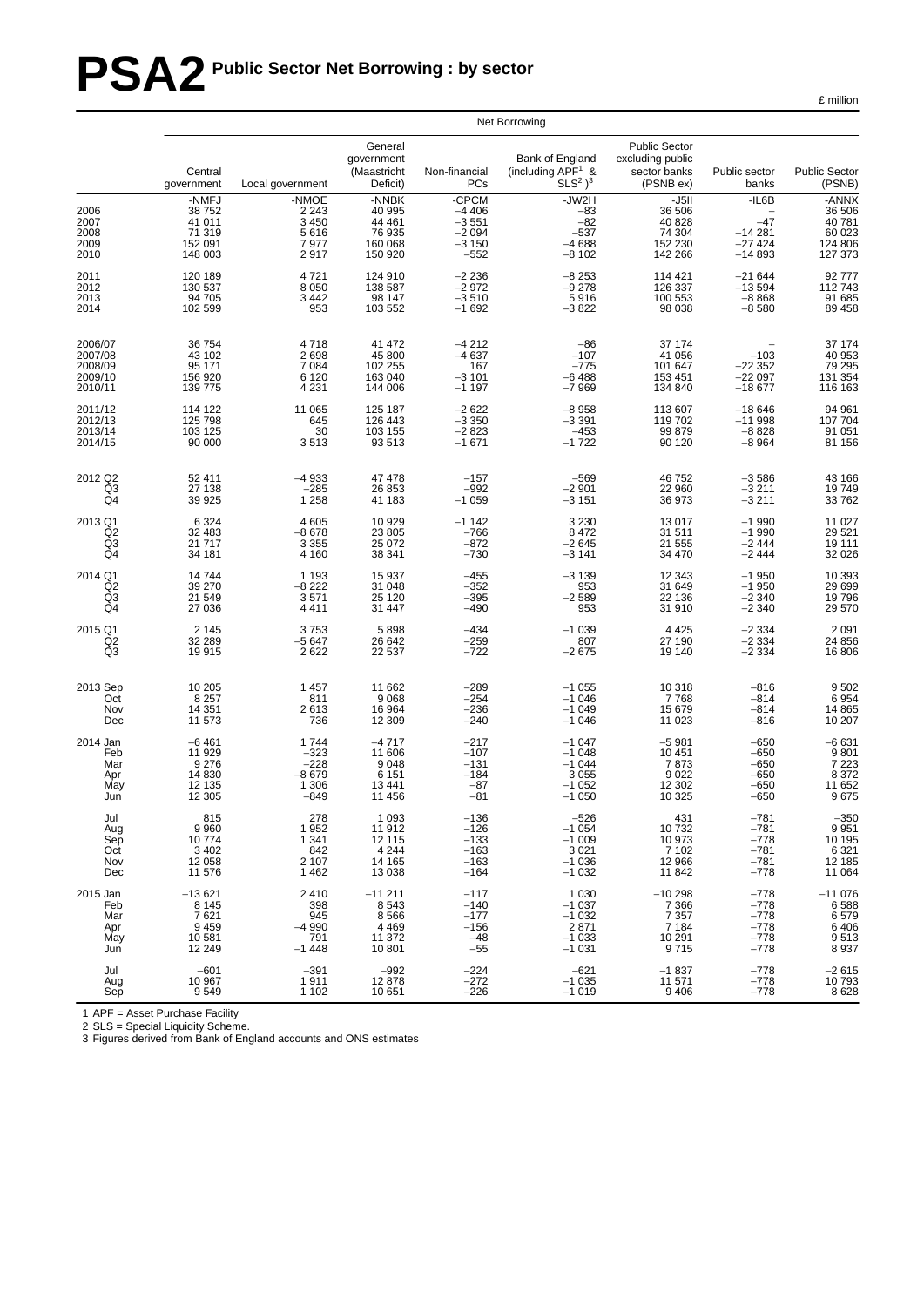# **PSA3** Public Sector Current Budget Deficit, Net Borrowing and<br> **PSA3** Net Cash Requirement (excluding public sector banks) **Net Cash Requirement (excluding public sector banks)**

|                                                                                                  |              |              |              |              |              |              |               |                |               |              |              |              |              | £ billion                         |
|--------------------------------------------------------------------------------------------------|--------------|--------------|--------------|--------------|--------------|--------------|---------------|----------------|---------------|--------------|--------------|--------------|--------------|-----------------------------------|
|                                                                                                  | 2002<br>/03  | 2003<br>/04  | 2004<br>/05  | 2005<br>/06  | 2006<br>/07  | 2007<br>/08  | 2008<br>/09   | 2009<br>/10    | 2010<br>/11   | 2011<br>/12  | 2012<br>/13  | 2013<br>/14  | 2014<br>/15  | 2015<br>/16                       |
| Public sector current budget deficit excluding public sector banks: cumulative in financial year |              |              |              |              |              |              |               |                |               |              |              |              |              |                                   |
| April                                                                                            | 0.8          | $-1.5$       | 1.0          | $-1.7$       | 0.3          | $-0.1$       | 1.8           | 7.5            | 5.9           | 8.7          | 9.3          | 8.1          | 8.4          | 6.4                               |
| May                                                                                              | 8.0          | 5.9          | 7.8          | 6.5          | 6.9          | 7.8          | 12.0          | 23.5           | 20.4          | 20.1         | 23.1         | 19.1         | 19.6         | 15.4                              |
| June                                                                                             | 10.2         | 11.8         | 12.9         | 12.3         | 13.2         | 13.9         | 18.1          | 36.3           | 32.9          | 31.6         | 33.5         | 28.9         | 28.5         | 23.2                              |
| July                                                                                             | 7.1          | 10.0         | 9.7          | 8.5          | 5.0          | 5.8          | 10.7          | 39.1           | 33.1          | 28.5         | 30.8         | 27.6         | 27.1         | 19.6                              |
| August<br>September                                                                              | 8.9<br>11.2  | 14.3<br>16.4 | 15.8<br>20.0 | 12.3<br>16.2 | 10.3<br>14.9 | 12.2<br>16.4 | 18.6<br>25.6  | 50.1<br>61.7   | 44.0<br>55.3  | 38.1<br>48.6 | 41.5<br>51.7 | 37.3<br>45.9 | 36.1<br>44.9 | 29.2<br>36.4                      |
| October                                                                                          | 7.6          | 14.4         | 16.7         | 13.4         | 10.9         | 12.2         | 25.0          | 68.3           | 60.4          | 53.7         | 56.9         | 51.7         | 49.7         | $\cdot$ .                         |
| November                                                                                         | 15.0         | 19.6         | 25.0         | 22.3         | 18.4         | 21.2         | 37.8          | 82.6           | 76.8          | 67.2         | 70.9         | 65.4         | 60.4         | $\ddotsc$                         |
| December                                                                                         | 18.6         | 25.9         | 30.5         | 28.2         | 23.0         | 26.8         | 49.2          | 95.7           | 91.0          | 77.9         | 82.0         | 73.6         | 68.7         | $\ddotsc$                         |
| January                                                                                          | 11.5         | 18.9         | 18.3         | 14.1         | 9.3          | 9.7          | 39.6          | 93.4           | 81.7          | 67.9         | 72.0         | 64.5         | 54.9         | $\ddot{\phantom{0}}$              |
| February<br>March                                                                                | 9.5<br>11.9  | 15.3<br>17.0 | 16.9<br>22.0 | 12.1<br>15.7 | 6.4<br>9.2   | 5.9<br>10.0  | 41.6<br>54.2  | 98.2<br>104.6  | 87.9<br>95.0  | 75.6<br>83.6 | 79.1<br>84.9 | 70.8<br>73.7 | 58.5<br>59.7 | $\ddot{\phantom{0}}$<br>$\ddotsc$ |
|                                                                                                  | 2002         | 2003         | 2004         | 2005         | 2006         | 2007         | 2008          | 2009           | 2010          | 2011         | 2012         | 2013         | 2014         | 2015                              |
| Public sector net borrowing excluding public sector banks: cumulative in financial year          | /03          | /04          | /05          | /06          | /07          | /08          | /09           | /10            | /11           | /12          | /13          | /14          | /15          | /16                               |
|                                                                                                  |              |              |              |              |              |              |               |                |               |              |              |              |              |                                   |
| April                                                                                            | 1.0          | $-0.9$       | 4.5          | $-0.1$       | 2.3          | 0.2          | 3.3           | 8.9            | 7.3           | 9.6          | 19.6         | 9.0          | 9.0          | 7.2                               |
| May                                                                                              | 8.7          | 7.2          | 12.4         | 9.0          | 10.2         | 9.1          | 15.2          | 26.6           | 23.6          | 21.9         | 35.1         | 20.7         | 21.3         | 17.5                              |
| June                                                                                             | 11.3         | 13.7         | 15.7         | 15.6         | 17.5         | 16.3         | 23.1          | 42.0           | 38.2          | 34.9         | 46.8         | 31.5         | 31.6         | 27.2                              |
| July                                                                                             | 9.0<br>11.7  | 12.7<br>17.7 | 13.2<br>20.4 | 13.4<br>19.0 | 11.1<br>17.8 | 10.3         | 18.0<br>27.8  | 47.5<br>61.5   | 42.0<br>55.5  | 33.8<br>45.3 | 45.6<br>57.9 | 31.8<br>42.7 | 32.1<br>42.8 | 25.4                              |
| August<br>September                                                                              | 15.1         | 20.6         | 25.8         | 24.5         | 24.4         | 18.6<br>24.4 | 40.0          | 76.7           | 69.6          | 57.9         | 69.7         | 53.1         | 53.8         | 36.9<br>46.3                      |
| October                                                                                          | 12.7         | 19.5         | 23.6         | 23.7         | 21.4         | 22.5         | 42.0          | 86.4           | 77.6          | 64.8         | 76.9         | 60.8         | 60.9         | $\ddotsc$                         |
| November                                                                                         | 21.4         | 25.6         | 33.6         | 35.0         | 30.9         | 33.5         | 57.6          | 104.1          | 97.0          | 80.0         | 92.8         | 76.5         | 73.9         | $\cdot$ .                         |
| December                                                                                         | 26.2         | 32.7         | 40.7         | 43.3         | 38.1         | 41.7         | 75.0          | 125.6          | 114.4         | 94.0         | 106.7        | 87.5         | 85.7         | ä.                                |
| January                                                                                          | 21.7         | 28.8         | 32.2         | 32.4         | 27.7         | 27.8         | 73.2          | 128.3          | 109.3         | 87.3         | 100.3        | 81.6         | 75.4         | $\ddotsc$                         |
| February                                                                                         | 22.2         | 27.4         | 34.9         | 34.3         | 28.3         | 29.1         | 81.7          | 138.9          | 120.1         | 98.7         | 108.9        | 92.0         | 82.8         | $\ddotsc$                         |
| March                                                                                            | 26.8         | 31.6         | 43.8         | 41.7         | 37.2         | 41.1         | 101.6         | 153.5          | 134.8         | 113.6        | 119.7        | 99.9         | 90.1         | ä.                                |
|                                                                                                  | 2002<br>/03  | 2003<br>/04  | 2004<br>/05  | 2005<br>/06  | 2006<br>/07  | 2007<br>/08  | 2008<br>/09   | 2009<br>/10    | 2010<br>/11   | 2011<br>/12  | 2012<br>/13  | 2013<br>/14  | 2014<br>/15  | 2015<br>/16                       |
| Public sector net cash requirement excluding public sector banks: cumulative in financial year   |              |              |              |              |              |              |               |                |               |              |              |              |              |                                   |
| April                                                                                            | $-3.0$       | $-0.7$       | $-2.0$       | $-0.9$       | $-1.5$       | $-3.6$       | $-0.4$        | 8.4            | 6.8           | 2.5          | $-8.5$       | $-2.7$       | $-3.7$       | $-6.5$                            |
| May                                                                                              | $-0.5$       | 5.1          | 1.4          | 4.4          | 6.1          | 2.7          | 11.5          | 27.3           | 21.5          | 12.8         | 2.6          | 6.8          | 9.6          | 5.1                               |
| June                                                                                             | 6.7          | 15.3         | 12.6         | 16.9         | 19.0         | 12.8         | 25.6          | 49.7           | 42.1          | 32.1         | 20.2         | 16.9         | 25.9         | 20.3                              |
| July                                                                                             | 0.8          | 9.1          | 6.0          | 8.6          | 8.5          | $-0.5$       | 13.3          | 52.7           | 39.5          | 25.3         | 14.3         | 7.7          | 20.5         | 14.7                              |
| August                                                                                           | 2.9          | 12.6         | 9.5          | 13.4         | 12.3         | 4.9          | 24.3          | 64.2           | 44.8          | 36.0         | 23.6         | 16.7         | 24.2         | 15.0                              |
| September<br>October                                                                             | 7.9<br>6.0   | 21.1<br>19.4 | 20.3<br>19.1 | 25.6<br>21.0 | 24.6<br>16.1 | 13.7<br>9.1  | 63.2<br>69.4  | 85.5<br>92.8   | 66.0<br>68.2  | 54.8<br>53.0 | 41.8<br>46.0 | 27.9<br>22.4 | 43.0<br>39.4 | 32.5                              |
| November                                                                                         | 13.0         | 24.6         | 28.3         | 30.0         | 23.6         | 18.5         | 82.7          | 108.7          | 85.0          | 62.8         | 58.1         | 35.0         | 47.9         | $\ddotsc$<br>$\ddot{\phantom{a}}$ |
| December                                                                                         | 24.8         | 37.4         | 43.2         | 45.5         | 37.1         | 34.6         | 131.7         | 164.9          | 110.2         | 84.2         | 79.0         | 55.7         | 70.3         |                                   |
| January                                                                                          | 13.1         | 23.0         | 26.5         | 24.3         | 16.1         | 12.7         | 128.7         | 163.2          | 94.9          | 66.5         | 61.1         | 41.3         | 52.8         | .,                                |
| February                                                                                         | 13.2         | 23.7         | 27.2         | 26.5         | 18.1         | 15.8         | 136.6         | 171.7          | 100.9         | 73.0         | 62.3         | 46.2         | 53.3         | $\ddot{\phantom{0}}$              |
| March                                                                                            | 24.5         | 38.4         | 41.0         | 42.6         | 35.4         | 27.9         | 167.6         | 198.8          | 125.9         | 104.1        | 84.7         | 63.7         | 72.6         | $\ddotsc$                         |
|                                                                                                  | 2002<br>/03  | 2003<br>/04  | 2004<br>/05  | 2005<br>/06  | 2006<br>/07  | 2007<br>/08  | 2008<br>/09   | 2009<br>/10    | 2010<br>/11   | 2011<br>/12  | 2012<br>/13  | 2013<br>/14  | 2014<br>/15  | 2015<br>/16                       |
| Central Government net cash requirement: cumulative in financial year                            |              |              |              |              |              |              |               |                |               |              |              |              |              |                                   |
| April                                                                                            | $-3.5$       | $-0.4$       | $-1.7$       | $-1.4$       | 1.9          | $-1.2$       | 2.3           | 11.2           | 9.1           | 7.0          | $-7.3$       | 7.7          | 4.0          | $-1.6$                            |
| May                                                                                              | 0.2          | 7.4          | 3.5          | 8.0          | 11.0         | 7.7          | 15.9          | 31.5           | 26.7          | 17.2         | 5.5          | 17.3         | 17.5         | 9.1                               |
| June                                                                                             | 7.4          | 17.4         | 14.4         | 19.6         | 23.4         | 17.6         | 30.9          | 54.0           | 50.3          | 40.0         | 26.8         | 28.8         | 35.0         | 26.1                              |
| July                                                                                             | 0.6          | 10.4         | 7.1          | 10.3         | 13.3         | 4.4          | 18.0          | 56.4           | 46.9          | 34.9         | 22.4         | 20.3         | 31.9         | 23.2                              |
| August                                                                                           | 3.6          | 14.3         | 10.6         | 15.9         | 17.2         | 10.9         | 29.6          | 68.0           | 52.4          | 44.6         | 31.0         | 29.4         | 34.5         | 22.7                              |
| September                                                                                        | 9.5          | 23.7         | 22.4         | 28.2         | 30.7         | 21.2         | 68.5          | 91.2           | 77.1          | 66.6         | 52.9         | 43.1         | 55.1         | 43.8                              |
| October                                                                                          | 6.3          | 21.5         | 20.6         | 22.2         | 22.8         | 15.9         | 75.8          | 96.7           | 78.2          | 63.5         | 55.8         | 35.9         | 50.3         | $\ddotsc$                         |
| November<br>December                                                                             | 12.7<br>24.3 | 27.1<br>40.1 | 30.1<br>45.9 | 32.6<br>47.5 | 31.4<br>44.9 | 25.3<br>41.9 | 88.1<br>135.4 | 110.7<br>168.4 | 93.1<br>120.6 | 73.1<br>97.2 | 68.3<br>91.1 | 46.0<br>68.2 | 57.6<br>80.3 | $\cdot$ .                         |
| January                                                                                          | 11.6         | 25.5         | 28.7         | 26.9         | 23.6         | 19.1         | 131.1         | 165.9          | 104.4         | 80.2         | 74.0         | 54.0         | 61.4         | $\ddot{\phantom{0}}$<br>.,        |
| February                                                                                         | 11.7         | 26.4         | 29.6         | 29.0         | 20.7         | 20.9         | 136.1         | 171.6          | 107.7         | 85.4         | 72.8         | 58.9         | 64.2         | $\ddot{\phantom{0}}$              |
| March                                                                                            | 21.8         | 39.4         | 41.1         | 43.0         | 37.4         | 33.3         | 163.8         | 198.6          | 134.0         | 117.7        | 95.9         | 78.4         | 84.5         | $\ddotsc$                         |
|                                                                                                  |              |              |              |              |              |              |               |                |               |              |              |              |              |                                   |
|                                                                                                  |              |              |              |              |              |              |               |                |               |              |              |              |              |                                   |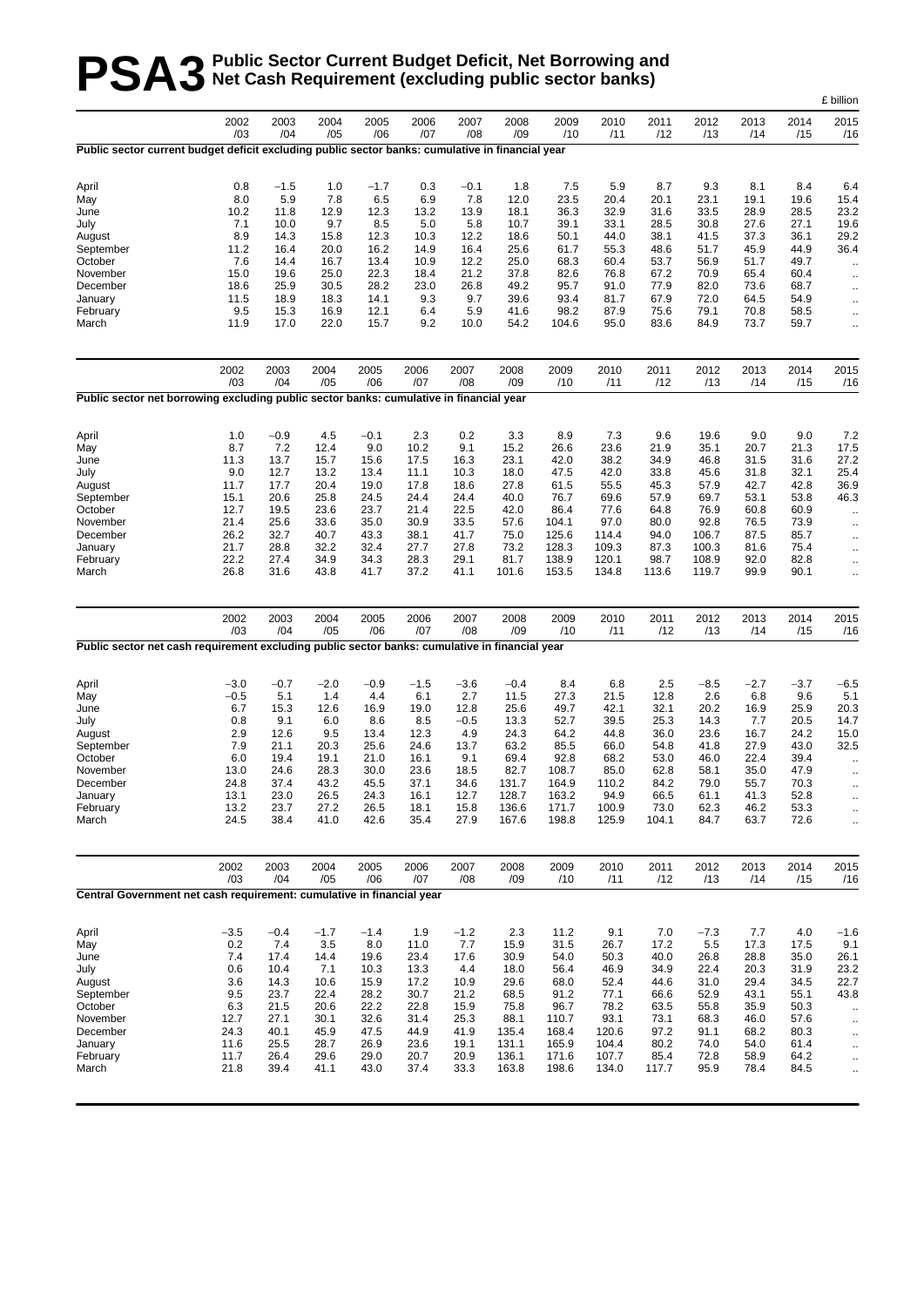# **PSA4 Public Sector Net Debt (excluding public sector banks)**

|                                                                                                                         |             |             |             |             |             |             |             |             |             |             |             |             |             |             | - ~ …                |
|-------------------------------------------------------------------------------------------------------------------------|-------------|-------------|-------------|-------------|-------------|-------------|-------------|-------------|-------------|-------------|-------------|-------------|-------------|-------------|----------------------|
|                                                                                                                         | 2002<br>/03 | 2003<br>/04 | 2004<br>/05 | 2005<br>/06 | 2006<br>/07 | 2007<br>/08 | 2008<br>/09 | 2009<br>/10 | 2010<br>/11 | 2011<br>/12 |             | 2012<br>/13 | 2013<br>/14 | 2014<br>/15 | 2015<br>/16          |
| Public sector net debt <sup>1</sup> excluding public sector banks: amount outstanding at end period                     |             |             |             |             |             |             |             |             |             |             |             |             |             |             |                      |
| April                                                                                                                   | 321.1       | 348.6       | 402.6       | 449.8       | 490.0       | 524.2       | 562.3       | 733.0       | 965.0       | 1 105.6     | 1 191.6     |             | 1 2 9 9.8   | 1 4 0 5.8   | 1486.3               |
| May                                                                                                                     | 324.2       | 353.1       | 408.3       | 454.0       | 498.3       | 532.4       | 573.6       | 754.1       | 977.2       | 1 1 1 5.4   | 1 201.3     |             | 1 3 1 5 1   | 1418.6      | 1 4 9 7.2            |
| June                                                                                                                    | 330.3       | 363.4       | 420.2       | 465.5       | 513.5       | 544.5       | 592.5       | 779.8       | 999.9       | 1 1 3 5 . 4 | 1 2 2 2 .0  |             | 1 3 3 0.6   | 1 4 3 7 . 0 | 1513.3               |
| July                                                                                                                    | 324.6       | 362.5       | 414.3       | 459.4       | 501.3       | 531.3       | 580.9       | 784.3       | 1 0 0 4 .3  | 1 1 2 9 . 1 | 1 2 2 3 . 0 |             | 1 3 3 1 . 2 | 1432.6      | 1506.9               |
| August                                                                                                                  | 327.1       | 365.6       | 416.8       | 465.0       | 505.4       | 537.5       | 591.2       | 788.0       | 1 013.6     | 1 144.4     | 1 2 2 5 .0  |             | 1 3 3 6.4   | 1436.6      | 1 507.1              |
| September                                                                                                               | 333.8       | 373.6       | 426.3       | 475.6       | 517.7       | 546.4       | 628.6       | 807.6       | 1 0 3 7 . 9 | 1 1 5 1 .9  | 1 242.4     |             | 1 3 5 1 . 7 | 1453.6      | 1524.1               |
| October                                                                                                                 | 340.5       | 372.4       | 424.4       | 471.7       | 509.3       | 544.9       | 634.7       | 816.0       | 1 0 3 9.1   | 1 149.2     | 1 251.6     |             | 1 3 5 2.9   | 1456.3      | $\ddotsc$            |
| November                                                                                                                | 346.4       | 379.1       | 436.2       | 479.9       | 517.9       | 554.4       | 646.3       | 831.0       | 1 0 5 6.3   | 1 1 5 9.7   | 1 2 6 5 .9  |             | 1 3 6 8.4   | 1 4 6 4.7   | $\ddotsc$            |
| December                                                                                                                | 357.7       | 393.6       | 451.5       | 496.2       | 532.2       | 569.9       | 695.0       | 887.2       | 1 082.7     | 1 181.7     | 1 288.4     |             | 1 389.6     | 1489.6      | $\cdot$ .            |
| January                                                                                                                 | 345.3       | 379.2       | 435.3       | 473.8       | 511.4       | 547.2       | 691.7       | 924.4       | 1 0 69.5    | 1 1 6 5 . 9 | 1 268.1     |             | 1 378.7     | 1469.7      | $\cdot$ .            |
| February                                                                                                                | 343.2       | 380.3       | 435.2       | 476.6       | 512.3       | 552.0       | 700.2       | 932.1       | 1 0 7 7 .1  | 1 173.5     | 1 274.5     |             | 1 3 8 5 . 8 | 1 471.1     | $\ddotsc$            |
| March                                                                                                                   | 355.2       | 394.2       | 449.2       | 492.0       | 529.3       | 561.5       | 727.7       | 959.8       | 1 102.5     | 1 192.0     | 1 300.0     |             | 1 403.2     | 1486.5      | $\ddotsc$            |
|                                                                                                                         |             | 2002<br>/03 | 2003<br>/04 | 2004<br>/05 | 2005<br>/06 | 2006<br>/07 | 2007<br>/08 | 2008<br>/09 | 2009<br>/10 | 2010<br>/11 | 2011<br>/12 | 2012<br>/13 | 2013<br>/14 | 2014<br>/15 | 2015<br>/16          |
| Public sector net debt <sup>1</sup> excluding public sector banks: as a percentage of GDP at market prices <sup>2</sup> |             |             |             |             |             |             |             |             |             |             |             |             |             |             |                      |
| April                                                                                                                   |             | 28.9        | 29.6        | 32.3        | 34.2        | 35.1        | 35.6        | 36.9        | 49.4        | 62.5        | 68.7        | 71.9        | 75.5        | 77.9        | 79.8                 |
| May                                                                                                                     |             | 29.1        | 29.8        | 32.7        | 34.3        | 35.6        | 36.0        | 37.7        | 50.8        | 63.0        | 69.1        | 72.3        | 76.1        | 78.4        | 80.1                 |
| June                                                                                                                    |             | 29.5        | 30.5        | 33.5        | 35.0        | 36.5        | 36.7        | 39.0        | 52.5        | 64.3        | 70.1        | 73.4        | 76.7        | 79.1        | 80.7                 |
| July                                                                                                                    |             | 28.8        | 30.3        | 32.9        | 34.3        | 35.5        | 35.7        | 38.4        | 52.6        | 64.3        | 69.6        | 73.2        | 76.4        | 78.7        | 80.1                 |
| August                                                                                                                  |             | 28.9        | 30.4        | 32.9        | 34.5        | 35.6        | 36.0        | 39.2        | 52.6        | 64.6        | 70.4        | 73.2        | 76.4        | 78.7        | 79.9                 |
| September                                                                                                               |             | 29.3        | 30.9        | 33.6        | 35.1        | 36.2        | 36.4        | 41.8        | 53.7        | 65.9        | 70.7        | 74.0        | 77.0        | 79.5        | 80.6                 |
| October                                                                                                                 |             | 29.7        | 30.7        | 33.2        | 34.7        | 35.5        | 36.2        | 42.3        | 54.0        | 65.8        | 70.4        | 74.3        | 76.7        | 79.4        | $\ddotsc$            |
| November                                                                                                                |             | 30.1        | 31.1        | 34.0        | 35.2        | 36.0        | 36.7        | 43.3        | 54.8        | 66.7        | 70.9        | 74.9        | 77.3        | 79.7        | $\ddotsc$            |
| December                                                                                                                |             | 31.0        | 32.2        | 35.0        | 36.2        | 36.8        | 37.6        | 46.7        | 58.2        | 68.2        | 72.1        | 76.0        | 78.1        | 80.9        | $\ldots$             |
| January                                                                                                                 |             | 29.7        | 30.8        | 33.6        | 34.4        | 35.2        | 36.0        | 46.5        | 60.4        | 67.1        | 70.9        | 74.5        | 77.2        | 79.6        | $\cdot$ .            |
| February                                                                                                                |             | 29.4        | 30.8        | 33.4        | 34.5        | 35.1        | 36.3        | 47.1        | 60.7        | 67.4        | 71.2        | 74.6        | 77.4        | 79.4        | $\cdot$ .            |
| March                                                                                                                   |             | 30.3        | 31.8        | 34.3        | 35.4        | 36.1        | 36.9        | 49.1        | 62.3        | 68.8        | 72.1        | 75.8        | 78.0        | 80.0        | $\ddot{\phantom{1}}$ |
|                                                                                                                         |             |             |             |             |             |             |             |             |             |             |             |             |             |             |                      |

£ billion

1 Net debt at the end of the month

2 Gross Domestic Product for 12 months centred on the end of the month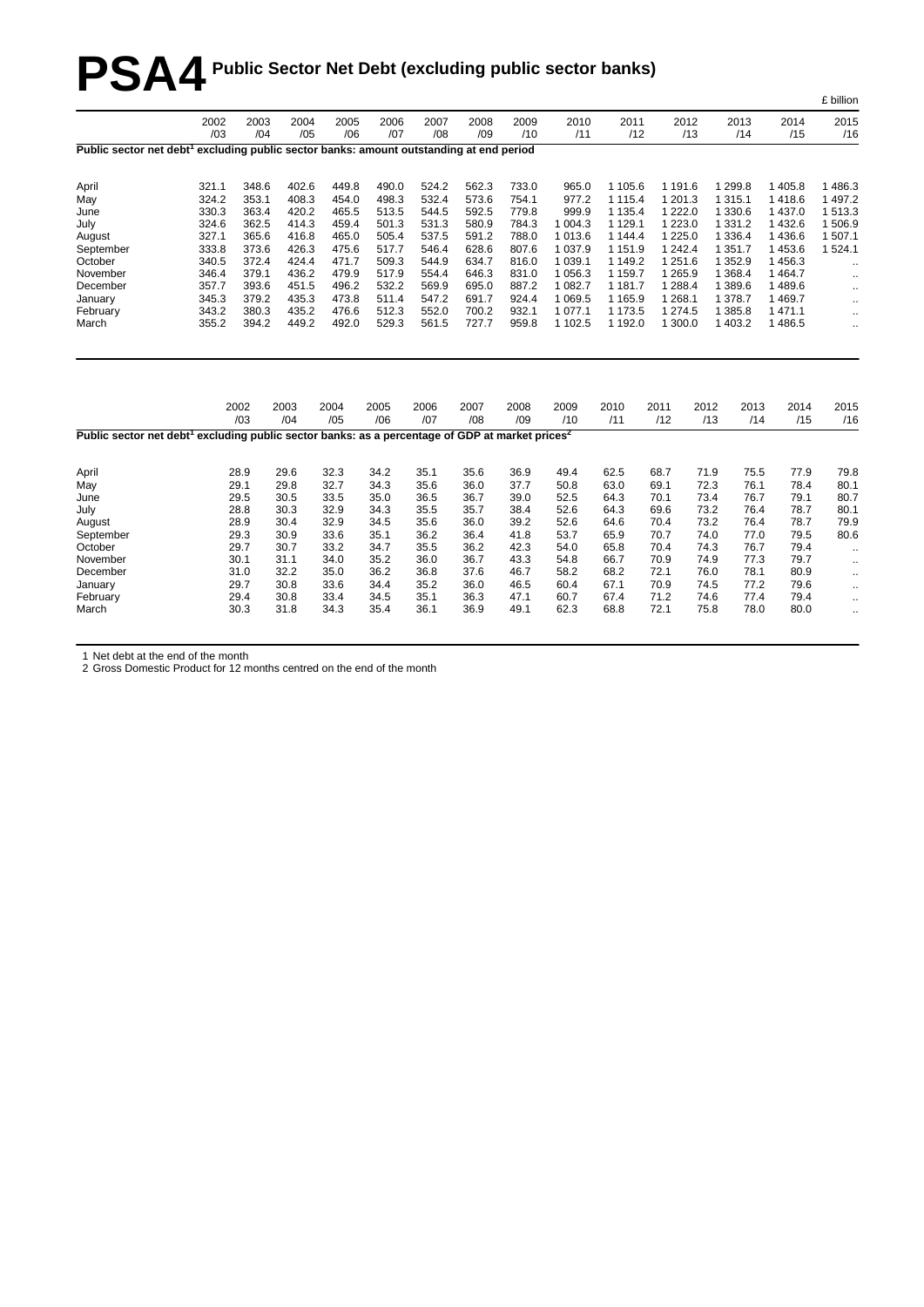# **PSA5A** Long Run of Fiscal Indicators as a percentage of GDP<br> **PSA5A** on a financial year basis **on a financial year basis**

|         |                                                          | Excluding public sector banks          |                                       |                                  |                                                          |                                        |                                       |                                  |
|---------|----------------------------------------------------------|----------------------------------------|---------------------------------------|----------------------------------|----------------------------------------------------------|----------------------------------------|---------------------------------------|----------------------------------|
|         | <b>Public Sector</b><br><b>Current Budget</b><br>Deficit | <b>Public Sector</b><br>Net Investment | <b>Public Sector</b><br>Net Borrowing | <b>Public Sector</b><br>Net Debt | <b>Public Sector</b><br><b>Current Budget</b><br>Deficit | <b>Public Sector</b><br>Net Investment | <b>Public Sector</b><br>Net Borrowing | <b>Public Sector</b><br>Net Debt |
|         | JW2V                                                     | MUB <sub>2</sub>                       | J5IJ                                  | HF6X                             | J4DE                                                     | MUB3                                   | J4DD                                  | RUTO                             |
| 1975/76 | 0.8                                                      | 5.9                                    | 6.7                                   | 56.5                             | 0.8                                                      | 5.9                                    | 6.7                                   | 56.5                             |
| 1976/77 | 0.4                                                      | 4.8                                    | 5.2                                   | 54.8                             | 0.4                                                      | 4.8                                    | 5.2                                   | 54.8                             |
| 1977/78 | 0.8                                                      | 3.3                                    | 4.1                                   | 50.8                             | 0.8                                                      | 3.3                                    | 4.1                                   | 50.8                             |
| 1978/79 | 1.9                                                      | 2.9                                    | 4.8                                   | 49.0                             | 1.9                                                      | 2.9                                    | 4.8                                   | 49.0                             |
| 1979/80 | 1.3                                                      | 2.6                                    | 3.9                                   | 45.0                             | 1.3                                                      | 2.6                                    | 3.9                                   | 45.0                             |
| 1980/81 | 2.3                                                      | 2.3                                    | 4.6                                   | 45.6                             | 2.3                                                      | 2.3                                    | 4.6                                   | 45.6                             |
| 1981/82 | 0.7                                                      | 1.5                                    | 2.2                                   | 45.3                             | 0.7                                                      | 1.5                                    | 2.2                                   | 45.3                             |
| 1982/83 | 0.8                                                      | 2.0                                    | 2.8                                   | 43.9                             | 0.8                                                      | 2.0                                    | 2.8                                   | 43.9                             |
| 1983/84 | 1.3                                                      | 2.3                                    | 3.6                                   | 43.6                             | 1.3                                                      | 2.3                                    | 3.6                                   | 43.6                             |
| 1984/85 | 1.5                                                      | 2.1                                    | 3.5                                   | 44.3                             | 1.5                                                      | 2.1                                    | 3.5                                   | 44.3                             |
| 1985/86 | 0.7                                                      | 1.6                                    | 2.3                                   | 41.7                             | 0.7                                                      | 1.6                                    | 2.3                                   | 41.7                             |
| 1986/87 | 0.9                                                      | 1.2                                    | 2.0                                   | 40.1                             | 0.9                                                      | 1.2                                    | 2.0                                   | 40.1                             |
| 1987/88 | $\overline{\phantom{a}}$                                 | 1.0                                    | 1.0                                   | 35.6                             | $\qquad \qquad -$                                        | 1.0                                    | 1.0                                   | 35.6                             |
| 1988/89 | $-1.9$                                                   | 0.7                                    | $-1.1$                                | 29.3                             | $-1.9$                                                   | 0.7                                    | $-1.1$                                | 29.3                             |
| 1989/90 | $-1.7$                                                   | 1.5                                    | $-0.1$                                | 26.2                             | $-1.7$                                                   | 1.5                                    | $-0.1$                                | 26.2                             |
| 1990/91 | $-0.6$                                                   | 1.6                                    | 1.0                                   | 24.2                             | $-0.6$                                                   | 1.6                                    | 1.0                                   | 24.2                             |
| 1991/92 | 1.5                                                      | 2.0                                    | 3.5                                   | 25.2                             | 1.5                                                      | 2.0                                    | 3.5                                   | 25.2                             |
| 1992/93 | 4.9                                                      | 2.1                                    | 7.0                                   | 29.0                             | 4.9                                                      | 2.1                                    | 7.0                                   | 29.0                             |
| 1993/94 | 5.5                                                      | 1.7                                    | 7.2                                   | 33.9                             | 5.5                                                      | 1.7                                    | 7.2                                   | 33.9                             |
| 1994/95 | 4.2                                                      | 1.6                                    | 5.8                                   | 37.5                             | 4.2                                                      | 1.6                                    | 5.8                                   | 37.5                             |
| 1995/96 | 2.9                                                      | 1.6                                    | 4.4                                   | 39.2                             | 2.9                                                      | 1.6                                    | 4.4                                   | 39.2                             |
| 1996/97 | 2.3                                                      | 1.0                                    | 3.3                                   | 39.7                             | 2.3                                                      | 1.0                                    | 3.3                                   | 39.7                             |
| 1997/98 | 0.2                                                      | 0.5                                    | 0.7                                   | 39.1                             | 0.2                                                      | 0.5                                    | 0.7                                   | 39.1                             |
| 1998/99 | $-1.1$                                                   | 0.6                                    | $-0.5$                                | 37.3                             | $-1.1$                                                   | 0.6                                    | $-0.5$                                | 37.3                             |
| 1999/00 | $-2.1$                                                   | 0.6                                    | $-1.5$                                | 34.4                             | $-2.1$                                                   | 0.6                                    | $-1.5$                                | 34.4                             |
| 2000/01 | $-2.3$                                                   | 0.6                                    | $-1.6$                                | 29.9                             | $-2.3$                                                   | 0.6                                    | $-1.6$                                | 29.9                             |
| 2001/02 | $-1.1$                                                   | 1.2                                    | 0.1                                   | 29.3                             | $-1.1$                                                   | 1.2                                    | 0.1                                   | 29.3                             |
| 2002/03 | 1.0                                                      | 1.3                                    | 2.4                                   | 30.3                             | 1.0                                                      | 1.3                                    | 2.4                                   | 30.3                             |
| 2003/04 | 1.4                                                      | 1.2                                    | 2.6                                   | 31.8                             | 1.4                                                      | 1.2                                    | 2.6                                   | 31.8                             |
| 2004/05 | 1.7                                                      | 1.7                                    | 3.5                                   | 34.3                             | 1.7                                                      | 1.7                                    | 3.5                                   | 34.3                             |
| 2005/06 | 1.2                                                      | 1.9                                    | 3.1                                   | 35.4                             | 1.2                                                      | 1.9                                    | 3.1                                   | 35.4                             |
| 2006/07 | 0.6                                                      | 2.0                                    | 2.6                                   | 36.1                             | 0.6                                                      | 2.0                                    | 2.6                                   | 36.1                             |
| 2007/08 | 0.7                                                      | 2.1                                    | 2.7                                   | 36.9                             | 0.7                                                      | 2.1                                    | 2.7                                   | 43.1                             |
| 2008/09 | 3.6                                                      | 3.2                                    | 6.8                                   | 49.1                             | 2.7                                                      | 2.6                                    | 5.3                                   | 144.0                            |
| 2009/10 | 7.0                                                      | 3.2                                    | 10.2                                  | 62.3                             | 5.8                                                      | 2.9                                    | 8.7                                   | 146.0                            |
| 2010/11 | 6.0                                                      | $2.5\,$                                | 8.6                                   | 68.8                             | 4.9                                                      | 2.5                                    | 7.4                                   | 141.2                            |
| 2011/12 | 5.1                                                      | 1.8                                    | 7.0                                   | 72.1                             | 4.0                                                      | 1.9                                    | 5.8                                   | 132.3                            |
| 2012/13 | 5.1                                                      | 2.1                                    | 7.1                                   | 75.8                             | 4.3                                                      | 2.1                                    | 6.4                                   | 129.1                            |
| 2013/14 | 4.2                                                      | 1.5                                    | 5.7                                   | 78.0                             | 3.7                                                      | 1.5                                    | 5.2                                   | 109.9                            |
| 2014/15 | 3.3                                                      | 1.7                                    | 4.9                                   | 80.0                             | 2.8                                                      | 1.7                                    | 4.4                                   | 96.8                             |
|         |                                                          |                                        |                                       |                                  |                                                          |                                        |                                       |                                  |

% of GDP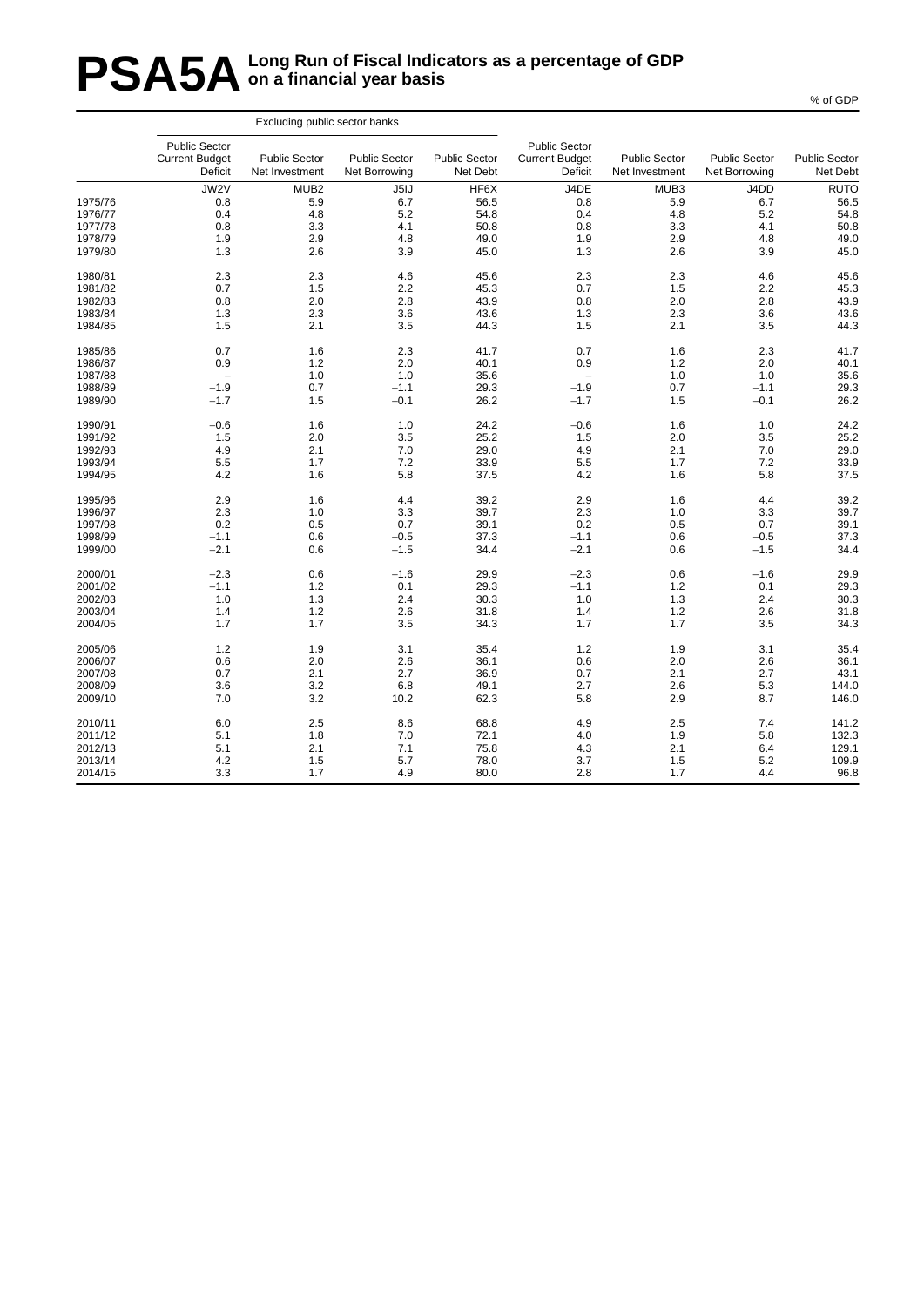#### **PSA6A Net Borrowing : month and year-to-date comparisons**

 $£$  billion<sup>1</sup>

|                                                                                       |             |         | September |           |         |         | Year-to-date (Apr to Sep) |           |         |  |
|---------------------------------------------------------------------------------------|-------------|---------|-----------|-----------|---------|---------|---------------------------|-----------|---------|--|
|                                                                                       |             |         |           | change    |         |         |                           | change    |         |  |
|                                                                                       |             | 2015    | 2014      | £ billion | %       | 2015/16 | 2014/15                   | £ billion | %       |  |
| <b>Central Government Current Receipts</b>                                            |             |         |           |           |         |         |                           |           |         |  |
| Taxes on production                                                                   | <b>NMBY</b> | 19.8    | 19.6      | 0.3       | 1.4     | 118.4   | 114.7                     | 3.7       | 3.2     |  |
| of which VAT                                                                          | <b>NZGF</b> | 10.7    | 10.3      | 0.3       | 3.2     | 63.9    | 61.2                      | 2.7       | 4.4     |  |
| Taxes on income and wealth                                                            | <b>NMCU</b> | 14.0    | 13.3      | 0.6       | 4.9     | 97.3    | 93.2                      | 4.1       | 4.4     |  |
| of which income tax and capital gains tax                                             | <b>LIBR</b> | 11.4    | 11.0      | 0.4       | 4.1     | 76.9    | 73.8                      | 3.1       | 4.2     |  |
| of which other (mainly corporation tax)                                               | <b>LIBP</b> | 2.6     | 2.4       | 0.2       | 8.5     | 20.4    | 19.3                      | 1.0       | 5.3     |  |
| Other taxes                                                                           | <b>LIQR</b> | 1.6     | 1.6       | 0.1       | 5.0     | 9.6     | 8.9                       | 0.6       | 7.3     |  |
| Compulsory social contributions (NICs)                                                | AIIH        | 9.1     | 8.8       | 0.4       | 4.5     | 55.2    | 52.7                      | 2.5       | 4.7     |  |
| Interest & dividends                                                                  | <b>LIQP</b> | 1.2     | 0.8       | 0.4       | 59.2    | 8.9     | 8.7                       | 0.2       | 2.2     |  |
| of which APF <sup>5</sup>                                                             | L6BD        | 0.0     | 0.0       | 0.0       |         | 4.3     | 4.6                       | $-0.3$    | $-6.8$  |  |
| Other receipts                                                                        | <b>LIQQ</b> | 1.8     | 1.8       | $-0.1$    | $-3.7$  | 11.3    | 10.7                      | 0.6       | 5.2     |  |
| <b>Total current receipts</b>                                                         | <b>ANBV</b> | 47.5    | 45.8      | 1.8       | 3.9     | 300.5   | 288.9                     | 11.7      | 4.0     |  |
| <b>Central Government Current Expenditure</b>                                         |             |         |           |           |         |         |                           |           |         |  |
| Interest                                                                              | <b>NMFX</b> | 2.6     | 3.0       | $-0.4$    | $-14.1$ | 24.5    | 24.9                      | $-0.3$    | $-1.3$  |  |
| Net social benefits                                                                   | GZSJ        | 17.1    | 17.0      | 0.1       | 0.7     | 101.7   | 100.7                     | 1.0       | 1.0     |  |
| Other                                                                                 | <b>LIQS</b> | 33.6    | 32.6      | 0.9       | 2.8     | 203.0   | 201.4                     | 1.6       | 0.8     |  |
| <b>Total current expenditure</b>                                                      | <b>ANLP</b> | 53.3    | 52.6      | 0.6       | 1.2     | 329.2   | 327.0                     | 2.2       | 0.7     |  |
| Savings, gross plus capital taxes                                                     | <b>ANPM</b> | $-5.7$  | $-6.9$    | 1.2       | 16.9    | $-28.7$ | $-38.1$                   | 9.4       | 24.8    |  |
| Depreciation                                                                          | <b>NSRN</b> | 1.5     | 1.5       | 0.0       | 0.8     | 9.0     | 8.9                       | 0.1       | 1.0     |  |
| Current budget deficit <sup>2</sup>                                                   | -ANLV       | 7.2     | 8.4       | $-1.1$    | $-13.7$ | 37.7    | 47.0                      | $-9.3$    | $-19.9$ |  |
| Central Government Net investment <sup>3</sup>                                        | -ANNS       | 2.3     | 2.4       | $-0.1$    | $-3.2$  | 14.5    | 13.8                      | 0.7       | 5.3     |  |
| Central Government Net borrowing <sup>4</sup>                                         | -NMFJ       | 9.5     | 10.8      | $-1.2$    | $-11.4$ | 52.2    | 60.8                      | $-8.6$    | $-14.2$ |  |
| <b>Local Government Net Borrowing</b>                                                 | -NMOE       | 1.1     | 1.3       | $-0.2$    | $-17.8$ | $-3.0$  | $-4.7$                    | 1.6       | 35.0    |  |
| General Government Net Borrowing                                                      | -NNBK       | 10.7    | 12.1      | $-1.5$    | $-12.1$ | 49.2    | 56.2                      | $-7.0$    | $-12.4$ |  |
| Non-financial Public Corporations Net Borrowing                                       | -CPCM       | $-0.2$  | $-0.1$    | $-0.1$    | $-69.9$ | $-1.0$  | $-0.7$                    | $-0.2$    | $-31.3$ |  |
| Bank of England Net Borrowing (including APF <sup>5</sup> & SLS <sup>6)</sup>         | -JW2H       | $-1.0$  | $-1.0$    | 0.0       | $-1.0$  | $-1.9$  | $-1.6$                    | $-0.2$    | $-14.2$ |  |
| Public Sector Net Borrowing excluding public sector banks                             | $-J5$ II    | 9.4     | 11.0      | $-1.6$    | $-14.3$ | 46.3    | 53.8                      | $-7.5$    | $-13.9$ |  |
| Public Sector Net Investment excluding public sector banks                            | -JW2Z       | 2.1     | 2.2       | $-0.1$    | $-3.9$  | 9.9     | 8.9                       | 1.0       | 11.1    |  |
| Public Sector Current Budget Deficit excluding public sector banks                    | $-JW2T$     | 7.3     | 8.8       | $-1.5$    | $-16.9$ | 36.4    | 44.9                      | $-8.4$    | $-18.8$ |  |
| Memo items:                                                                           |             |         |           |           |         |         |                           |           |         |  |
| Income tax and NICs                                                                   | KSS8        | 20.6    | 19.7      | 0.8       | 4.3     | 132.1   | 126.5                     | 5.5       | 4.4     |  |
| Central Government Net Cash Requirement                                               | <b>RUUW</b> | 21.0    | 20.6      | 0.4       | 2.1     | 43.8    | 55.1                      | $-11.3$   | $-20.5$ |  |
| Central Government current expenditure (excluding debt interest payments)             | KSS6        | 50.7    | 49.6      | 1.0       | 2.1     | 304.7   | 302.1                     | 2.6       | 0.8     |  |
| Public Sector Net Borrowing as a % of GDP excluding public sector banks <sup>78</sup> |             | 0.5     | 0.6       | $-0.1$    |         | 2.5     | 3.0                       | $-0.5$    |         |  |
| Public Sector Net debt excluding public sector banks                                  | HF6W        | 1,524.1 | 1,453.6   | 70.5      | 4.9     |         |                           |           |         |  |
| Public Sector Net debt as a % of GDP excluding public sector banks <sup>78</sup>      | HF6X        | 80.6    | 79.5      | 1.1       |         |         |                           |           |         |  |

1Unless otherwise stated

2Current Budget Deficit is the difference between current expenditure and current receipts

3Net Investment is investment less depreciation

4Net Borrowing is Current Budget Deficit less Net Investment

5APF - Bank of England Asset Purchase Facility

6SLS - Special liquidity Scheme

7This ratio employs a 12 month centred moving average of GDP

8Change measured in percentage points

#### **Source: Office for National Statistics**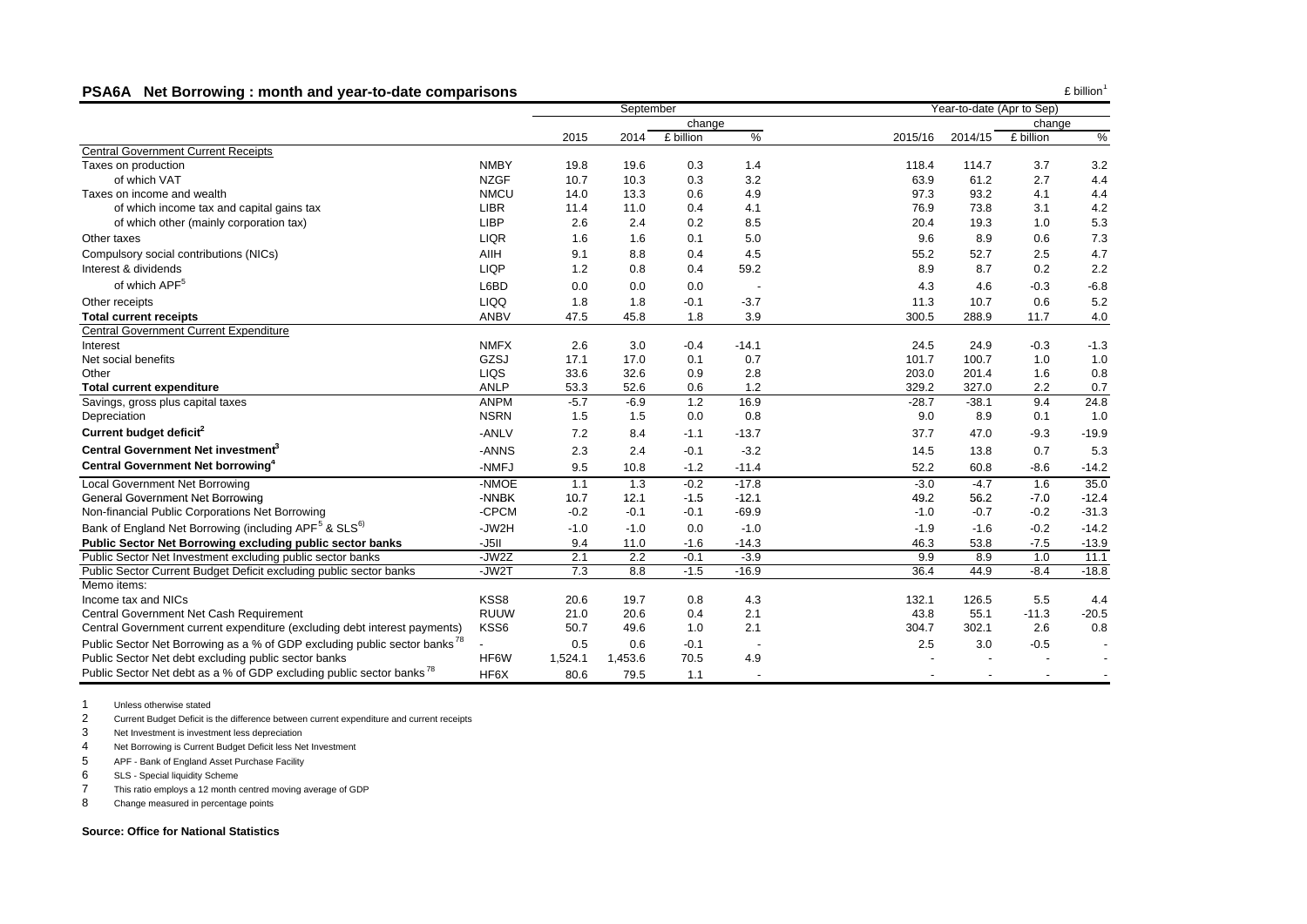# PSA6B Central Government Account : overview

|  | million |
|--|---------|
|  |         |

|          |                        |                  |                     |                                        |                               | <b>Current receipts</b> |                   |                           |                               |                                |                  |
|----------|------------------------|------------------|---------------------|----------------------------------------|-------------------------------|-------------------------|-------------------|---------------------------|-------------------------------|--------------------------------|------------------|
|          | Taxes on<br>production | of which         |                     | Taxes on income and wealth             |                               |                         |                   | Interest and<br>dividends | of which                      |                                |                  |
|          | Total                  | VAT              | Total               | Income and<br>capital<br>gains tax $1$ | Other $2$                     | Other taxes             | NICs <sup>3</sup> | Total                     | Asset<br>Purchase<br>Facility | Other<br>receipts <sup>4</sup> | Total            |
|          | <b>NMBY</b>            | <b>NZGF</b>      | <b>NMCU</b>         | <b>LIBR</b>                            | <b>LIBP</b>                   | <b>LIQR</b>             | AIIH              | <b>LIQP</b>               | L6BD                          | <b>LIQQ</b>                    | ANBV             |
| 2011/12  | 206 617                | 112 057          | 202 767             | 157 043                                | 45 724                        | 15 355                  | 101 597           | 9607                      |                               | 18 198                         | 554 141          |
| 2012/13  | 211 330                | 114 428          | 198 967             | 156 222                                | 42745                         | 15 4 15                 | 104 483           | 16 666                    | 6428                          | 19 935                         | 566 796          |
| 2013/14  | 223 347                | 120 167          | 203 568             | 161 530                                | 42 038                        | 17 443                  | 107 306           | 20 383                    | 12 181                        | 20910                          | 592 957          |
| 2014/15  | 231 643                | 124 846          | 212 731             | 169 181                                | 43 550                        | 17410                   | 110 260           | 19 099                    | 10739                         | 22 371                         | 613 514          |
| 2013 Sep | 18812                  | 10 069           | 13 3 3 1            | 10716                                  | 2615                          | 1 3 5 0                 | 8557              | 1 0 28                    | $\overline{a}$                | 1711                           | 44 789           |
| Oct      | 18 898                 | 9783             | 18 030              | 10 623                                 | 7 4 0 7                       | 1 4 8 2                 | 8 2 3 1           | 520                       | $\overline{\phantom{0}}$      | 1883                           | 49 044           |
| Nov      | 18815                  | 10 133           | 11 958              | 10 4 95                                | 1 4 6 3                       | 1 2 7 1                 | 8 4 0 0           | 678                       | $\overline{\phantom{0}}$      | 1816                           | 42 938           |
| Dec      | 19 634                 | 10 576           | 15 4 81             | 12 181                                 | 3 3 0 0                       | 1 3 1 0                 | 9 2 2 9           | 595                       | $\overline{a}$                | 1710                           | 47 959           |
| 2014 Jan | 18 4 63                | 10 355           | 32 687              | 25 163                                 | 7 5 24                        | 1 3 6 9                 | 8 9 6 9           | 544                       | L,                            | 1791                           | 63 823           |
| Feb      | 18 148                 | 9919             | 17 119              | 15 4 62                                | 1 657                         | 1 3 7 8                 | 9 4 9 0           | 495                       | $\overline{a}$                | 1749                           | 48 379           |
| Mar      | 19 4 69                | 10 246           | 16 4 98             | 14813                                  | 1685                          | 1 4 3 4                 | 11 192            | 1 0 9 6                   | $\overline{a}$                | 1751                           | 51 440           |
| Apr      | 18 547                 | 10 226           | 16792               | 11 470                                 | 5 3 2 2                       | 1 3 3 8                 | 8853              | 4 6 9 1                   | 4 107                         | 1741                           | 51 962           |
| May      | 18 933                 | 10 134           | 11 934              | 10 222                                 | 1712                          | 1529                    | 8511              | 618                       |                               | 1742                           | 43 267           |
| Jun      | 19 097                 | 10 207           | 12 972              | 11 248                                 | 1724                          | 1428                    | 9 0 68            | 648                       | $\overline{\phantom{0}}$      | 1744                           | 44 957           |
| Jul      | 19528                  | 10 189           | 24 175              | 17586                                  | 6589                          | 1 4 7 6                 | 8753              | 1 2 6 0                   | 525                           | 1783                           | 56 975           |
| Aug      | 19 039                 | 10 058           | 13 970              | 12 341                                 | 1629                          | 1 5 9 3                 | 8774              | 703                       | $\overline{a}$                | 1859                           | 45 938           |
| Sep      | 19 5 65                | 10 345           | 13 330              | 10 964                                 | 2 3 6 6                       | 1 5 5 0                 | 8752              | 753                       | $\overline{a}$                | 1823                           | 45 773           |
| Oct      | 20 174                 | 10789            | 18 604              | 11 121                                 | 7483                          | 1 4 7 8                 | 8 5 3 4           | 4 9 2 4                   | 4 0 5 0                       | 1763                           | 55 477           |
| Nov      | 19751                  | 10770            | 12 592              | 11 140                                 | 1 4 5 2                       | 1 3 7 0                 | 8761              | 472                       |                               | 2878                           | 45 824           |
| Dec      | 20 241                 | 10 973           | 16 190              | 12 6 26                                | 3564                          | 1 3 5 3                 | 9 4 6 3           | 502                       | $\overline{a}$                | 1761                           | 49510            |
| 2015 Jan | 18 863                 | 10 684           | 36 639              | 28 4 58                                | 8 1 8 1                       | 1 3 8 3                 | 9 2 1 4           | 2 5 9 9                   | 2 0 5 7                       | 1761                           | 70 459           |
| Feb      | 18731                  | 10 305           | 18 297              | 16 558                                 | 1739                          | 1 4 2 1                 | 9982              | 605                       |                               | 1760                           | 50 796           |
| Mar      | 19 174                 | 10 166           | 17 236              | 15 447                                 | 1789                          | 1 4 9 1                 | 11 595            | 1 3 2 4                   | $\overline{a}$                | 1756                           | 52 576           |
| Apr      | 19 273                 | 10 601           | 18 017              | 11762                                  | 6 2 5 5                       | 1410                    | 9 1 3 4           | 4596                      | 3 904                         | 1822                           | 54 252           |
| May      | 19 349                 | 10 452           | 12 970              | 11 396                                 | 1574                          | 1 5 6 2                 | 9 2 9 6           | 678                       |                               | 1975                           | 45 830           |
| Jun      | 19809                  | 10 656           | 13 3 22             | 11 538                                 | 1784                          | 1642                    | 9 3 7 8           | 651                       | $\overline{a}$                | 2 1 5 2                        | 46 954           |
| Jul      | 20 597                 | 10756            | 25 5 61             | 18707                                  | 6854                          | 1684                    | 9 0 4 0           | 1 0 9 4                   | 411                           | 1793                           | 59 769           |
| Aug      | 19551                  | 10719            | 13 4 31             | 12 097                                 | 1 3 3 4                       | 1636                    | 9 1 8 4           | 643                       | $\overline{a}$                | 1753                           | 46 198           |
| Sep      | 19841                  | 10 674           | 13 977              | 11 409                                 | 2568                          | 1 6 2 8                 | 9 1 4 5           | 1 1 9 9                   | $\overline{a}$                | 1756                           | 47 546           |
|          |                        |                  | Current expenditure |                                        |                               |                         |                   |                           |                               |                                |                  |
|          |                        | Net Social       |                     |                                        | Saving, gross<br>plus capital |                         |                   | Current budget            |                               |                                |                  |
|          | Interest               | <b>Benefits</b>  | Other               | Total                                  |                               | taxes                   | Depreciation      | deficit                   | Net investment                |                                | Net borrowing    |
|          | <b>NMFX</b>            | GZSJ             | LIQS                | <b>ANLP</b>                            |                               | <b>ANPM</b>             | <b>NSRN</b>       | -ANLV                     | -ANNS                         |                                | -NMFJ            |
| 2011/12  | 49 704                 | 186 180          | 388 483             | 624 367                                | $-70226$                      |                         | 16 671            | 86 897                    | 27 225                        |                                | 114 122          |
| 2012/13  | 48 856                 | 194 768          | 392 177             | 635 801                                | $-69005$                      |                         | 17 129            | 86 134                    | 39 664                        |                                | 125 798          |
| 2013/14  | 48 668                 | 196 336          | 400 262             | 645 266                                | $-52309$                      |                         | 17 591            | 69 900                    | 33 225                        |                                | 103 125          |
| 2014/15  | 45 180                 | 201 677          | 403 252             | 650 109                                | $-36595$                      |                         | 17 941            | 54 536                    | 35 4 64                       |                                | 90 000           |
| 2013 Sep | 3 0 6 8                | 16 337           | 31 852              | 51 257                                 |                               | $-6468$                 | 1466              | 7934                      | 2 2 7 1                       |                                | 10 205           |
| Oct      | 5 1 3 1                | 16 4 84          | 31 385              | 53 000                                 |                               | $-3956$                 | 1 4 7 1           | 5 4 2 7                   | 2830                          |                                | 8 2 5 7          |
| Nov      | 4630                   | 17 565           | 31 348              | 53 543                                 | $-10605$                      |                         | 1 4 6 9           | 12 074                    | 2 2 7 7                       |                                | 14 351           |
| Dec      | 3572                   | 16 808           | 34 320              | 54 700                                 |                               | $-6741$                 | 1 4 6 9           | 8 2 1 0                   | 3 3 6 3                       |                                | 11 573           |
| 2014 Jan | 3691                   | 16 402           | 32 460              | 52 553                                 |                               | 11 270                  | 1 4 9 4           | $-9776$                   | 3 3 1 5                       |                                | -6 461           |
| Feb      | 4 3 8 8                | 14 8 29          | 35 997              | 55 214                                 |                               | $-6835$                 | 1 4 9 4           | 8 3 2 9                   | 3600                          |                                | 11 929           |
| Mar      | 2 600                  | 16 042           | 35 321              | 53 963                                 |                               | $-2523$                 | 1 4 3 1           | 3 9 5 4                   | 5 3 2 2                       |                                | 9 2 7 6          |
| Apr      | 5 3 6 2<br>0.04        | 16 867<br>10.012 | 40 644<br>20.054    | 62 873                                 | $-10911$                      | 0.050                   | 1 4 8 4<br>AOA    | 12 3 9 5<br>10.191        | 2 4 3 5<br>0.001              |                                | 14 830<br>10.105 |

| Mar      | 2 600   | 16 042 | 35 321  | 53 963  | $-2523$  | 1431    | 3 9 5 4  | 5 3 2 2 | 9 2 7 6  |
|----------|---------|--------|---------|---------|----------|---------|----------|---------|----------|
| Apr      | 5 3 6 2 | 16 867 | 40 644  | 62 873  | $-10911$ | 1484    | 12 3 95  | 2435    | 14 830   |
| May      | 4 2 2 1 | 16842  | 30 854  | 51 917  | $-8650$  | 1484    | 10 134   | 2 0 0 1 | 12 135   |
| Jun      | 4 3 1 1 | 16 041 | 33 170  | 53 522  | $-8565$  | 1485    | 10 050   | 2 2 5 5 | 12 305   |
| Jul      | 3705    | 17 239 | 32 479  | 53 4 23 | 3552     | 1496    | $-2056$  | 2871    | 815      |
| Aug      | 4 2 4 8 | 16716  | 31 629  | 52 593  | $-6655$  | 1496    | 8 1 5 1  | 1809    | 9960     |
| Sep      | 3011    | 17 003 | 32 630  | 52 644  | $-6.871$ | 1495    | 8 3 6 6  | 2 4 0 8 | 10774    |
| Oct      | 4868    | 17 029 | 32 485  | 54 382  | 1 0 9 5  | 1 502   | 407      | 2995    | 3 4 0 2  |
| Nov      | 4 186   | 18 063 | 31 794  | 54 043  | $-8219$  | 1 502   | 9721     | 2 3 3 7 | 12 058   |
| Dec      | 3708    | 17 304 | 34 822  | 55 834  | $-6324$  | 1 502   | 7826     | 3 750   | 11 576   |
| 2015 Jan | 2858    | 16 661 | 32 578  | 52 097  | 18 3 62  | 1499    | $-16863$ | 3 2 4 2 | $-13621$ |
| Feb      | 3818    | 15 298 | 35 25 2 | 54 368  | $-3572$  | 1499    | 5 0 7 1  | 3 0 7 4 | 8 1 4 5  |
| Mar      | 884     | 16 614 | 34 915  | 52 413  | 163      | 1 4 9 7 | 1 3 3 4  | 6 287   | 7621     |
| Apr      | 5 0 8 7 | 16 902 | 37 785  | 59 774  | $-5522$  | 1 504   | 7026     | 2 4 3 3 | 9459     |
| May      | 4 0 5 2 | 16873  | 31812   | 52 737  | $-6907$  | 1 504   | 8411     | 2 1 7 0 | 10581    |
| Jun      | 4 5 6 8 | 16 637 | 33 958  | 55 163  | $-8209$  | 1 504   | 9713     | 2 5 3 6 | 12 249   |
| Jul      | 4 1 5 2 | 17401  | 33 280  | 54 833  | 4936     | 1 507   | $-3429$  | 2828    | $-601$   |
| Aug      | 4 0 9 9 | 16741  | 32 610  | 53 450  | $-7252$  | 1507    | 8759     | 2 2 0 8 | 10 967   |
| Sep      | 2 5 8 7 | 17 121 | 33 550  | 53 258  | $-5712$  | 1507    | 7 2 1 9  | 2 3 3 0 | 9549     |

1 Includes capital gains tax paid by households. Includes income tax and 3 Formerly titled compulsory social contributions.

capital gains tax paid by corporations.

4 Consists largely of gross operating surplus, equates to depreciation for govern-

2 Mainly comprises corporation tax and petroleum revenue tax.

ment. Also includes rent receipts.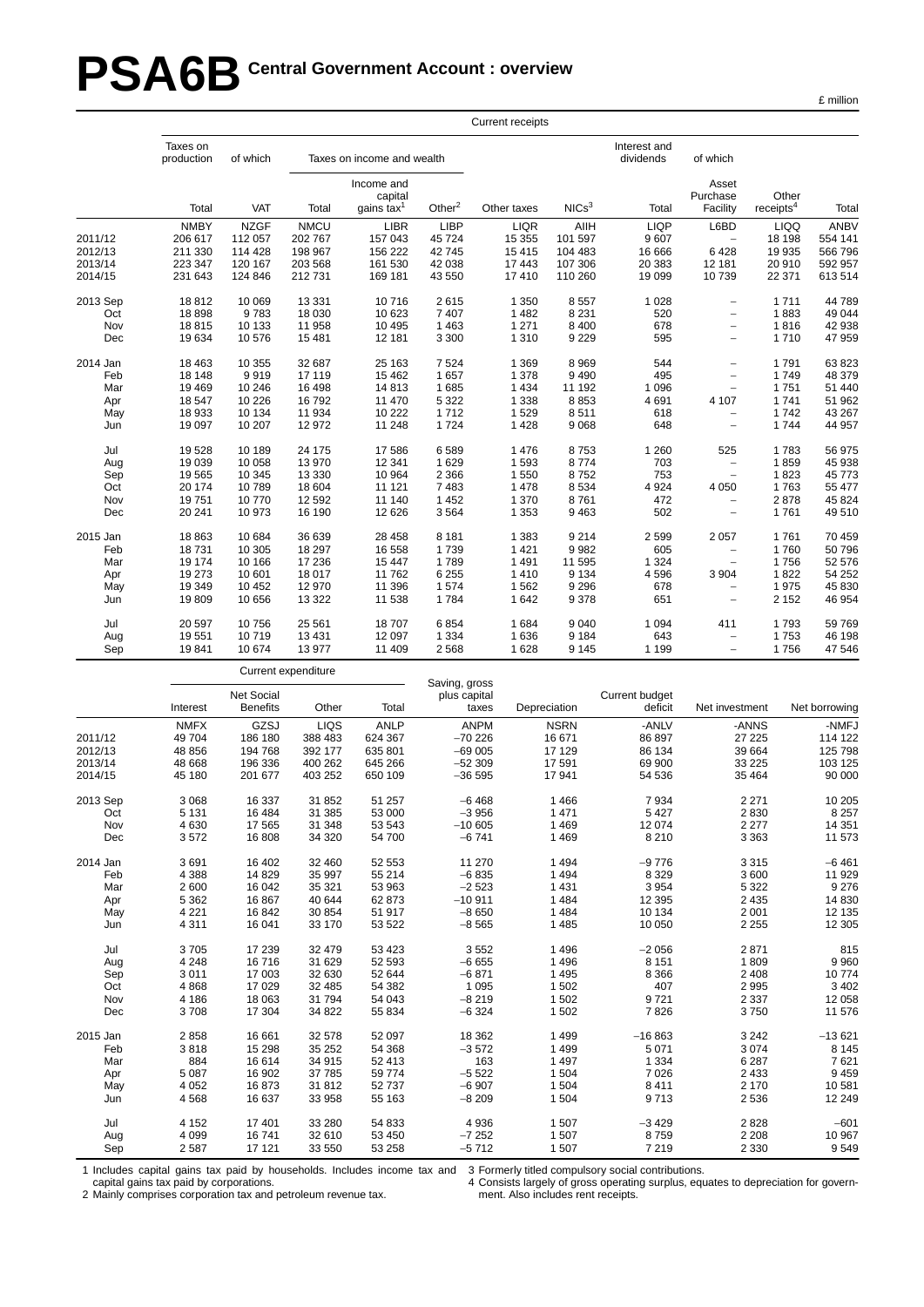# **PSA6C** Total Revenue, Total Expenditure **Total Revenue , Total Expenditure and Net Borrowing**

|          |              |                |                   |                                                |                       | <b>Total Revenue</b>                            |                         |                                 |                                    |                         |         |
|----------|--------------|----------------|-------------------|------------------------------------------------|-----------------------|-------------------------------------------------|-------------------------|---------------------------------|------------------------------------|-------------------------|---------|
|          |              |                |                   | Current receipts (as in PSA6B)<br>Interest and | Other                 | Market<br>output and<br>output for<br>own final | Pension<br>contributio- | Current<br>grants to<br>central | Capital<br>transfers to<br>central | Less gross<br>operating | Total   |
|          | Total        | Taxes          | NICs <sup>1</sup> | dividends                                      | receipts <sup>2</sup> | use                                             | ns <sup>3</sup>         | qovernment                      | government <sup>4</sup>            | surplus                 | revenue |
|          | $\mathbf{1}$ | $\overline{2}$ | 3                 | 4                                              | 5                     | 6                                               | $\overline{7}$          | 8                               | 9                                  | 10                      | 11      |
|          | <b>ANBV</b>  | MF6P           | AIIH              | <b>LIQP</b>                                    | <b>LIQQ</b>           | MUT5                                            | MF6Q                    | MHA8                            | MFO7                               | -NRLN                   | MF6R    |
| 2011/12  | 554 141      | 424 739        | 101 597           | 9 607                                          | 18 198                | 17 491                                          | 21 866                  | 3576                            | 13612                              | $-16671$                | 594 015 |
| 2012/13  | 566 796      | 425 712        | 104 483           | 16 666                                         | 19 9 35               | 16 433                                          | 22 673                  | 3 2 4 4                         | 661                                | $-17129$                | 592 678 |
| 2013/14  | 592 957      | 444 358        | 107 306           | 20 383                                         | 20 910                | 18 611                                          | 23 596                  | 4 2 1 7                         | 1667                               | $-17591$                | 623 457 |
| 2014/15  | 613 514      | 461 784        | 110 260           | 19 099                                         | 22 371                | 18 598                                          | 24 541                  | 4 4 0 2                         | 881                                | $-17941$                | 643 995 |
| 2013 Sep | 44 789       | 33 4 93        | 8557              | 1 0 2 8                                        | 1711                  | 1 5 3 7                                         | 1999                    | 286                             | 217                                | $-1466$                 | 47 362  |
| Oct      | 49 044       | 38 410         | 8 2 3 1           | 520                                            | 1883                  | 1 502                                           | 1989                    | 14                              | 62                                 | $-1471$                 | 51 140  |
| Nov      | 42 938       | 32 044         | 8 4 0 0           | 678                                            | 1816                  | 1 501                                           | 2 0 0 6                 | 156                             | 21                                 | $-1469$                 | 45 153  |
| Dec      | 47 959       | 36 4 25        | 9 2 2 9           | 595                                            | 1710                  | 1578                                            | 2 0 0 2                 | 509                             | 32                                 | $-1469$                 | 50 611  |
| 2014 Jan | 63 823       | 52 519         | 8969              | 544                                            | 1791                  | 1719                                            | 1941                    | 452                             | 654                                | $-1494$                 | 67 095  |
| Feb      | 48 379       | 36 645         | 9490              | 495                                            | 1749                  | 1790                                            | 1916                    | 1 0 2 7                         | $-24$                              | $-1494$                 | 51 594  |
| Mar      | 51 440       | 37 401         | 11 192            | 1 0 9 6                                        | 1751                  | 1732                                            | 2 1 5 2                 | 370                             | 136                                | $-1431$                 | 54 399  |
| Apr      | 51 962       | 36 677         | 8853              | 4691                                           | 1741                  | 1 502                                           | 1763                    | 369                             | 17                                 | $-1484$                 | 54 129  |
| May      | 43 267       | 32 396         | 8511              | 618                                            | 1742                  | 1 3 6 2                                         | 2 0 5 8                 | 369                             | 42                                 | $-1484$                 | 45 614  |
| Jun      | 44 957       | 33 497         | 9068              | 648                                            | 1744                  | 1 3 3 9                                         | 2 0 3 6                 | 333                             | 19                                 | $-1485$                 | 47 199  |
| Jul      | 56 975       | 45 179         | 8753              | 1 2 6 0                                        | 1783                  | 1 4 4 5                                         | 2 0 3 3                 | 275                             | 28                                 | $-1496$                 | 59 260  |
| Aug      | 45 938       | 34 602         | 8774              | 703                                            | 1859                  | 1 5 5 4                                         | 1991                    | 240                             | 33                                 | $-1496$                 | 48 260  |
| Sep      | 45 773       | 34 445         | 8752              | 753                                            | 1823                  | 1582                                            | 2 0 4 3                 | 167                             | 18                                 | $-1495$                 | 48 088  |
| Oct      | 55 477       | 40 256         | 8534              | 4 9 24                                         | 1763                  | 1518                                            | 2 0 5 0                 | 170                             | 120                                | $-1502$                 | 57833   |
| Nov      | 45 824       | 33 713         | 8761              | 472                                            | 2878                  | 1 500                                           | 2 0 0 2                 | 320                             | 34                                 | $-1502$                 | 48 178  |
| Dec      | 49 510       | 37 784         | 9463              | 502                                            | 1761                  | 1580                                            | 2 1 0 2                 | 394                             | 27                                 | $-1502$                 | 52 111  |
| 2015 Jan | 70 459       | 56 885         | 9 2 1 4           | 2599                                           | 1761                  | 1 6 9 0                                         | 2 0 8 1                 | 355                             | 11                                 | $-1499$                 | 73 097  |
| Feb      | 50 796       | 38 449         | 9982              | 605                                            | 1760                  | 1786                                            | 2 0 3 7                 | 1 0 38                          | 42                                 | $-1499$                 | 54 200  |
| Mar      | 52 576       | 37 901         | 11 595            | 1 3 2 4                                        | 1756                  | 1740                                            | 2 3 4 5                 | 372                             | 490                                | $-1497$                 | 56 026  |
| Apr      | 54 252       | 38 700         | 9 1 3 4           | 4596                                           | 1822                  | 1 2 9 9                                         | 1889                    | 355                             | 506                                | $-1504$                 | 56 797  |
| May      | 45 830       | 33 881         | 9 2 9 6           | 678                                            | 1975                  | 1526                                            | 2 1 6 5                 | 355                             | 56                                 | $-1504$                 | 48 4 28 |
| Jun      | 46 954       | 34 773         | 9378              | 651                                            | 2 1 5 2               | 1591                                            | 2 1 6 7                 | 249                             | $\overline{7}$                     | $-1504$                 | 49 4 64 |
| Jul      | 59 769       | 47 842         | 9 0 4 0           | 1 0 9 4                                        | 1793                  | 1579                                            | 2 1 8 6                 | 145                             | 9                                  | $-1507$                 | 62 181  |
| Aug      | 46 198       | 34 618         | 9 1 8 4           | 643                                            | 1753                  | 1 4 2 8                                         | 2 1 2 5                 | 292                             | 85                                 | $-1507$                 | 48 621  |
| Sep      | 47 546       | 35 4 46        | 9 1 4 5           | 1 1 9 9                                        | 1756                  | 1679                                            | 2 1 6 3                 | 109                             | 18                                 | $-1507$                 | 50 008  |
|          |              |                |                   | Current expenditure                            |                       |                                                 |                         |                                 | Capital expenditure                |                         |         |

Less market Less current Less capital Current output and grants to transfers to expenditure output for Less pension central Less Total current Net central Total capital (as in PSA6B) own final use contributions<sup>3</sup> government depreciation expenditure investment government<sup>4</sup> Depreciation expenditure 12 13 14 15 16 17 18 19 20 21 ANLP MUT5 MF6Q MHA8 -NSRN MF6S -ANNS MFO7 NSRN MF6T 2011/12 624 367 17 491 21 866 3 576 −16 671 650 629 27 225 13 612 16 671 57 508 2012/13 635 801 16 433 22 673 3 244 −17 129 661 022 39 664 661 17 129 57 454 2013/14 645 266 18 611 23 596 4 217 −17 591 674 099 33 225 1 667 17 591 52 483 2014/15 650 109 18 598 24 541 4 402 −17 941 679 709 35 464 881 17 941 54 286 2013 Sep 51 257 1 537 1 999 286 −1 466 53 613 2 271 217 1 466 3 954 Oct 53 000 1 502 1 989 14 −1 471 55 034 2 830 62 1 471 4 363 Nov 53 543 1 501 2 006 156 −1 469 55 737 2 277 21 1 469 3 767 Dec 54 700 1 578 2 002 509 −1 469 57 320 3 363 32 1 469 4 864 2014 Jan 52 553 1 719 1 941 452 −1 494 55 171 3 315 654 1 494 5 463 Feb 55 214 1 790 1 916 1 027 −1 494 58 453 3 600 −24 1 494 5 070 Mar 53 963 1 732 2 152 370 −1 431 56 786 5 322 136 1 431 6 889 Apr 62 873 1 502 1 763 369 −1 484 65 023 2 435 17 1 484 3 936 May 51 917 1 362 2 058 369 −1 484 54 222 2 001 42 1 484 3 527 Jun 53 522 1 339 2 036 333 −1 485 55 745 2 255 19 1 485 3 759 Jul 53 423 1 445 2 033 275 −1 496 55 680 2 871 28 1 496 4 395 Aug 52 593 1 554 1 991 240 −1 496 54 882 1 809 33 1 496 3 338 Sep 52 644 1 582 2 043 167 −1 495 54 941 2 408 18 1 495 3 921 Oct 54 382 1 518 2 050 170 −1 502 56 618 2 995 120 1 502 4 617 Nov 54 043 1 500 2 002 320 −1 502 56 363 2 337 34 1 502 3 873 Dec 55 834 1 580 2 102 394 −1 502 58 408 3 750 27 1 502 5 279 2015 Jan 52 097 1 690 2 081 355 −1 499 54 724 3 242 11 1 499 4 752 Feb 54 368 1 786 2 037 1 038 −1 499 57 730 3 074 42 1 499 4 615 Mar 52 413 1 740 2 345 372 −1 497 55 373 6 287 490 1 497 8 274 Apr 59 774 1 299 1 889 355 −1 504 61 813 2 433 506 1 504 4 443 May 52 737 1 526 2 165 355 −1 504 55 279 2 170 56 1 504 3 730 Jun 55 163 1 591 2 167 249 −1 504 57 666 2 536 7 1 504 4 047 Jul 54 833 1 579 2 186 145 −1 507 57 236 2 828 9 1 507 4 344 Aug 53 450 1 428 2 125 292 −1 507 55 788 2 208 85 1 507 3 800 Sep 53 258 1 679 2 163 109 −1 507 55 702 2 330 18 1 507 3 855

Relationship between columns 1+6+7+8+9+10=11

ernment. Also includes rent receipts.

Formerly titled compulsory social contributions. 2 Consists largely of gross operating surplus, equates to depreciation for govRelationships between columns 12+13+14+15+16=17; 18+19+20=21

3 Contains contributions from employers and employees. 4 Includes Housing Revenue account reorganisation in Mar 2012, Royal Mail pension transfer in April 2012 and FSCS Capital Tax in Sep 2008.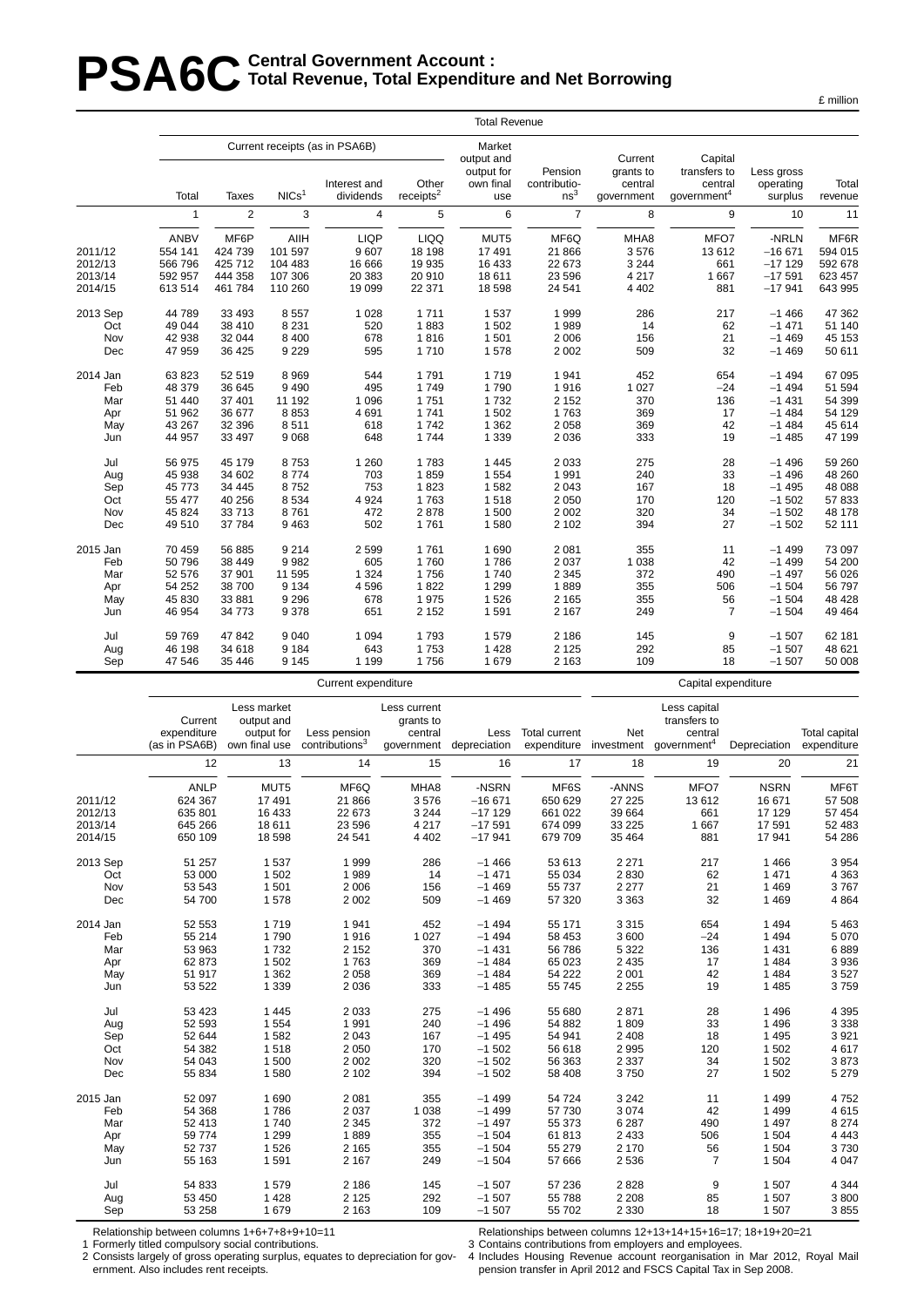#### **PSA6C** Central Government Account :<br> **PSA6C** Total Revenue, Total Expenditu **Total Revenue , Total Expenditure and Net Borrowing** continued £ million

|          |               |                   | of which                  |                           |               |  |
|----------|---------------|-------------------|---------------------------|---------------------------|---------------|--|
|          | Total revenue | Total expenditure | Total current expenditure | Total capital expenditure | Net borrowing |  |
|          | 22            | 23                | 24                        | 25                        | 26            |  |
|          | MF6R          | MF6U              | MF6S                      | MF6T                      | -NMFJ         |  |
| 2011/12  | 594 015       | 708 137           | 650 629                   | 57 508                    | 114 122       |  |
| 2012/13  | 592 678       | 718 476           | 661 022                   | 57 454                    | 125 798       |  |
| 2013/14  | 623 457       | 726 582           | 674 099                   | 52 483                    | 103 125       |  |
| 2014/15  | 643 995       | 733 995           | 679 709                   | 54 286                    | 90 000        |  |
| 2013 Sep | 47 362        | 57 567            | 53 613                    | 3 9 5 4                   | 10 205        |  |
| Oct      | 51 140        | 59 397            | 55 034                    | 4 3 6 3                   | 8 2 5 7       |  |
| Nov      | 45 153        | 59 504            | 55 737                    | 3767                      | 14 351        |  |
| Dec      | 50 611        | 62 184            | 57 320                    | 4 8 6 4                   | 11 573        |  |
| 2014 Jan | 67 095        | 60 634            | 55 171                    | 5 4 6 3                   | $-6461$       |  |
| Feb      | 51 594        | 63 523            | 58 453                    | 5 0 7 0                   | 11 929        |  |
| Mar      | 54 399        | 63 675            | 56 786                    | 6889                      | 9 2 7 6       |  |
| Apr      | 54 129        | 68 959            | 65 023                    | 3 9 3 6                   | 14 8 30       |  |
| May      | 45 614        | 57 749            | 54 222                    | 3527                      | 12 135        |  |
| Jun      | 47 199        | 59 504            | 55 745                    | 3759                      | 12 305        |  |
| Jul      | 59 260        | 60 075            | 55 680                    | 4 3 9 5                   | 815           |  |
| Aug      | 48 260        | 58 220            | 54 882                    | 3 3 3 8                   | 9 9 6 0       |  |
| Sep      | 48 088        | 58 862            | 54 941                    | 3 9 2 1                   | 10774         |  |
| Oct      | 57 833        | 61 235            | 56 618                    | 4617                      | 3 4 0 2       |  |
| Nov      | 48 178        | 60 236            | 56 363                    | 3873                      | 12 058        |  |
| Dec      | 52 111        | 63 687            | 58 408                    | 5 2 7 9                   | 11 576        |  |
| 2015 Jan | 73 097        | 59 476            | 54 724                    | 4752                      | $-13621$      |  |
| Feb      | 54 200        | 62 345            | 57 730                    | 4615                      | 8 1 4 5       |  |
| Mar      | 56 0 26       | 63 647            | 55 373                    | 8 2 7 4                   | 7621          |  |
| Apr      | 56 797        | 66 256            | 61813                     | 4 4 4 3                   | 9 4 5 9       |  |
| May      | 48 4 28       | 59 009            | 55 279                    | 3730                      | 10581         |  |
| Jun      | 49 4 64       | 61 713            | 57 666                    | 4 0 4 7                   | 12 249        |  |
| Jul      | 62 181        | 61 580            | 57 236                    | 4 3 4 4                   | $-601$        |  |
| Aug      | 48 621        | 59 588            | 55 788                    | 3800                      | 10 967        |  |
| Sep      | 50 008        | 59 557            | 55 702                    | 3855                      | 9549          |  |

Relationships between columns 17+21=24+25=23; 23-22=26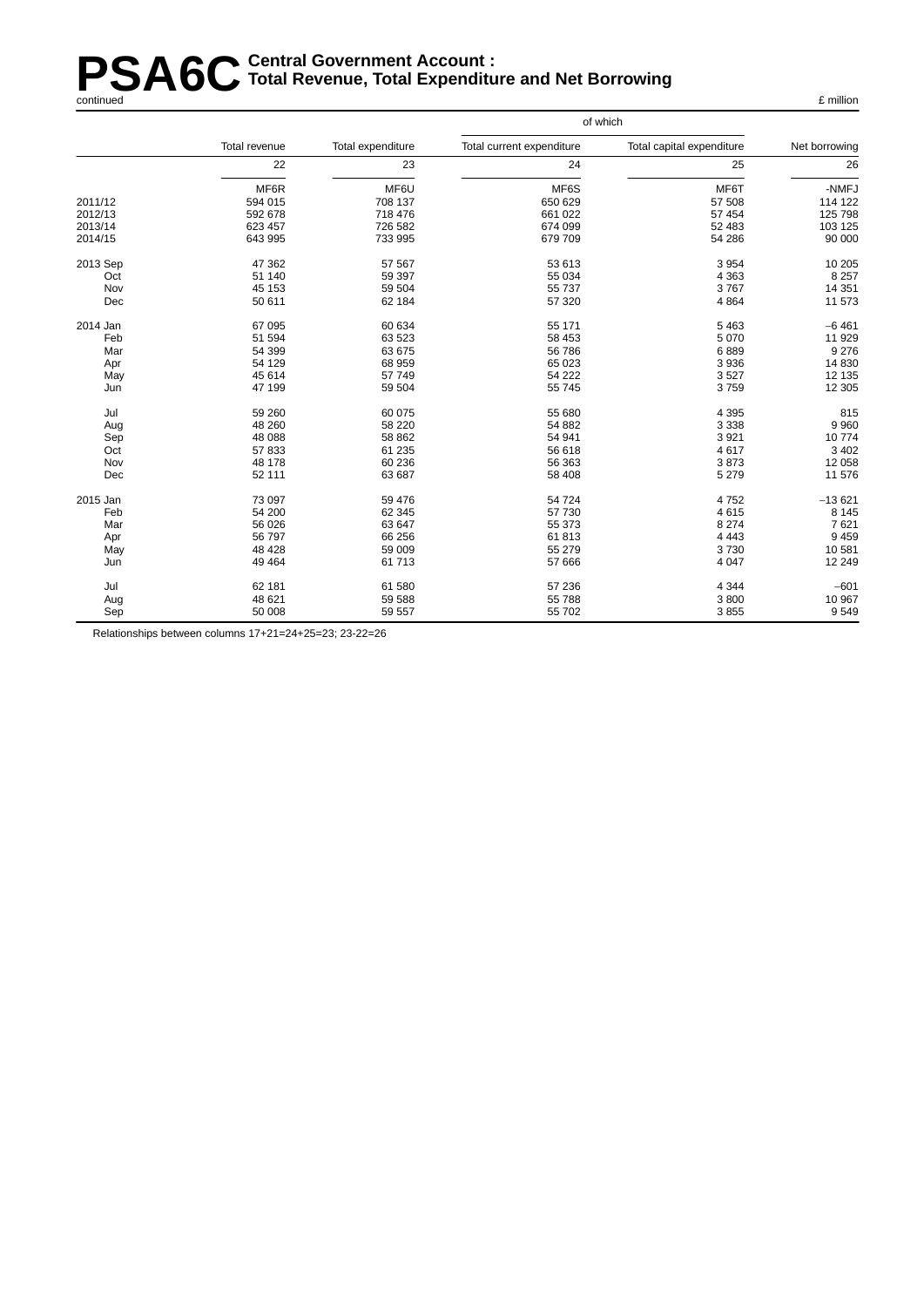# **PSA6D** Central Government Account : Current Receipts

|          |             |             |         |             |             | Taxes on production          |                        |                                             |                                       |           |
|----------|-------------|-------------|---------|-------------|-------------|------------------------------|------------------------|---------------------------------------------|---------------------------------------|-----------|
|          |             |             |         |             |             | of which                     |                        |                                             |                                       |           |
|          | Total       | VAT         | Alcohol | Tobacco     | Fuel duty   | <b>Business</b><br>rates $1$ | Stamp duty<br>(shares) | Stamp duty<br>(land and<br>property) $^{2}$ | Vehicle duty<br>paid by<br>businesses | Other $3$ |
|          | <b>NMBY</b> | <b>NZGF</b> | MF6V    | <b>GTAO</b> | <b>CUDG</b> | <b>CUKY</b>                  | <b>BKST</b>            | MM9F                                        | <b>EKED</b>                           | MF6W      |
| 2011/12  | 206 617     | 112 057     | 10 180  | 9878        | 26 798      | 22714                        | 2794                   | 6 1 2 5                                     | 946                                   | 15 125    |
| 2012/13  | 211 330     | 114 428     | 10 139  | 9590        | 26 571      | 23794                        | 2 2 3 3                | 6907                                        | 958                                   | 16710     |
| 2013/14  | 223 347     | 120 167     | 10 308  | 9556        | 26 882      | 24 5 61                      | 3 1 0 8                | 9371                                        | 978                                   | 18 4 16   |
| 2014/15  | 231 643     | 124 846     | 10 449  | 9 2 5 1     | 27 156      | 24 863                       | 2 9 2 5                | 10852                                       | 945                                   | 20 356    |
| 2013 Sep | 18812       | 10 069      | 801     | 964         | 2 2 6 0     | 2071                         | 191                    | 819                                         | 80                                    | 1 5 5 7   |
| Oct      | 18898       | 9783        | 1 0 8 2 | 858         | 2 2 2 6     | 2 0 6 9                      | 312                    | 928                                         | 90                                    | 1 5 5 0   |
| Nov      | 18815       | 10 133      | 1 2 0 1 | 530         | 2 3 4 7     | 2 0 6 9                      | 249                    | 787                                         | 63                                    | 1 4 3 6   |
| Dec      | 19 634      | 10 576      | 867     | 1 0 0 1     | 2 2 8 2     | 2070                         | 256                    | 968                                         | 75                                    | 1539      |
| 2014 Jan | 18 4 63     | 10 355      | 628     | 625         | 2 0 7 0     | 2069                         | 244                    | 845                                         | 66                                    | 1561      |
| Feb      | 18 148      | 9919        | 805     | 640         | 2 2 1 5     | 2 0 6 9                      | 276                    | 723                                         | 90                                    | 1 4 1 1   |
| Mar      | 19 4 69     | 10 246      | 927     | 1751        | 2 1 3 4     | 1804                         | 299                    | 748                                         | 103                                   | 1 4 5 7   |
| Apr      | 18 547      | 10 226      | 762     | 229         | 2 3 0 3     | 2095                         | 233                    | 912                                         | 65                                    | 1722      |
| May      | 18 933      | 10 134      | 886     | 576         | 2 2 3 1     | 2095                         | 363                    | 879                                         | 99                                    | 1 670     |
| Jun      | 19 097      | 10 207      | 855     | 667         | 2 3 1 7     | 2095                         | 219                    | 904                                         | 79                                    | 1754      |
| Jul      | 19528       | 10 189      | 871     | 933         | 2 2 4 5     | 2 1 0 2                      | 235                    | 1 0 9 3                                     | 81                                    | 1779      |
| Aug      | 19 039      | 10 058      | 813     | 657         | 2 3 7 5     | 2 1 0 2                      | 256                    | 995                                         | 96                                    | 1687      |
| Sep      | 19 5 65     | 10 345      | 877     | 940         | 2 2 3 8     | 2 1 0 3                      | 151                    | 1076                                        | 86                                    | 1749      |
| Oct      | 20 174      | 10789       | 1 0 8 3 | 835         | 2 2 7 1     | 2 100                        | 319                    | 967                                         | 74                                    | 1736      |
| Nov      | 19751       | 10770       | 1 1 8 4 | 589         | 2 3 7 4     | 2 100                        | 192                    | 895                                         | 63                                    | 1584      |
| Dec      | 20 241      | 10 973      | 892     | 994         | 2 3 2 2     | 2 1 0 1                      | 225                    | 1018                                        | 56                                    | 1 6 6 0   |
| 2015 Jan | 18 863      | 10 684      | 618     | 600         | 2 0 6 4     | 2098                         | 247                    | 718                                         | 70                                    | 1764      |
| Feb      | 18731       | 10 305      | 721     | 778         | 2 2 9 7     | 2098                         | 236                    | 667                                         | 79                                    | 1 550     |
| Mar      | 19 174      | 10 166      | 887     | 1 4 5 3     | 2 1 1 9     | 1774                         | 249                    | 728                                         | 97                                    | 1701      |
| Apr      | 19 273      | 10 601      | 864     | 237         | 2 3 0 0     | 2 1 3 5                      | 274                    | 887                                         | 71                                    | 1 9 0 4   |
| May      | 19 349      | 10 452      | 857     | 572         | 2 3 0 1     | 2 1 3 5                      | 367                    | 835                                         | 76                                    | 1754      |
| Jun      | 19809       | 10 656      | 923     | 757         | 2 3 4 1     | 2 1 3 4                      | 176                    | 844                                         | 77                                    | 1 901     |
| Jul      | 20 597      | 10756       | 893     | 1 2 1 7     | 2 3 2 2     | 2 1 4 3                      | 280                    | 1 1 1 2                                     | 82                                    | 1792      |
| Aug      | 19551       | 10719       | 836     | 467         | 2 3 6 0     | 2 1 4 3                      | 248                    | 925                                         | 85                                    | 1768      |
| Sep      | 19841       | 10 674      | 831     | 847         | 2 2 7 8     | 2 1 4 4                      | 210                    | 998                                         | 83                                    | 1776      |

Taxes on income and wealth **Taxes** on income and wealth

of which of which

|          | Total       | Self<br>assessed<br>income              | Capital<br>tax gains tax $4$ | PAYE IT <sup>5</sup> | Other<br>income<br>$\text{tax}^6$ | Corporat-<br>ion tax $^7$ | Petroleum<br>tax | revenue Miscella-<br>neous | Total       | Televisi-<br>on<br>licence | Vehicle<br>duty paid<br>by<br>househol-                                     | ds Bank levy Other <sup>8</sup> |             | Total<br>taxes |
|----------|-------------|-----------------------------------------|------------------------------|----------------------|-----------------------------------|---------------------------|------------------|----------------------------|-------------|----------------------------|-----------------------------------------------------------------------------|---------------------------------|-------------|----------------|
|          | <b>NMCU</b> | <b>LISB</b>                             | <b>MS62</b>                  | MS6W                 | MF6X                              | N445                      | <b>ACCJ</b>      | MF6Z                       | <b>LIQR</b> | DH7A                       | CDDZ                                                                        | KIH3                            | <b>MF72</b> | <b>MF73</b>    |
| 2011/12  | 202 767     | 20 333                                  | 4 3 3 6                      | 133 915              | $-1541$                           | 43 055                    | 2 0 3 2          |                            | 637 15 355  | 3 1 1 3                    | 4 9 6 8                                                                     | 1835                            | 5 4 3 9     | 424 739        |
| 2012/13  | 198 967     | 20 551                                  | 3927                         | 132 559              | $-815$                            | 40 381                    | 1737             |                            | 627 15 415  | 3 0 8 5                    | 5 0 2 9                                                                     | 1617                            | 5 6 8 4     | 425 712        |
| 2013/14  | 203 568     | 20 854                                  | 3910                         | 135 481              | 1 2 8 5                           | 40 26 2                   | 1 1 1 8          |                            | 658 17443   | 3 1 2 0                    | 5 1 2 7                                                                     | 2 2 9 7                         | 6899        | 444 358        |
| 2014/15  | 212731      | 23 644                                  | 5558                         | 140 001              | $-22$                             | 43 004                    | 77               |                            | 469 17410   | 3 1 3 7                    | 4 9 61                                                                      | 2819                            | 6493        | 461 784        |
| 2013 Sep | 13 3 3 1    | 12                                      | 3                            | 10777                | $-76$                             | 2 1 5 0                   | 410              | 55                         | 1 3 5 0     | 266                        | 417                                                                         | 208                             | 459         | 33 4 93        |
| Oct      | 18 0 30     | $-77$                                   | 3                            | 10 342               | 355                               | 7 2 5 5                   | 98               | 54                         | 1482        | 285                        | 473                                                                         | 208                             | 516         | 38 410         |
| Nov      | 11 958      | $-81$                                   | 2                            | 10567                | $\overline{7}$                    | 1 3 1 9                   | 84               | 60                         | 1 2 7 1     | 273                        | 329                                                                         | 195                             | 474         | 32 044         |
| Dec      | 15 4 8 1    | 414                                     | $\overline{2}$               | 11 671               | 94                                | 3 1 1 8                   | 121              | 61                         | 1310        | 256                        | 392                                                                         | 195                             | 467         | 36 4 25        |
| 2014 Jan | 32 687      | 10 673                                  | 3 0 0 6                      | 11 327               | 157                               | 7 4 7 3                   | $-1$             | 52                         | 1 3 6 9     | 276                        | 344                                                                         | 195                             | 554         | 52 519         |
| Feb      | 17 119      | 2 4 2 7                                 | 732                          | 12019                | 284                               | 1 5 3 3                   | 69               | 55                         | 1 3 7 8     | 263                        | 475                                                                         | 160                             | 480         | 36 645         |
| Mar      | 16 4 98     | 235                                     | 149                          | 14 289               | 140                               | 1581                      | 45               | 59                         | 1434        | 266                        | 540                                                                         | 160                             | 468         | 37 401         |
| Apr      | 16792       | 103                                     | 2                            | 11 216               | 149                               | 5 1 8 1                   | 83               | 58                         | 1 3 3 8     | 244                        | 342                                                                         | 162                             | 590         | 36 677         |
| May      | 11 934      | $-128$                                  | 5                            | 10759                | $-414$                            | 1 5 8 7                   | 70               | 55                         | 1529        | 243                        | 519                                                                         | 245                             | 522         | 32 396         |
| Jun      | 12972       | $-113$                                  | 6                            | 11 505               | $-150$                            | 1 5 9 0                   | 80               | 54                         | 1428        | 239                        | 417                                                                         | 245                             | 527         | 33 497         |
| Jul      | 24 175      | 6666                                    | 5                            | 11 083               | $-168$                            | 6599                      | $-52$            | 42                         | 1476        | 255                        | 428                                                                         | 245                             | 548         | 45 179         |
| Aug      | 13 970      | 1 3 4 9                                 | $\overline{c}$               | 11 112               | $-122$                            | 1 5 8 5                   | $-13$            | 57                         | 1593        | 256                        | 501                                                                         | 261                             | 575         | 34 602         |
| Sep      | 13 3 3 0    | 48                                      | 3                            | 11 081               | $-168$                            | 2 2 3 2                   | 82               | 52                         | 1550        | 274                        | 450                                                                         | 261                             | 565         | 34 4 45        |
| Oct      | 18 604      | $-50$                                   | $\overline{2}$               | 10789                | 380                               | 7 3 8 8                   | 54               | 41                         | 1478        | 286                        | 386                                                                         | 261                             | 545         | 40 256         |
| Nov      | 12 5 9 2    | $-84$                                   | $\overline{4}$               | 11 093               | 127                               | 1 3 4 9                   | 66               | 37                         | 1 3 7 0     | 269                        | 332                                                                         | 249                             | 520         | 33 713         |
| Dec      | 16 190      | 495                                     | $-2$                         | 12 0 35              | 98                                | 3 4 6 2                   | 85               | 17                         | 1 3 5 3     | 253                        | 295                                                                         | 249                             | 556         | 37 784         |
| 2015 Jan | 36 639      | 12 213                                  | 4 2 5 8                      | 11702                | 285                               | 8 3 6 8                   | $-201$           | 14                         | 1 3 8 3     | 269                        | 365                                                                         | 249                             | 500         | 56 885         |
| Feb      | 18 297      | 2819                                    | 1 1 0 1                      | 12732                | $-94$                             | 1685                      | 39               | 15                         | 1421        | 273                        | 417                                                                         | 196                             | 535         | 38 449         |
| Mar      | 17 236      | 326                                     | 172                          | 14 8 94              | 55                                | 1978                      | $-216$           | 27                         | 1491        | 276                        | 509                                                                         | 196                             | 510         | 37 901         |
| Apr      | 18 0 17     | $-93$                                   | $\overline{2}$               | 11 557               | 296                               | 6 1 1 0                   | 19               | 126                        | 1410        | 231                        | 374                                                                         | 196                             | 609         | 38 700         |
| May      | 12 970      | $-217$                                  | 4                            | 11773                | $-164$                            | 1 5 3 7                   | 18               | 19                         | 1562        | 239                        | 400                                                                         | 332                             | 591         | 33 881         |
| Jun      | 13 3 22     | $-48$                                   | 2                            | 11884                | $-300$                            | 1789                      | $-104$           | 99                         | 1642        | 255                        | 402                                                                         | 332                             | 653         | 34 773         |
| Jul      | 25 5 61     | 7817                                    | $\overline{4}$               | 11 4 29              | $-543$                            | 6942                      | $-136$           | 48                         | 1684        | 255                        | 428                                                                         | 332                             | 669         | 47 842         |
| Aug      | 13431       | 634                                     | 2                            | 11 623               | $-162$                            | 1 3 6 1                   | $-47$            | 20                         | 1636        | 256                        | 448                                                                         | 338                             | 594         | 34 618         |
| Sep      | 13 977      | 21                                      | $\overline{4}$               | 11 570               | $-186$                            | 2516                      | 8                | 44                         | 1628        | 271                        | 437                                                                         | 338                             | 582         | 35 446         |
|          |             | 1 These are National Non-Domestic Rates |                              |                      |                                   |                           |                  |                            |             |                            | $\Lambda$ Includes legacy tax. The equivalent of HMRC published series RKLO |                                 |             |                |

1 These are National Non-Domestic Rates.

2 Includes annual tax on enveloped dwellings.

3 Includes taxes on betting, gaming, lottery, Camelot payments to National Lottery, air passenger duty, insurance premium tax, landfill tax, regulator fees, aggregates levy, climate change levy, renewable energy obligations and consumer credit act fees.

4 Includes legacy tax. The equivalent of HMRC published series BKLO.

5 PAYE IT is Pay As You Earn Income Tax.

6 Mainly consists of repayments and those tax credits recorded as negative taxes plus company IT and TDSI (tax deduction scheme for interest).

7 Gross of tax credits.

8 Includes business rates paid by non-market sectors, passport fees and television licence fees.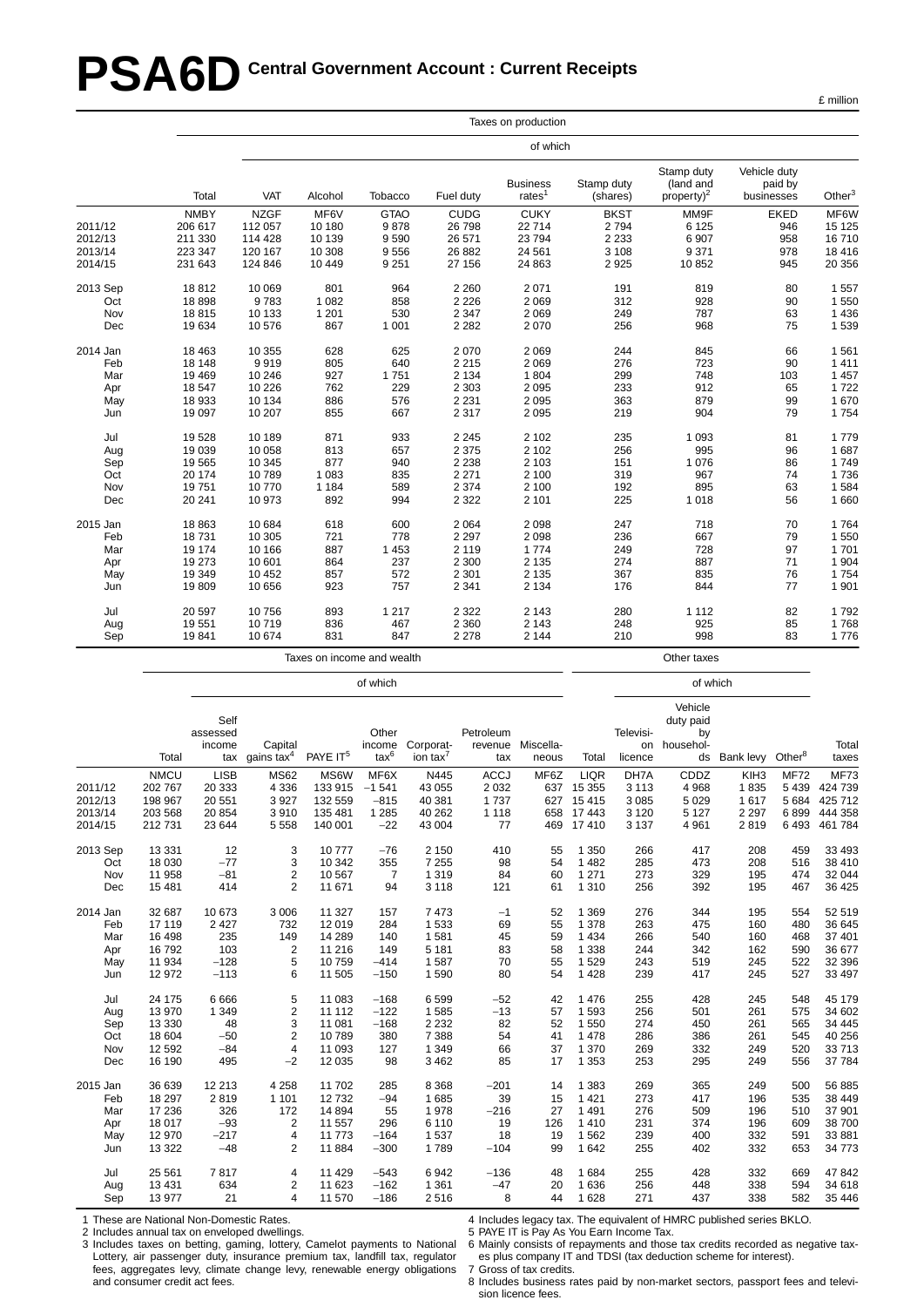# **PSA6D** Central Government Account : Current Receipts<br>
continued E million

|          |                    |                   | Interest and dividends |                                            |             |             | Other receipts                                          |             |                    |                                  |  |
|----------|--------------------|-------------------|------------------------|--------------------------------------------|-------------|-------------|---------------------------------------------------------|-------------|--------------------|----------------------------------|--|
|          |                    |                   |                        | of which                                   |             |             |                                                         | of which    |                    |                                  |  |
|          | <b>Total Taxes</b> | NICs <sup>1</sup> | Total                  | Asset<br>Purchase<br>Facility <sup>2</sup> | Other       | Total       | Gross<br>operating<br>surplus<br>(imputed) <sup>3</sup> | Rent        | Other <sup>4</sup> | <b>Total current</b><br>receipts |  |
|          | <b>MF73</b>        | <b>AIIH</b>       | <b>LIQP</b>            | L6BD                                       | <b>MF74</b> | <b>LIQQ</b> | <b>NRLN</b>                                             | <b>NMCK</b> | <b>MF75</b>        | <b>ANBV</b>                      |  |
| 2011/12  | 424 739            | 101 597           | 9607                   |                                            | 9 607       | 18 198      | 16 671                                                  | 1 2 3 9     | 288                | 554 141                          |  |
| 2012/13  | 425 712            | 104 483           | 16 666                 | 6428                                       | 10 238      | 19 935      | 17 129                                                  | 1 300       | 1506               | 566 796                          |  |
| 2013/14  | 444 358            | 107 306           | 20 383                 | 12 181                                     | 8 2 0 2     | 20 910      | 17591                                                   | 1 3 7 3     | 1946               | 592 957                          |  |
| 2014/15  | 461 784            | 110 260           | 19 0 99                | 10739                                      | 8 3 6 0     | 22 371      | 17941                                                   | 1 3 7 7     | 3 0 5 3            | 613 514                          |  |
| 2013 Sep | 33 493             | 8557              | 1 0 2 8                | $\overline{\phantom{m}}$                   | 1 0 2 8     | 1711        | 1466                                                    | 116         | 129                | 44 789                           |  |
| Oct      | 38 410             | 8 2 3 1           | 520                    | $\overline{\phantom{m}}$                   | 520         | 1883        | 1 4 7 1                                                 | 114         | 298                | 49 044                           |  |
| Nov      | 32 044             | 8 4 0 0           | 678                    | $\overline{\phantom{m}}$                   | 678         | 1816        | 1469                                                    | 114         | 233                | 42 938                           |  |
| Dec      | 36 425             | 9 2 2 9           | 595                    | $\overline{\phantom{0}}$                   | 595         | 1710        | 1469                                                    | 112         | 129                | 47 959                           |  |
| 2014 Jan | 52 519             | 8969              | 544                    | $\qquad \qquad -$                          | 544         | 1791        | 1 4 9 4                                                 | 115         | 182                | 63 823                           |  |
| Feb      | 36 645             | 9490              | 495                    | $\overline{\phantom{0}}$                   | 495         | 1749        | 1494                                                    | 116         | 139                | 48 379                           |  |
| Mar      | 37 401             | 11 192            | 1096                   | $\overline{\phantom{a}}$                   | 1 0 9 6     | 1751        | 1 4 3 1                                                 | 113         | 207                | 51 440                           |  |
| Apr      | 36 677             | 8853              | 4691                   | 4 107                                      | 584         | 1741        | 1 4 8 4                                                 | 113         | 144                | 51 962                           |  |
| May      | 32 396             | 8511              | 618                    | $\overline{\phantom{m}}$                   | 618         | 1742        | 1 4 8 4                                                 | 113         | 145                | 43 267                           |  |
| Jun      | 33 497             | 9068              | 648                    | $\overline{\phantom{m}}$                   | 648         | 1744        | 1 4 8 5                                                 | 115         | 144                | 44 957                           |  |
| Jul      | 45 179             | 8753              | 1 2 6 0                | 525                                        | 735         | 1783        | 1 4 9 6                                                 | 115         | 172                | 56 975                           |  |
| Aug      | 34 602             | 8774              | 703                    | $\overline{\phantom{0}}$                   | 703         | 1859        | 1 4 9 6                                                 | 114         | 249                | 45 938                           |  |
| Sep      | 34 445             | 8752              | 753                    | $\qquad \qquad -$                          | 753         | 1823        | 1 4 9 5                                                 | 115         | 213                | 45 773                           |  |
| Oct      | 40 256             | 8534              | 4 9 24                 | 4 0 5 0                                    | 874         | 1763        | 1 502                                                   | 116         | 145                | 55 477                           |  |
| Nov      | 33713              | 8761              | 472                    | $\overline{\phantom{m}}$                   | 472         | 2878        | 1 502                                                   | 116         | 1 2 6 0            | 45 824                           |  |
| Dec      | 37 784             | 9463              | 502                    | $\overline{\phantom{m}}$                   | 502         | 1761        | 1 502                                                   | 114         | 145                | 49 510                           |  |
| 2015 Jan | 56 885             | 9214              | 2 5 9 9                | 2 0 5 7                                    | 542         | 1761        | 1 4 9 9                                                 | 116         | 146                | 70 459                           |  |
| Feb      | 38 449             | 9982              | 605                    | $\overline{\phantom{a}}$                   | 605         | 1760        | 1 4 9 9                                                 | 116         | 145                | 50 796                           |  |
| Mar      | 37 901             | 11 595            | 1 3 2 4                | $\qquad \qquad -$                          | 1 3 2 4     | 1756        | 1 4 9 7                                                 | 114         | 145                | 52 576                           |  |
| Apr      | 38 700             | 9 1 3 4           | 4596                   | 3 9 0 4                                    | 692         | 1822        | 1 504                                                   | 113         | 205                | 54 252                           |  |
| May      | 33 881             | 9 2 9 6           | 678                    | $\overline{\phantom{0}}$                   | 678         | 1975        | 1 504                                                   | 112         | 359                | 45 830                           |  |
| Jun      | 34 773             | 9378              | 651                    |                                            | 651         | 2 1 5 2     | 1 504                                                   | 114         | 534                | 46 954                           |  |
| Jul      | 47 842             | 9040              | 1 0 9 4                | 411                                        | 683         | 1793        | 1 507                                                   | 114         | 172                | 59 769                           |  |
| Aug      | 34 618             | 9 1 8 4           | 643                    | $\overline{\phantom{m}}$                   | 643         | 1753        | 1 507                                                   | 114         | 132                | 46 198                           |  |
| Sep      | 35 446             | 9 1 4 5           | 1 1 9 9                |                                            | 1 1 9 9     | 1756        | 1 507                                                   | 115         | 134                | 47 546                           |  |

1 National Insurance Contributions, for merly titled compulsory social contributions. 3 Equates to depreciation in government accounts.

4 Includes standardised guarantees

2 Includes only the dividend payments to central government, changes in equity are recorded in the financial account.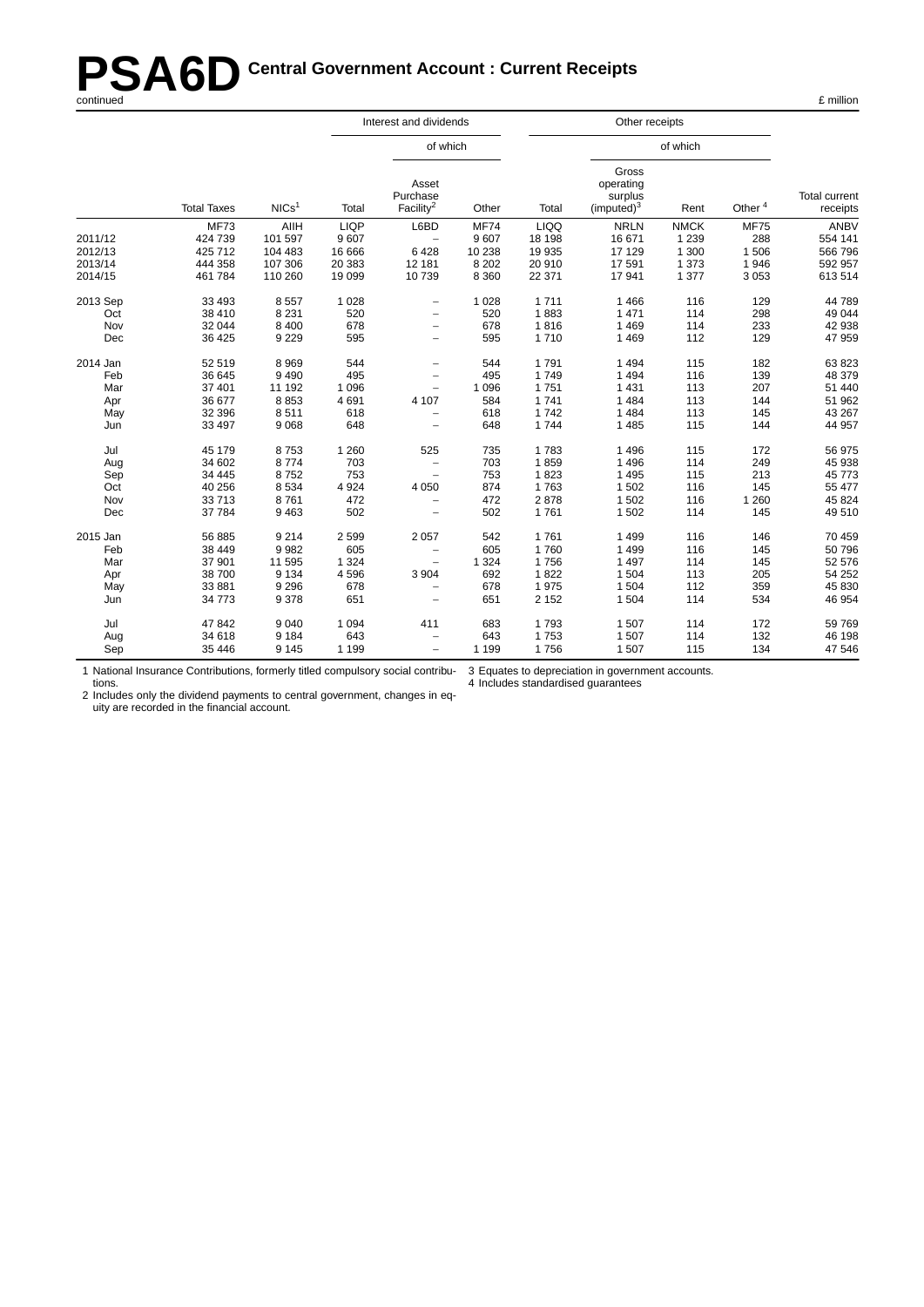# **PSA6E Central Government Account : Current Expenditure**

|          |             |             |                                                            | of which                          |              |             |             |
|----------|-------------|-------------|------------------------------------------------------------|-----------------------------------|--------------|-------------|-------------|
|          | Total       | Staff costs | Market output and<br>output for final<br>use <sup>34</sup> | Purchase of goods<br>and services | Depreciation | Subsidies   | Interest    |
|          | <b>NMBJ</b> | <b>NMBG</b> | -MUT5                                                      | <b>MF76</b>                       | <b>NSRN</b>  | <b>NMCD</b> | <b>NMFX</b> |
| 2011/12  | 212 506     | 96 286      | $-17491$                                                   | 117 040                           | 16 671       | 5769        | 49 704      |
| 2012/13  | 218 548     | 99 306      | $-16433$                                                   | 118 546                           | 17 129       | 7522        | 48 856      |
| 2013/14  | 225 790     | 100 842     | $-18611$                                                   | 125 968                           | 17 591       | 7537        | 48 668      |
| 2014/15  | 232 348     | 105 811     | $-18598$                                                   | 127 194                           | 17 941       | 8 6 4 2     | 45 180      |
| 2013 Sep | 18 177      | 8755        | $-1537$                                                    | 9493                              | 1 4 6 6      | 650         | 3 0 6 8     |
| Oct      | 18 901      | 8 3 3 0     | $-1502$                                                    | 10 602                            | 1 4 7 1      | 605         | 5 1 3 1     |
| Nov      | 18 940      | 8 3 8 7     | $-1501$                                                    | 10 585                            | 1 4 6 9      | 592         | 4630        |
| Dec      | 19 4 25     | 8 4 7 2     | $-1578$                                                    | 11 062                            | 1 4 6 9      | 634         | 3572        |
| 2014 Jan | 19635       | 8551        | $-1719$                                                    | 11 309                            | 1 4 9 4      | 593         | 3691        |
| Feb      | 19690       | 8 4 9 4     | $-1790$                                                    | 11 492                            | 1 4 9 4      | 632         | 4 3 8 8     |
| Mar      | 20 667      | 8874        | $-1732$                                                    | 12 094                            | 1 4 3 1      | 783         | 2 600       |
| Apr      | 18418       | 8519        | $-1502$                                                    | 9917                              | 1 4 8 4      | 640         | 5 3 6 2     |
| May      | 18738       | 8642        | $-1.362$                                                   | 9974                              | 1 4 8 4      | 676         | 4 2 2 1     |
| Jun      | 18776       | 8690        | $-1339$                                                    | 9 9 4 0                           | 1 4 8 5      | 632         | 4 3 1 1     |
| Jul      | 19660       | 8897        | $-1445$                                                    | 10712                             | 1496         | 686         | 3705        |
| Aug      | 19 061      | 8693        | $-1554$                                                    | 10 4 26                           | 1 4 9 6      | 710         | 4 2 4 8     |
| Sep      | 19 3 37     | 8827        | $-1582$                                                    | 10 597                            | 1 4 9 5      | 683         | 3011        |
| Oct      | 19656       | 9042        | $-1518$                                                    | 10 630                            | 1 502        | 726         | 4868        |
| Nov      | 19 006      | 8785        | $-1500$                                                    | 10 219                            | 1 502        | 739         | 4 186       |
| Dec      | 19 450      | 8870        | $-1580$                                                    | 10 658                            | 1 502        | 785         | 3708        |
| 2015 Jan | 19617       | 8884        | $-1690$                                                    | 10 924                            | 1 4 9 9      | 711         | 2858        |
| Feb      | 19 4 43     | 8768        | $-1786$                                                    | 10 962                            | 1 4 9 9      | 745         | 3818        |
| Mar      | 21 186      | 9 1 9 4     | $-1740$                                                    | 12 2 35                           | 1 4 9 7      | 909         | 884         |
| Apr      | 19 297      | 8876        | $-1299$                                                    | 10 216                            | 1 504        | 685         | 5 0 8 7     |
| May      | 19 29 9     | 9067        | $-1526$                                                    | 10 254                            | 1 504        | 798         | 4 0 5 2     |
| Jun      | 19 147      | 9 0 0 7     | $-1591$                                                    | 10 227                            | 1 504        | 919         | 4568        |
| Jul      | 19 968      | 9 3 2 2     | $-1579$                                                    | 10718                             | 1 507        | 747         | 4 1 5 2     |
| Aug      | 19855       | 9 1 5 3     | $-1428$                                                    | 10 623                            | 1 507        | 797         | 4 0 9 9     |
| Sep      | 19 959      | 9 2 8 3     | $-1679$                                                    | 10 848                            | 1 507        | 779         | 2 5 8 7     |

Net Social Benefits

of which

| 2011/12<br>2012/13<br>2013/14 | Total<br>GZSJ<br>186 180<br>194 768<br>196 336<br>201 677 | National<br>insurance<br>fund<br>benefits <sup>1</sup><br>QYRJ<br>87 313<br>92 595<br>93 985<br>96 974 | Social<br>assistance <sup>2</sup><br><b>NZGO</b><br>92 217<br>93 601<br>93 072 | Public<br>service<br>pension<br>payments<br><b>MF77</b><br>28 516 | Public<br>service<br>pension<br>contributio-<br>ns <sup>3</sup><br>-MF6Q | UK<br>Contributio-<br>ns to EU<br>M9LH | Current<br>transfers<br>paid abroad | Current<br>transfers<br>received<br>from abroad $3$ | Current<br>transfers to<br>local<br>government | Other<br>current<br>grants | Total<br>current<br>expenditure |
|-------------------------------|-----------------------------------------------------------|--------------------------------------------------------------------------------------------------------|--------------------------------------------------------------------------------|-------------------------------------------------------------------|--------------------------------------------------------------------------|----------------------------------------|-------------------------------------|-----------------------------------------------------|------------------------------------------------|----------------------------|---------------------------------|
|                               |                                                           |                                                                                                        |                                                                                |                                                                   |                                                                          |                                        |                                     |                                                     |                                                |                            |                                 |
|                               |                                                           |                                                                                                        |                                                                                |                                                                   |                                                                          |                                        |                                     |                                                     |                                                |                            |                                 |
|                               |                                                           |                                                                                                        |                                                                                |                                                                   |                                                                          |                                        |                                     |                                                     |                                                |                            |                                 |
|                               |                                                           |                                                                                                        |                                                                                |                                                                   |                                                                          |                                        |                                     |                                                     |                                                |                            |                                 |
|                               |                                                           |                                                                                                        |                                                                                |                                                                   |                                                                          |                                        |                                     |                                                     |                                                |                            |                                 |
|                               |                                                           |                                                                                                        |                                                                                |                                                                   |                                                                          |                                        | <b>NMDZ</b>                         | -NMDL                                               | QYJR                                           | <b>NMFC</b>                | <b>ANLP</b>                     |
|                               |                                                           |                                                                                                        |                                                                                |                                                                   | $-21866$                                                                 | 13518                                  | 6 1 4 3                             | $-3576$                                             | 128 172                                        | 25 951                     | 624 367                         |
|                               |                                                           |                                                                                                        |                                                                                | 31 245                                                            | $-22673$                                                                 | 14 739                                 | 5996                                | $-3244$                                             | 125 156                                        | 23 460                     | 635 801                         |
|                               |                                                           |                                                                                                        |                                                                                | 32 875                                                            | $-23596$                                                                 | 16 042                                 | 7750                                | $-4217$                                             | 125 349                                        | 22 011                     | 645 266                         |
| 2014/15                       |                                                           |                                                                                                        | 94 319                                                                         | 34 925                                                            | $-24541$                                                                 | 16 044                                 | 7 0 0 9                             | $-4402$                                             | 122 516                                        | 21 095                     | 650 109                         |
| 2013 Sep                      | 16 337                                                    | 7582                                                                                                   | 7518                                                                           | 3 2 3 6                                                           | $-1999$                                                                  | 1 2 0 4                                | 784                                 | $-286$                                              | 8959                                           | 2 3 6 4                    | 51 257                          |
| Oct                           | 16 4 84                                                   | 7727                                                                                                   | 8 0 2 0                                                                        | 2726                                                              | $-1989$                                                                  | 674                                    | 369                                 | $-14$                                               | 9 3 6 1                                        | 1489                       | 53 000                          |
| Nov                           | 17 565                                                    | 9552                                                                                                   | 7 3 1 5                                                                        | 2 7 0 4                                                           | $-2006$                                                                  | 632                                    | 1 1 5 0                             | $-156$                                              | 8 1 4 4                                        | 2 0 4 6                    | 53 543                          |
| Dec                           | 16 808                                                    | 7893                                                                                                   | 8 2 1 6                                                                        | 2701                                                              | $-2002$                                                                  | 1 4 7 5                                | 1982                                | $-509$                                              | 9715                                           | 1 5 9 8                    | 54700                           |
| 2014 Jan                      | 16 402                                                    | 7779                                                                                                   | 7754                                                                           | 2810                                                              | $-1941$                                                                  | 1 472                                  | 478                                 | $-452$                                              | 9 2 8 1                                        | 1 4 5 3                    | 52 553                          |
| Feb                           | 14 8 29                                                   | 7 0 5 7                                                                                                | 7 1 3 3                                                                        | 2 5 5 5                                                           | $-1916$                                                                  | 3 3 5 2                                | 204                                 | $-1027$                                             | 11 975                                         | 1 1 7 1                    | 55 214                          |
| Mar                           | 16 042                                                    | 7840                                                                                                   | 7609                                                                           | 2745                                                              | $-2152$                                                                  | 1 206                                  | 539                                 | $-370$                                              | 11 037                                         | 1 4 5 9                    | 53 963                          |
| Apr                           | 16 867                                                    | 7 7 3 4                                                                                                | 7948                                                                           | 2948                                                              | $-1763$                                                                  | 1 2 0 6                                | 572                                 | $-369$                                              | 17758                                          | 2 4 2 0                    | 62 873                          |
| May                           | 16842                                                     | 8 0 5 4                                                                                                | 7960                                                                           | 2886                                                              | $-2058$                                                                  | 1 2 0 6                                | 312                                 | $-369$                                              | 8575                                           | 1717                       | 51 917                          |
| Jun                           | 16 041                                                    | 7753                                                                                                   | 7586                                                                           | 2738                                                              | $-2036$                                                                  | 1 0 8 5                                | 616                                 | $-333$                                              | 10745                                          | 1 647                      | 53 522                          |
| Jul                           | 17 239                                                    | 8 0 5 8                                                                                                | 8 3 8 5                                                                        | 2829                                                              | $-2033$                                                                  | 844                                    | 458                                 | $-275$                                              | 9659                                           | 1446                       | 53 423                          |
| Aug                           | 16716                                                     | 8 0 2 9                                                                                                | 7771                                                                           | 2 9 0 7                                                           | $-1991$                                                                  | 723                                    | 301                                 | $-240$                                              | 8817                                           | 2 2 5 6                    | 52 593                          |
| Sep                           | 17 003                                                    | 7803                                                                                                   | 7731                                                                           | 3512                                                              | $-2043$                                                                  | 483                                    | 769                                 | $-167$                                              | 9 3 6 2                                        | 2 1 6 5                    | 52 644                          |
| Oct                           | 17 0 29                                                   | 8 0 4 6                                                                                                | 8 0 3 9                                                                        | 2 9 9 4                                                           | $-2050$                                                                  | 602                                    | 567                                 | $-170$                                              | 9 3 5 4                                        | 1750                       | 54 382                          |
| Nov                           | 18 063                                                    | 9 9 0 4                                                                                                | 7 500                                                                          | 2 6 6 1                                                           | $-2002$                                                                  | 1 0 8 5                                | 982                                 | $-320$                                              | 8759                                           | 1 5 4 3                    | 54 043                          |
| Dec                           | 17 304                                                    | 8 1 7 5                                                                                                | 8 2 8 6                                                                        | 2 9 4 5                                                           | $-2102$                                                                  | 2886                                   | 1 4 0 0                             | $-394$                                              | 9 2 9 4                                        | 1 4 0 1                    | 55 834                          |
| 2015 Jan                      | 16 661                                                    | 8 0 4 6                                                                                                | 7704                                                                           | 2 9 9 2                                                           | $-2081$                                                                  | 1 2 6 7                                | 288                                 | $-355$                                              | 8853                                           | 2 1 9 7                    | 52 097                          |
| Feb                           | 15 298                                                    | 7312                                                                                                   | 7 2 4 4                                                                        | 2779                                                              | $-2037$                                                                  | 3 4 2 0                                | 268                                 | $-1038$                                             | 11 330                                         | 1 0 8 4                    | 54 368                          |
| Mar                           | 16 614                                                    | 8 0 6 0                                                                                                | 8 1 6 5                                                                        | 2 7 3 4                                                           | $-2345$                                                                  | 1 2 3 7                                | 476                                 | $-372$                                              | 10 010                                         | 1469                       | 52 413                          |
| Apr                           | 16 902                                                    | 7983                                                                                                   | 7799                                                                           | 3 0 0 9                                                           | $-1889$                                                                  | 1 2 3 7                                | 535                                 | $-355$                                              | 13 967                                         | 2419                       | 59774                           |
| May                           | 16873                                                     | 8 2 7 9                                                                                                | 7857                                                                           | 2 9 0 2                                                           | $-2165$                                                                  | 1 2 3 7                                | 423                                 | $-355$                                              | 8811                                           | 1599                       | 52737                           |
| Jun                           | 16 637                                                    | 8 0 4 4                                                                                                | 7876                                                                           | 2 8 8 4                                                           | $-2167$                                                                  | 866                                    | 377                                 | $-249$                                              | 11 302                                         | 1596                       | 55 163                          |
| Jul                           | 17 401                                                    | 8 2 7 8                                                                                                | 8 2 9 5                                                                        | 3014                                                              | $-2186$                                                                  | 528                                    | 572                                 | $-145$                                              | 10 165                                         | 1 4 4 5                    | 54 833                          |
| Aug                           | 16741                                                     | 8 2 6 9                                                                                                | 7728                                                                           | 2869                                                              | $-2125$                                                                  | 868                                    | 539                                 | $-292$                                              | 8718                                           | 2 1 2 5                    | 53 450                          |
| Sep                           | 17 121                                                    | 8016                                                                                                   | 7789                                                                           | 3 4 7 9                                                           | $-2163$                                                                  | 417                                    | 815                                 | $-109$                                              | 9489                                           | 2 2 0 0                    | 53 258                          |

1 NIF benefits are mainly pension related.

2 Social assistance primarily includes benefits related to unemployment, disability, income support and carers.

3 Market output, pension contributions and current grants received from abroad are recorded as negative expenditure

4 Under ESA2010 this includes some 'in-house' Research & Development output.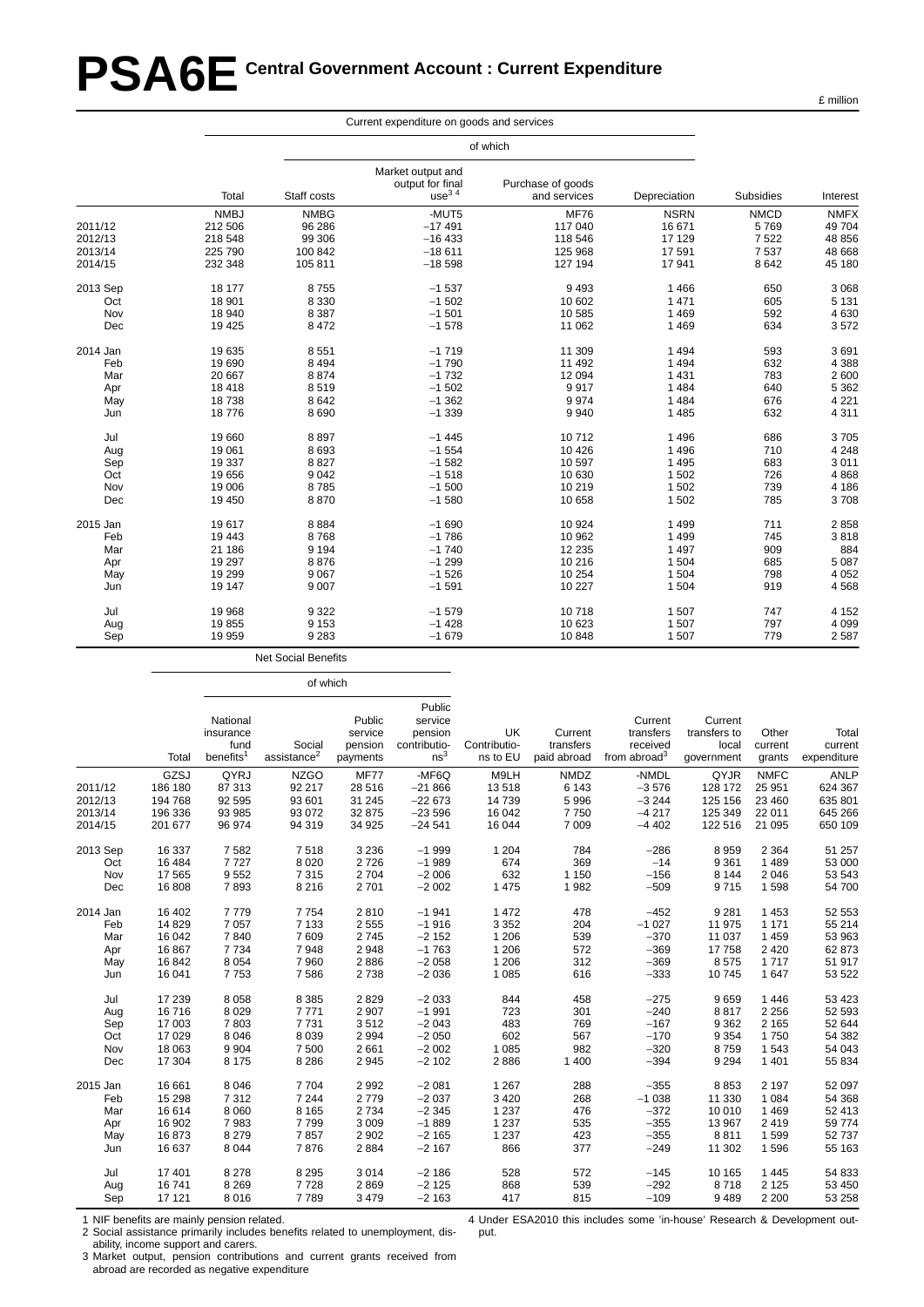# **PSA6F Central Government Account : Net Investment**

|                                             |                                                                |                                                                |                                                     |                                                                             |                                                                                                                                                               | Net investment                                                 |                                                          |                                                             |                                                                     |                                                           |                                                              |                                                              |
|---------------------------------------------|----------------------------------------------------------------|----------------------------------------------------------------|-----------------------------------------------------|-----------------------------------------------------------------------------|---------------------------------------------------------------------------------------------------------------------------------------------------------------|----------------------------------------------------------------|----------------------------------------------------------|-------------------------------------------------------------|---------------------------------------------------------------------|-----------------------------------------------------------|--------------------------------------------------------------|--------------------------------------------------------------|
|                                             |                                                                |                                                                |                                                     |                                                                             | of which                                                                                                                                                      |                                                                |                                                          |                                                             | of which                                                            |                                                           |                                                              |                                                              |
|                                             | Gross<br>capital<br>formation <sup>1</sup>                     | Less<br>Depreciati-                                            | Capital<br>transfers<br>to central                  | Capital<br>transfers<br>from local<br>on government government <sup>2</sup> | Capital<br>transfers<br>from public<br>corporatio-<br>ns <sup>3</sup>                                                                                         | Capital<br>transfers<br>from<br>private<br>sector <sup>4</sup> | Capital<br>transfers<br>from<br>central<br>government    | Capital<br>transfers<br>to local<br>government <sup>2</sup> | Capital<br>transfers<br>to public<br>corporatio-<br>ns <sup>5</sup> | Capital<br>transfers<br>to private<br>sector <sup>3</sup> | Capital<br>transfers<br>to APF <sup>6</sup>                  | Total <sup>7</sup>                                           |
| 2011/12<br>2012/13<br>2013/14<br>2014/15    | MS5Z<br>27 782<br>27 327<br>29 7 35<br>29 885                  | -NSRN<br>$-16671$<br>$-17129$<br>$-17591$<br>$-17941$          | -MFO7<br>$-13612$<br>$-661$<br>$-1667$<br>$-881$    | -NMGL<br>$-13518$<br>$-116$<br>$-165$<br>$-178$                             | -MM9G<br>$\overline{\phantom{a}}$<br>$\overline{\phantom{a}}$<br>$\overline{\phantom{0}}$<br>$\overline{\phantom{0}}$                                         | -ANNN<br>$-94$<br>$-545$<br>$-1502$<br>$-703$                  | MS6X<br>29726<br>30 127<br>22748<br>24 401               | <b>MF78</b><br>18 4 98<br>11 756<br>11 969<br>12 089        | <b>MF79</b><br>351<br>281<br>288<br>241                             | <b>ANNI</b><br>10877<br>18 090<br>10 491<br>12 071        | MF7A<br>$\overline{\phantom{0}}$<br>$\overline{\phantom{0}}$ | -ANNS<br>27 225<br>39 664<br>33 2 25<br>35 4 64              |
| 2013 Sep<br>Oct<br>Nov<br>Dec               | 2 1 9 8<br>2 1 8 5<br>2 3 8 1<br>2 1 8 4                       | $-1466$<br>$-1471$<br>$-1469$<br>$-1469$                       | $-217$<br>$-62$<br>$-21$<br>$-32$                   | $\mathbf{1}$<br>$-3$<br>$-13$<br>$-27$                                      | $\overline{\phantom{0}}$<br>$\overline{\phantom{m}}$<br>$\overline{\phantom{0}}$<br>$\overline{\phantom{0}}$                                                  | $-218$<br>$-59$<br>$-8$<br>$-5$                                | 1756<br>2 1 7 8<br>1 3 8 6<br>2680                       | 936<br>1 2 0 9<br>621<br>943                                | 10<br>24<br>6<br>9                                                  | 810<br>945<br>759<br>1728                                 |                                                              | 2 2 7 1<br>2830<br>2 2 7 7<br>3 3 6 3                        |
| 2014 Jan<br>Feb<br>Mar<br>Apr<br>May<br>Jun | 3 2 8 5<br>3 3 4 8<br>4 5 6 7<br>1736<br>1833<br>2 2 2 6       | $-1494$<br>$-1494$<br>$-1431$<br>$-1484$<br>$-1484$<br>$-1485$ | $-654$<br>24<br>$-136$<br>$-17$<br>$-42$<br>$-19$   | $-12$<br>$-28$<br>$-5$<br>$-7$<br>$-37$<br>$\qquad \qquad -$                | $\overline{\phantom{0}}$<br>$\overline{\phantom{0}}$<br>$\overline{\phantom{m}}$<br>$\overline{\phantom{0}}$<br>$\overline{\phantom{0}}$                      | $-642$<br>52<br>$-131$<br>$-10$<br>$-5$<br>$-19$               | 2 1 7 8<br>1722<br>2 3 2 2<br>2 2 0 0<br>1694<br>1533    | 1 0 9 5<br>473<br>1 2 9 8<br>1 505<br>733<br>675            | 131<br>21<br>47<br>106<br>9<br>$\overline{4}$                       | 952<br>1 2 2 8<br>977<br>589<br>952<br>854                | $\overline{\phantom{0}}$<br>-                                | 3 3 1 5<br>3 600<br>5 3 2 2<br>2 4 3 5<br>2 0 0 1<br>2 2 5 5 |
| Jul<br>Aug<br>Sep<br>Oct<br>Nov<br>Dec      | 2 2 9 3<br>1 9 5 0<br>2 2 0 6<br>2 3 8 2<br>2 2 7 6<br>2 1 6 9 | $-1496$<br>$-1496$<br>$-1495$<br>$-1502$<br>$-1502$<br>$-1502$ | $-28$<br>$-33$<br>$-18$<br>$-120$<br>$-34$<br>$-27$ | $-18$<br>$-24$<br>$-6$<br>$-15$<br>$-28$<br>$\overline{\phantom{a}}$        | $\overline{\phantom{0}}$<br>$\qquad \qquad -$<br>$\overline{\phantom{0}}$<br>$\overline{\phantom{0}}$<br>$\overline{\phantom{0}}$<br>$\overline{\phantom{0}}$ | $-10$<br>$-9$<br>$-12$<br>$-105$<br>$-6$<br>$-27$              | 2 1 0 2<br>1 3 8 8<br>1715<br>2 2 3 5<br>1597<br>3 1 1 0 | 1581<br>755<br>791<br>1 3 7 5<br>719<br>793                 | 14<br>$\overline{4}$<br>12<br>14<br>14<br>15                        | 507<br>629<br>912<br>846<br>864<br>2 3 0 2                | -                                                            | 2871<br>1809<br>2 4 0 8<br>2 9 9 5<br>2 3 3 7<br>3750        |
| 2015 Jan<br>Feb<br>Mar<br>Apr<br>May<br>Jun | 2876<br>3 1 6 1<br>4777<br>1930<br>2 1 4 8<br>2 5 3 8          | $-1499$<br>$-1499$<br>$-1497$<br>$-1504$<br>$-1504$<br>$-1504$ | $-11$<br>$-42$<br>$-490$<br>$-506$<br>$-56$<br>$-7$ | $-1$<br>$-31$<br>$-11$<br>$-5$<br>$-49$<br>3                                | $\overline{\phantom{0}}$<br>$\overline{\phantom{0}}$<br>$\overline{\phantom{0}}$<br>$\overline{\phantom{0}}$                                                  | $-10$<br>$-11$<br>$-479$<br>$-501$<br>$-7$<br>$-10$            | 1876<br>1 4 5 4<br>3 4 9 7<br>2513<br>1582<br>1509       | 1 1 4 8<br>713<br>1 3 0 1<br>1586<br>1 0 0 6<br>701         | $-11$<br>12<br>48<br>106<br>$-2$<br>$\overline{7}$                  | 739<br>729<br>2 1 4 8<br>821<br>578<br>801                | Ξ.                                                           | 3 2 4 2<br>3 0 7 4<br>6 2 8 7<br>2 4 3 3<br>2 170<br>2 5 3 6 |
| Jul<br>Aug<br>Sep                           | 2 0 9 9<br>2 2 6 4<br>2 2 7 6                                  | $-1507$<br>$-1507$<br>$-1507$                                  | $-9$<br>$-85$<br>$-18$                              | 3<br>$-69$<br>$-4$                                                          |                                                                                                                                                               | $-12$<br>$-16$<br>$-14$                                        | 2 2 4 5<br>1536<br>1579                                  | 1 5 5 8<br>775<br>754                                       | $\overline{7}$<br>55<br>9                                           | 680<br>706<br>816                                         |                                                              | 2828<br>2 2 0 8<br>2 3 3 0                                   |

1 Includes net increase in inventories and valuables.

2 Includes Housing Revenue Account reform in Mar 2012.

3 The large capital transfers in 2008/09 arise from movements associated with depositor compensation payments by FSCS and HMT.

4 Includes transfer of Royal Mail pension plan assets in April 2012 and movements associated with depositor compensation payments by FSCS and HMT in 2008/09.

5 Includes capital transfers to Lloyds Banking Group and Royal Bank of Scotland associated with equity purchases.

6 APF = Asset Purchase Facility. Currently no capital transfers to the APF have taken place, but transfers may be made in future.

7 Includes Housing Revenue Account reform in Mar 2012, transfer of Royal Mail pension plan assets in April 2012 and movements associated with depositor compensation payments by FSCS and HMT in 2008/09.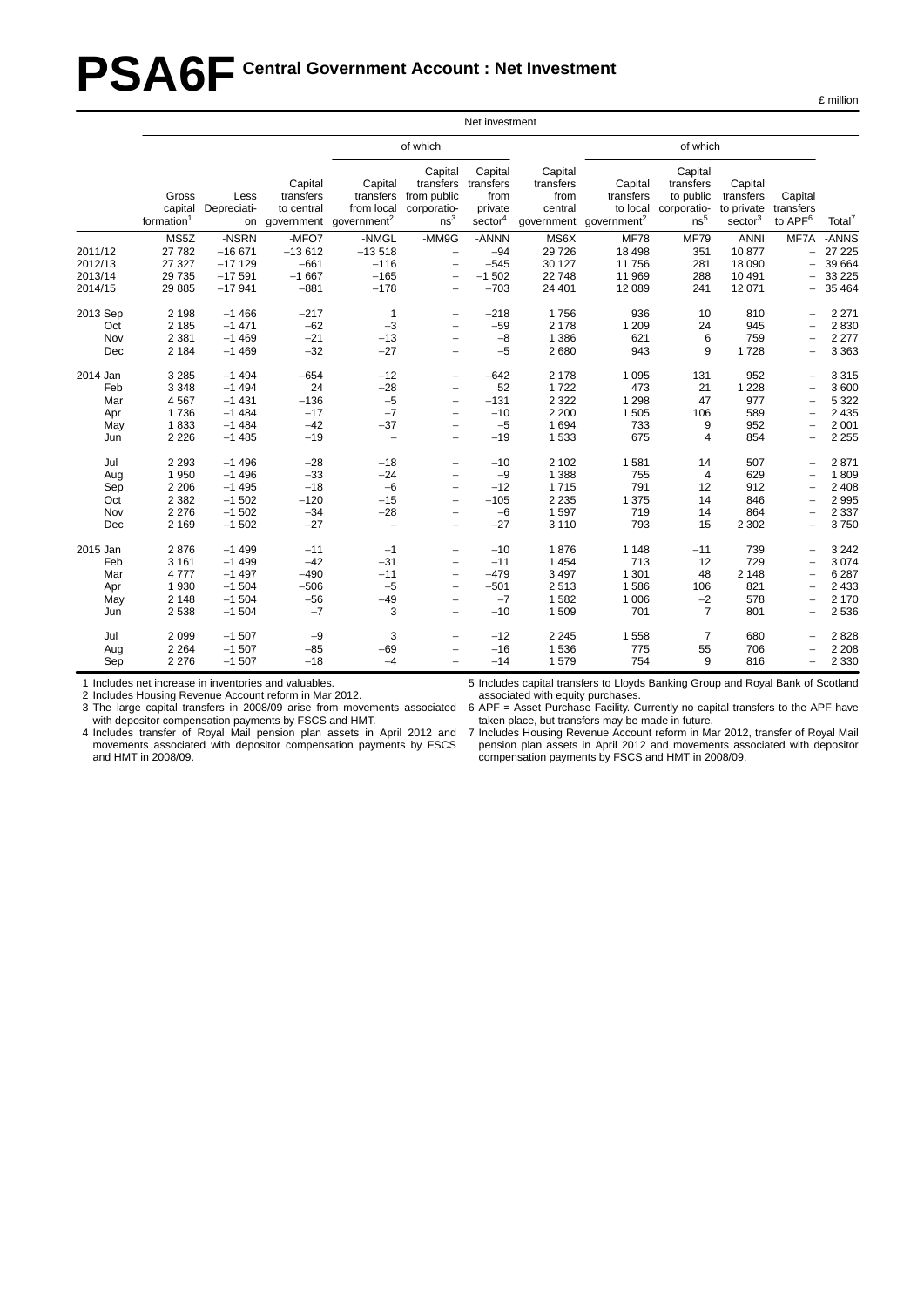#### REC1 Reconciliation of Public Sector Net Borrowing and Net Cash Requirement<br>REC1 (excluding public sector banks) **(excluding public sector banks)** £ million

|                                                    | Net borrowing                                                         | Net lending to<br>private sector and<br>rest of world      | Net acquisition of<br>company securities                            | Adjustment for<br>interest on gilts                                  | Accounts                                                 | Other financial                                                        | Net cash                                                           |
|----------------------------------------------------|-----------------------------------------------------------------------|------------------------------------------------------------|---------------------------------------------------------------------|----------------------------------------------------------------------|----------------------------------------------------------|------------------------------------------------------------------------|--------------------------------------------------------------------|
|                                                    | -B.9q                                                                 | F.4                                                        | F <sub>5</sub>                                                      | F <sub>3</sub>                                                       | receivable/payable                                       | transactions                                                           | requirement <sup>1</sup>                                           |
|                                                    | $\mathbf{1}$                                                          | $\overline{c}$                                             | 3                                                                   | $\overline{\mathbf{4}}$                                              | 5                                                        | 6                                                                      | $\overline{7}$                                                     |
| 2006<br>2007<br>2008                               | -J5II<br>36 506<br>40 828<br>74 304                                   | <b>JW33</b><br>$-372$<br>4784<br>3843                      | <b>JW34</b><br>$-3113$<br>$-2362$<br>16 974                         | <b>JW36</b><br>$-760$<br>$-5020$<br>$-6146$                          | <b>JW35</b><br>3535<br>$-6612$<br>14 628                 | <b>JW37</b><br>$-1616$<br>1 2 6 6<br>21 500                            | <b>JW38</b><br>34 180<br>32 884<br>125 103                         |
| 2009                                               | 152 230                                                               | 6412                                                       | 33 965                                                              | 2736                                                                 | $-3656$                                                  | 9098                                                                   | 200 785                                                            |
| 2010                                               | 142 266                                                               | $-8959$                                                    | 179                                                                 | $-8678$                                                              | 12 14 1                                                  | 7 1 7 2                                                                | 144 121                                                            |
| 2011                                               | 114 421                                                               | $-2891$                                                    | $-9$                                                                | $-4716$                                                              | 5 0 38                                                   | $-11905$                                                               | 99 938                                                             |
| 2012                                               | 126 337                                                               | 6047                                                       | $-14921$                                                            | $-5937$                                                              | $-4822$                                                  | $-7745$                                                                | 98 959                                                             |
| 2013                                               | 100 553                                                               | 2 3 4 2                                                    | $-26398$                                                            | 2 2 8 7                                                              | 837                                                      | $-18241$                                                               | 61 380                                                             |
| 2014                                               | 98 038                                                                | 4628                                                       | $-7371$                                                             | $-4472$                                                              | 1 4 0 5                                                  | $-13912$                                                               | 78 316                                                             |
| 2006/07                                            | 37 174                                                                | $-609$                                                     | $-2764$                                                             | $-1383$                                                              | 3529                                                     | $-542$                                                                 | 35 405                                                             |
| 2007/08                                            | 41 056                                                                | 6 0 9 2                                                    | $-2600$                                                             | $-4812$                                                              | $-111105$                                                | $-697$                                                                 | 27 934                                                             |
| 2008/09                                            | 101 647                                                               | 5864                                                       | 26 0 28                                                             | $-4885$                                                              | 6 2 9 7                                                  | 32 652                                                                 | 167 603                                                            |
| 2009/10                                            | 153 451                                                               | $-313$                                                     | 25 060                                                              | 1817                                                                 | 20 542                                                   | $-1742$                                                                | 198 815                                                            |
| 2010/11                                            | 134 840                                                               | $-4585$                                                    | $-116$                                                              | $-7819$                                                              | 2 1 9 7                                                  | 1 4 3 2                                                                | 125 949                                                            |
| 2011/12                                            | 113 607                                                               | 1676                                                       | $-1354$                                                             | $-2291$                                                              | $-4180$                                                  | $-3312$                                                                | 104 146                                                            |
| 2012/13                                            | 119 702                                                               | 2 1 2 7                                                    | $-16262$                                                            | $-5126$                                                              | 213                                                      | $-15939$                                                               | 84 715                                                             |
| 2013/14                                            | 99 879                                                                | 5 2 2 3                                                    | $-30027$                                                            | 1761                                                                 | 256                                                      | $-13382$                                                               | 63710                                                              |
| 2014/15                                            | 90 120                                                                | 3 1 3 6                                                    | $-1520$                                                             | $-1383$                                                              | 1476                                                     | $-19269$                                                               | 72 560                                                             |
| 2012 Q2                                            | 46 752                                                                | 1 2 2 5                                                    | $-10576$                                                            | $-5946$                                                              | 2 3 0 2                                                  | $-13582$                                                               | 20 175                                                             |
| Q3                                                 | 22 960                                                                | $-274$                                                     | $-746$                                                              | 3633                                                                 | $-4556$                                                  | 567                                                                    | 21 584                                                             |
| Q4                                                 | 36 973                                                                | 351                                                        | $-1982$                                                             | $-6877$                                                              | 7456                                                     | 1 3 4 8                                                                | 37 269                                                             |
| 2013 Q1                                            | 13 017                                                                | 825                                                        | $-2958$                                                             | 4 0 64                                                               | $-4989$                                                  | $-4272$                                                                | 5 687                                                              |
| Q2                                                 | 31 511                                                                | 2509                                                       | $-448$                                                              | $-6755$                                                              | $-324$                                                   | $-9553$                                                                | 16 940                                                             |
| Q <sub>3</sub>                                     | 21 555                                                                | $-1077$                                                    | $-16502$                                                            | 10744                                                                | $-541$                                                   | $-3172$                                                                | 11 007                                                             |
| Q4                                                 | 34 470                                                                | 85                                                         | $-6490$                                                             | $-5766$                                                              | 6691                                                     | $-1244$                                                                | 27 746                                                             |
| 2014 Q1                                            | 12 343                                                                | 3706                                                       | $-6587$                                                             | 3538                                                                 | $-5570$                                                  | 587                                                                    | 8 0 1 7                                                            |
| Q2                                                 | 31 649                                                                | 3957                                                       | 736                                                                 | $-6322$                                                              | $-482$                                                   | $-3621$                                                                | 25 917                                                             |
| Q <sub>3</sub>                                     | 22 136                                                                | 287                                                        | $-1058$                                                             | 3606                                                                 | $-2955$                                                  | $-4937$                                                                | 17 079                                                             |
| Q <sub>4</sub>                                     | 31 910                                                                | $-3322$                                                    | $-462$                                                              | $-5294$                                                              | 10412                                                    | $-5941$                                                                | 27 303                                                             |
| 2015 Q1                                            | 4 4 2 5                                                               | 2 2 1 4                                                    | $-736$                                                              | 6627                                                                 | $-5499$                                                  | $-4770$                                                                | 2 2 6 1                                                            |
| Q2                                                 | 27 190                                                                | $-968$                                                     | $-4449$                                                             | $-5723$                                                              | $-1424$                                                  | 5 6 2 9                                                                | 20 255                                                             |
| Q3                                                 | 19 140                                                                | $-5053$                                                    | $-4130$                                                             | 4 0 1 5                                                              | $-490$                                                   | $-1220$                                                                | 12 262                                                             |
| 2013 Sep                                           | 10 318                                                                | 75                                                         | $-7094$                                                             | 4548                                                                 | 4 1 4 9                                                  | $-774$                                                                 | 11 222                                                             |
| Oct                                                | 7768                                                                  | 412                                                        | $-6000$                                                             | $-3357$                                                              | $-2519$                                                  | $-1861$                                                                | $-5557$                                                            |
| Nov                                                | 15 679                                                                | $-325$                                                     | 173                                                                 | $-2309$                                                              | 1782                                                     | $-2397$                                                                | 12 603                                                             |
| Dec                                                | 11 023                                                                | $-2$                                                       | -663                                                                | $-100$                                                               | 7428                                                     | 3014                                                                   | 20 700                                                             |
| 2014 Jan<br>Feb<br>Mar<br>Apr<br>May               | $-5981$<br>10 451<br>7873<br>9 0 2 2<br>12 302                        | 2 6 0 9<br>771<br>326<br>4 0 0 0<br>362<br>$-405$          | $-1930$<br>$-13$<br>$-4644$<br>567<br>256<br>$-87$                  | 991<br>$-2474$<br>5 0 21<br>$-3569$<br>$-1948$<br>$-805$             | $-8445$<br>$-3996$<br>6871<br>$-7752$<br>469<br>6801     | $-1637$<br>158<br>2 0 6 6<br>$-5952$<br>1831<br>500                    | $-14393$<br>4897<br>17513<br>$-3684$<br>13 27 2<br>16 329          |
| Jun<br>Jul<br>Aug<br>Sep<br>Oct<br>Nov             | 10 325<br>431<br>10732<br>10 973<br>7 102<br>12 966                   | $-1127$<br>533<br>881<br>$-1059$<br>$-770$<br>$-1493$      | $-131$<br>$-725$<br>$-202$<br>$-22$<br>$-250$                       | 1 2 7 2<br>$-2435$<br>4769<br>$-3211$<br>$-1913$                     | $-5152$<br>$-1785$<br>3982<br>$-5$<br>3 4 8 7<br>6930    | $-730$<br>$-2566$<br>$-1641$<br>$-6447$<br>$-5010$                     | $-5437$<br>3754<br>18762<br>$-3642$<br>8510                        |
| Dec<br>2015 Jan<br>Feb<br>Mar<br>Apr<br>May<br>Jun | 11 842<br>$-10298$<br>7 3 6 6<br>7 3 5 7<br>7 1 8 4<br>10 291<br>9715 | 3 2 9 4<br>376<br>$-1456$<br>3 0 4 6<br>$-1766$<br>$-2248$ | $-190$<br>$-30$<br>$-583$<br>$-123$<br>$-663$<br>$-1588$<br>$-2198$ | $-170$<br>2606<br>$-2026$<br>6 0 4 7<br>$-3278$<br>$-1706$<br>$-739$ | $-8133$<br>$-2466$<br>5 100<br>$-7841$<br>867<br>5 5 5 0 | 5516<br>$-4942$<br>$-2172$<br>2 3 4 4<br>$-4960$<br>5 4 9 2<br>5 0 9 7 | 22 435<br>$-17503$<br>495<br>19 269<br>$-6512$<br>11 590<br>15 177 |
| Jul                                                | $-1837$                                                               | $-2674$                                                    | $-958$                                                              | 1 3 6 8                                                              | $-4464$                                                  | 2 9 9 1                                                                | $-5574$                                                            |
| Aug                                                | 11 571                                                                | $-2307$                                                    | $-2410$                                                             | $-2144$                                                              | $-1884$                                                  | $-2488$                                                                | 338                                                                |
| Sep                                                | 9 4 0 6                                                               | $-72$                                                      | $-762$                                                              | 4791                                                                 | 5858                                                     | $-1723$                                                                | 17 498                                                             |

1 Prior to 1997 was known as public sector borrowing requirement (PSBR)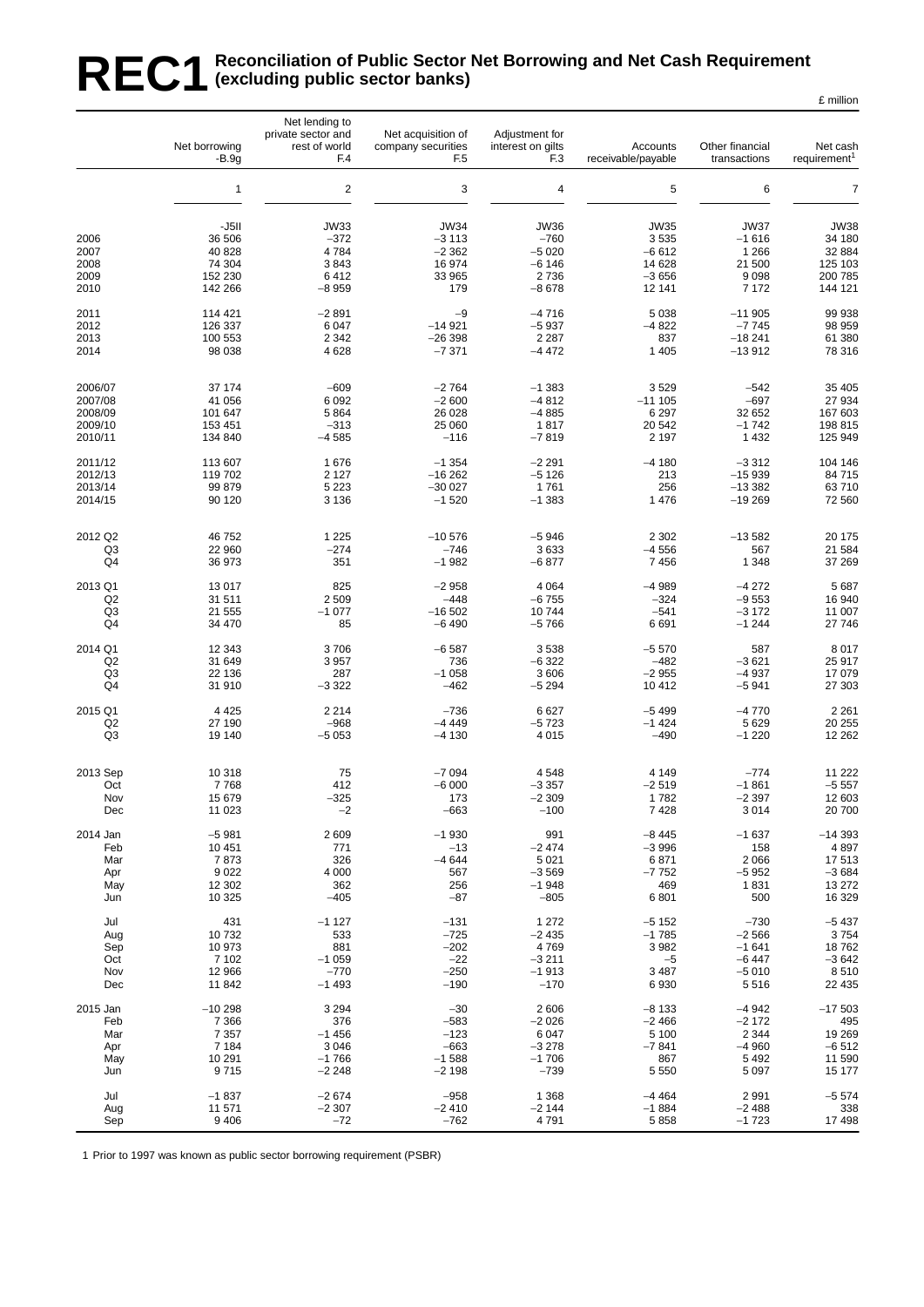# REC2<sup>Reconciliation of Central Government Net Borrowing<br>REC2 and Net Cash Requirement</sup> **and Net Cash Requirement**

|                               | Net borrowing<br>$-B.9g$              | Net lending to<br>private sector and<br>rest of world<br>F.4 | Net acquisition of<br>company securities<br>F <sub>5</sub> | Adjustment for<br>interest on gilts<br>F <sub>3</sub> | Accounts<br>receivable/payable               | Other financial<br>transactions          | Net cash<br>requirement                    |
|-------------------------------|---------------------------------------|--------------------------------------------------------------|------------------------------------------------------------|-------------------------------------------------------|----------------------------------------------|------------------------------------------|--------------------------------------------|
|                               | $\mathbf{1}$                          | $\overline{2}$                                               | 3                                                          | $\overline{4}$                                        | 5                                            | 6                                        | $\overline{7}$                             |
| 2006<br>2007<br>2008          | -NMFJ<br>38752<br>41 011<br>71 319    | <b>ANRH</b><br>2 0 6 3<br>4 3 4 5<br>2677                    | <b>ANRS</b><br>$\overline{2}$<br>$-4193$<br>16 585         | ANRU<br>$-761$<br>$-5020$<br>$-6146$                  | <b>ANRT</b><br>$-2315$<br>$-5764$<br>16 4 29 | <b>ANRV</b><br>595<br>2793<br>22 5 29    | <b>RUUX</b><br>38 336<br>33 172<br>123 393 |
| 2009                          | 152 091                               | 4686                                                         | 32 376                                                     | 2735                                                  | $-171$                                       | 6737                                     | 198 454                                    |
| 2010                          | 148 003                               | $-10182$                                                     | $-596$                                                     | $-8679$                                               | 11 502                                       | 7 4 7 0                                  | 147 518                                    |
| 2011                          | 120 189                               | $-4149$                                                      | $-717$                                                     | $-4716$                                               | 5 0 0 9                                      | $-6014$                                  | 109 602                                    |
| 2012                          | 130 537                               | 3783                                                         | $-14970$                                                   | $-5937$                                               | $-6717$                                      | $-3109$                                  | 103 587                                    |
| 2013                          | 94 705                                | 618                                                          | $-27738$                                                   | 2 2 8 7                                               | 10777                                        | $-7374$                                  | 73 275                                     |
| 2014                          | 102 599                               | 1919                                                         | $-8057$                                                    | $-4472$                                               | 10 215                                       | $-12355$                                 | 89 849                                     |
| 2006/07                       | 36 754                                | 2871                                                         | $-1436$                                                    | $-1.384$                                              | 3617                                         | $-3158$                                  | 37 264                                     |
| 2007/08                       | 43 102                                | 4 1 0 4                                                      | $-2462$                                                    | $-4812$                                               | $-12247$                                     | 2616                                     | 30 301                                     |
| 2008/09                       | 95 171                                | 4 4 2 6                                                      | 25 507                                                     | $-4885$                                               | 13 5 28                                      | 30 162                                   | 163 909                                    |
| 2009/10                       | 156 920                               | $-1941$                                                      | 23 382                                                     | 1817                                                  | 17 223                                       | 87                                       | 197 488                                    |
| 2010/11                       | 139 775                               | $-5904$                                                      | $-680$                                                     | $-7821$                                               | 4814                                         | 1885                                     | 132 069                                    |
| 2011/12                       | 114 122                               | $-486$                                                       | $-1424$                                                    | $-2291$                                               | $-2613$                                      | 1 3 3 6                                  | 108 644                                    |
| 2012/13                       | 125 798                               | $-163$                                                       | $-18664$                                                   | $-5126$                                               | $-545$                                       | $-6704$                                  | 94 596                                     |
| 2013/14                       | 103 125                               | 3 1 6 9                                                      | $-299949$                                                  | 1761                                                  | 10 4 25                                      | $-8720$                                  | 79811                                      |
| 2014/15                       | 90 000                                | 401                                                          | $-2336$                                                    | $-1383$                                               | 10 917                                       | $-13940$                                 | 83 659                                     |
| 2012 Q2                       | 52 411                                | 937                                                          | $-11233$                                                   | $-5946$                                               | 1739                                         | $-10917$                                 | 26 991                                     |
| Q3                            | 27 138                                | $-746$                                                       | $-1331$                                                    | 3633                                                  | $-4236$                                      | 1528                                     | 25 986                                     |
| Q4                            | 39 9 25                               | 237                                                          | $-1527$                                                    | $-6877$                                               | 3 4 9 6                                      | 2418                                     | 37 672                                     |
| 2013 Q1                       | 6 3 2 4                               | $-591$                                                       | $-4573$                                                    | 4 0 64                                                | $-1544$                                      | 267                                      | 3 9 4 7                                    |
| Q <sub>2</sub>                | 32 483                                | 2 3 3 8                                                      | $-565$                                                     | $-6755$                                               | 2923                                         | $-1506$                                  | 28 918                                     |
| Q3                            | 21 7 1 7                              | $-1195$                                                      | $-16264$                                                   | 10744                                                 | 3 4 2 4                                      | $-3833$                                  | 14 593                                     |
| Q4                            | 34 181                                | 66                                                           | $-6336$                                                    | $-5766$                                               | 5974                                         | $-2302$                                  | 25 817                                     |
| 2014 Q1                       | 14744                                 | 1960                                                         | $-6784$                                                    | 3538                                                  | $-1896$                                      | $-1079$                                  | 10 483                                     |
| Q <sub>2</sub>                | 39 270                                | 3 2 6 7                                                      | $-148$                                                     | $-6322$                                               | 1787                                         | $-2638$                                  | 35 216                                     |
| Q3                            | 21 549                                | 157                                                          | $-779$                                                     | 3 6 0 6                                               | 1 2 2 4                                      | $-6104$                                  | 19 653                                     |
| Q4                            | 27 036                                | $-3465$                                                      | $-346$                                                     | $-5294$                                               | 9 100                                        | $-2534$                                  | 24 497                                     |
| 2015 Q1                       | 2 1 4 5                               | 442                                                          | $-1063$                                                    | 6627                                                  | $-1194$                                      | $-2664$                                  | 4 2 9 3                                    |
| Q2                            | 32 289                                | $-1461$                                                      | $-4994$                                                    | $-5723$                                               | 909                                          | 4872                                     | 25 892                                     |
| Q3                            | 19915                                 | $-5107$                                                      | $-4468$                                                    | 4 0 1 5                                               | 5 2 4 7                                      | $-1940$                                  | 17 662                                     |
| 2013 Sep<br>Oct<br>Nov<br>Dec | 10 205<br>8 2 5 7<br>14 351<br>11 573 | 37<br>406<br>$-331$<br>$-9$                                  | $-7328$<br>$-6209$<br>$-127$                               | 6954<br>$-4552$<br>$-3506$<br>2 2 9 2                 | 5 5 8 2<br>$-2898$<br>1 4 9 4<br>7 3 7 8     | $-1813$<br>$-1625$<br>$-1958$<br>1 2 8 1 | 13 637<br>$-6621$<br>10 050<br>22 388      |
| 2014 Jan                      | $-6461$                               | 2026                                                         | $-2290$                                                    | $-206$                                                | $-5750$                                      | $-1402$                                  | $-14083$                                   |
| Feb                           | 11 929                                | 188                                                          | $-57$                                                      | $-3671$                                               | $-3793$                                      | 385                                      | 4 9 8 1                                    |
| Mar                           | 9 2 7 6                               | $-254$                                                       | $-4437$                                                    | 7415                                                  | 7647                                         | $-62$                                    | 19585                                      |
| Apr                           | 14 8 30                               | 3771                                                         | $-33$                                                      | $-4771$                                               | $-7133$                                      | $-2640$                                  | 4 0 24                                     |
| May                           | 12 135                                | 133                                                          | $\mathbf{1}$                                               | $-3150$                                               | 1753                                         | 2744                                     | 13616                                      |
| Jun                           | 12 3 05                               | $-637$                                                       | $-116$                                                     | 1599                                                  | 7 1 6 7                                      | $-2742$                                  | 17 576                                     |
| Jul                           | 815                                   | $-1170$                                                      | 32                                                         | 70                                                    | $-3812$                                      | 750                                      | $-3315$                                    |
| Aug                           | 9 9 6 0                               | 490                                                          | $-607$                                                     | $-3637$                                               | $-327$                                       | $-3429$                                  | 2 4 5 0                                    |
| Sep                           | 10774                                 | 837                                                          | $-204$                                                     | 7 1 7 3                                               | 5 3 6 3                                      | $-3425$                                  | 20 518                                     |
| Oct                           | 3 4 0 2                               | $-1106$                                                      | $-58$                                                      | $-4389$                                               | $-591$                                       | $-2439$                                  | $-5181$                                    |
| Nov                           | 12 058                                | $-817$                                                       | $-215$                                                     | $-3097$                                               | 2917                                         | $-3605$                                  | 7 2 4 1                                    |
| Dec                           | 11 576                                | $-1542$                                                      | $-73$                                                      | 2 1 9 2                                               | 6 7 7 4                                      | 3510                                     | 22 437                                     |
| 2015 Jan                      | $-13621$                              | 2703                                                         | $-244$                                                     | 1 4 2 7                                               | $-4819$                                      | $-4365$                                  | $-18919$                                   |
| Feb                           | 8 1 4 5                               | $-215$                                                       | $-414$                                                     | $-3209$                                               | $-3009$                                      | 1 4 0 3                                  | 2701                                       |
| Mar                           | 7621                                  | $-2046$                                                      | $-405$                                                     | 8 4 0 9                                               | 6634                                         | 298                                      | 20 511                                     |
| Apr                           | 9 4 5 9                               | 2882                                                         | $-745$                                                     | $-4461$                                               | $-7270$                                      | $-1899$                                  | $-2034$                                    |
| May                           | 10 581                                | $-1930$                                                      | $-1751$                                                    | $-2889$                                               | 2 2 6 1                                      | 4 5 3 0                                  | 10 802                                     |
| Jun                           | 12 249                                | $-2413$                                                      | $-2498$                                                    | 1627                                                  | 5918                                         | 2 2 4 1                                  | 17 124                                     |
| Jul                           | $-601$                                | $-2692$                                                      | $-1223$                                                    | 185                                                   | $-2155$                                      | 3 2 6 4                                  | -3 222                                     |
| Aug                           | 10 967                                | $-2325$                                                      | $-2624$                                                    | $-3327$                                               | $-289$                                       | $-2807$                                  | $-405$                                     |
| Sep                           | 9549                                  | $-90$                                                        | $-621$                                                     | 7 1 5 7                                               | 7691                                         | $-2397$                                  | 21 289                                     |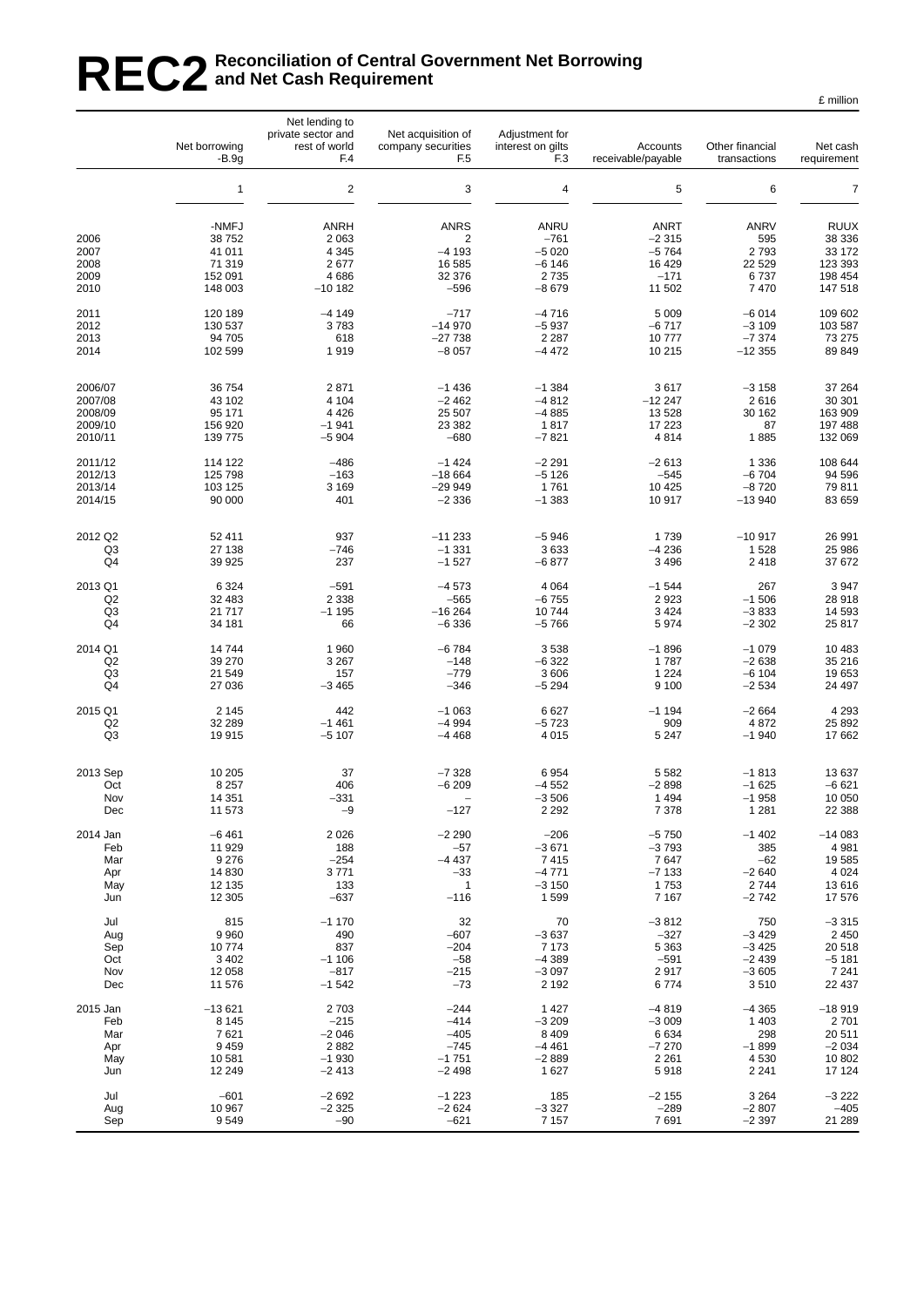# PSA7A Public Sector Net Cash Requirement<sup>1</sup>

£ million

|                                                     | Central government<br>Local government                           |                                                                                            |                                                        | Non-financial public corporations                        |                                                          |                                                                |                                                            |                                                     |                                                          |                                                                  |                                                                |                                                              |
|-----------------------------------------------------|------------------------------------------------------------------|--------------------------------------------------------------------------------------------|--------------------------------------------------------|----------------------------------------------------------|----------------------------------------------------------|----------------------------------------------------------------|------------------------------------------------------------|-----------------------------------------------------|----------------------------------------------------------|------------------------------------------------------------------|----------------------------------------------------------------|--------------------------------------------------------------|
|                                                     |                                                                  | Of which:                                                                                  |                                                        | of which                                                 |                                                          |                                                                | of which                                                   |                                                     |                                                          | Public<br>Bank of Sector NCR                                     | Public<br>sector                                               | Public                                                       |
|                                                     | NCR <sup>4</sup>                                                 | Own account                                                                                | NCR <sup>4</sup>                                       | from CG                                                  | other                                                    | NCR <sup>4</sup>                                               | from CG                                                    |                                                     | other England <sup>2</sup>                               | $ex^3$ <sup>4</sup>                                              | banks NCR <sup>4</sup>                                         | Sector NCR <sup>4</sup>                                      |
|                                                     | $\mathbf{1}$                                                     | $\sqrt{2}$                                                                                 | 3                                                      | 4                                                        | 5                                                        | 6                                                              | $\overline{7}$                                             | 8                                                   | 9                                                        | 10                                                               | 11                                                             | 12                                                           |
| 2006<br>2007<br>2008<br>2009<br>2010                | <b>RUUW</b><br>40 447<br>34 382<br>126 792<br>196 857<br>150 743 | <b>RUUX</b><br>38 336<br>33 172<br>123 393<br>198 454<br>147 518                           | ABEG<br>$-853$<br>$-1781$<br>3765<br>4791<br>2620      | ABEC<br>2 4 6 6<br>1 3 1 7<br>3 3 1 0<br>$-1488$<br>2744 | AAZK<br>$-3319$<br>$-3098$<br>455<br>6 2 7 9<br>$-124$   | <b>ABEM</b><br>$-3187$<br>1610<br>$-1166$<br>$-362$<br>1 3 1 9 | <b>ABEI</b><br>$-355$<br>$-107$<br>89<br>$-109$<br>481     | AAZL<br>$-2832$<br>1717<br>$-1255$<br>$-253$<br>838 | JW2I<br>$-116$<br>$-117$<br>$-889$<br>$-2098$<br>$-7336$ | <b>JW38</b><br>34 180<br>32 884<br>125 103<br>200 785<br>144 121 | IL6D<br>2750<br>67 197<br>$-118229$<br>$-142$ 185              | <b>RURQ</b><br>34 180<br>35 634<br>192 300<br>82 556<br>1936 |
| 2011<br>2012<br>2013<br>2014                        | 110 698<br>111 549<br>72 943<br>90 571                           | 109 602<br>103 587<br>73 275<br>89 849                                                     | 2 1 4 8<br>5 9 64<br>2 0 7 4<br>263                    | 1 0 2 7<br>8 4 6 9<br>389<br>511                         | 1 1 2 1<br>$-2505$<br>1 685<br>$-248$                    | $-1765$<br>$1269$<br>$-1093$<br>635                            | 69<br>$-507$<br>$-721$<br>211                              | $-1834$<br>1776<br>$-372$<br>424                    | $-10047$<br>$-11861$<br>$-12876$<br>$-12431$             | 99 938<br>98 959<br>61 380<br>78 316                             | $-130698$<br>$-127286$<br>$-94883$<br>$-8588$                  | $-30760$<br>$-28327$<br>$-33503$<br>69728                    |
| 2006/07<br>2007/08<br>2008/09<br>2009/10<br>2010/11 | 37 442<br>33 26 2<br>163829<br>198 594<br>134 014                | 37 264<br>30 301<br>163 909<br>197 488<br>132 069                                          | 58<br>$-723$<br>4 4 0 1<br>4958<br>773                 | 825<br>2853<br>133<br>368<br>1958                        | $-767$<br>$-3576$<br>4 2 6 8<br>4590<br>$-1185$          | $-1792$<br>$-1471$<br>182<br>654<br>487                        | $-647$<br>108<br>$-213$<br>738<br>$-13$                    | $-1145$<br>$-1579$<br>395<br>$-84$<br>500           | $-125$<br>$-173$<br>$-889$<br>$-4285$<br>$-7380$         | 35 405<br>27 934<br>167 603<br>198 815<br>125 949                | $-275$<br>13 996<br>$-106428$<br>$-121184$                     | 35 405<br>27 659<br>181 599<br>92 387<br>4765                |
| 2011/12<br>2012/13<br>2013/14<br>2014/15            | 117672<br>95 863<br>78 433<br>84 541                             | 108 644<br>94 596<br>79811<br>83 659                                                       | 8816<br>1815<br>$-3207$<br>219                         | 8793<br>1 6 2 6<br>$-283$<br>729                         | 23<br>189<br>$-2924$<br>$-510$                           | $-2062$<br>884<br>$-208$<br>943                                | 235<br>$-359$<br>$-1095$<br>153                            | $-2297$<br>1 2 4 3<br>887<br>790                    | $-11252$<br>$-12580$<br>$-12686$<br>$-12261$             | 104 146<br>84 715<br>63710<br>72 560                             | $-162065$<br>$-106286$<br>$-66451$<br>$-2092$                  | -57 919<br>-21 571<br>$-2741$<br>70 468                      |
| 2012 Q2<br>$^{Q3}_{Q4}$                             | 26782<br>26 152<br>38 187                                        | 26 991<br>25 986<br>37 672                                                                 | $-5259$<br>$-680$<br>1 3 9 8                           | 388<br>179<br>524                                        | $-5647$<br>$-859$<br>874                                 | 515<br>321<br>422                                              | $-597$<br>$-13$<br>$-9$                                    | 1 1 1 2<br>334<br>431                               | $-2072$<br>$-4043$<br>$-2\,223$                          | 20 175<br>21 584<br>37 269                                       | $-54821$<br>$-8268$<br>$-9406$                                 | $-34646$<br>13 316<br>27 863                                 |
| 2013 Q1<br>Q2<br>Q3<br>Q4                           | 4742<br>28760<br>14 349<br>25 092                                | 3 9 4 7<br>28 918<br>14 593<br>25 817                                                      | 6 3 5 6<br>$-9600$<br>734<br>4 5 8 4                   | 535<br>159<br>$-218$<br>$-87$                            | 5821<br>$-9759$<br>952<br>4671                           | $-374$<br>$-114$<br>$-198$<br>$-407$                           | 260<br>$-317$<br>$-26$<br>$-638$                           | $-634$<br>203<br>$-172$<br>231                      | $-4242$<br>$-2264$<br>$-4122$<br>$-2248$                 | 5 6 8 7<br>16 940<br>11 007<br>27 746                            | $-33791$<br>$-33803$<br>$-13595$<br>$-13694$                   | $-281104$<br>$-16863$<br>$-2588$<br>14 052                   |
| 2014 Q1<br>Q <sub>2</sub><br>Q3<br>Q4               | 10 232<br>34 985<br>20 093<br>25 261                             | 10 483<br>35 216<br>19 653<br>24 497                                                       | 1 0 7 5<br>$-7122$<br>1 3 9 2<br>4918                  | $-137$<br>$-196$<br>467<br>377                           | 1 2 1 2<br>$-6926$<br>925<br>4541                        | 511<br>77<br>$-160$<br>207                                     | $-114$<br>$-35$<br>$-27$<br>387                            | 625<br>112<br>$-133$<br>$-180$                      | $-4052$<br>$-2254$<br>$-3806$<br>$-2319$                 | 8 0 1 7<br>25 917<br>17 079<br>27 303                            | $-5359$<br>$-5498$<br>1 1 3 4<br>1 1 3 5                       | 2 658<br>20 419<br>18 213<br>28 4 38                         |
| 2015 Q1<br>Q <sub>2</sub><br>Q3                     | 4 2 0 2<br>26 068<br>17700                                       | 4 2 9 3<br>25 892<br>17 662                                                                | 1 0 3 1<br>$-3047$<br>$-1.375$                         | 81<br>485<br>$-205$                                      | 950<br>$-3532$<br>$-1170$                                | 819<br>$-259$<br>$-364$                                        | $-172$<br>$-309$<br>243                                    | 991<br>50<br>$-607$                                 | $-3882$<br>$-2331$<br>$-3661$                            | 2 2 6 1<br>20 255<br>12 262                                      | 1 1 3 7<br>1 1 3 7<br>1 1 3 7                                  | 3 398<br>21 392<br>13 399                                    |
| 2013 Sep<br>Oct<br>Nov<br>Dec                       | 13 665<br>$-7218$<br>10 10 6<br>22 204                           | 13 637<br>$-6621$<br>10 050<br>22 388                                                      | 1 2 9 8<br>1 1 2 0<br>2 4 7 3<br>991                   | 35<br>34<br>$-3$<br>$-118$                               | 1 2 6 3<br>1 0 8 6<br>2 4 7 6<br>1 1 0 9                 | $-4$<br>$-198$<br>$-64$<br>$-145$                              | $-7$<br>$-631$<br>59<br>$-66$                              | 3<br>433<br>$-123$<br>$-79$                         | $-3709$<br>142<br>144<br>$-2534$                         | 11 222<br>-5 557<br>12 603<br>20 700                             | $-4$ 521<br>$-4$ 733<br>$-4536$<br>$-4425$                     | 6701<br>$-10290$<br>8 0 6 7<br>16 275                        |
| 2014 Jan<br>Feb<br>Mar<br>Apr<br>May<br>Jun         | $-14163$<br>4895<br>19500<br>3952<br>13 555<br>17478             | $-14083$<br>4 9 8 1<br>19585<br>4 0 24<br>13 616<br>17 576                                 | $-183$<br>$-48$<br>1 3 0 6<br>$-7344$<br>$-660$<br>882 | $-50$<br>$-7$<br>$-80$<br>$-54$<br>$-52$<br>$-90$        | $-133$<br>$-41$<br>1 3 8 6<br>$-7290$<br>$-608$<br>972   | 230<br>16<br>265<br>$-514$<br>170<br>421                       | -30<br>-79<br>$-5$<br>$-18$<br>$-9$<br>-8                  | 260<br>95<br>270<br>$-496$<br>179<br>429            | $-357$<br>$-52$<br>$-3643$<br>150<br>146<br>$-2550$      | $-14393$<br>4897<br>17513<br>-3 684<br>13 27 2<br>16 329         | $-1932$<br>$-1881$<br>$-1546$<br>$-1833$<br>$-1833$<br>$-1832$ | $-16325$<br>$3016$<br>15 967<br>$-5517$<br>11 439<br>14 497  |
| Jul<br>Aug<br>Sep<br>Oct<br>Nov<br>Dec              | $-3096$<br>2 5 9 1<br>20 598<br>$-4791$<br>7 2 8 9<br>22763      | $-3315$<br>2 4 5 0<br>20 518<br>$-5181$<br>7 2 4 1<br>22 437                               | $-1521$<br>1 3 2 2<br>1591<br>1255<br>1760<br>1 903    | 108<br>171<br>188<br>157<br>$-6$<br>226                  | $-1629$<br>1 1 5 1<br>1 4 0 3<br>1 0 9 8<br>1766<br>1677 | $-226$<br>35<br>31<br>135<br>$-636$<br>708                     | 111<br>$-30$<br>$-108$<br>233<br>54<br>100                 | $-337$<br>65<br>139<br>$-98$<br>$-690$<br>608       | $-375$<br>$-53$<br>$-3378$<br>149<br>145<br>$-2613$      | $-5437$<br>3754<br>18762<br>$-3642$<br>8510<br>22 435            | 378<br>378<br>378<br>378<br>378<br>379                         | $-5059$<br>$4132$<br>$19140$<br>$-3264$<br>$8888$<br>$22814$ |
| 2015 Jan<br>Feb<br>Mar<br>Apr<br>May<br>Jun         | $-18967$<br>2800<br>20 369<br>$-1576$<br>10 661<br>16 983        | $-18919$<br>2701<br>$\begin{array}{r} 20,511 \\ -2,034 \\ 10,802 \\ \end{array}$<br>17 124 | $-46$<br>$-800$<br>1877<br>$-4267$<br>594<br>626       | 152<br>129<br>$-200$<br>712<br>$-143$<br>$-84$           | $-198$<br>$-929$<br>2 0 7 7<br>$-4979$<br>737<br>710     | 1849<br>$-1353$<br>323<br>$-359$<br>48<br>52                   | $-200$<br>$-30$<br>58<br>$-254$<br>$\overline{2}$<br>$-57$ | 2049<br>$-1323$<br>265<br>$-105$<br>46<br>109       | $-387$<br>-53<br>$-3442$<br>148<br>146<br>$-2625$        | $-17503$<br>495<br>19 26 9<br>$-6512$<br>11 590<br>15 177        | 379<br>379<br>379<br>379<br>379<br>379                         | $-17124$<br>874<br>$19648$<br>-6 133<br>11 969<br>15 556     |
| Jul<br>Aug<br>Sep                                   | $-2894$<br>$-444$<br>21 038                                      | $-3222$<br>$-405$<br>21 289                                                                | $-1896$<br>805<br>$-284$                               | 75<br>$-45$<br>$-235$                                    | $-1971$<br>850<br>$-49$                                  | -69<br>$-9$<br>$-286$                                          | 253<br>6<br>$-16$                                          | $-322$<br>$-15$<br>$-270$                           | $-387$<br>$-53$<br>$-3221$                               | $-5574$<br>338<br>17 498                                         | 379<br>379<br>379                                              | $-5195$<br>717<br>17 877                                     |

Relationship between columns: 1=2+4+7 ; 10=2+3+6+9 ; 12=10+11 GGNCR (series RUUI) =1+5

Figures for most recent months are ONS estimates

3 Excluding public sector banks 4 NCR = Net Cash Requirement

1 Previously known as the borrowing requirement of the sector concerned 2 Includes Bank of England Asset Purchase Facility Fund and Special Liquidity Scheme. Figures derived from Bank of England accounts and ONS estimates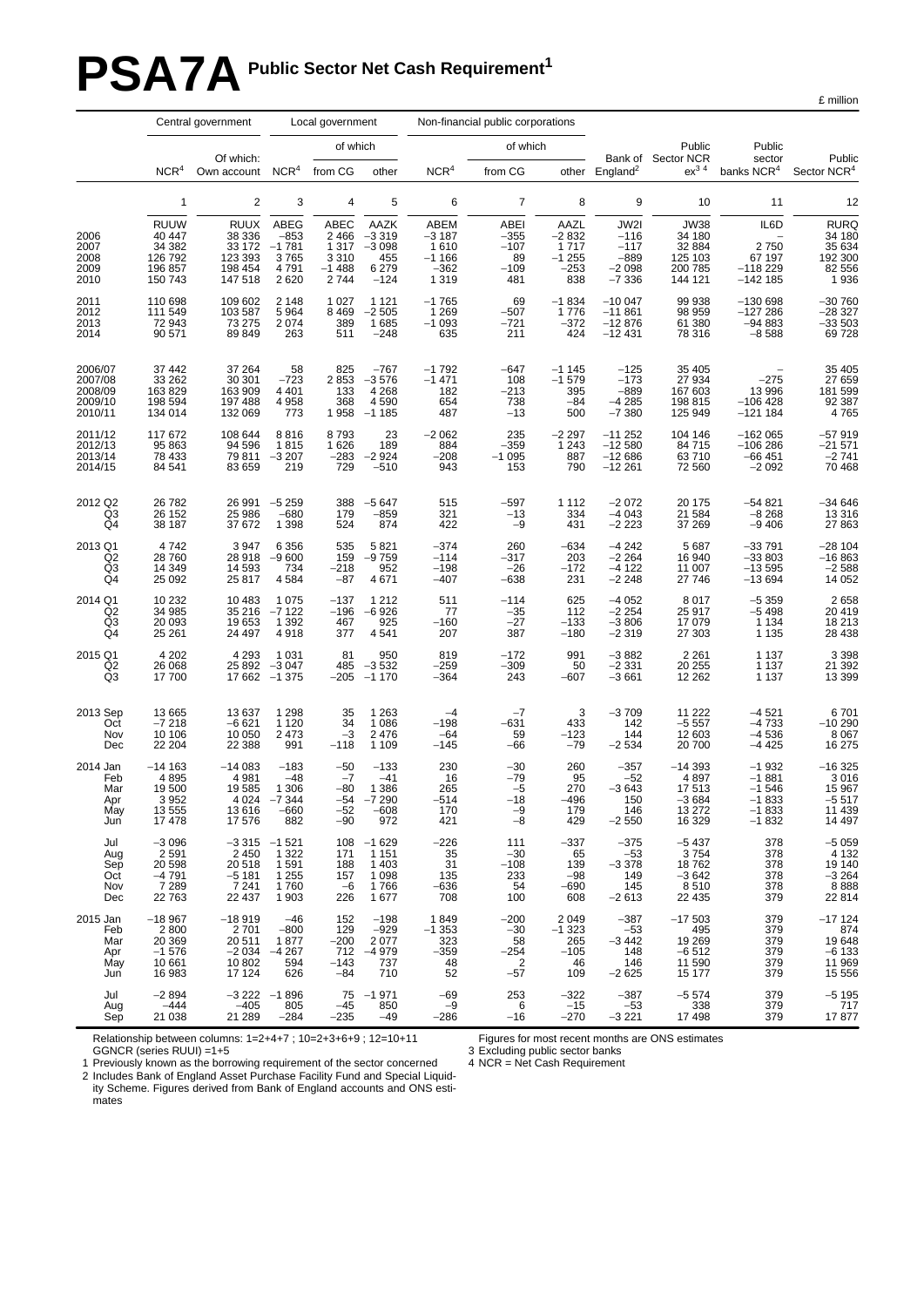# PSA7C Central Government Net Cash Requirement

|                                                     | Central Government without NRAM<br>and B&B and Network Rail <sup>1</sup> |                                                                  | NRAM and B&B <sup>1</sup>                                                           | Network Rail                                        |                                                                  | Central Government with NRAM and B&B and Network Rail <sup>1</sup> |                                                          | To PC<br>8<br><b>ABEI</b><br>$-355$<br>$-107$<br>89<br>$-109$<br>481<br>69<br>$-507$<br>$-721$<br>211<br>$-647$<br>108<br>$-213$<br>738<br>$-13$<br>235<br>$-359$<br>$-1095$<br>153<br>-597<br>$-13$<br>$-9$<br>260<br>$-317$<br>$-26$<br>$-638$ |  |  |  |
|-----------------------------------------------------|--------------------------------------------------------------------------|------------------------------------------------------------------|-------------------------------------------------------------------------------------|-----------------------------------------------------|------------------------------------------------------------------|--------------------------------------------------------------------|----------------------------------------------------------|--------------------------------------------------------------------------------------------------------------------------------------------------------------------------------------------------------------------------------------------------|--|--|--|
|                                                     |                                                                          | of which: Own                                                    |                                                                                     |                                                     |                                                                  |                                                                    | of which                                                 |                                                                                                                                                                                                                                                  |  |  |  |
|                                                     | $NCR2$ <sup>4</sup>                                                      | account                                                          | $NCR2$ <sup>3</sup>                                                                 | $NCR2$ <sup>3</sup>                                 | NCR <sup>2</sup>                                                 | Own account                                                        | To LG                                                    |                                                                                                                                                                                                                                                  |  |  |  |
|                                                     | $\mathbf{1}$                                                             | $\sqrt{2}$                                                       | 3                                                                                   | $\overline{4}$                                      | 5                                                                | 6                                                                  | $\overline{7}$                                           |                                                                                                                                                                                                                                                  |  |  |  |
| 2006<br>2007<br>2008<br>2009<br>2010                | M98R<br>39 612<br>33777<br>125 576<br>195 503<br>155 649                 | <b>M98S</b><br>37 501<br>32 567<br>122 177<br>197 100<br>152 424 | <b>M98W</b><br>-<br>$\overline{\phantom{0}}$<br>$\overline{\phantom{0}}$<br>$-5987$ | MUI2<br>835<br>604<br>1 2 1 6<br>1 3 5 4<br>1 0 8 1 | <b>RUUW</b><br>40 447<br>34 382<br>126 792<br>196 857<br>150 743 | <b>RUUX</b><br>38 336<br>33 172<br>123 393<br>198 454<br>147 518   | ABEC<br>2 4 6 6<br>1 3 1 7<br>3 3 1 0<br>$-1488$<br>2744 |                                                                                                                                                                                                                                                  |  |  |  |
| 2011                                                | 120 083                                                                  | 118 987                                                          | $-10654$                                                                            | 1 2 6 9                                             | 110 698                                                          | 109 602                                                            | 1 0 2 7                                                  |                                                                                                                                                                                                                                                  |  |  |  |
| 2012                                                | 115 091                                                                  | 107 129                                                          | $-5232$                                                                             | 1690                                                | 111 549                                                          | 103 587                                                            | 8 4 6 9                                                  |                                                                                                                                                                                                                                                  |  |  |  |
| 2013                                                | 73 782                                                                   | 74 114                                                           | $-3738$                                                                             | 2899                                                | 72 943                                                           | 73 275                                                             | 389                                                      |                                                                                                                                                                                                                                                  |  |  |  |
| 2014                                                | 95 491                                                                   | 94 769                                                           | $-3826$                                                                             | $-1094$                                             | 90 571                                                           | 89 849                                                             | 511                                                      |                                                                                                                                                                                                                                                  |  |  |  |
| 2006/07<br>2007/08<br>2008/09<br>2009/10<br>2010/11 | 37 069<br>32 582<br>162 433<br>198 821<br>139 626                        | 36 891<br>29 621<br>162 513<br>197 715<br>137 681                | $\overline{\phantom{0}}$<br>$\overline{\phantom{0}}$<br>$-1566$<br>$-6608$          | 373<br>679<br>1 3 9 6<br>1 3 3 9<br>996             | 37 442<br>33 262<br>163829<br>198 594<br>134 014                 | 37 264<br>30 301<br>163 909<br>197 488<br>132 069                  | 825<br>2853<br>133<br>368<br>1958                        |                                                                                                                                                                                                                                                  |  |  |  |
| 2011/12                                             | 126 537                                                                  | 117 509                                                          | $-10225$                                                                            | 1 3 6 0                                             | 117 672                                                          | 108 644                                                            | 8793                                                     |                                                                                                                                                                                                                                                  |  |  |  |
| 2012/13                                             | 98 582                                                                   | 97 315                                                           | $-4517$                                                                             | 1798                                                | 95 863                                                           | 94 596                                                             | 1626                                                     |                                                                                                                                                                                                                                                  |  |  |  |
| 2013/14                                             | 79 251                                                                   | 80 629                                                           | $-4086$                                                                             | 3 2 6 8                                             | 78 433                                                           | 79 811                                                             | $-283$                                                   |                                                                                                                                                                                                                                                  |  |  |  |
| 2014/15                                             | 92 327                                                                   | 91 445                                                           | $-5239$                                                                             | $-2547$                                             | 84 541                                                           | 83 659                                                             | 729                                                      |                                                                                                                                                                                                                                                  |  |  |  |
| 2012 Q2                                             | 28 0 21                                                                  | 28 230                                                           | $-1689$                                                                             | 450                                                 | 26 782                                                           | 26 991                                                             | 388                                                      |                                                                                                                                                                                                                                                  |  |  |  |
| Q3                                                  | 26 611                                                                   | 26 445                                                           | $-909$                                                                              | 450                                                 | 26 152                                                           | 25 986                                                             | 179                                                      |                                                                                                                                                                                                                                                  |  |  |  |
| Q4                                                  | 38 613                                                                   | 38 098                                                           | $-876$                                                                              | 450                                                 | 38 187                                                           | 37 672                                                             | 524                                                      |                                                                                                                                                                                                                                                  |  |  |  |
| 2013 Q1                                             | 5 3 3 7                                                                  | 4 5 4 2                                                          | $-1043$                                                                             | 448                                                 | 4742                                                             | 3 9 4 7                                                            | 535                                                      |                                                                                                                                                                                                                                                  |  |  |  |
| Q <sub>2</sub>                                      | 29 071                                                                   | 29 229                                                           | $-1128$                                                                             | 817                                                 | 28 760                                                           | 28 918                                                             | 159                                                      |                                                                                                                                                                                                                                                  |  |  |  |
| Q3                                                  | 14 3 8 2                                                                 | 14 626                                                           | $-850$                                                                              | 817                                                 | 14 349                                                           | 14 5 9 3                                                           | $-218$                                                   |                                                                                                                                                                                                                                                  |  |  |  |
| Q4                                                  | 24 992                                                                   | 25 717                                                           | $-717$                                                                              | 817                                                 | 25 092                                                           | 25 817                                                             | $-87$                                                    |                                                                                                                                                                                                                                                  |  |  |  |
| 2014 Q1                                             | 10 806                                                                   | 11 057                                                           | $-1391$                                                                             | 817                                                 | 10 232                                                           | 10 483                                                             | $-137$                                                   | $-114$                                                                                                                                                                                                                                           |  |  |  |
| Q <sub>2</sub>                                      | 35 036                                                                   | 35 267                                                           | 586                                                                                 | $-637$                                              | 34 985                                                           | 35 216                                                             | $-196$                                                   | $-35$                                                                                                                                                                                                                                            |  |  |  |
| Q <sub>3</sub>                                      | 22 307                                                                   | 21 867                                                           | $-1577$                                                                             | $-637$                                              | 20 093                                                           | 19 653                                                             | 467                                                      | $-27$                                                                                                                                                                                                                                            |  |  |  |
| Q4                                                  | 27 342                                                                   | 26 578                                                           | $-1444$                                                                             | $-637$                                              | 25 261                                                           | 24 497                                                             | 377                                                      | 387                                                                                                                                                                                                                                              |  |  |  |
| 2015 Q1                                             | 7642                                                                     | 7733                                                             | $-2804$                                                                             | $-636$                                              | 4 202                                                            | 4 2 9 3                                                            | 81                                                       | $-172$                                                                                                                                                                                                                                           |  |  |  |
| Q <sub>2</sub>                                      | 31 112                                                                   | 30 936                                                           | $-4408$                                                                             | $-636$                                              | 26 068                                                           | 25 8 9 2                                                           | 485                                                      | $-309$                                                                                                                                                                                                                                           |  |  |  |
| Q3                                                  | 21 270                                                                   | 21 232                                                           | $-2934$                                                                             | $-636$                                              | 17700                                                            | 17 662                                                             | $-205$                                                   | 243                                                                                                                                                                                                                                              |  |  |  |
| 2013 Sep                                            | 13705                                                                    | 13 677                                                           | $-313$                                                                              | 273                                                 | 13 6 65                                                          | 13 637                                                             | 35                                                       | $-7$                                                                                                                                                                                                                                             |  |  |  |
| Oct                                                 | $-7153$                                                                  | $-6556$                                                          | $-337$                                                                              | 272                                                 | $-7218$                                                          | $-6621$                                                            | 34                                                       | -631                                                                                                                                                                                                                                             |  |  |  |
| Nov                                                 | 9855                                                                     | 9799                                                             | $-21$                                                                               | 272                                                 | 10 10 6                                                          | 10 050                                                             | $-3$                                                     | 59                                                                                                                                                                                                                                               |  |  |  |
| Dec                                                 | 22 290                                                                   | 22 474                                                           | -359                                                                                | 273                                                 | 22 204                                                           | 22 388                                                             | $-118$                                                   | -66                                                                                                                                                                                                                                              |  |  |  |
| 2014 Jan                                            | $-14119$                                                                 | $-14039$                                                         | $-316$                                                                              | 272                                                 | $-14163$                                                         | $-14083$                                                           | $-50$                                                    | $-30$                                                                                                                                                                                                                                            |  |  |  |
| Feb                                                 | 4876                                                                     | 4 9 6 2                                                          | $-253$                                                                              | 272                                                 | 4895                                                             | 4 9 8 1                                                            | $-7$                                                     | $-79$                                                                                                                                                                                                                                            |  |  |  |
| Mar                                                 | 20 049                                                                   | 20 134                                                           | $-822$                                                                              | 273                                                 | 19 500                                                           | 19585                                                              | $-80$                                                    | $-5$                                                                                                                                                                                                                                             |  |  |  |
| Apr                                                 | 4547                                                                     | 4619                                                             | $-383$                                                                              | $-212$                                              | 3 9 5 2                                                          | 4 0 24                                                             | $-54$                                                    | $-18$                                                                                                                                                                                                                                            |  |  |  |
| May                                                 | 12 3 9 1                                                                 | 12 452                                                           | 1 376                                                                               | $-212$                                              | 13 555                                                           | 13616                                                              | $-52$                                                    | $-9$                                                                                                                                                                                                                                             |  |  |  |
| Jun                                                 | 18 098                                                                   | 18 196                                                           | $-407$                                                                              | $-213$                                              | 17 478                                                           | 17 576                                                             | $-90$                                                    | $-\bf 8$                                                                                                                                                                                                                                         |  |  |  |
| Jul                                                 | $-2526$                                                                  | $-2745$                                                          | $-358$                                                                              | $-212$                                              | $-3096$                                                          | $-3315$                                                            | 108                                                      | 111                                                                                                                                                                                                                                              |  |  |  |
| Aug                                                 | 3 0 9 0                                                                  | 2949                                                             | $-287$                                                                              | $-212$                                              | 2 5 9 1                                                          | 2 4 5 0                                                            | 171                                                      | $-30$                                                                                                                                                                                                                                            |  |  |  |
| Sep                                                 | 21 743                                                                   | 21 663                                                           | $-932$                                                                              | $-213$                                              | 20 598                                                           | 20 518                                                             | 188                                                      | $-108$                                                                                                                                                                                                                                           |  |  |  |
| Oct                                                 | $-3899$                                                                  | $-4289$                                                          | $-680$                                                                              | $-212$                                              | $-4791$                                                          | $-5181$                                                            | 157                                                      | 233                                                                                                                                                                                                                                              |  |  |  |
| Nov                                                 | 7 5 4 3                                                                  | 7495                                                             | $-42$                                                                               | $-212$                                              | 7 2 8 9                                                          | 7 2 4 1                                                            | $-6$                                                     | 54                                                                                                                                                                                                                                               |  |  |  |
| Dec                                                 | 23 698                                                                   | 23 372                                                           | $-722$                                                                              | $-213$                                              | 22 763                                                           | 22 437                                                             | 226                                                      | 100                                                                                                                                                                                                                                              |  |  |  |
| 2015 Jan                                            | $-18118$                                                                 | $-18070$                                                         | $-637$                                                                              | $-212$                                              | $-18967$                                                         | $-18919$                                                           | 152                                                      | $-200$                                                                                                                                                                                                                                           |  |  |  |
| Feb                                                 | 3522                                                                     | 3 4 2 3                                                          | $-510$                                                                              | $-212$                                              | 2800                                                             | 2701                                                               | 129                                                      | $-30$                                                                                                                                                                                                                                            |  |  |  |
| Mar                                                 | 22 238                                                                   | 22 380                                                           | $-1657$                                                                             | $-212$                                              | 20 369                                                           | 20 511                                                             | $-200$                                                   | 58                                                                                                                                                                                                                                               |  |  |  |
| Apr                                                 | 169                                                                      | $-289$                                                           | $-1533$                                                                             | $-212$                                              | $-1576$                                                          | $-2034$                                                            | 712                                                      | $-254$                                                                                                                                                                                                                                           |  |  |  |
| May                                                 | 13 186                                                                   | 13 327                                                           | $-2313$                                                                             | $-212$                                              | 10 661                                                           | 10 802                                                             | $-143$                                                   | $\overline{\mathbf{c}}$                                                                                                                                                                                                                          |  |  |  |
| Jun                                                 | 17757                                                                    | 17898                                                            | $-562$                                                                              | $-212$                                              | 16 983                                                           | 17 124                                                             | $-84$                                                    | $-57$                                                                                                                                                                                                                                            |  |  |  |
| Jul                                                 | $-410$                                                                   | $-738$                                                           | $-2272$                                                                             | $-212$                                              | $-2894$                                                          | $-3222$                                                            | 75                                                       | 253                                                                                                                                                                                                                                              |  |  |  |
| Aug                                                 | 183                                                                      | 222                                                              | $-415$                                                                              | $-212$                                              | $-444$                                                           | $-405$                                                             | $-45$                                                    | 6                                                                                                                                                                                                                                                |  |  |  |
| Sep                                                 | 21 497                                                                   | 21 748                                                           | $-247$                                                                              | $-212$                                              | 21 038                                                           | 21 289                                                             | $-235$                                                   | $-16$                                                                                                                                                                                                                                            |  |  |  |

Relationships between columns 1+3+4=5 ; 2+3+4=6 ; 6+7+8=5

1 NRAM = Northern Rock Asset Management, B&B = Bradford and Bingley.

2 NCR = Net Cash Requirement

3 Does not include Net Cash Requirement to Central Government

4 Negative NCR reflects change in financing as from 2014/15 new financing requirements of Network Rail were met through core central government borrowing and are therefore included in main CGNCR.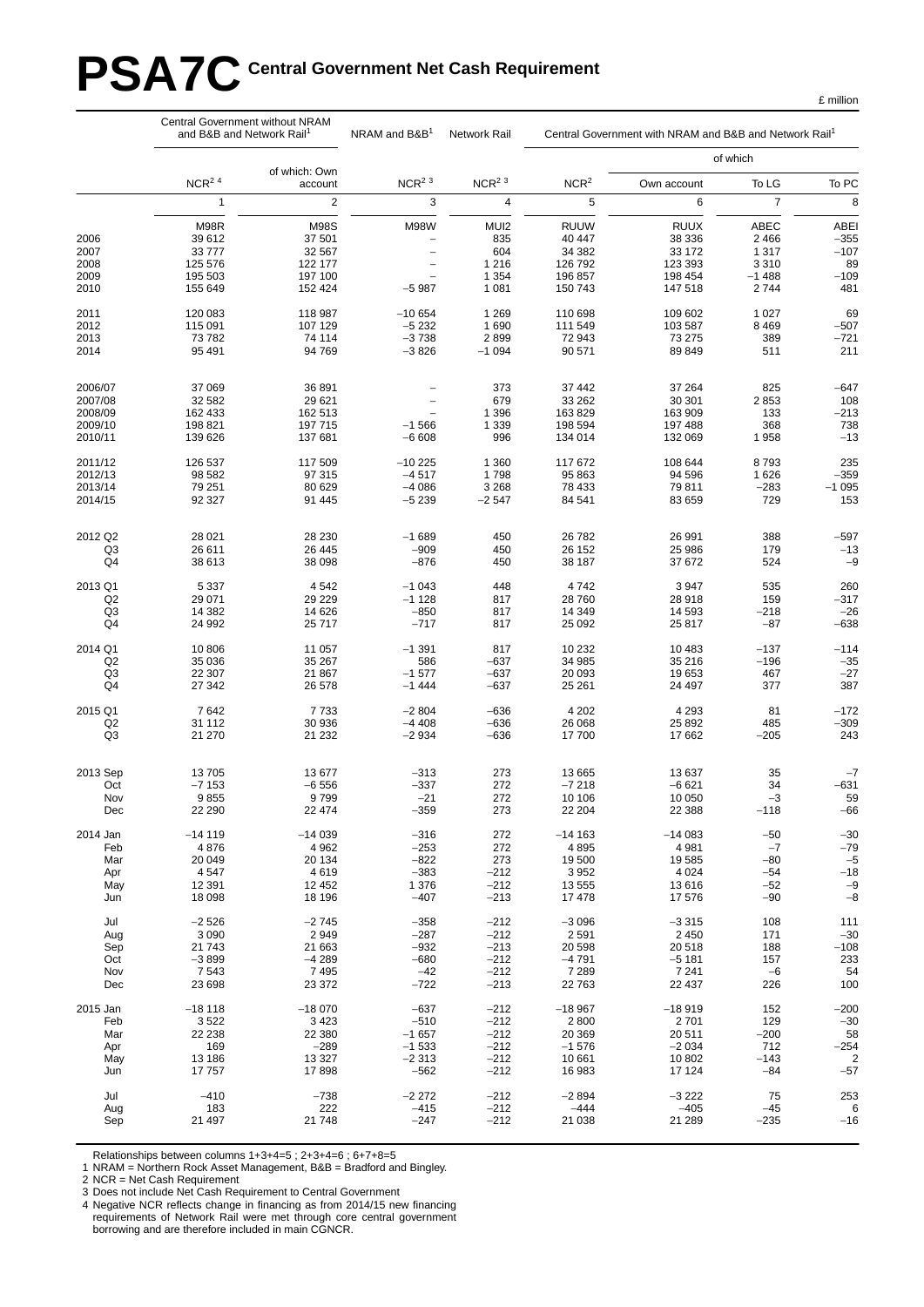# **PSA7D** Central Government Net Cash Requirement on own account (receipts and outlays on a cash basis) **(receipts and outlays on a cash basis)**

|                    | Cash receipts             |                    |                                     |                        |                            |                    |                                |                    |                      | Cash outlays                         |                             |                                    |                             |
|--------------------|---------------------------|--------------------|-------------------------------------|------------------------|----------------------------|--------------------|--------------------------------|--------------------|----------------------|--------------------------------------|-----------------------------|------------------------------------|-----------------------------|
|                    |                           |                    | HM Revenue and Customs <sup>8</sup> |                        |                            |                    |                                |                    |                      | Net                                  |                             |                                    |                             |
|                    | Total                     |                    |                                     |                        |                            | Interest           |                                |                    |                      | acquisiti-<br>on of                  | Net<br>departmen-           |                                    | Own                         |
|                    | paid<br>over <sup>1</sup> | Income $tax^2$     | Corporati-<br>on tax $10$           | NICs <sup>3</sup>      | V.A.T. <sup>4</sup>        | and<br>dividends   | Other<br>receipts <sup>5</sup> | Total              | Interest<br>payments | company<br>securities <sup>6</sup>   | tal<br>outlays <sup>7</sup> | Total                              | account<br>NCR <sup>9</sup> |
|                    | $\mathbf{1}$              | $\overline{2}$     | 3                                   | $\overline{4}$         | 5                          | 6                  | $\overline{7}$                 | 8                  | 9                    | 10                                   | 11                          | 12                                 | 13                          |
|                    | MIZX                      | <b>RURC</b>        | N445                                | <b>ABLP</b>            | <b>EYOO</b>                | <b>RUUL</b>        | <b>RUUM</b>                    | <b>RUUN</b>        | <b>RUUO</b>          | <b>ABIF</b>                          | <b>RUUP</b>                 | <b>RUUQ</b>                        | <b>M98S</b>                 |
| 2006               | 401 362                   | 144 983            | 47 616                              | 87 156                 | 76 103                     | 6640               | 28 115                         | 436 117            | 25 834               | $-347$                               | 448 131                     | 473618                             | 37 501                      |
| 2007<br>2008       | 422 465<br>428 380        | 154 346<br>162 758 | 44 461<br>47 103                    | 96 656<br>98 504       | 80 301<br>80 709           | 8 2 5 1<br>9 3 5 4 | 30 083<br>30 556               | 460 799<br>468 290 | 25 537<br>26 033     | $-2340$<br>19714                     | 470 169<br>544 720          | 493 366<br>590 467                 | 32 567<br>122 177           |
| 2009               | 384 875                   | 153 101            | 36 180                              | 95 053                 | 68 637                     | 6666               |                                | 31 282 422 823     | 29 304               | 41 809                               | 548 810                     | 619 923 197 100                    |                             |
| 2010               | 411 846                   | 153 237            | 42 200                              | 95 860                 | 80 865                     | 5 2 7 4            | 34 063                         | 451 183            | 34 008               | $\overline{\phantom{0}}$             | 569 599                     | 603 607 152 424                    |                             |
| 2011               | 434 438<br>436 196        | 157 066<br>154 430 | 43 240<br>40 579                    | 101 033<br>102 232     | 95 208<br>98 619           | 5757<br>9842       | 42 235<br>38 399               | 482 430<br>484 437 | 43 923<br>39 934     | $\overline{\phantom{0}}$<br>$-14287$ | 565 919                     | 557 494 601 417 118 987<br>591 566 | 107 129                     |
| 2012<br>2013       | 451 668                   | 159 730            | 40 346                              | 106 702                | 103 726                    | 46 577             |                                | 36 652 534 897     | 48 0 25              | $-6584$                              |                             | 567 570 609 011                    | 74 114                      |
| 2014               | 467 588                   | 164 107            | 41 560                              | 109 238                | 109 165                    | 16854              |                                | 92 517 576 959     | 41 777               | $-5207$                              |                             | 635 158 671 728                    | 94 769                      |
| 2006/07            | 406 337                   | 151 533            | 44 827                              | 87 274                 | 77 360                     | 6754               | 27 359                         | 440 450            | 26 279               |                                      |                             | 451 062 477 341                    | 36 891                      |
| 2007/08            | 431 800                   | 157 006            | 46 941                              | 100 411                | 80 601                     | 9 0 0 0            | 31 205                         | 472 005            | 25 390               | $-2340$                              | 478 576                     | 501 626                            | 29 621                      |
| 2008/09<br>2009/10 | 416 512<br>382 331        | 161 291<br>147 374 | 43712<br>36 632                     | 96 884<br>95 516       | 78 439<br>70 160           | 8724<br>6 201      | 28 008<br>32 326               | 453 244<br>420 858 | 25 947<br>32 189     | 32 250<br>29 273                     |                             | 557 560 615 757<br>557 111 618 573 | 162 513<br>197 715          |
| 2010/11            | 419580                    | 157 090            | 43 108                              | 96 548                 | 83 499                     | 5 5 5 9            | 38 589                         | 463728             | 36 577               | $\overline{\phantom{0}}$             |                             | 564 832 601 409                    | 137 681                     |
| 2011/12            | 437 603                   | 155 279            | 43 055                              | 101 617                | 98 29 2                    | 7 2 5 2            | 39 358                         | 484 213            | 44 504               | $-747$                               | 557 965                     | 601 722 117 509                    |                             |
| 2012/13<br>2013/14 | 437 357<br>456 500        | 155 955<br>160 804 | 40 381<br>40 262                    | 107 691                | 102 037 100 570<br>104 442 | 19730<br>37 494    | 46 410<br>73 554               | 503 497<br>567 548 | 41 131<br>48 114     | $-14273$<br>$-100068$                | 573 954<br>610 131          | 600 812<br>648 177                 | 97 315<br>80 629            |
| 2014/15            | 476 645                   | 168 667            |                                     | 43 004 110 408 111 155 |                            | 16 805             |                                | 58 108 551 558     | 41784                | $-2033$                              |                             | 603 252 643 003                    | 91 445                      |
| 2012 Q2            | 100 129                   | 34 290             | 7 5 0 2                             | 24 669                 | 24 4 69                    | 3583               |                                | 11 978 115 690     | 7542                 | $-111109$                            |                             | 147 487 143 920                    | 28 230                      |
| Q3                 | 109 251                   | 38 709             | 10 074                              | 25 873                 | 24 5 24                    | 1 4 6 2            | 10 843                         | 121 556            | 12 622               | $-1174$                              | 136 553                     | 148 001                            | 26 445                      |
| Q4                 | 103 358                   | 30 907             | 12 134                              | 24 0 25                | 24 805                     | 1466               | 9436                           | 114 260            | 7 3 4 9              | $-1257$                              | 146 266                     | 152 358                            | 38 098                      |
| 2013 Q1            | 124 619                   | 52 049             | 10 671                              | 27 470                 | 26 772                     | 13 219             | 14 153                         | 151 991            | 13618                | $-733$                               | 143 648                     | 156 533                            | 4 5 4 2                     |
| Q2<br>Q3           | 105 685<br>114 459        | 36 960<br>39 123   | 7469<br>10514                       | 27 227<br>26 916       | 24 915<br>25 681           | 13 088<br>14 8 98  | 7493<br>8414                   | 126 266<br>137 771 | 7 1 1 0<br>20 372    | $-382$<br>$-3355$                    | 148 767<br>135 380          | 155 495<br>152 397                 | 29 229<br>14 626            |
| Q <sub>4</sub>     | 106 905                   | 31 598             | 11 692                              | 25 089                 | 26 358                     | 5 3 7 2            |                                | 6 592 118 869      | 6925                 | $-2114$                              |                             | 139 775 144 586                    | 25 717                      |
| 2014 Q1            | 129 451                   | 53 123             | 10 587                              | 28 459                 | 27 488                     | 4 1 3 6            | 51 055                         | 184 642            | 13707                | $-4217$                              | 186 209                     | 195 699                            | 11 057                      |
| Q2<br>Q3           | 109 055<br>118 047        | 36 578<br>41 060   | 8 3 5 8<br>10416                    | 26 589<br>28 124       | 26 961<br>26 883           | 5 3 1 9<br>1725    | 11 695<br>12 207               | 126 069<br>131 979 | 7 0 4 4<br>14 039    | $-85$<br>$-518$                      | 140 325                     | 154 377 161 336<br>153846          | 35 267<br>21 867            |
| Q <sub>4</sub>     | 111 035                   | 33 346             | 12 199                              | 26 066                 | 27 833                     | 5674               |                                | 17 560 134 269     | 6987                 | $-387$                               |                             | 154 247 160 847                    | 26 578                      |
| 2015 Q1            | 138 508                   | 57 683             | 12 031                              | 29 6 29                | 29 4 78                    | 4 0 8 7            | 16 646                         | 159 241            | 13714                | $-1043$                              | 154 303                     | 166 974                            | 7733                        |
| Q <sub>2</sub>     | 113 941                   | 39 205             | 9436                                | 27 685                 | 26 871                     | 5 1 5 8            |                                | 10 364 129 463     | 7 2 5 7              | $-4965$                              |                             | 158 107 160 399                    | 30 936                      |
| Q3                 | 121 985                   | 43 134             | 10819                               | 28 100                 | 28 4 4 9                   | 2 0 8 0            |                                | 17 576 141 641     | 14 082               | $-4636$                              |                             | 153 427 162 873                    | 21 232                      |
| 2013 Sep           | 30 177                    | 10 331             | 2 1 5 0                             | 8 1 1 9                | 6 2 5 9                    | 4884               | 2 3 8 3                        | 37 444             | 9822                 | $-3224$                              | 44 523                      | 51 121                             | 13677                       |
| Oct<br>Nov         | 42 906<br>32 907          | 10 934<br>9984     | 7 2 5 5<br>1 3 1 9                  | 8 4 9 5<br>8 2 1 9     | 11 546<br>9057             | 4 4 3 3<br>485     | 2696<br>2 3 5 7                | 50 035<br>35 749   | 386<br>865           | $-2063$<br>$-7$                      | 45 156<br>44 690            | 43 4 79<br>45 548                  | $-6556$<br>9799             |
| Dec                | 31 092                    | 10 680             | 3 1 1 8                             | 8 3 7 5                | 5755                       | 454                | 1 5 3 9                        | 33 085             | 5 6 7 4              | -44                                  | 49 929                      | 55 559                             | 22 474                      |
| 2014 Jan           | 58 102                    | 25 545             | 7473                                | 10 246                 | 11 138                     | 2629               | 4976                           | 65 707             | 3 2 8 4              | $-15$                                | 48 399                      | 51 668                             | $-14039$                    |
| Feb                | 39 569                    | 14 779             | 1 5 3 3                             | 9 1 5 7                | 10 4 31                    | 376                | 40 563                         | 80 508             | 521                  | $-3$                                 | 84 952                      | 85 470                             | 4 9 6 2                     |
| Mar<br>Apr         | 31780<br>46 696           | 12799<br>15 346    | 1 5 8 1<br>5 1 8 1                  | 9 0 5 6<br>10 001      | 5919<br>11 191             | 1 1 3 1<br>4488    | 5516<br>2579                   | 38 427<br>53 763   | 9 9 0 2<br>417       | $-4199$<br>$\qquad \qquad -$         | 52 858<br>57 965            | 58 561<br>58 382                   | 20 134<br>4619              |
| May                | 33 140                    | 10759              | 1587                                | 8 2 1 2                | 9424                       | 398                | 7 0 0 7                        | 40 545             | 894                  | $-4$                                 | 52 107                      | 52 997                             | 12 452                      |
| Jun                | 29 219                    | 10 473             | 1 5 9 0                             | 8 3 7 6                | 6 3 4 6                    | 433                | 2 1 0 9                        | 31 761             | 5733                 | -81                                  | 44 30 5                     | 49 957                             | 18 196                      |
| Jul<br>Aug         | 50 178<br>37 064          | 18 504<br>11 906   | 6599<br>1585                        | 10 630<br>8726         | 11 077<br>9974             | 918<br>353         | 3730<br>3 0 6 5                | 54 826<br>40 482   | 3600<br>424          | $-5$<br>$-332$                       | 48 4 86<br>43 339           | 52 081<br>43 4 31                  | $-2745$<br>2949             |
| Sep                | 30 805                    | 10 650             | 2 2 3 2                             | 8768                   | 5832                       | 454                | 5412                           | 36 671             | 10 015               | $-181$                               | 48 500                      | 58 334                             | 21 663                      |
| Oct                | 43 878                    | 11 513             | 7 3 8 8                             | 8750                   | 11 242                     | 4850               | 3729                           | 52 457             | 318                  | $-70$                                | 47 920                      | 48 168                             | $-4289$                     |
| Nov<br>Dec         | 34 530<br>32 627          | 10 525<br>11 308   | 1 3 4 9<br>3 4 6 2                  | 8 4 6 7<br>8849        | 9992<br>6599               | 387<br>437         | 1922<br>11 909                 | 36 839<br>44 973   | 929<br>5740          | $-234$<br>$-83$                      | 43 639<br>62 688            | 44 334<br>68 345                   | 7 4 9 5<br>23 372           |
| 2015 Jan           | 62 655                    | 28 9 29            | 8 3 6 8                             | 10 563                 | 12 153                     | 2442               | 3 2 5 5                        | 68 352             | 4 100                | $-241$                               | 46 423                      |                                    | 50 282 -18 070              |
| Feb                | 41 295                    | 15 270             | 1685                                | 9414                   | 10 238                     | 478                | 1914                           | 43 687             | 474                  | $-413$                               | 47 049                      | 47 110                             | 3 4 2 3                     |
| Mar<br>Apr         | 34 558<br>48 302          | 13 4 84<br>15 970  | 1978<br>6 1 1 0                     | 9652<br>10 455         | 7 0 8 7<br>10919           | 1 1 6 7<br>4 3 4 6 | 11 477<br>2 3 9 9              | 47 202<br>55 047   | 9 1 4 0<br>388       | $-389$<br>$-735$                     | 60 831<br>55 105            | 69 582<br>54758                    | 22 380<br>$-289$            |
| May                | 34 275                    | 11 663             | 1537                                | 8 4 6 2                | 9 4 9 2                    | 374                | 2878                           | 37 527             | 919                  | $-1741$                              | 51 676                      | 50 854                             | 13 3 27                     |
| Jun                | 31 364                    | 11 572             | 1789                                | 8768                   | 6460                       | 438                | 5 0 8 7                        | 36 889             | 5 9 5 0              | $-2489$                              | 51 326                      | 54 787                             | 17898                       |
| Jul                | 51 861                    | 19791              | 6942                                | 10 475                 | 11 517                     | 806                | 6 2 4 7                        | 58 914             | 4 0 8 4              | $-1279$                              | 55 371                      | 58 176                             | $-738$                      |
| Aug<br>Sep         | 37 656<br>32 4 68         | 11 895<br>11 448   | 1 3 6 1<br>2516                     | 8781<br>8844           | 10 043<br>6889             | 358<br>916         | 2 3 7 4<br>8955                | 40 388<br>42 339   | 515<br>9483          | $-2680$<br>$-677$                    | 42775<br>55 281             | 40 610<br>64 087                   | 222<br>21 748               |
|                    |                           |                    |                                     |                        |                            |                    |                                |                    |                      |                                      |                             |                                    |                             |

Relationships between columns 1+6+7=8; 9+10+11=12; 12-8=13

1 Comprises payments into the Consolidated Fund and all payovers of NICS 6 Mainly comprises privatisation proceeds.

7 Net of certain receipts, and excluding on-lending to local authorities and public corporations.

excluding those for Northern Ireland. 2 Income tax includes capital gains tax and is gross of any tax credits treated by HM Revenue and Customs as tax deductions.

3 UK receipts net of personal pension rebates; gross of Statutory Maternity Pay and Statutory Sick Pay.

4 Payments into Consolidated Fund.

5 Including some elements of expenditure not separately identified.

8 A much more detailed breakdown of tax receipts is available from HM Revenue and Customs at www.hmrc.gov.uk/statistics/receipts.htm.

£ million

9 NCR = Net Cash Requirement. Without Northern Rock Asset Management & Bradford and Bingley.

10 Gross of tax credits.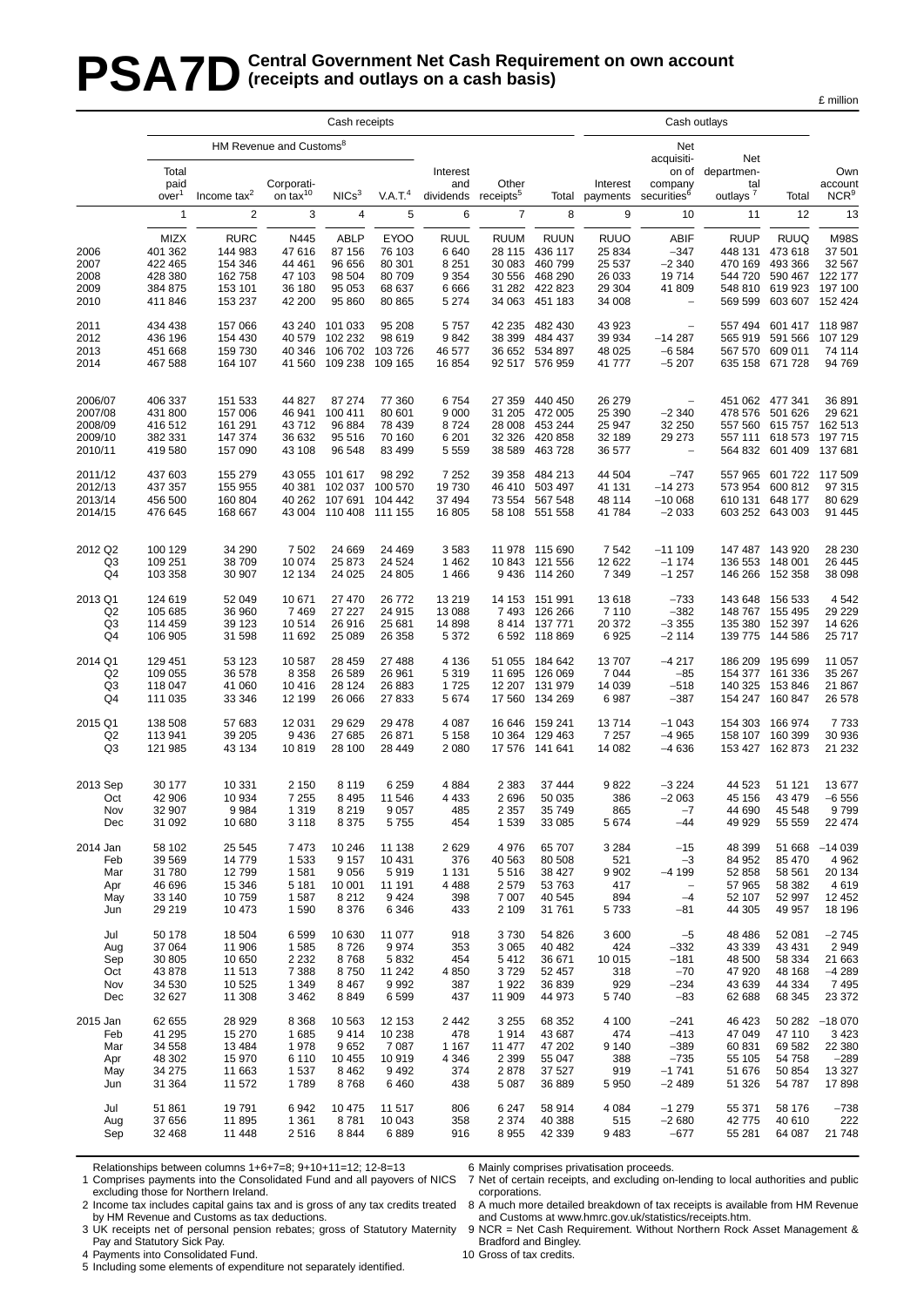# REC3<sup>Reconciliation of Central Government Net Cash Requirement<br>REC3 and Changes in Net Debt<sup>1</sup> (Experimental Statistic)</sup> **and Changes in Net Debt1 (Experimental Statistic)**

|                                                     |                                                           | Net premia /                                                  |                                                         |                                                                                                                                          | Adjustments related to:                                            |                                                       |                                                                             |                                                                                                          |                                                          |                                                             |
|-----------------------------------------------------|-----------------------------------------------------------|---------------------------------------------------------------|---------------------------------------------------------|------------------------------------------------------------------------------------------------------------------------------------------|--------------------------------------------------------------------|-------------------------------------------------------|-----------------------------------------------------------------------------|----------------------------------------------------------------------------------------------------------|----------------------------------------------------------|-------------------------------------------------------------|
|                                                     | $CGNCR1$ <sup>2</sup>                                     | discounts of<br>gilt<br>issuances                             | Index linked<br>gilt capital<br>uplift                  | Debt<br>assumption /<br>cancellation                                                                                                     | Official<br>Reserves                                               | National<br>Savings                                   | Debt<br>Management<br>Account                                               | Foreign<br>Currency                                                                                      | Other                                                    | Changes in CG<br>net debt <sup>1</sup>                      |
| 2006<br>2007<br>2008<br>2009<br>2010                | M98R<br>39 612<br>33 777<br>125 576<br>195 503<br>155 649 | LSIW<br>$-1220$<br>368<br>$-1517$<br>$-5125$<br>$-4771$       | MW7L<br>488<br>5 1 6 3<br>5 6 9 5<br>$-3171$<br>9 1 3 4 | MW4V<br>2 5 0 2<br>$\qquad \qquad -$<br>$-6288$<br>$\overline{\phantom{0}}$                                                              | <b>N42A</b><br>1 2 9 7<br>$-1835$<br>$-8259$<br>$-5009$<br>$-4645$ | N42C<br>4826<br>4 1 6 4<br>9460<br>2 2 8 9<br>$-3601$ | N42E<br>$-114$<br>$-29$<br>$-4695$<br>4 6 3 4<br>146                        | N42F<br>$-9$<br>$-1$<br>6<br>$-4$<br>3                                                                   | N42H<br>$-4196$<br>$-4888$<br>$-724$<br>$-10620$<br>7833 | MW4W<br>38 573<br>38 011<br>122 143<br>173 806<br>156 523   |
| 2011<br>2012<br>2013<br>2014                        | 120 083<br>115 091<br>73 782<br>95 491                    | $-6669$<br>$-15060$<br>$-2979$<br>$-6075$                     | 6437<br>8576<br>672<br>7514                             | $\overline{\phantom{0}}$<br>$-11100$<br>$\overline{\phantom{0}}$<br>$\overline{\phantom{0}}$                                             | $-3508$<br>1 2 9 4<br>4617<br>$-188$                               | $-168$<br>118<br>128<br>238                           | $-54$<br>61<br>$-52$<br>54                                                  | $\overline{4}$<br>$-5$<br>$\qquad \qquad -$<br>1 3 6 0                                                   | 2799<br>4767<br>$-699$<br>5 3 6 8                        | 117828<br>95 780<br>75 801<br>103 040                       |
| 2006/07<br>2007/08<br>2008/09<br>2009/10<br>2010/11 | 37 069<br>32 582<br>162 433<br>198 821<br>139 626         | $-277$<br>$-290$<br>$-3176$<br>$-3053$<br>$-5230$             | 1 2 2 7<br>4 600<br>4616<br>$-1008$<br>9603             | $\overline{\phantom{0}}$<br>2 5 0 2<br>$\overline{\phantom{a}}$<br>$-6288$                                                               | 1428<br>$-3130$<br>$-4912$<br>$-8993$<br>$-2060$                   | 4 1 3 2<br>4 3 9 2<br>11 442<br>311<br>$-4179$        | $-848$<br>895<br>$-3640$<br>3511<br>156                                     | $-6$<br>$\qquad \qquad -$<br>$\overline{4}$<br>$-2$<br>$\overline{2}$                                    | $-4788$<br>$-3288$<br>$-9134$<br>$-650$<br>5 9 6 9       | 37759<br>35 302<br>157713<br>181 543<br>141 942             |
| 2011/12<br>2012/13<br>2013/14<br>2014/15            | 126 537<br>98 582<br>79 251<br>92 327                     | $-11290$<br>$-11404$<br>$-1413$<br>$-11372$                   | 4 5 0 4<br>8 4 7 7<br>1 3 8 9<br>4 4 7 0                | $-11100$<br>$\overline{\phantom{a}}$<br>$\overline{\phantom{0}}$                                                                         | $-3379$<br>$-1379$<br>5 3 0 1<br>$-795$                            | $-371$<br>268<br>263<br>429                           | $-1$<br>$\overline{7}$<br>$-1$<br>2                                         | $-1$<br>$\qquad \qquad -$<br>$-1$<br>1 2 8 6                                                             | 3761<br>4 2 4 7<br>2 186<br>3731                         | 110732<br>86 431<br>88 353<br>89 196                        |
| 2011 Q4<br>2012 Q1<br>Q2<br>Q3                      | 33 613<br>21 846<br>28 0 21<br>26 611                     | $-3964$<br>$-5155$<br>$-4813$<br>$-3235$                      | 4 0 8 8<br>91<br>4 3 7 9<br>$-285$                      | $\overline{\phantom{0}}$<br>$\overline{\phantom{0}}$<br>$-11100$<br>$\overline{\phantom{0}}$                                             | $-766$<br>834<br>$-138$<br>$-20$                                   | 31<br>$-164$<br>130<br>125                            | 194<br>55<br>$-116$<br>116                                                  | 4<br>$-4$<br>$\overline{\phantom{a}}$<br>$-1$                                                            | 1 0 3 3<br>1 4 3 7<br>1 4 2 6<br>865                     | 33 230<br>11 450<br>17998<br>24 010                         |
| Q4<br>2013 Q1<br>Q2<br>Q3<br>Q <sub>4</sub>         | 38 613<br>5 3 3 7<br>29 071<br>14 3 8 2<br>24 992         | $-1857$<br>$-1499$<br>$-1359$<br>166<br>$-287$                | 4 3 9 1<br>$-8$<br>4 3 4 8<br>$-6759$<br>3 0 9 1        | $\overline{\phantom{0}}$<br>$\overline{\phantom{0}}$<br>$\qquad \qquad -$<br>$\qquad \qquad -$<br>$\qquad \qquad -$                      | 618<br>$-1839$<br>2855<br>1 550<br>2 0 5 1                         | 27<br>$-14$<br>108<br>$-89$<br>123                    | 6<br>1<br>$-1$<br>$-4$<br>$-48$                                             | $\overline{\phantom{0}}$<br>$\mathbf{1}$<br>$\overline{\phantom{a}}$<br>$-1$<br>$\overline{\phantom{a}}$ | 1 0 3 9<br>917<br>$-1316$<br>922<br>$-1222$              | 42 322<br>2 1 0 1<br>33 864<br>10411<br>29 4 25             |
| 2014 Q1<br>Q2<br>Q3<br>Q4                           | 10 806<br>35 036<br>22 307<br>27 342                      | 67<br>$-697$<br>$-1994$<br>$-3451$                            | 709<br>3640<br>502<br>2 6 6 3                           | $\overline{\phantom{0}}$<br>$\overline{\phantom{0}}$<br>$\overline{\phantom{0}}$<br>$\qquad \qquad -$                                    | $-1155$<br>$-21$<br>303<br>685                                     | 121<br>187<br>$-5$<br>$-65$                           | 52<br>1<br>$\overline{\phantom{a}}$<br>1                                    | $\qquad \qquad -$<br>$-1$<br>$\qquad \qquad -$<br>1 3 6 1                                                | 3802<br>$-399$<br>525<br>1 4 4 0                         | 14 653<br>37 977<br>21 198<br>29 21 2                       |
| 2015 Q1<br>Q2<br>Q3                                 | 7642<br>31 112<br>21 270                                  | $-5230$<br>$-3804$<br>$-4490$                                 | $-2335$<br>3 2 8 0<br>$-43$                             | $\overline{\phantom{0}}$<br>$\overline{\phantom{a}}$<br>$\overline{\phantom{0}}$                                                         | $-1762$<br>1646<br>$-4207$                                         | 312<br>52<br>$-151$                                   | $\bar{\phantom{a}}$<br>$\overline{\phantom{0}}$<br>$\equiv$                 | $-74$<br>$-14$<br>44                                                                                     | 2 1 6 5<br>241<br>$-96$                                  | 809<br>32 337<br>12 2 8 9                                   |
| 2013 Sep<br>Oct<br>Nov<br>Dec                       | 13705<br>$-7153$<br>9855<br>22 290                        | 601<br>192<br>$-6$<br>$-473$                                  | $-299$<br>1708<br>1 1 4 5<br>238                        | $\overline{\phantom{0}}$<br>$\overline{\phantom{0}}$<br>$\qquad \qquad -$<br>$\overline{\phantom{a}}$                                    | 1 5 9 1<br>$-443$<br>1 5 2 0<br>974                                | $-126$<br>47<br>59<br>17                              | $-4$<br>3<br>$\overline{\phantom{a}}$<br>$-51$                              | $-1$<br>$\mathbf{1}$<br>$\qquad \qquad -$<br>$-1$                                                        | 100<br>$-1370$<br>292<br>$-144$                          | 15 539<br>$-6418$<br>12809<br>23 034                        |
| 2014 Jan<br>Feb<br>Mar<br>Apr<br>May<br>Jun         | $-14119$<br>4876<br>20 049<br>4547<br>12 3 9 1<br>18 098  | 181<br>3<br>$-117$<br>$-10$<br>$-622$<br>$-65$                | 332<br>1 1 3 5<br>$-758$<br>1921<br>846<br>873          | $\overline{\phantom{0}}$<br>$\qquad \qquad -$<br>-<br>$\overline{\phantom{0}}$<br>$\qquad \qquad -$<br>$\overline{\phantom{0}}$          | $-16$<br>725<br>$-1864$<br>429<br>$-795$<br>345                    | 26<br>37<br>58<br>$-42$<br>31<br>198                  | 49<br>4<br>$-1$<br>1<br>$\qquad \qquad -$<br>-                              | $\overline{\phantom{m}}$<br>$\qquad \qquad -$<br>$\qquad \qquad -$<br>$-1$                               | 839<br>1<br>2 9 6 2<br>$-898$<br>$-55$<br>554            | $-12628$<br>6867<br>20 414<br>6 0 20<br>11857<br>20 100     |
| Jul<br>Aug<br>Sep<br>Oct<br>Nov<br>Dec              | $-2526$<br>3 0 9 0<br>21 743<br>$-3899$<br>7543<br>23 698 | $-699$<br>$-983$<br>$-312$<br>$-1351$<br>$-1302$<br>$-798$    | 255<br>790<br>$-543$<br>1496<br>796<br>371              | $\overline{\phantom{0}}$<br>$\overline{\phantom{0}}$<br>$\overline{\phantom{0}}$<br>$\overline{\phantom{0}}$<br>$\overline{\phantom{0}}$ | $-38$<br>233<br>108<br>$-1365$<br>$-401$<br>2 4 5 1                | $-77$<br>42<br>30<br>$-47$<br>60<br>$-78$             | $\overline{\phantom{0}}$<br>$\qquad \qquad -$<br>$\mathbf{1}$               | $\qquad \qquad -$<br>$\qquad \qquad -$<br>$\overline{\phantom{a}}$<br>1 3 6 7<br>21<br>$-27$             | 689<br>40<br>$-204$<br>90<br>416<br>934                  | $-2615$<br>3 0 7 1<br>20742<br>$-4099$<br>7 0 8 5<br>26 226 |
| 2015 Jan<br>Feb<br>Mar<br>Apr<br>May<br>Jun         | $-18118$<br>3522<br>22 238<br>169<br>13 186<br>17757      | $-3220$<br>$-640$<br>$-1370$<br>$-1358$<br>$-1000$<br>$-1446$ | $-564$<br>540<br>$-2311$<br>1679<br>605<br>996          | $\overline{\phantom{0}}$<br>$\overline{\phantom{0}}$<br>-<br>$\overline{\phantom{0}}$<br>$\overline{\phantom{0}}$                        | $-715$<br>912<br>$-1959$<br>1 4 2 3<br>$-983$<br>1 206             | 1920<br>$-1570$<br>$-38$<br>$-67$<br>$-49$<br>168     | $\qquad \qquad -$<br>$-2$<br>2<br>$\qquad \qquad -$<br>$\mathbf{1}$<br>$-1$ | $-37$<br>$-34$<br>$-3$<br>6<br>$-11$<br>$-9$                                                             | 1749<br>365<br>51<br>391<br>-89<br>$-61$                 | $-18937$<br>2994<br>16752<br>1785<br>11801<br>18751         |
| Jul<br>Aug<br>Sep                                   | $-410$<br>183<br>21 497                                   | $-1352$<br>$-878$<br>$-2260$                                  | 364<br>556<br>$-963$                                    | $\overline{\phantom{0}}$<br>$\qquad \qquad -$                                                                                            | $-1770$<br>$-1157$<br>$-1280$                                      | $-140$<br>95<br>$-106$                                | -<br>$\qquad \qquad -$<br>$\overline{\phantom{0}}$                          | 25<br>14<br>5                                                                                            | 189<br>$-94$<br>$-191$                                   | $-3422$<br>$-1242$<br>16 953                                |

1 Excluding Northern Rock Asset Management, Bradford & Bingley and Net-

work Rail

2 NCR = Net Cash Requirement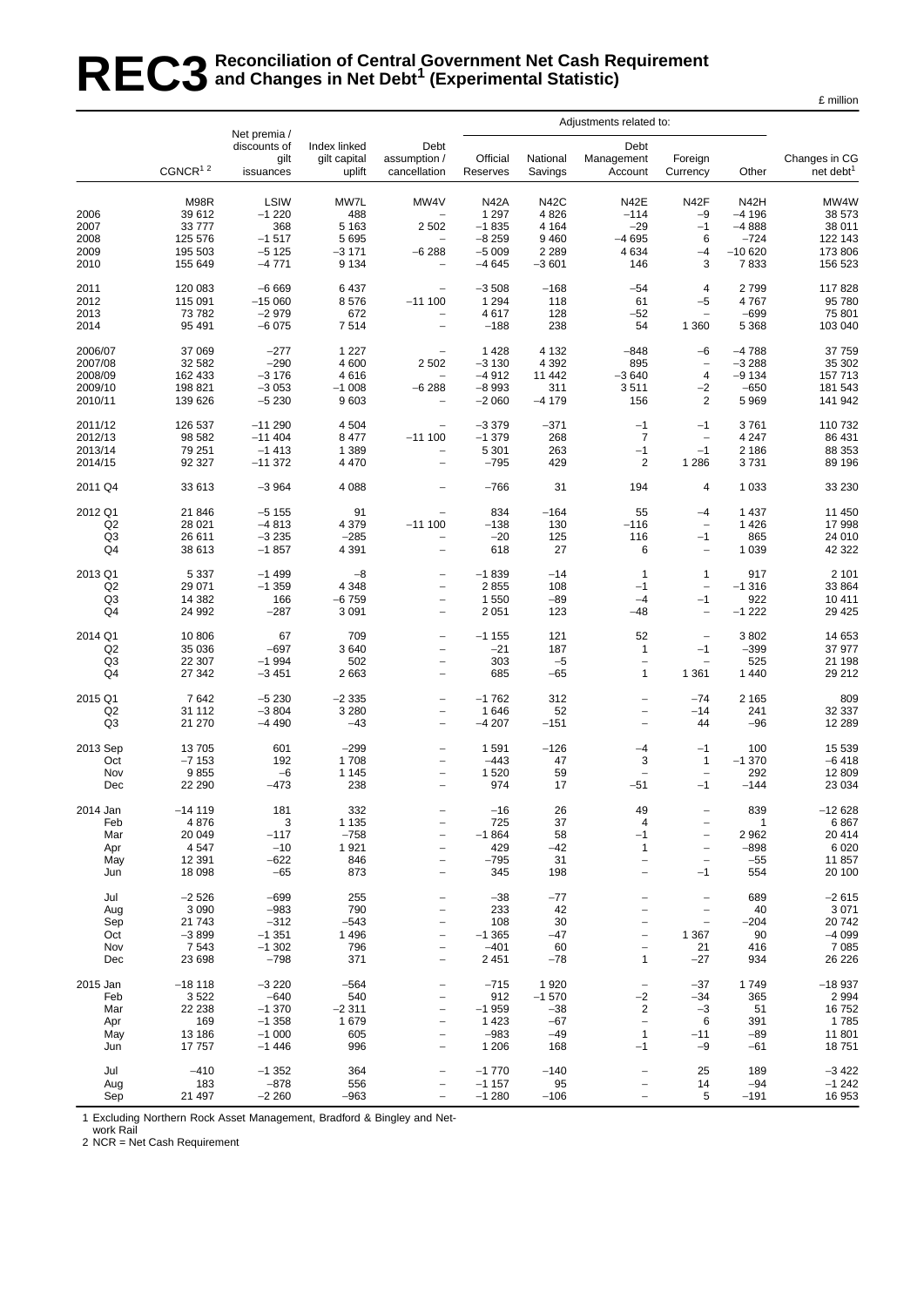# PSA8A General Government Consolidated Gross Debt<br> **PSA8A** nominal values at end of period **nominal values at end of period**

£ million

|                                                     |                                                                      |                                                             |                                                                |                                                    | Central government gross debt                                    |                                                      |                                                         |                                                                          |
|-----------------------------------------------------|----------------------------------------------------------------------|-------------------------------------------------------------|----------------------------------------------------------------|----------------------------------------------------|------------------------------------------------------------------|------------------------------------------------------|---------------------------------------------------------|--------------------------------------------------------------------------|
|                                                     | <b>British</b><br>government stock<br>(gilts)                        | Sterling<br>treasury bills                                  | National savings                                               | Tax instruments                                    | Other sterling<br>debt and foreign<br>currency debt <sup>1</sup> | NRAM and B&B <sup>2</sup>                            | <b>Network Rail</b>                                     | <b>Total central</b><br>qovernment (CG)<br>gross debt                    |
|                                                     | 1                                                                    | 2                                                           | 3                                                              | 4                                                  | 5                                                                | 6                                                    | $\overline{7}$                                          | 8                                                                        |
| 2007/08<br>2008/09<br>2009/10<br>2010/11<br>2011/12 | <b>BKPM</b><br>453 026<br>580 145<br>786 681<br>918 599<br>1 042 347 | <b>BKPJ</b><br>17569<br>43748<br>62 866<br>63 174<br>69 933 | <b>ACUA</b><br>84 764<br>97 231<br>98 804<br>98 886<br>102 903 | <b>ACRV</b><br>428<br>1 1 2 1<br>819<br>679<br>638 | KW6Q<br>49 070<br>64 612<br>39 934<br>34 068<br>42 506           | KW6R<br>$\overline{a}$<br>44 629<br>55 571<br>42 323 | MDL3<br>20 149<br>22792<br>25 612<br>25 6 66<br>29 0 86 | <b>BKPW</b><br>625 006<br>809 649<br>1 059 345<br>1 196 643<br>1 329 736 |
| 2012/13                                             | 1 142 442                                                            | 56 370                                                      | 102 238                                                        | 633                                                | 34 260                                                           | 34 084                                               | 33 4 74                                                 | 1 403 501                                                                |
| 2013/14                                             | 1 244 355                                                            | 56 453                                                      | 105 663                                                        | 880                                                | 35 251                                                           | 28 197                                               | 34 015                                                  | 1 504 814                                                                |
| 2014/15                                             | 1 300 401                                                            | 65 011                                                      | 123 801                                                        | 1 1 5 8                                            | 38 232                                                           | 22 576                                               | 31 648                                                  | 1 582 827                                                                |
| 2014 Q2                                             | 1 278 193                                                            | 48 107                                                      | 107820                                                         | 1 1 9 6                                            | 39 909                                                           | 26 20 6                                              | 34 757                                                  | 1 536 188                                                                |
| Q <sub>3</sub>                                      | 1 276 364                                                            | 60 099                                                      | 109 972                                                        | 1 2 9 2                                            | 34 717                                                           | 25 0 38                                              | 34 603                                                  | 1 542 085                                                                |
| Q <sub>4</sub>                                      | 1 307 395                                                            | 62 554                                                      | 111 620                                                        | 1 3 8 4                                            | 42 169                                                           | 24 3 64                                              | 34 550                                                  | 1584036                                                                  |
| 2015 Q1                                             | 1 300 401                                                            | 65 011                                                      | 123 801                                                        | 1 1 5 8                                            | 38 232                                                           | 22 576                                               | 31 648                                                  | 1 582 827                                                                |
| Q2                                                  | 1 331 066                                                            | 70832                                                       | 129 329                                                        | 1 1 4 4                                            | 39 096                                                           | 17676                                                | 31 286                                                  | 1620429                                                                  |
| Q <sub>3</sub>                                      | 1 327 460                                                            | 73 168                                                      | 131 745                                                        | 1 1 3 3                                            | 37 504                                                           | 14 687                                               | 31 286                                                  | 1616983                                                                  |
| 2014 Sep                                            | 1 276 364                                                            | 60 099                                                      | 109 972                                                        | 1 2 9 2                                            | 34 717                                                           | 25 0 38                                              | 34 603                                                  | 1 542 085                                                                |
| Oct                                                 | 1 294 199                                                            | 54 472                                                      | 110 655                                                        | 1 3 2 2                                            | 34 353                                                           | 25 0 20                                              | 34 626                                                  | 1 554 647                                                                |
| Nov                                                 | 1 300 450                                                            | 58777                                                       | 111 198                                                        | 1 3 2 8                                            | 34 990                                                           | 25 169                                               | 34 593                                                  | 1 566 505                                                                |
| Dec                                                 | 1 307 395                                                            | 62 554                                                      | 111 620                                                        | 1 3 8 4                                            | 42 169                                                           | 24 3 64                                              | 34 550                                                  | 1 584 036                                                                |
| 2015 Jan                                            | 1 291 829                                                            | 60 256                                                      | 118 476                                                        | 1 3 8 9                                            | 39 848                                                           | 23 341                                               | 31 987                                                  | 1 567 126                                                                |
| Feb                                                 | 1 295 261                                                            | 58797                                                       | 121 732                                                        | 1 2 6 3                                            | 37 032                                                           | 22 751                                               | 32 011                                                  | 1 568 847                                                                |
| Mar                                                 | 1 300 401                                                            | 65 011                                                      | 123 801                                                        | 1 1 5 8                                            | 38 232                                                           | 22 576                                               | 31 648                                                  | 1 582 827                                                                |
| Apr                                                 | 1 312 487                                                            | 61 622                                                      | 126 013                                                        | 1 1 5 2                                            | 31 462                                                           | 20 931                                               | 31 697                                                  | 1 585 364                                                                |
| May                                                 | 1 319 665                                                            | 66 193                                                      | 127 839                                                        | 1 1 5 2                                            | 35 4 95                                                          | 18 679                                               | 31749                                                   | 1 600 772                                                                |
| Jun                                                 | 1 331 066                                                            | 70 832                                                      | 129 329                                                        | 1 1 4 4                                            | 39 096                                                           | 17676                                                | 31 286                                                  | 1 620 429                                                                |
| Jul                                                 | 1 342 632                                                            | 67 634                                                      | 130 375                                                        | 1 1 4 9                                            | 36 108                                                           | 14 682                                               | 31 286                                                  | 1 623 866                                                                |
| Aug                                                 | 1 348 460                                                            | 70 70 7                                                     | 131 103                                                        | 1 1 6 8                                            | 34 508                                                           | 14 806                                               | 31 286                                                  | 1 632 038                                                                |
| Sep                                                 | 1 327 460                                                            | 73 168                                                      | 131 745                                                        | 1 1 3 3                                            | 37 504                                                           | 14 687                                               | 31 286                                                  | 1616983                                                                  |

Relationship between columns : 8=1+2+3+4+5+6+7

|                |                             |        | Local government gross debt |                                                     |                                 |                                                                       |
|----------------|-----------------------------|--------|-----------------------------|-----------------------------------------------------|---------------------------------|-----------------------------------------------------------------------|
|                | Money market<br>instruments | Loans  | <b>Bonds</b>                | <b>Total local</b><br>government (LG) gross<br>debt | LG/CG cross holdings<br>of debt | General government<br>(GG) consolidated<br>gross debt<br>(Maastricht) |
|                | 9                           | 10     | 11                          | 12                                                  | 13                              | 14                                                                    |
|                | <b>NJHZ</b>                 | MUF5   | <b>NJIM</b>                 | <b>EYKP</b>                                         | KSC7                            | <b>BKPX</b>                                                           |
| 2007/08        | $\overline{\phantom{0}}$    | 65 233 | 1 1 1 8                     | 66 351                                              | $-50650$                        | 640 707                                                               |
| 2008/09        | $\overline{\phantom{0}}$    | 66 541 | 1 0 2 7                     | 67 568                                              | $-53688$                        | 823 529                                                               |
| 2009/10        |                             | 67 771 | 1 0 2 7                     | 68798                                               | $-54$ 138                       | 1 074 005                                                             |
| 2010/11        |                             | 70 489 | 1 0 0 7                     | 71 496                                              | $-55509$                        | 1 212 630                                                             |
| 2011/12        | $\overline{\phantom{0}}$    | 80 195 | 1 906                       | 82 101                                              | $-66$ 138                       | 1 345 699                                                             |
| 2012/13        |                             | 82 285 | 2 9 0 1                     | 85 186                                              | $-67595$                        | 1 421 092                                                             |
| 2013/14        |                             | 82 230 | 3697                        | 85 927                                              | $-69$ 122                       | 1521619                                                               |
| 2014/15        | $\overline{\phantom{a}}$    | 82 443 | 4 187                       | 86 630                                              | $-68559$                        | 1 600 898                                                             |
| 2014 Q2        |                             | 82 145 | 4 1 2 6                     | 86 271                                              | $-69040$                        | 1 553 419                                                             |
| Q3             |                             | 82789  | 4 1 5 4                     | 86 943                                              | $-69596$                        | 1 559 432                                                             |
| Q <sub>4</sub> | $\overline{\phantom{a}}$    | 83 394 | 4 1 6 9                     | 87 563                                              | $-69231$                        | 1 602 368                                                             |
| 2015 Q1        |                             | 82 443 | 4 187                       | 86 630                                              | $-68559$                        | 1 600 898                                                             |
| Q2             | $\overline{\phantom{0}}$    | 84 309 | 4913                        | 89 222                                              | $-70728$                        | 1 638 923                                                             |
| Q3             |                             | 86 175 | 5 6 3 9                     | 91 814                                              | $-70550$                        | 1 638 247                                                             |
| 2014 Sep       |                             | 82789  | 4 1 5 4                     | 86 943                                              | $-69596$                        | 1 559 432                                                             |
| Oct            |                             | 82 991 | 4 1 5 9                     | 87 150                                              | $-69706$                        | 1 572 091                                                             |
| Nov            |                             | 83 192 | 4 1 6 4                     | 87 356                                              | $-69326$                        | 1 584 535                                                             |
| Dec            |                             | 83 394 | 4 1 6 9                     | 87 563                                              | $-69231$                        | 1 602 368                                                             |
| 2015 Jan       |                             | 83 077 | 4 1 7 5                     | 87 252                                              | $-69010$                        | 1 585 368                                                             |
| Feb            |                             | 82 760 | 4 1 8 1                     | 86 941                                              | $-69211$                        | 1586577                                                               |
| Mar            | $\overline{\phantom{0}}$    | 82 443 | 4 187                       | 86 630                                              | $-68559$                        | 1 600 898                                                             |
| Apr            |                             | 83 065 | 4 4 2 9                     | 87 494                                              | $-70633$                        | 1 602 225                                                             |
| May            |                             | 83 687 | 4671                        | 88 358                                              | $-70701$                        | 1 618 429                                                             |
| Jun            | $\overline{\phantom{a}}$    | 84 309 | 4913                        | 89 222                                              | $-70728$                        | 1 638 923                                                             |
| Jul            |                             | 84 931 | 5 1 5 5                     | 90 086                                              | $-70927$                        | 1 643 025                                                             |
| Aug            |                             | 85 553 | 5 3 9 7                     | 90 950                                              | $-70576$                        | 1 652 412                                                             |
| Sep            |                             | 86 175 | 5639                        | 91 814                                              | $-70.550$                       | 1 638 247                                                             |

Relationship between columns : 12=9+10+11 ; 14=8+12+13

1 Including overdraft with Bank of England, Renminbi and Sukuk

2 NRAM = Northern Rock Asset Management, B&B = Bradford and Bingley.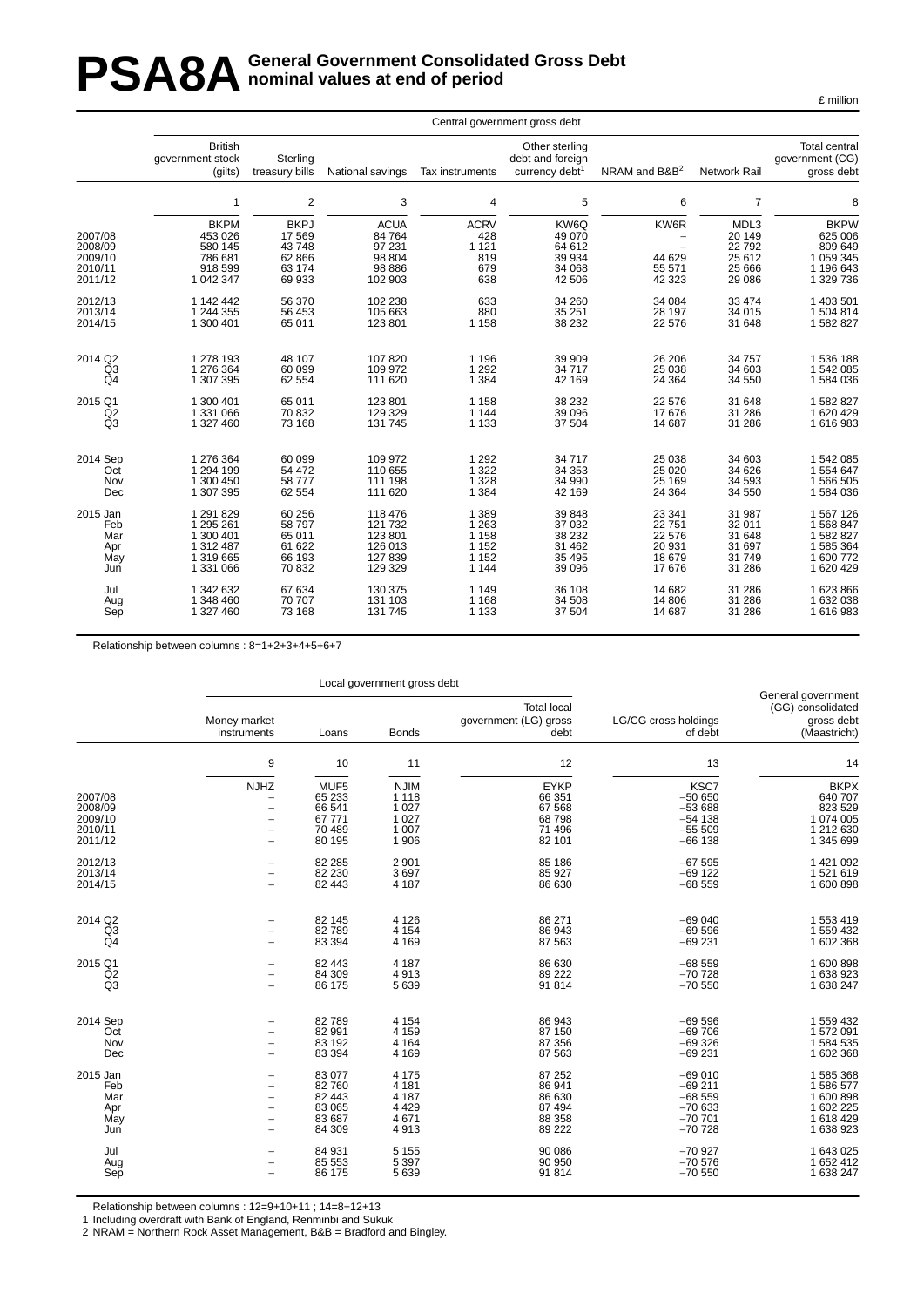# **PSA8B** Public Sector Consolidated Gross Debt<br>nominal values at end of period **nominal values at end of period**

|                                                     | General<br>government (GG)<br>consolidated<br>(from PSA8A)               | gross debt Non-financial<br>(Maastricht) PCs (NFPCs)<br>aross debt | Less CG/NFPCs Less LG/NFPCs GG and NFPC Public sector<br>cross holdings<br>of debt | cross holdings<br>of debt                                              | gross debt                                                                    | consolidated banks (PSBs)<br>gross debt                        | Less CG/PSBs Less LG/PSBs<br>cross holdings<br>of debt          | cross holdings consolidated                                   | Public sector<br>(PS)<br>of debt gross debt <sup>1</sup>                   |
|-----------------------------------------------------|--------------------------------------------------------------------------|--------------------------------------------------------------------|------------------------------------------------------------------------------------|------------------------------------------------------------------------|-------------------------------------------------------------------------------|----------------------------------------------------------------|-----------------------------------------------------------------|---------------------------------------------------------------|----------------------------------------------------------------------------|
|                                                     | 15                                                                       | 16                                                                 | 17                                                                                 | 18                                                                     | 19                                                                            | 20                                                             | 21                                                              | 22                                                            | 23                                                                         |
| 2007/08<br>2008/09<br>2009/10<br>2010/11<br>2011/12 | <b>BKPX</b><br>640 707<br>823 529<br>1 074 005<br>1 212 630<br>1 345 699 | EYYD<br>18 301<br>18 3 20<br>15870<br>13797<br>14 631              | KSC8<br>$-9211$<br>$-8826$<br>$-8969$<br>$-8905$<br>$-10222$                       | KSC <sub>9</sub><br>$-779$<br>$-1192$<br>$-1881$<br>$-2247$<br>$-2991$ | KSD <sub>2</sub><br>649 018<br>831 831<br>1 079 025<br>1 215 275<br>1 347 117 | JX9R<br>99 827<br>2 015 532<br>1833852<br>1711156<br>1 583 200 | KSD3<br>$-1440$<br>$-29915$<br>$-29923$<br>$-24633$<br>$-43718$ | KSD4<br>$-364$<br>$-7478$<br>$-9364$<br>$-10.981$<br>$-13320$ | <b>BKQA</b><br>747 041<br>2 809 970<br>2 873 590<br>2 890 817<br>2 873 279 |
| 2012/13                                             | 1 421 092                                                                | 14 238                                                             | $-8862$                                                                            | $-3374$                                                                | 1423094                                                                       | 1 447 865                                                      | $-50804$                                                        | $-17099$                                                      | 2 803 056                                                                  |
| 2013/14                                             | 1521619                                                                  | 11 938                                                             | $-6403$                                                                            | $-3571$                                                                | 1523583                                                                       | 966 030                                                        | $-28877$                                                        | $-10505$                                                      | 2 450 231                                                                  |
| 2014/15                                             | 1 600 898                                                                | 12 4 30                                                            | $-6502$                                                                            | $-3970$                                                                | 1602856                                                                       | 605 000                                                        | $-11993$                                                        | $-4055$                                                       | 2 191 808                                                                  |
| 2014 Q2                                             | 1 553 419                                                                | 12 0 32                                                            | $-6420$                                                                            | $-3642$                                                                | 1555389                                                                       | 622 719                                                        | $-10255$                                                        | $-4924$                                                       | 2 162 929                                                                  |
| Q3                                                  | 1 559 432                                                                | 11 992                                                             | $-6442$                                                                            | $-3737$                                                                | 1561245                                                                       | 613 860                                                        | $-111125$                                                       | $-4490$                                                       | 2 159 490                                                                  |
| Q4                                                  | 1 602 368                                                                | 12 5 24                                                            | $-6880$                                                                            | $-3956$                                                                | 1 604 056                                                                     | 605 000                                                        | $-11993$                                                        | $-4055$                                                       | 2 193 008                                                                  |
| 2015 Q1                                             | 1600898                                                                  | 12 4 30                                                            | $-6502$                                                                            | $-3970$                                                                | 1602856                                                                       | 605 000                                                        | $-11993$                                                        | $-4055$                                                       | 2 191 808                                                                  |
| Q2                                                  | 1 638 923                                                                | 12 2 6 9                                                           | $-6250$                                                                            | $-4093$                                                                | 1640849                                                                       | 605 000                                                        | $-11993$                                                        | $-4055$                                                       | 2 2 2 8 0 1                                                                |
| Q <sub>3</sub>                                      | 1 638 247                                                                | 12 4 5 6                                                           | $-6555$                                                                            | $-4094$                                                                | 1 640 054                                                                     | 605 000                                                        | $-11993$                                                        | $-4055$                                                       |                                                                            |
| 2014 Sep                                            | 1 559 432                                                                | 11 992                                                             | $-6442$                                                                            | $-3737$                                                                | 1561245                                                                       | 613 860                                                        | $-111125$                                                       | $-4490$                                                       | 2 159 490                                                                  |
| Oct                                                 | 1572091                                                                  | 12 3 09                                                            | $-6699$                                                                            | $-3958$                                                                | 1573743                                                                       | 610 906                                                        | $-11414$                                                        | $-4345$                                                       | 2 168 890                                                                  |
| Nov                                                 | 1 584 535                                                                | 12 4 18                                                            | $-6771$                                                                            | $-3929$                                                                | 1586253                                                                       | 607 953                                                        | $-11704$                                                        | $-4200$                                                       | 2 178 302                                                                  |
| Dec                                                 | 1 602 368                                                                | 12 5 24                                                            | $-6880$                                                                            | $-3956$                                                                | 1604056                                                                       | 605 000                                                        | $-11993$                                                        | $-4055$                                                       | 2 193 008                                                                  |
| 2015 Jan                                            | 1 585 368                                                                | 12 3 64                                                            | $-6651$                                                                            | $-4019$                                                                | 1587062                                                                       | 605 000                                                        | $-11993$                                                        | $-4055$                                                       | 2 176 014                                                                  |
| Feb                                                 | 1586577                                                                  | 12 3 8 5                                                           | $-6510$                                                                            | $-4026$                                                                | 1588426                                                                       | 605 000                                                        | $-11993$                                                        | $-4055$                                                       | 2 177 378                                                                  |
| Mar                                                 | 1 600 898                                                                | 12 4 30                                                            | $-6502$                                                                            | $-3970$                                                                | 1602856                                                                       | 605 000                                                        | $-11993$                                                        | $-4055$                                                       | 2 191 808                                                                  |
| Apr                                                 | 1 602 225                                                                | 12 277                                                             | $-6295$                                                                            | $-4109$                                                                | 1604098                                                                       | 605 000                                                        | $-11993$                                                        | $-4055$                                                       | 2 193 050                                                                  |
| May                                                 | 1618429                                                                  | 12 3 08                                                            | $-6292$                                                                            | $-4100$                                                                | 1 620 345                                                                     | 605 000                                                        | $-11993$                                                        | $-4055$                                                       | 2 209 297                                                                  |
| Jun                                                 | 1 638 923                                                                | 12 2 6 9                                                           | $-6250$                                                                            | $-4093$                                                                | 1640849                                                                       | 605 000                                                        | $-11993$                                                        | $-4055$                                                       | 2 2 2 9 8 0 1                                                              |
| Jul                                                 | 1 643 025                                                                | 12 459                                                             | $-6542$                                                                            | $-4084$                                                                | 1644858                                                                       | 605 000                                                        | $-11993$                                                        | $-4055$                                                       | 2 2 3 8 1 0                                                                |
| Aug                                                 | 1 652 412                                                                | 12 5 24                                                            | $-6540$                                                                            | $-4063$                                                                | 1654333                                                                       | 605 000                                                        | $-11993$                                                        | $-4055$                                                       | 2 243 285                                                                  |
| Sep                                                 | 1 638 247                                                                | 12 4 5 6                                                           | $-6555$                                                                            | $-4094$                                                                | 1 640 054                                                                     | 605 000                                                        | $-11993$                                                        | $-4055$                                                       | 2 2 2 0 0 0 6                                                              |

Public sector consolidated gross debt

Relationship between columns : 19=15+16+17+18 ; 23=19+20+21+22

1 Excludes gross debt of Bank of England and its schemes (such as APF)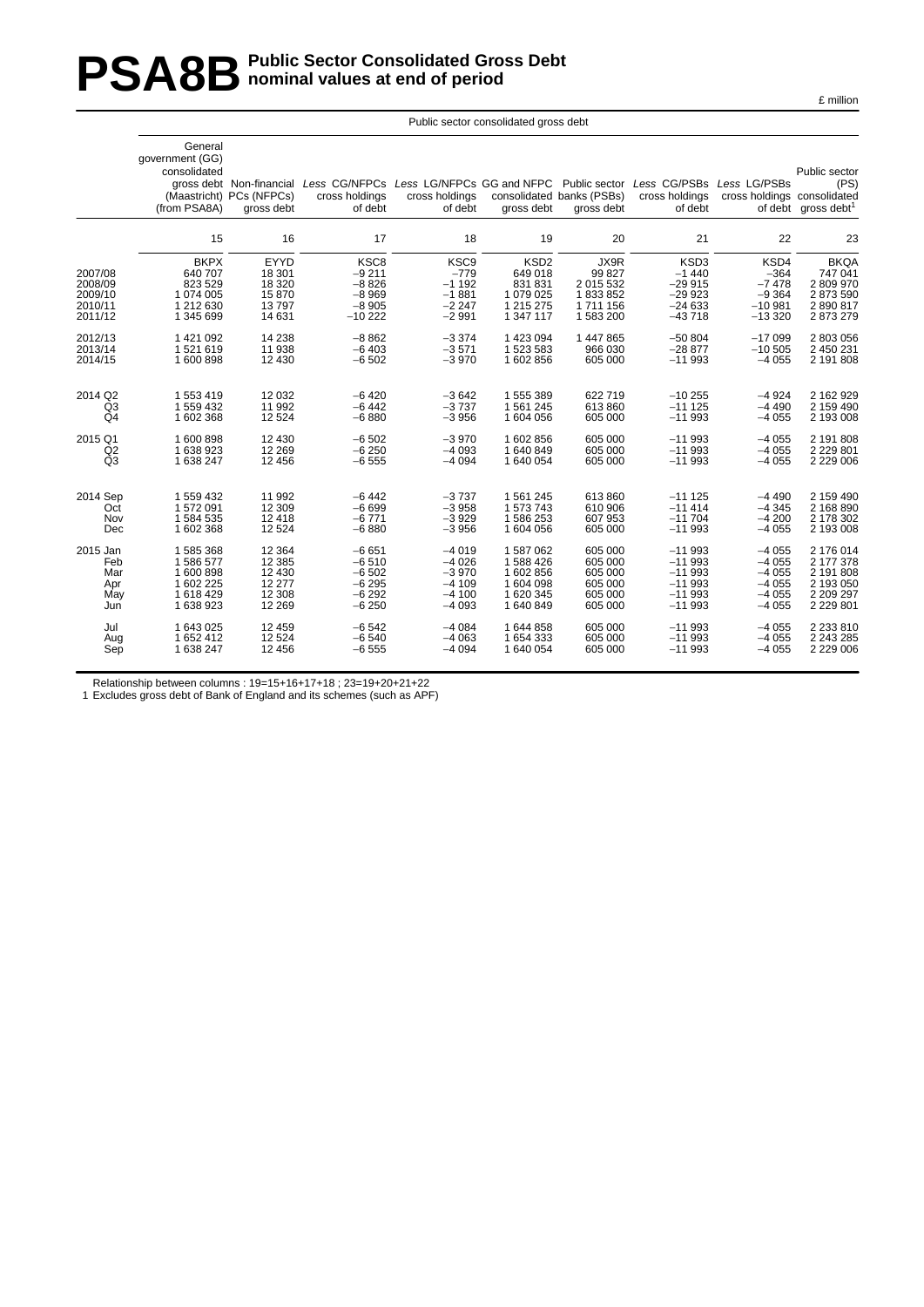# **PSA8C General Government Net Debt**<br> **PSA8C nominal values at end of perio nominal values at end of period**

|                                                     | General<br>government<br>(GG)                                            |                                                                |                                                                    | assets                                                       | Central government (CG) deposits and other short term         |                                                                 | Local government (LG) deposits and other<br>short term assets |                                                                |                                                           |                                                                             |
|-----------------------------------------------------|--------------------------------------------------------------------------|----------------------------------------------------------------|--------------------------------------------------------------------|--------------------------------------------------------------|---------------------------------------------------------------|-----------------------------------------------------------------|---------------------------------------------------------------|----------------------------------------------------------------|-----------------------------------------------------------|-----------------------------------------------------------------------------|
|                                                     | consolidated<br>gross debt<br>(Maastricht)<br>(from PSA8A)               | Official<br>reserves                                           | Total                                                              | Bank and<br>building<br>society<br>deposits                  | Other liquid<br>assets                                        | NRAM and B&B<br>liquid assets <sup>1</sup>                      | Total                                                         | Bank and<br>building<br>society<br>deposits                    | assets                                                    | General<br>Other liquid government<br>net debt                              |
|                                                     | 24                                                                       | 25                                                             | 26                                                                 | 27                                                           | 28                                                            | 29                                                              | 30                                                            | 31                                                             | 32                                                        | 33                                                                          |
| 2007/08<br>2008/09<br>2009/10<br>2010/11<br>2011/12 | <b>BKPX</b><br>640 707<br>823 529<br>1 074 005<br>1 212 630<br>1 345 699 | <b>AIPD</b><br>29 5 61<br>31 527<br>44 652<br>52 969<br>60 954 | KSD <sub>5</sub><br>20 816<br>44 317<br>62 583<br>37 965<br>60 637 | <b>BKSM</b><br>5 4 3 9<br>5 2 4 2<br>4 3 5 1<br>5783<br>6672 | <b>BKSN</b><br>15 377<br>39 075<br>48 143<br>21 204<br>45 634 | MDL5<br>$\overline{\phantom{m}}$<br>10 089<br>10 978<br>8 3 3 1 | KSD6<br>30 368<br>23 853<br>19 957<br>22 372<br>22 856        | <b>BKSO</b><br>28 3 27<br>21 781<br>18 177<br>19 145<br>18 123 | <b>BKQG</b><br>2 0 4 1<br>2072<br>1780<br>3 2 2 7<br>4733 | MDK <sub>2</sub><br>559 962<br>723 832<br>946 813<br>1 099 324<br>1 201 252 |
| 2012/13                                             | 1421092                                                                  | 68 218                                                         | 47 049                                                             | 6 0 34                                                       | 31 813                                                        | 9 2 0 2                                                         | 25 2 29                                                       | 21 110                                                         | 4 1 1 9                                                   | 1 280 596                                                                   |
| 2013/14                                             | 1521619                                                                  | 68 266                                                         | 61 619                                                             | 8 2 8 0                                                      | 45 572                                                        | 7767                                                            | 27 892                                                        | 23 170                                                         | 4722                                                      | 1 363 842                                                                   |
| 2014/15                                             | 1 600 898                                                                | 83 365                                                         | 41 0 74                                                            | 7 2 7 4                                                      | 27 344                                                        | 6456                                                            | 29 907                                                        | 23 683                                                         | 6 2 2 4                                                   | 1 446 552                                                                   |
| 2014 Q2                                             | 1553419                                                                  | 67 689                                                         | 54 422                                                             | 6732                                                         | 41 733                                                        | 5 9 5 7                                                         | 35 345                                                        | 28 648                                                         | 6697                                                      | 1 395 963                                                                   |
| Q <sub>3</sub>                                      | 1 559 432                                                                | 67 942                                                         | 40 073                                                             | 7815                                                         | 25 931                                                        | 6 3 2 7                                                         | 34 645                                                        | 28 4 30                                                        | 6 2 1 5                                                   | 1 416 772                                                                   |
| Q <sub>4</sub>                                      | 1602368                                                                  | 69 991                                                         | 52 115                                                             | 7 2 4 7                                                      | 37 995                                                        | 6873                                                            | 30 893                                                        | 25 376                                                         | 5517                                                      | 1 449 369                                                                   |
| 2015 Q1                                             | 1600898                                                                  | 83 365                                                         | 41 074                                                             | 7 2 7 4                                                      | 27 344                                                        | 6456                                                            | 29 907                                                        | 23 683                                                         | 6 2 2 4                                                   | 1 446 552                                                                   |
| Q2                                                  | 1638923                                                                  | 80 853                                                         | 52 858                                                             | 5996                                                         | 41 348                                                        | 5514                                                            | 33 302                                                        | 25 931                                                         | 7 3 7 1                                                   | 1471910                                                                     |
| Q <sub>3</sub>                                      | 1 638 247                                                                | 86 178                                                         | 32 612                                                             | 6 1 9 6                                                      | 23 077                                                        | 3 3 3 9                                                         | 35 317                                                        | 27 167                                                         | 8 1 5 0                                                   | 1 484 140                                                                   |
| 2014 Sep                                            | 1 559 432                                                                | 67 942                                                         | 40 073                                                             | 7815                                                         | 25 931                                                        | 6 3 2 7                                                         | 34 645                                                        | 28 4 30                                                        | 6 2 1 5                                                   | 1 416 772                                                                   |
| Oct                                                 | 1572091                                                                  | 70 025                                                         | 55 025                                                             | 7 2 3 6                                                      | 41 109                                                        | 6680                                                            | 33 5 25                                                       | 27 542                                                         | 5983                                                      | 1 413 516                                                                   |
| Nov                                                 | 1584535                                                                  | 71 795                                                         | 58 179                                                             | 7949                                                         | 43 310                                                        | 6920                                                            | 32 100                                                        | 26 383                                                         | 5717                                                      | 1 422 461                                                                   |
| Dec                                                 | 1602368                                                                  | 69 991                                                         | 52 115                                                             | 7 2 4 7                                                      | 37 995                                                        | 6873                                                            | 30 893                                                        | 25 376                                                         | 5517                                                      | 1 449 369                                                                   |
| 2015 Jan                                            | 1585368                                                                  | 73 461                                                         | 53 664                                                             | 8576                                                         | 38 835                                                        | 6 2 5 3                                                         | 31 267                                                        | 25 171                                                         | 6 0 9 6                                                   | 1 426 976                                                                   |
| Feb                                                 | 1586577                                                                  | 75 773                                                         | 50 818                                                             | 6973                                                         | 37 445                                                        | 6 400                                                           | 31812                                                         | 25 210                                                         | 6 602                                                     | 1 428 174                                                                   |
| Mar                                                 | 1600898                                                                  | 83 365                                                         | 41 074                                                             | 7 2 7 4                                                      | 27 344                                                        | 6456                                                            | 29 907                                                        | 23 683                                                         | 6 2 2 4                                                   | 1 446 552                                                                   |
| Apr                                                 | 1 602 225                                                                | 81 731                                                         | 43 583                                                             | 5786                                                         | 32 501                                                        | 5 2 9 6                                                         | 34 419                                                        | 26 8 20                                                        | 7599                                                      | 1 442 492                                                                   |
| May                                                 | 1618429                                                                  | 83 843                                                         | 47 305                                                             | 6 2 6 9                                                      | 35 713                                                        | 5 3 2 3                                                         | 34 086                                                        | 26 623                                                         | 7463                                                      | 1 453 195                                                                   |
| Jun                                                 | 1638923                                                                  | 80 853                                                         | 52 858                                                             | 5996                                                         | 41 348                                                        | 5514                                                            | 33 302                                                        | 25 931                                                         | 7 3 7 1                                                   | 1 471 910                                                                   |
| Jul                                                 | 1 643 025                                                                | 82 925                                                         | 58 960                                                             | 4 0 8 1                                                      | 51 044                                                        | 3835                                                            | 35 471                                                        | 27 389                                                         | 8 0 8 2                                                   | 1 465 669                                                                   |
| Aug                                                 | 1652412                                                                  | 84 820                                                         | 66 382                                                             | 5 6 5 3                                                      | 56 867                                                        | 3862                                                            | 35 167                                                        | 27 122                                                         | 8 0 4 5                                                   | 1 466 043                                                                   |
| Sep                                                 | 1 638 247                                                                | 86 178                                                         | 32 612                                                             | 6 1 9 6                                                      | 23 077                                                        | 3 3 3 9                                                         | 35 317                                                        | 27 167                                                         | 8 1 5 0                                                   | 1 484 140                                                                   |

Relationship between columns : 33=24-25-26-30

1 NRAM = Northern Rock Asset Management, B&B = Bradford and Bingley.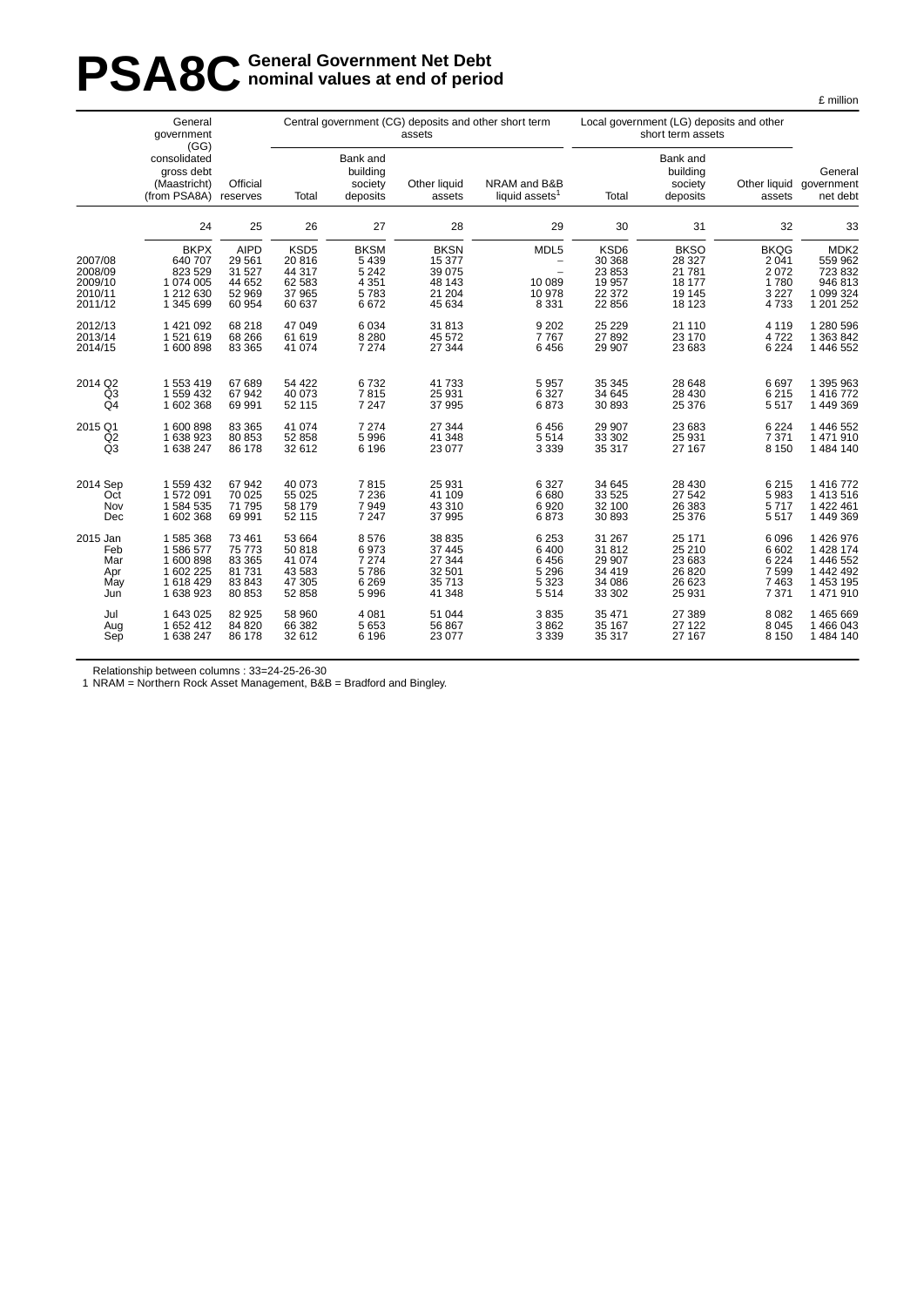# **PSA8D** Public Sector Net Debt **nominal values at end of period**

|                                          | Public Sector Net Debt ex (PSND ex)                              |                                                 |                                                |                                            |                                               |                                                           |  |  |  |  |  |  |
|------------------------------------------|------------------------------------------------------------------|-------------------------------------------------|------------------------------------------------|--------------------------------------------|-----------------------------------------------|-----------------------------------------------------------|--|--|--|--|--|--|
|                                          | GG and NFPC<br>consolidated gross                                |                                                 | GG and NFPC liquid assets                      |                                            | Bank of England                               | PSND excluding public                                     |  |  |  |  |  |  |
|                                          | debt (from PSA8B)                                                | Total                                           | General government                             | Public corporations                        | contribution to $PSND^{1,2,3}$                | sector banks                                              |  |  |  |  |  |  |
|                                          | 34                                                               | 35                                              | 36                                             | 37                                         | 38                                            | 39                                                        |  |  |  |  |  |  |
| 2007/08<br>2008/09<br>2009/10<br>2010/11 | KSD <sub>2</sub><br>649 018<br>831 831<br>1 079 025<br>1 215 275 | KSD8<br>85 365<br>103 644<br>131 679<br>117 399 | MDK3<br>80 745<br>99 697<br>127 192<br>113 306 | KSD7<br>4620<br>3947<br>4 4 8 7<br>4 0 9 3 | A8J8<br>$-2105$<br>$-524$<br>12 4 5 2<br>4630 | <b>KSE6</b><br>561 548<br>727 663<br>959 798<br>1 102 506 |  |  |  |  |  |  |
| 2011/12                                  | 1 347 117                                                        | 149 653                                         | 144 447                                        | 5 2 0 6                                    | $-5464$                                       | 1 192 000                                                 |  |  |  |  |  |  |
| 2012/13                                  | 1 423 094                                                        | 145 477                                         | 140 496                                        | 4 9 8 1                                    | 22 343                                        | 1 299 960                                                 |  |  |  |  |  |  |
| 2013/14                                  | 1 523 583                                                        | 162 160                                         | 157 777                                        | 4 3 8 3                                    | 41763                                         | 1 403 186                                                 |  |  |  |  |  |  |
| 2014/15                                  | 1602856                                                          | 158 442                                         | 154 346                                        | 4 0 9 6                                    | 42 044                                        | 1 486 458                                                 |  |  |  |  |  |  |
| 2014 Q2                                  | 1 555 389                                                        | 161 930                                         | 157 456                                        | 4 4 7 4                                    | 43 578                                        | 1 437 037                                                 |  |  |  |  |  |  |
| Q3                                       | 1 561 245                                                        | 147 154                                         | 142 660                                        | 4 4 9 4                                    | 39 557                                        | 1 453 648                                                 |  |  |  |  |  |  |
| Q <sub>4</sub>                           | 1 604 056                                                        | 157 525                                         | 152 999                                        | 4526                                       | 43 058                                        | 1 489 589                                                 |  |  |  |  |  |  |
| 2015 Q1                                  | 1602856                                                          | 158 442                                         | 154 346                                        | 4 0 9 6                                    | 42 044                                        | 1 486 458                                                 |  |  |  |  |  |  |
| Q2                                       | 1640849                                                          | 171 169                                         | 167 013                                        | 4 1 5 6                                    | 43 5 94                                       | 1513274                                                   |  |  |  |  |  |  |
| Q <sub>3</sub>                           | 1 640 054                                                        | 158 623                                         | 154 107                                        | 4516                                       | 42 678                                        | 1 524 109                                                 |  |  |  |  |  |  |
| 2014 Sep                                 | 1 561 245                                                        | 147 154                                         | 142 660                                        | 4 4 9 4                                    | 39 557                                        | 1 453 648                                                 |  |  |  |  |  |  |
| Oct                                      | 1573743                                                          | 163 031                                         | 158 575                                        | 4 4 5 6                                    | 45 555                                        | 1456267                                                   |  |  |  |  |  |  |
| Nov                                      | 1586253                                                          | 167 286                                         | 162 074                                        | 5 2 1 2                                    | 45 700                                        | 1464667                                                   |  |  |  |  |  |  |
| Dec                                      | 1 604 056                                                        | 157 525                                         | 152 999                                        | 4526                                       | 43 058                                        | 1 489 589                                                 |  |  |  |  |  |  |
| 2015 Jan                                 | 1587062                                                          | 162 791                                         | 158 392                                        | 4 3 9 9                                    | 45 413                                        | 1469684                                                   |  |  |  |  |  |  |
| Feb                                      | 1588426                                                          | 162729                                          | 158 403                                        | 4 3 2 6                                    | 45 358                                        | 1 471 055                                                 |  |  |  |  |  |  |
| Mar                                      | 1602856                                                          | 158 442                                         | 154 346                                        | 4 0 9 6                                    | 42 044                                        | 1 486 458                                                 |  |  |  |  |  |  |
| Apr                                      | 1604098                                                          | 163 912                                         | 159 733                                        | 4 1 7 9                                    | 46 091                                        | 1 486 277                                                 |  |  |  |  |  |  |
| May                                      | 1 620 345                                                        | 169 334                                         | 165 234                                        | 4 100                                      | 46 223                                        | 1 497 234                                                 |  |  |  |  |  |  |
| Jun                                      | 1640849                                                          | 171 169                                         | 167 013                                        | 4 1 5 6                                    | 43 5 94                                       | 1513274                                                   |  |  |  |  |  |  |
| Jul                                      | 1644858                                                          | 181 609                                         | 177 356                                        | 4 2 5 3                                    | 43 613                                        | 1506862                                                   |  |  |  |  |  |  |
| Aug                                      | 1 654 333                                                        | 190 828                                         | 186 369                                        | 4 4 5 9                                    | 43 556                                        | 1 507 061                                                 |  |  |  |  |  |  |
| Sep                                      | 1 640 054                                                        | 158 623                                         | 154 107                                        | 4516                                       | 42 678                                        | 1 524 109                                                 |  |  |  |  |  |  |

Relationship between columns : 39=34-35+38 ; 36=25+26+30

Public Sector Net Debt (PSND)

|                      | Public sector<br>banks (PSBs) |                                   |                    | Public sector liquid assets  |                    |                                                 |                                                 |                            |  |  |
|----------------------|-------------------------------|-----------------------------------|--------------------|------------------------------|--------------------|-------------------------------------------------|-------------------------------------------------|----------------------------|--|--|
|                      | gross debt (from<br>PSA8B)    | GG/PSBs cross<br>holdings of debt | Total              | GG and NFPC<br>liquid assets | PSBs <sup>4</sup>  | Less CG liquid<br>assets with PSBs <sup>4</sup> | Less LG liquid<br>assets with PSBs <sup>4</sup> | <b>PSND</b>                |  |  |
|                      | 40                            | 41                                | 42                 | 43                           | 44                 | 45                                              | 46                                              | 47                         |  |  |
|                      | JX9R                          | MDL7                              | <b>BKQJ</b>        | KSD8                         | KSD9               | KSE2                                            | KSE3                                            | <b>BKQK</b>                |  |  |
| 2007/08              | 99 827                        | $-1804$                           | 89 042             | 85 365                       | 4 0 4 1            |                                                 | $-364$                                          | 655 894                    |  |  |
| 2008/09              | 2 015 532                     | $-37393$                          | 673 963            | 103 644                      | 598 086            | $-21151$                                        | $-6616$                                         | 2 135 483                  |  |  |
| 2009/10<br>2010/11   | 1833852<br>1 711 156          | $-39287$<br>$-35614$              | 637 424<br>632 261 | 131 679<br>117 399           | 517 527<br>525 478 | $-3620$<br>$-1209$                              | $-8162$<br>$-9407$                              | 2 248 618<br>2 2 6 3 1 8 6 |  |  |
| 2011/12              | 1 583 200                     | $-57038$                          | 681 778            | 149 653                      | 543 303            | 327                                             | $-11505$                                        | 2 186 037                  |  |  |
| 2012/13              | 1 447 865                     | $-67903$                          | 612 636            | 145 477                      | 495 086            | $-12732$                                        | $-15195$                                        | 2 212 763                  |  |  |
| 2013/14              | 966 030                       | $-39382$                          | 515 714            | 162 160                      | 363 063            | $-860$                                          | $-8649$                                         | 1976280                    |  |  |
| 2014/15              | 605 000                       | $-16048$                          | 435 193            | 158 442                      | 279 969            | $-864$                                          | $-2354$                                         | 1798659                    |  |  |
| 2014 Q2              | 622 719                       | $-15179$                          | 457811             | 161 930                      | 299 662            | $-575$                                          | $-3206$                                         | 1748 696                   |  |  |
| Q3                   | 613 860                       | $-15615$                          | 433 470            | 147 154                      | 289 816            | $-720$                                          | $-2780$                                         | 1765 577                   |  |  |
| Q <sub>4</sub>       | 605 000                       | $-16048$                          | 434 276            | 157 525                      | 279 969            | $-864$                                          | $-2354$                                         | 1801790                    |  |  |
| 2015 Q1              | 605 000                       | $-16048$                          | 435 193            | 158 442                      | 279 969            | $-864$                                          | $-2354$                                         | 1798 659                   |  |  |
| Q2<br>Q <sub>3</sub> | 605 000<br>605 000            | $-16048$<br>$-16048$              | 447 920<br>435 375 | 171 169<br>158 623           | 279 969<br>279 969 | $-864$<br>$-864$                                | $-2354$<br>$-2353$                              | 1 825 475<br>1836309       |  |  |
|                      |                               |                                   |                    |                              |                    |                                                 |                                                 |                            |  |  |
| 2014 Sep             | 613 860                       | $-15615$                          | 433 470            | 147 154                      | 289 816            | $-720$                                          | $-2780$                                         | 1765 577                   |  |  |
| Oct                  | 610 906                       | $-15759$                          | 446 158            | 163 031                      | 286 533            | $-768$                                          | $-2638$                                         | 1768 287                   |  |  |
| Nov<br>Dec           | 607 953<br>605 000            | $-15904$<br>$-16048$              | 447 226<br>434 276 | 167 286<br>157 525           | 283 252<br>279 969 | $-816$<br>$-864$                                | $-2496$<br>$-2354$                              | 1776776<br>1801790         |  |  |
| 2015 Jan             | 605 000                       | $-16048$                          | 439 542            | 162 791                      | 279 969            | $-864$                                          | $-2354$                                         | 1781885                    |  |  |
| Feb                  | 605 000                       | $-16048$                          | 439 480            | 162 729                      | 279 969            | $-864$                                          | $-2354$                                         | 1783256                    |  |  |
| Mar                  | 605 000                       | $-16048$                          | 435 193            | 158 442                      | 279 969            | $-864$                                          | $-2354$                                         | 1798659                    |  |  |
| Apr                  | 605 000                       | $-16048$                          | 440 663            | 163 912                      | 279 969            | $-864$                                          | $-2354$                                         | 1798 478                   |  |  |
| May                  | 605 000                       | $-16048$                          | 446 085            | 169 334                      | 279 969            | $-864$                                          | $-2354$                                         | 1809 435                   |  |  |
| Jun                  | 605 000                       | $-16048$                          | 447 920            | 171 169                      | 279 969            | $-864$                                          | $-2354$                                         | 1 825 475                  |  |  |
| Jul                  | 605 000                       | $-16048$                          | 458 361            | 181 609                      | 279 969            | $-864$                                          | $-2353$                                         | 1819062                    |  |  |
| Aug                  | 605 000                       | $-16048$                          | 467 580            | 190 828                      | 279 969            | $-864$                                          | $-2353$                                         | 1819261                    |  |  |
| Sep                  | 605 000                       | $-16048$                          | 435 375            | 158 623                      | 279 969            | $-864$                                          | $-2353$                                         | 1836309                    |  |  |
|                      |                               |                                   |                    |                              |                    |                                                 |                                                 |                            |  |  |

Relationship between columns: 47=34+40+41-42+38=23-42+38 ; 41=21+22 ; 43=35

3 Transactions of the APF are a significant driver of the BoE net debt 4 PSBs = Public Sector Banks

1 Figures derived from Bank of England accounts and ONS estimates

2 Includes BoE Asset Purchase Facility (APF) & Special Liquidity Scheme (SLS)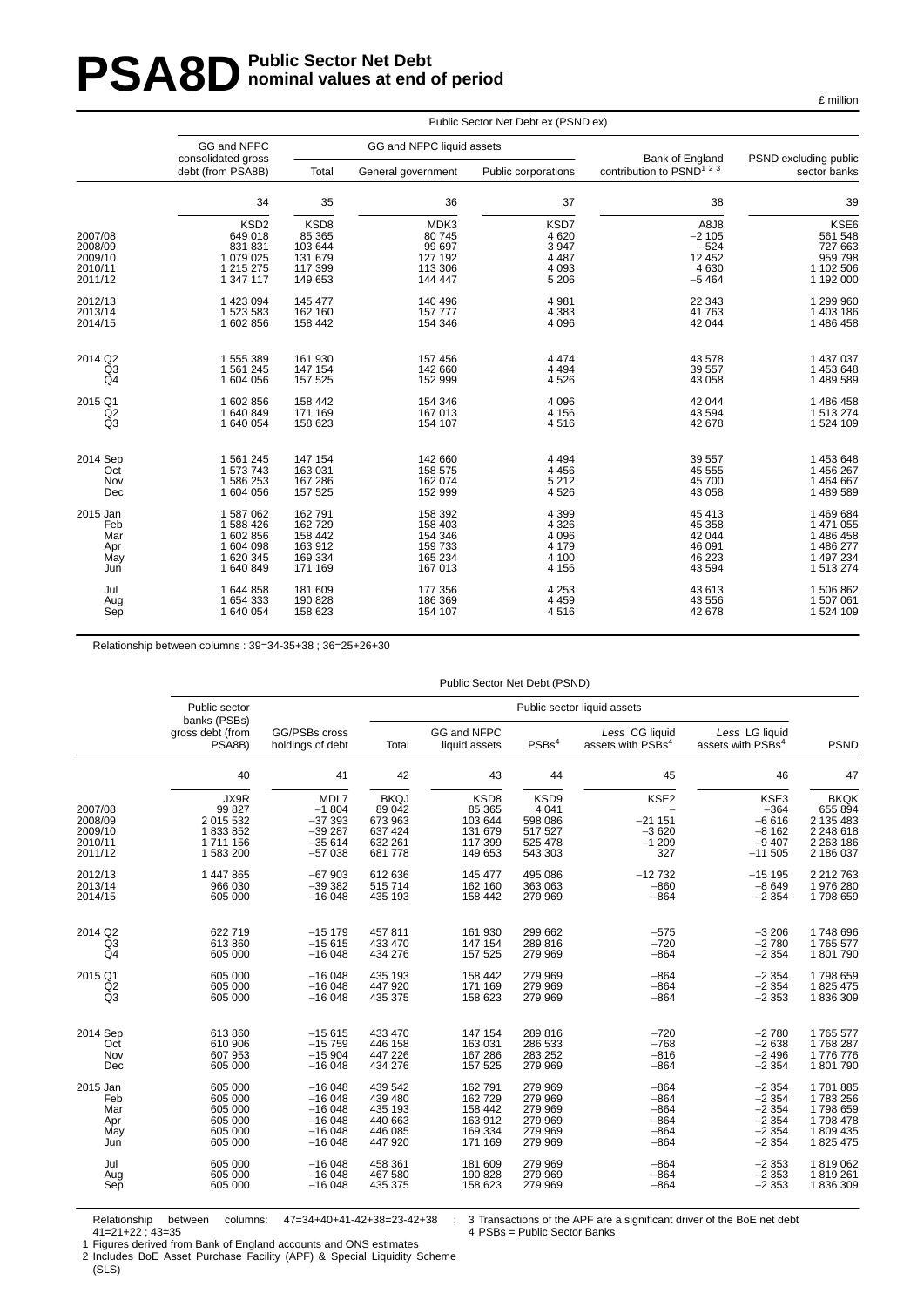# **PSA9 Bank of England Asset Purchase Facility Fund (APF)**

|                | Bank of England Asset Purchase Facility Fund (APF) |                               |              |                          |                               |                  |                                 |  |  |  |  |
|----------------|----------------------------------------------------|-------------------------------|--------------|--------------------------|-------------------------------|------------------|---------------------------------|--|--|--|--|
|                |                                                    |                               | Net interest |                          | Cash transfers to HM Treasury |                  | APF gilt holdings               |  |  |  |  |
|                | Interest receivable <sup>1</sup>                   | Interest payable <sup>1</sup> | receivable   | Total                    | of which Dividends            | Loan liability   | (at nominal value) <sup>2</sup> |  |  |  |  |
|                | MDD6                                               | MDD7                          | MDD8         | MT6A                     | L6BD                          | MDE <sub>2</sub> | MEX2                            |  |  |  |  |
| 2011           | 8946                                               | 942                           | 8 0 0 4      | $\qquad \qquad -$        | $\overline{\phantom{m}}$      | 249 920          | 228 141                         |  |  |  |  |
| 2012           | 12 992                                             | 1 4 9 4                       | 11 498       | $\overline{\phantom{0}}$ | $\overline{\phantom{a}}$      | 374 974          | 326 725                         |  |  |  |  |
| 2013           | 14 4 28                                            | 1799                          | 12 6 29      | 40 157                   | 18 609                        | 374 991          | 326 535                         |  |  |  |  |
| 2014           | 14 308                                             | 1865                          | 12 443       | 10898                    | 8682                          | 374 911          | 326 254                         |  |  |  |  |
| 2010/11        | 8653                                               | 950                           | 7703         |                          | $\overline{\phantom{a}}$      | 199 285          | 177 736                         |  |  |  |  |
| 2011/12        | 9755                                               | 1 0 0 9                       | 8746         | $\overline{\phantom{0}}$ | $\qquad \qquad -$             | 303 534          | 270 703                         |  |  |  |  |
| 2012/13        | 13 688                                             | 1 6 3 0                       | 12 058       | 11 271                   | 6428                          | 374 990          | 326 296                         |  |  |  |  |
| 2013/14        | 14 3 98                                            | 1833                          | 12 5 65      | 31 102                   | 12 181                        | 374 939          | 325 894                         |  |  |  |  |
| 2014/15        | 14 26 2                                            | 1864                          | 12 3 98      | 10739                    | 10739                         | 374 932          | 325 831                         |  |  |  |  |
| 2010 Q4        | 2 187                                              | 239                           | 1948         |                          | $\overline{a}$                | 199 398          | 177 736                         |  |  |  |  |
| 2011 Q1        | 2 1 1 6                                            | 231                           | 1885         | $\overline{\phantom{0}}$ | $\overline{\phantom{0}}$      | 199 285          | 177 736                         |  |  |  |  |
| Q2             | 2 1 6 3                                            | 229                           | 1934         | $\overline{\phantom{0}}$ | $\overline{\phantom{a}}$      | 199 144          | 177 736                         |  |  |  |  |
| Q <sub>3</sub> | 2 1 8 7                                            | 231                           | 1956         | $\overline{a}$           | $\overline{\phantom{a}}$      | 199 076          | 177 736                         |  |  |  |  |
| Q4             | 2480                                               | 251                           | 2 2 2 9      | $\overline{a}$           | $\overline{\phantom{a}}$      | 249 920          | 228 141                         |  |  |  |  |
|                |                                                    |                               |              |                          |                               |                  |                                 |  |  |  |  |
| 2012 Q1        | 2925                                               | 298                           | 2627         |                          | $\overline{a}$                | 303 534          | 270 703                         |  |  |  |  |
| Q2             | 3 2 0 4                                            | 372                           | 2832         | $\overline{\phantom{0}}$ | $\overline{\phantom{0}}$      | 324 934          | 284 945                         |  |  |  |  |
| Q3             | 3 2 8 9                                            | 395                           | 2894         | $\overline{\phantom{0}}$ | $\qquad \qquad -$             | 359 825          | 316 343                         |  |  |  |  |
| Q4             | 3574                                               | 429                           | 3 1 4 5      | $\overline{\phantom{0}}$ | $\qquad \qquad -$             | 374 974          | 326 725                         |  |  |  |  |
| 2013 Q1        | 3621                                               | 434                           | 3 1 8 7      | 11 271                   | 6428                          | 374 990          | 326 296                         |  |  |  |  |
| Q2             | 3609                                               | 444                           | 3 1 6 5      | 11 655                   | 11 655                        | 374 985          | 326 296                         |  |  |  |  |
| Q3             | 3609                                               | 455                           | 3 1 5 4      | 13 150                   | 526                           | 374 984          | 326 296                         |  |  |  |  |
| Q4             | 3589                                               | 466                           | 3 1 2 3      | 4 0 8 1                  | $\overline{\phantom{0}}$      | 374 991          | 326 535                         |  |  |  |  |
| 2014 Q1        | 3591                                               | 468                           | 3 1 2 3      | 2 2 1 6                  |                               | 374 939          | 325 894                         |  |  |  |  |
| Q <sub>2</sub> | 3606                                               | 466                           | 3 1 4 0      | 4 107                    | 4 107                         | 374 939          | 325 894                         |  |  |  |  |
| Q <sub>3</sub> | 3565                                               | 466                           | 3 0 9 9      | 525                      | 525                           | 365 311          | 321 918                         |  |  |  |  |
| Q4             | 3546                                               | 465                           | 3 0 8 1      | 4 0 5 0                  | 4 0 5 0                       | 374 911          | 326 254                         |  |  |  |  |
| 2015 Q1        | 3545                                               | 467                           | 3 0 7 8      | 2057                     | 2 0 5 7                       | 374 932          | 325 831                         |  |  |  |  |
| Q2             | 3549                                               | 466                           | 3 0 8 3      | 3 9 0 4                  | 3 9 0 4                       | 374 932          | 325 831                         |  |  |  |  |
| Q3             | 3539                                               | 468                           | 3 0 7 1      | 411                      | 411                           | 374 897          | 325 313                         |  |  |  |  |
|                |                                                    |                               |              |                          |                               |                  |                                 |  |  |  |  |
| 2013 Aug       | 1 2 0 3                                            | 152                           | 1 0 5 1      | 3885                     | $\overline{\phantom{a}}$      | 374 984          | 326 296                         |  |  |  |  |
| Sep            | 1 2 0 3                                            | 153                           | 1 0 5 0      | 3966                     | $\overline{\phantom{0}}$      | 374 984          | 326 296                         |  |  |  |  |
| Oct            | 1 1 9 5                                            | 154                           | 1 0 4 1      | 4 0 8 1                  | $\overline{\phantom{0}}$      | 374 991          | 326 535                         |  |  |  |  |
| Nov            | 1 1 9 7                                            | 156                           | 1 0 4 1      | $\overline{\phantom{0}}$ | $\overline{\phantom{a}}$      | 374 991          | 326 535                         |  |  |  |  |
| Dec            | 1 1 9 7                                            | 156                           | 1 0 4 1      | $\overline{\phantom{0}}$ | $\overline{\phantom{0}}$      | 374 991          | 326 535                         |  |  |  |  |
| 2014 Jan       | 1 1 9 7                                            | 155                           | 1 0 4 2      | 2216                     | $\overline{\phantom{0}}$      | 374 991          | 326 535                         |  |  |  |  |
| Feb            | 1 1 9 7                                            | 156                           | 1 0 4 1      |                          | $\qquad \qquad -$             | 374 991          | 326 535                         |  |  |  |  |
| Mar            | 1 1 9 7                                            | 157                           | 1 0 4 0      | $\overline{\phantom{0}}$ | $\qquad \qquad -$             | 374 939          | 325 894                         |  |  |  |  |
| Apr            | 1 2 0 2                                            | 154                           | 1 0 4 8      | 4 107                    | 4 107                         | 374 939          | 325 894                         |  |  |  |  |
| May            | 1 2 0 2                                            | 156                           | 1 0 4 6      | $\qquad \qquad -$        | $\overline{\phantom{a}}$      | 374 939          | 325 894                         |  |  |  |  |
| Jun            | 1 2 0 2                                            | 156                           | 1 0 4 6      | $\overline{\phantom{0}}$ | $\overline{\phantom{a}}$      | 374 939          | 325 894                         |  |  |  |  |
| Jul            | 1 2 0 2                                            | 155                           | 1 0 4 7      | 525                      | 525                           | 374 939          | 325 894                         |  |  |  |  |
| Aug            | 1 2 0 2                                            | 155                           | 1 0 4 7      | $\overline{a}$           | $\overline{\phantom{a}}$      | 374 939          | 325 894                         |  |  |  |  |
| Sep            | 1 1 6 1                                            | 156                           | 1 0 0 5      | $\overline{a}$           | $\overline{\phantom{0}}$      | 365 311          | 321 918                         |  |  |  |  |
| Oct            | 1 1 7 8                                            | 153                           | 1 0 2 5      | 4 0 5 0                  | 4 0 5 0                       | 374 911          | 326 254                         |  |  |  |  |
| Nov            | 1 1 8 4                                            | 156                           | 1 0 28       |                          | $\overline{a}$                | 374 911          | 326 254                         |  |  |  |  |
| Dec            | 1 1 8 4                                            | 156                           | 1 0 28       |                          | $\qquad \qquad -$             | 374 911          | 326 254                         |  |  |  |  |
| 2015 Jan       | 1 1 7 9                                            | 156                           | 1 0 2 3      | 2 0 5 7                  | 2 0 5 7                       | 374 932          | 325 831                         |  |  |  |  |
| Feb            | 1 1 8 3                                            | 156                           | 1 0 2 7      |                          |                               | 374 932          | 325 831                         |  |  |  |  |
| Mar            | 1 1 8 3                                            | 155                           | 1 0 28       | $\overline{a}$           | $\overline{\phantom{a}}$      | 374 932          | 325 831                         |  |  |  |  |
| Apr            | 1 1 8 3                                            | 154                           | 1 0 2 9      | 3904                     | 3 9 0 4                       | 374 932          | 325 831                         |  |  |  |  |
| May            | 1 1 8 3                                            | 156                           | 1 0 2 7      |                          |                               | 374 932          | 325 831                         |  |  |  |  |
| Jun            | 1 1 8 3                                            | 156                           | 1 0 2 7      | $\overline{\phantom{0}}$ | $\overline{\phantom{a}}$      | 374 932          | 325 831                         |  |  |  |  |
| Jul            | 1 1 8 3                                            | 155                           | 1 0 2 8      | 411                      | 411                           | 374 932          | 325 831                         |  |  |  |  |
| Aug            | 1 1 8 3                                            | 155                           | 1 0 2 8      | -                        | $\overline{\phantom{0}}$      | 374 932          | 325 831                         |  |  |  |  |
| Sep            | 1 1 7 3                                            | 158                           | 1 0 1 5      | $\overline{a}$           | $\qquad \qquad -$             | 374 897          | 325 313                         |  |  |  |  |
|                |                                                    |                               |              |                          |                               |                  |                                 |  |  |  |  |

1 Interest flows are HM Treasury estimates based on publicly available data

2 APF has also held and could in future hold assets other than gilts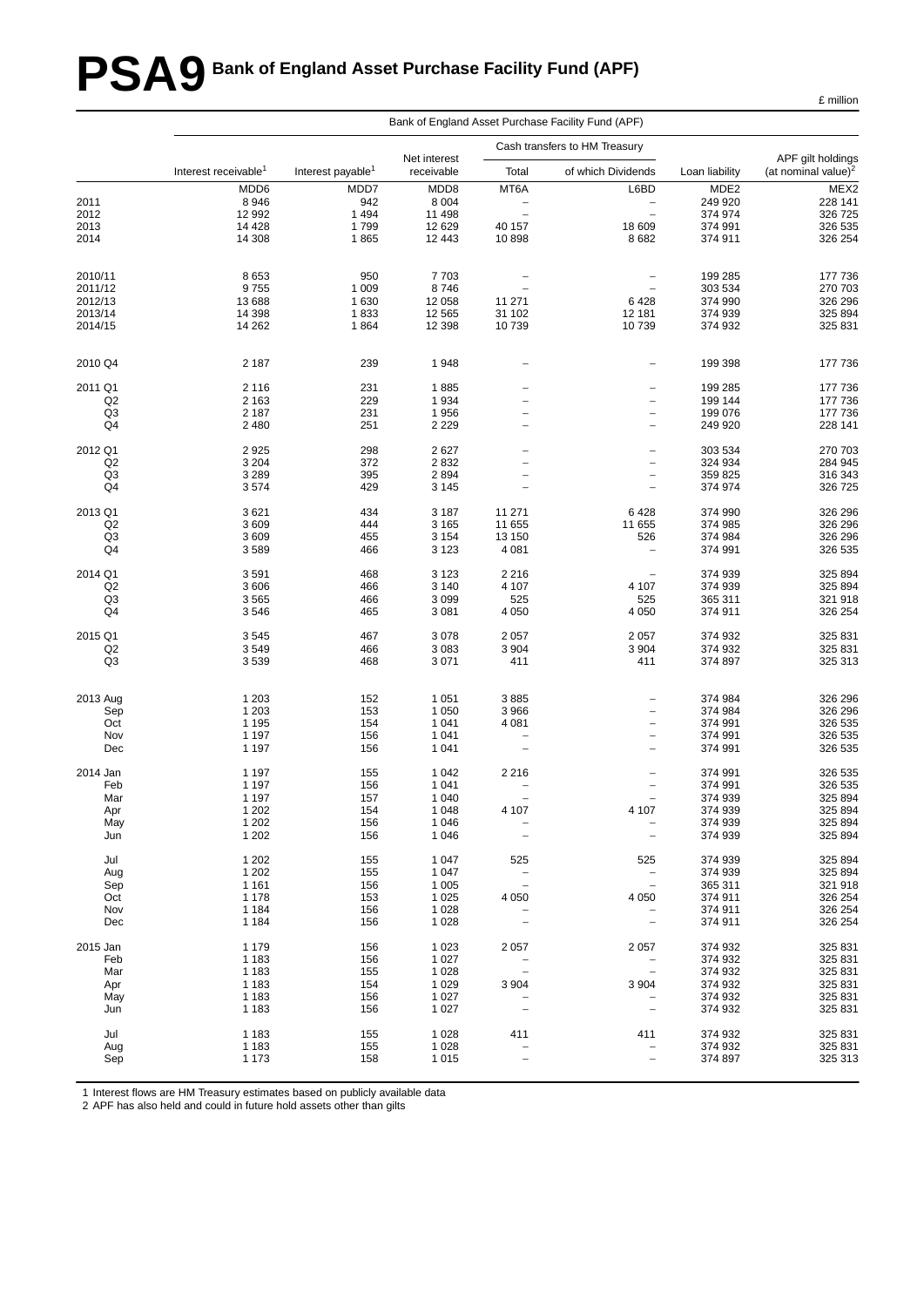#### **PSA10** Public sector transactions by sub-sector and economic category **Example 2** million

|                                                                                                  | 2014/15             |             |           |                    |                      |                                            |             |            |
|--------------------------------------------------------------------------------------------------|---------------------|-------------|-----------|--------------------|----------------------|--------------------------------------------|-------------|------------|
|                                                                                                  | General government  |             |           |                    |                      |                                            |             |            |
|                                                                                                  | Cen govt            | Loc govt    | Total     | NFPCs <sup>1</sup> | $\mathsf{BoE}^{234}$ | Pub sec-EX <sup>5</sup> PSBGs <sup>6</sup> |             | Pub sector |
| Current income                                                                                   |                     |             |           |                    |                      |                                            |             |            |
| Taxes on income and wealth                                                                       | 212.731             |             | 212.731   | $-20$              | $-19$                | 212,692                                    | $-1,468$    | 211,224    |
| Taxes on production                                                                              | 231,643             | 671         | 232,314   |                    |                      | 232,314                                    |             | 232,314    |
| Other current taxes                                                                              | 13,531              | 26,729      | 40,260    |                    |                      | 40,260                                     |             | 40,260     |
| Taxes on capital                                                                                 | 3,879               |             | 3,879     |                    |                      | 3,879                                      |             | 3,879      |
| Compulsory social contributions                                                                  | 110,260             |             | 110,260   |                    |                      | 110,260                                    |             | 110,260    |
| Gross operating surplus                                                                          | 17,941              | 10,526      | 28,467    | 9,538              | 218                  | 38,223                                     | 19,267      | 57,490     |
| Interest and dividends from private sector and RoW                                               | 4.833               | 599         | 5,432     | 302                | $\Omega$             | 5.734                                      | 8.562       | 14,296     |
| Interest and dividends (net) from public sector                                                  | 14,266              | $-1,196$    | 13,070    | $-2,166$           | $-10,832$            | 72                                         | $-72$       |            |
| Rent and other current transfers                                                                 | 4,430               | 38          | 4,468     | $\mathbf 0$        |                      | 4,468                                      | $-2,520$    | 1,948      |
| <b>Total current income</b>                                                                      | 613,514             | 37,367      | 650,881   | 7,654              | $-10,633$            | 647,902                                    | 23,769      | 671,671    |
| Current expenditure                                                                              |                     |             |           |                    |                      |                                            |             |            |
| Current expenditure on goods and services                                                        | 232,348             | 125,932     | 358,280   |                    |                      | 358,280                                    |             | 358,280    |
| <b>Subsidies</b>                                                                                 | 8,642               | 1,852       | 10,494    |                    |                      | 10,494                                     |             | 10,494     |
| Net social benefits                                                                              | 201.677             | 27,015      | 228,692   |                    |                      | 228.692                                    |             | 228.692    |
| Net current grants abroad                                                                        | 2,607               | 0           | 2,607     |                    |                      | 2,607                                      |             | 2,607      |
| Current grants (net) within general government                                                   | 122,516             | $-122,516$  |           |                    |                      |                                            |             |            |
| Other current grants                                                                             | 21,095              | 96          | 21,191    |                    |                      | 21,191                                     | $\Omega$    | 21,191     |
| VAT and GNI based EU contributions                                                               | 16,044              |             | 16,044    |                    |                      | 16,044                                     |             | 16,044     |
| Interest and dividends paid to private sector and RoW                                            | 45,180              | 684         | 45,864    | $-138$             | $-12,398$            | 33,328                                     | 13,705      | 47,033     |
| <b>Total current expenditure</b>                                                                 | 650,109             | 33,063      | 683,172   | $-138$             | $-12,398$            | 670,636                                    | 13,705      | 684,341    |
| Saving, gross plus capital taxes                                                                 | $-36,595$           | 4,304       | $-32,291$ | 7,792              | 1,765                | $-22,734$                                  | 10,064      | $-12,670$  |
| Depreciation                                                                                     | 17,941              | 10,526      | 28,467    | 8,474              | 20                   | 36,961                                     | 1,269       | 38,230     |
| <b>Current budget deficit</b>                                                                    | 54,536              | 6,222       | 60.758    | 682                | $-1.745$             | 59,695                                     | $-8.795$    | 50,900     |
| Net investment                                                                                   |                     |             |           |                    |                      |                                            |             |            |
| Gross fixed capital formation                                                                    | 29.815              | 16.671      | 46,486    | 7,561              | 43                   | 54.090                                     | 1.100       | 55,190     |
| less depreciation                                                                                | $-17,941$           | $-10,526$   | $-28,467$ | $-8,474$           | $-20$                | $-36,961$                                  | $-1,269$    | $-38,230$  |
| Increase in inventories and valuables                                                            | 42                  | $\mathbf 0$ | 42        | 129                |                      | 171                                        |             | 171        |
| Capital grants (net) within public sector                                                        | 12,180              | $-10,663$   | 1,517     | $-1,517$           |                      | $\Omega$                                   | $\mathbf 0$ |            |
| Capital grants to private sector                                                                 | 12,071              | 2,791       | 14,862    | $\pmb{0}$          |                      | 14,862                                     | $\mathsf 0$ | 14,862     |
| Capital grants from private sector                                                               | $-703$              | $-982$      | $-1,685$  | $-52$              |                      | $-1,737$                                   | $\mathbf 0$ | $-1,737$   |
| <b>Total net investment</b>                                                                      | 35,464              | $-2,709$    | 32,755    | $-2,353$           | 23                   | 30,425                                     | $-169$      | 30,256     |
| Net borrowing                                                                                    | 90.000              | 3,513       | 93,513    | $-1,671$           | $-1,722$             | 90,120                                     | $-8,964$    | 81,156     |
|                                                                                                  |                     |             |           |                    |                      |                                            |             |            |
| Financial transactions determining net cash requirement<br>Net lending to private sector and RoW | 401                 | 2,858       | 3,259     | $-123$             |                      | 3.136                                      | $-4.019$    | $-883$     |
| Net acquisition of UK company securities                                                         | $-2,336$            | $-707$      | $-3,043$  | 1,523              | $\mathbf 0$          | $-1,520$                                   | $-9,958$    | $-11,478$  |
| Accounts receivable/payable                                                                      | 10,917              | $-12,131$   | $-1,214$  | 2,716              | $-26$                | 1,476                                      | 187         | 1,663      |
| Adjustment for interest on gilts                                                                 | $-1,383$            | 0           | $-1,383$  | $\mathbf 0$        | $\Omega$             | $-1,383$                                   | 0           | $-1,383$   |
|                                                                                                  |                     | 6,686       | $-7,254$  | $-1,502$           | $-10,513$            | $-19,269$                                  | 20,662      | 1,393      |
|                                                                                                  |                     |             |           |                    |                      |                                            |             |            |
| Other financial transactions<br>Net cash requirement                                             | $-13,940$<br>83.659 | 219         | 83,878    | 943                | $-12,261$            | 72,560                                     | $-2,092$    | 70,468     |

1 NFPCs = Non-Financial Public Corporations

2 BoE = Bank of England

3 Figures derived from Bank of England accounts and ONS estimates

4 Includes BoE Asset Purchase Facility (APF) & Special Liquidity Scheme (SLS)

5 Pub-Sec EX = Public sector excluding the banking groups

6 PSBGs = Public Sector Banking Groups